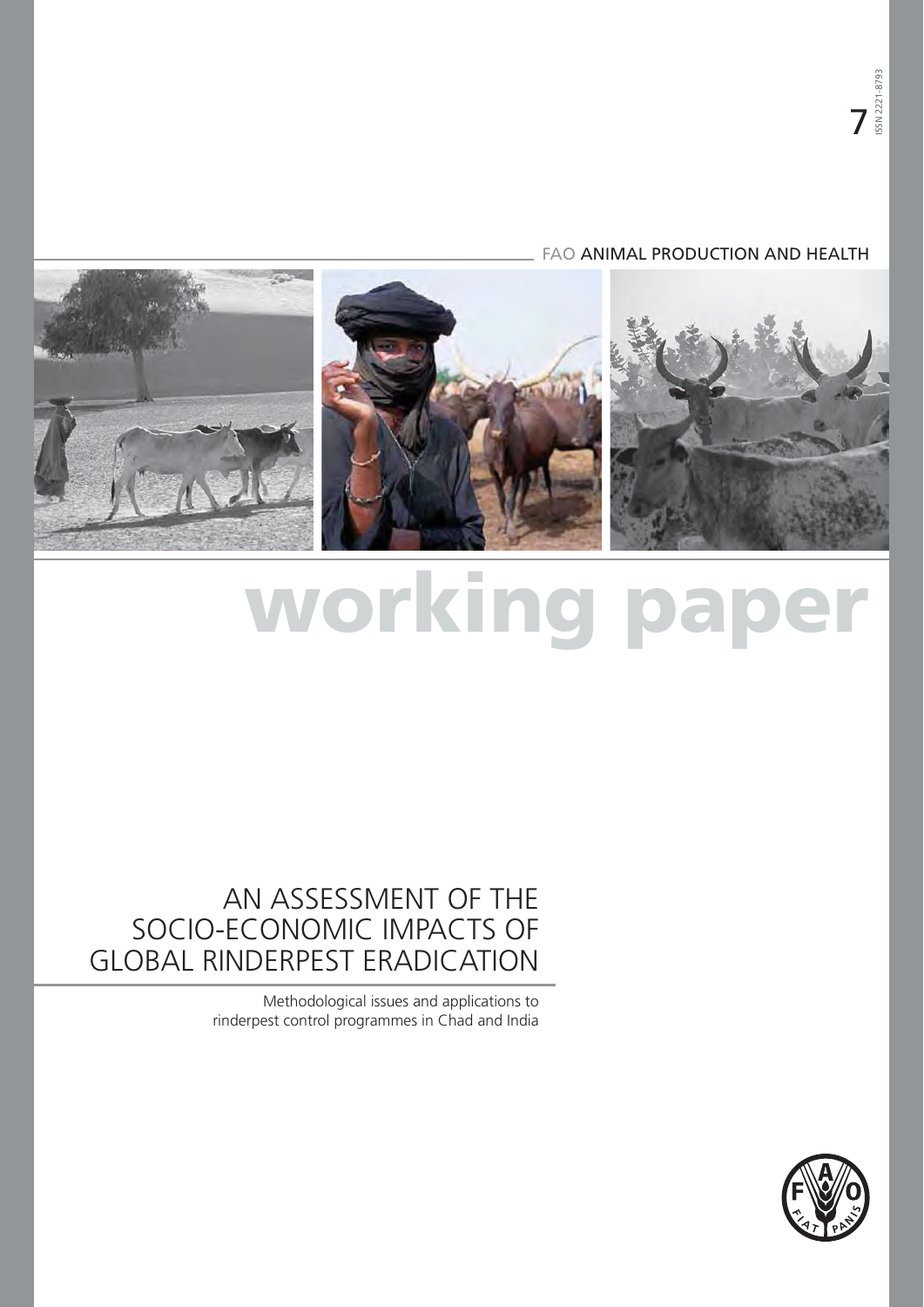**Cover photographs:**

Left image: FAO/H. Null Centre and right images: FAO/Marzio Marzot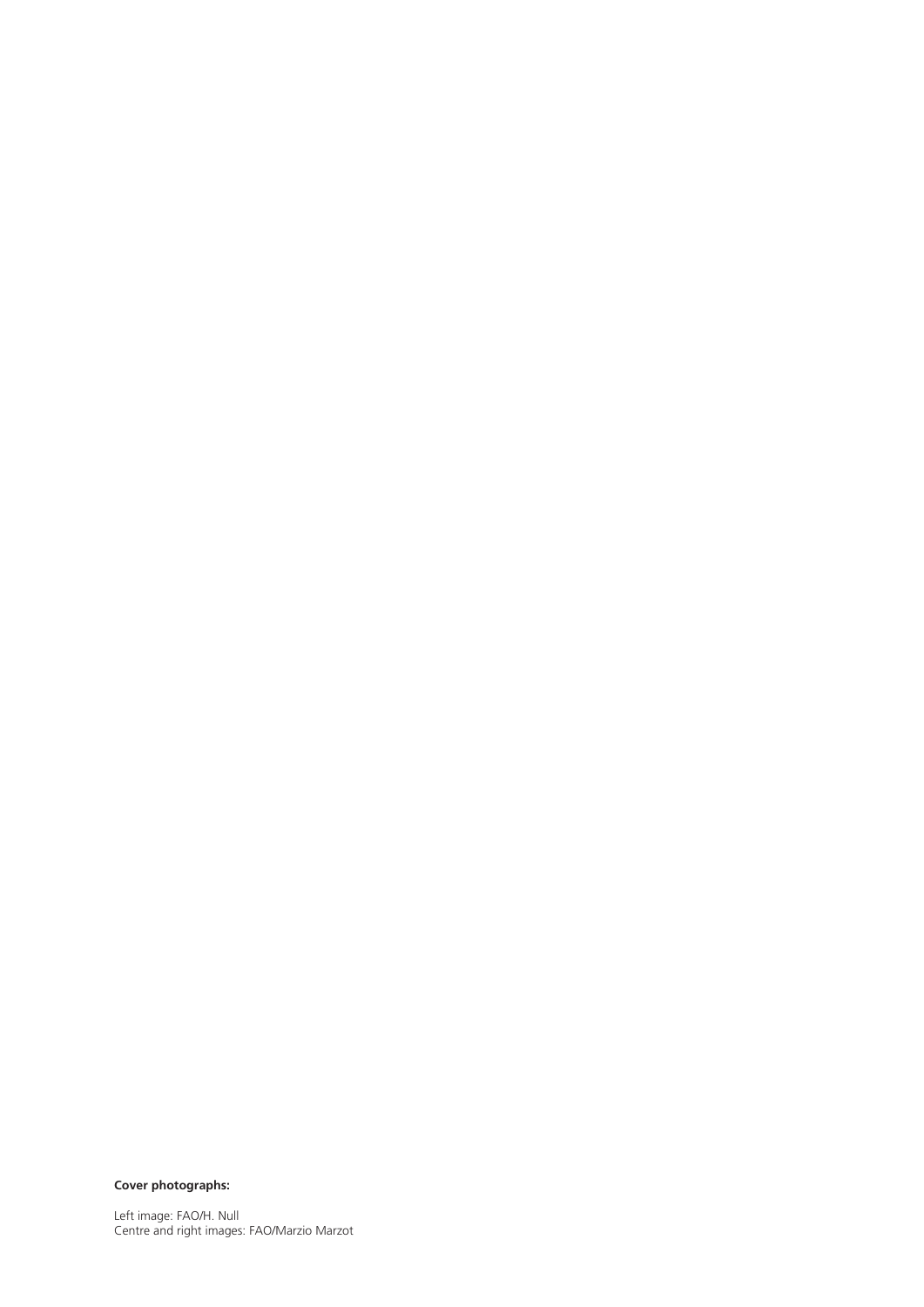FAO ANIMAL PRODUCTION AND HEALTH **working paper**

7

# AN ASSESSMENT OF THE SOCIO-ECONOMIC IMPACTS OF GLOBAL RINDERPEST ERADICATION

Methodological issues and applications to rinderpest control programmes in Chad and India

> **Karl M. Rich David Roland-Holst Joachim Otte**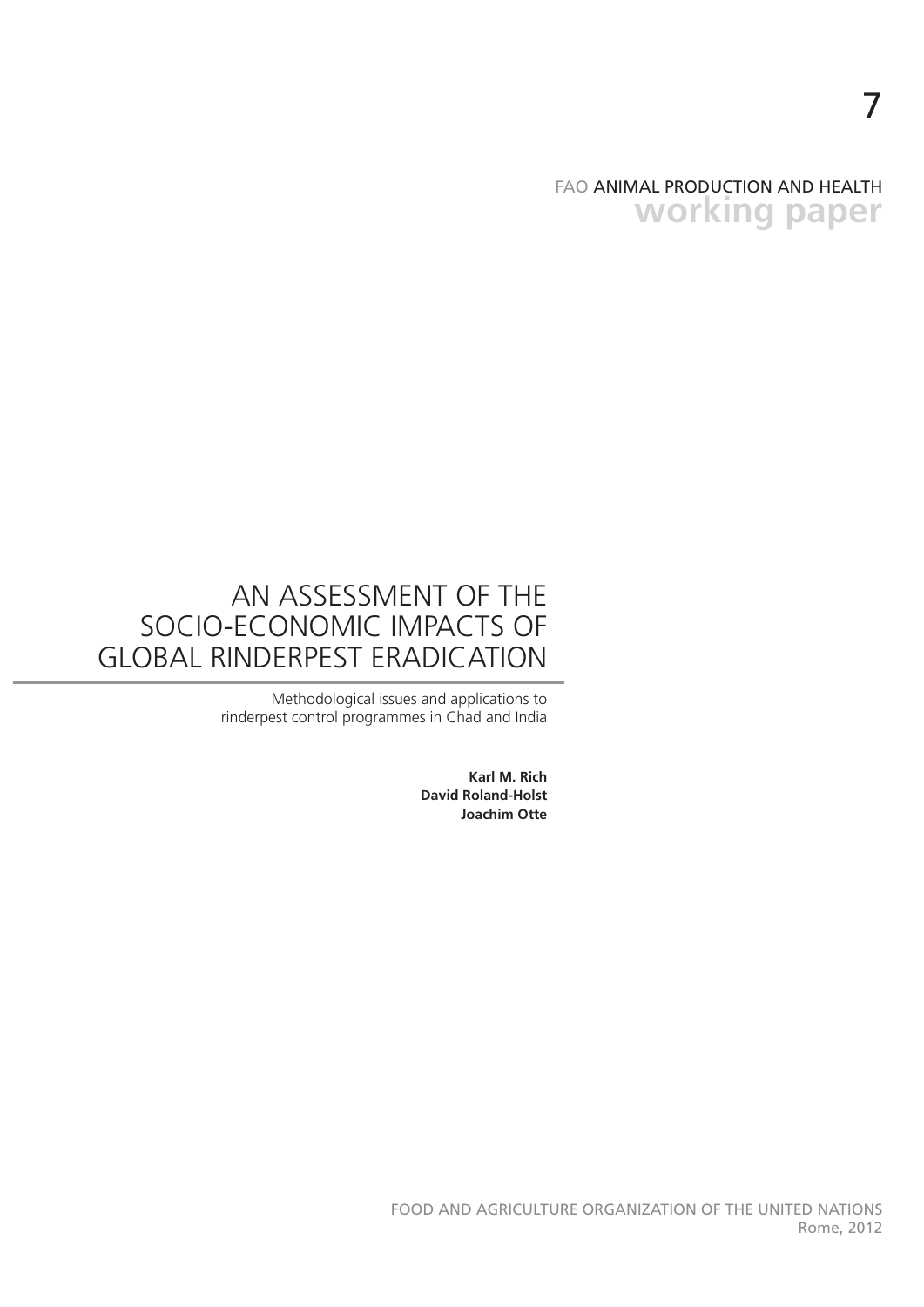#### **Recommended Citation**

**FAO.** 2012. *An assessment of the socio-economic impacts of global rinderpest eradication – Methodological issues and applications to rinderpest control programmes in Chad and India.*  FAO Animal Production and Health Working Paper No. 7. Rome.

#### **Authors**

**Karl M. Rich** Senior Research Fellow Norwegian Institute of International Affairs (NUPI) Department of International Economics PO Box 8159 Dep. NO-0033 Oslo, Norway E-mail: kr@nupi.no

#### **David Roland-Holst**

Professor Department of Agricultural and Resource Economics University of California, Berkeley

#### **Joachim Otte**

Food and Agriculture Organization of the United Nations

#### **Acknowledgements**

The authors would like to thank Alex Winter-Nelson for valuable comments on an earlier draft, David Garber for provision of the Chad SAM used in the analysis, Mattieu Lesnoff for DynMod templates in Excel, and Marcel Fafchamps for price data for Niger used in the Chad analysis.

The designations employed and the presentation of material in this information product do not imply the expression of any opinion whatsoever on the part of the Food and Agriculture Organization of the United Nations (FAO) concerning the legal or development status of any country, territory, city or area or of its authorities, or concerning the delimitation of its frontiers or boundaries. The mention of specific companies or products of manufacturers, whether or not these have been patented, does not imply that these have been endorsed or recommended by FAO in preference to others of a similar nature that are not mentioned.

The views expressed in this information product are those of the author(s) and do not necessarily reflect the views of FAO.

E-ISBN 978-92-5-107140-3 (PDF)

All rights reserved. FAO encourages reproduction and dissemination of material in this information product. Non-commercial uses will be authorized free of charge, upon request. Reproduction for resale or other commercial purposes, including educational purposes, may incur fees. Applications for permission to reproduce or disseminate FAO copyright materials, and all queries concerning rights and licences, should be addressed by e-mail to copyright@fao.org or to the Chief, Publishing Policy and Support Branch, Office of Knowledge Exchange, Research and Extension, FAO, Viale delle Terme di Caracalla, 00153 Rome, Italy.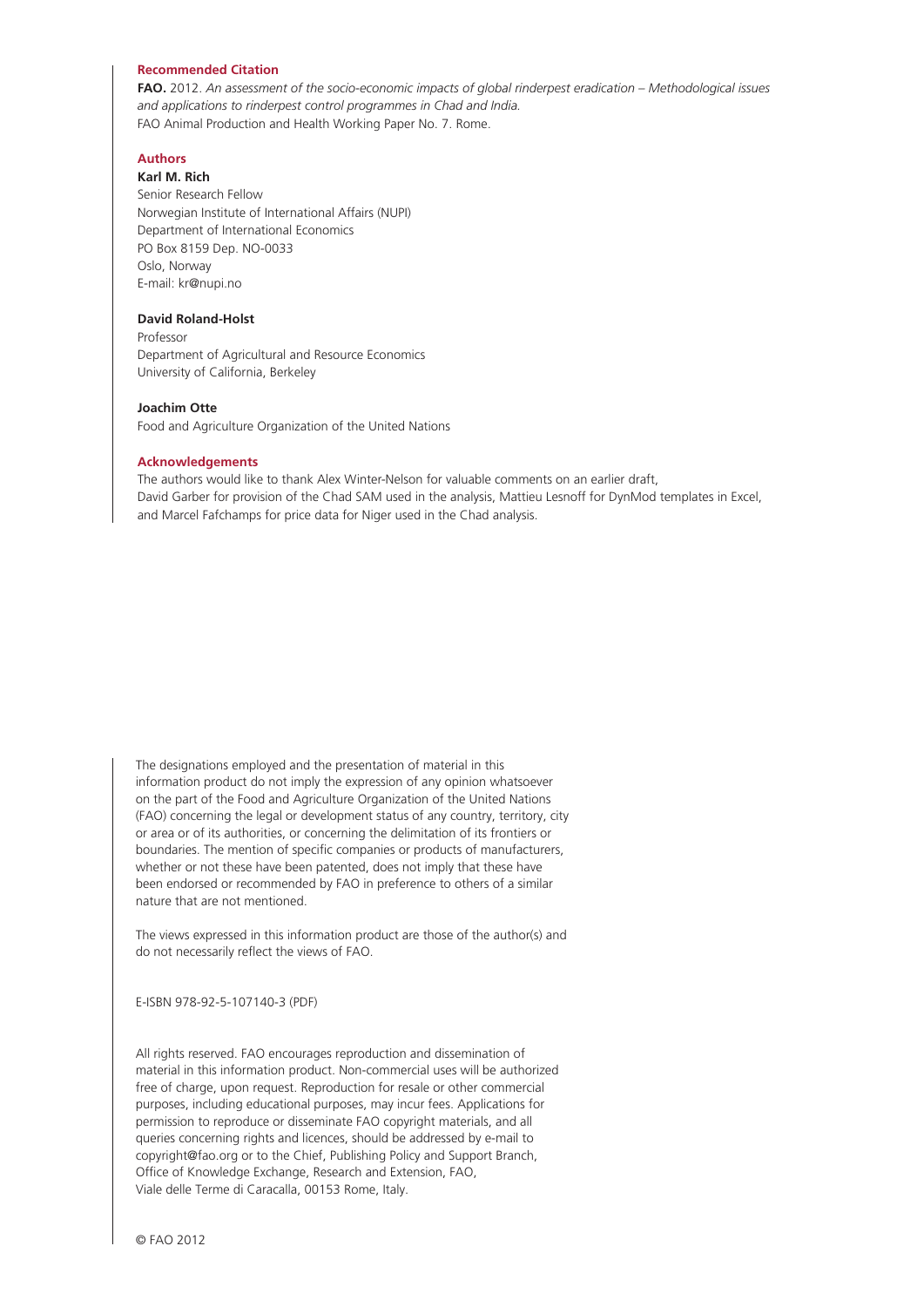| Preface                                                                         | $\cal{V}$     |
|---------------------------------------------------------------------------------|---------------|
| Executive summary                                                               | $\mathcal{V}$ |
| <b>1. INTRODUCTION</b>                                                          | 1             |
| 2. CURRENT STATE OF KNOWLEDGE: WHAT IS KNOWN ABOUT THE                          |               |
| SOCIO-ECONOMIC IMPACT OF RINDERPEST AND ITS CONTROL/ERADICATION?                | 3             |
| 3. KNOWLEDGE RESOURCES FOR ANIMAL DISEASE IMPACT ASSESSMENTS                    | 6             |
| Overview of disease impacts and relevance in the context of rinderpest          | 6             |
| Tools available for economic assessments of animal diseases at different levels | 10            |
| 4. A NEW METHODOLOGICAL FRAMEWORK FOR THE EX-POST ASSESSMENT                    |               |
| OF RINDERPEST ERADICATION: APPLICATIONS TO CHAD AND INDIA                       | 15            |
| Chad                                                                            | 16            |
| India                                                                           | 37            |
| <b>5. FUTURE APPLICATIONS</b>                                                   | 52            |
| <b>REFERENCES</b>                                                               | 53            |
| <b>TABLES</b>                                                                   |               |
| 1. The impacts of animal diseases based on different dimensions and             |               |
| characteristics of impact: applications to rinderpest                           | 7             |
| 2. Rinderpest outbreaks during JP15 in Chad, 1963-1970                          | 16            |
| 3. Rinderpest outbreaks pre-JP15 in Chad, 1958-1961                             | 17            |
| 4. Assessment of benefits and costs of rinderpest eradication, 1963-2002        |               |
| (billion CFA, 2000 prices)                                                      | 21            |
| 5. Accounts in the Chad social accounting matrix (2000)                         | 24            |
| 6. Activity multipliers for Chad                                                | 25            |
| 7. Commodity multipliers for Chad                                               | 27            |
| 8. Path decomposition for household groups in Chad                              | 30            |
| 9. Simulated economywide impacts of rinderpest control in 2000, billion CFA     |               |
| (2000 prices)                                                                   | 34            |
| 10. Macroeconomic impacts of livestock sector scenarios for Chad                |               |
| (percentage change from Baseline values in 2030)                                | 35            |
| 11. Real GDP impacts of global livestock sector scenarios                       |               |
| (percent change from Baseline values in 2030)                                   | 36            |
| 12. Output impacts of livestock sector scenarios for West Africa                |               |
| (percentage change from Baseline values in 2030)                                | 37            |
| 13. Rinderpest incidence and vaccination coverage in India, 1924-1996           | 38            |
| 14. Summary of Benefit-Cost Ratios of Differential Rinderpest Control Scenarios | 40            |
| 15. Institutions of the 2008 India SAM                                          | 44            |
| 16. Agricultural activity multipliers for the India SAM                         | 45            |
| 17. Household livestock multipliers                                             | 47            |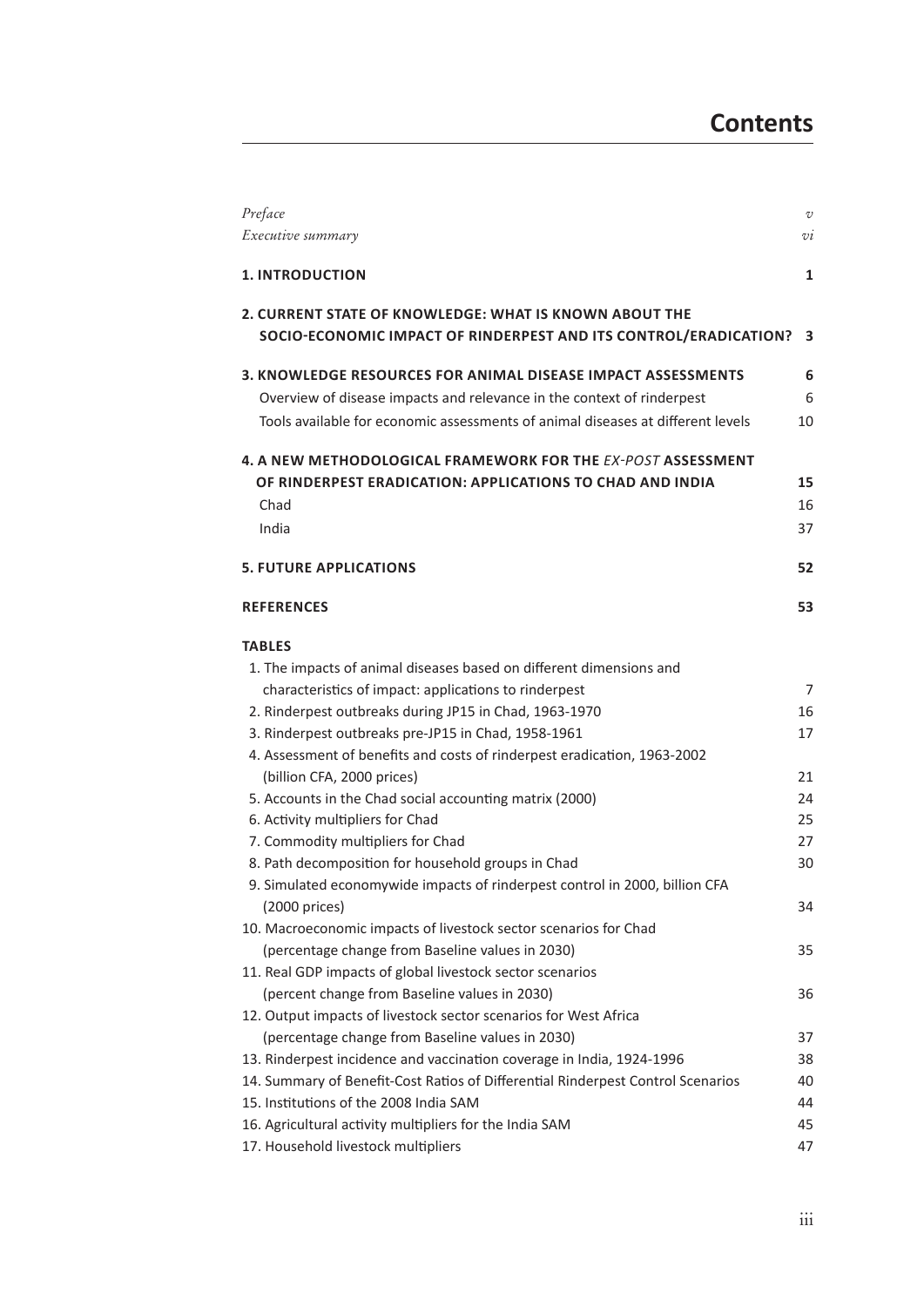| 18. Path decomposition for households in India                                        | 47 |
|---------------------------------------------------------------------------------------|----|
| 19. Macroeconomic impacts of livestock sector scenarios for India                     |    |
| (Percent change from baseline values in 2030)                                         | 50 |
| 20. Household real consumption effects                                                | 51 |
| <b>FIGURES</b>                                                                        |    |
| 1. Different levels of socio-economic impacts associated with control of              |    |
| an animal disease                                                                     | 9  |
| 2. Stakeholders and potential poverty impacts in a livestock value chain              | 11 |
| 3. Structure of a social accounting matrix                                            | 12 |
| 4. Cattle population trends in Chad, 1963-2007                                        | 18 |
| 5. Additional benefits and costs associated with rinderpest control in Chad:          |    |
| baseline case                                                                         | 19 |
| 6. Comparison of cattle population projections with and without rinderpest control    |    |
| under different scenarios, 1963-2007                                                  | 22 |
| 7. Sensitivity analysis of benefit-cost ratio eradication in Chad, based on different |    |
| mortality rates and percentage of rinderpest deaths associated with drought.          | 23 |
| 8. National livestock dependence, West Africa                                         | 35 |
| 9. Added benefits and costs associated with mass vaccination versus                   |    |
| limited vaccination in India, 1972-1989                                               | 41 |
| 10. Added benefits and costs associated with mass vaccination versus                  |    |
| no control in India, 1972-1989                                                        | 42 |
| 11. Sensitivity analysis of benefit-cost ratio eradication in India, based on         |    |
| different mortality rates                                                             | 42 |
| 12. Changes in bovine meat exports associated with rinderpest control and             |    |
| "no control" scenario, 1992-2007                                                      | 43 |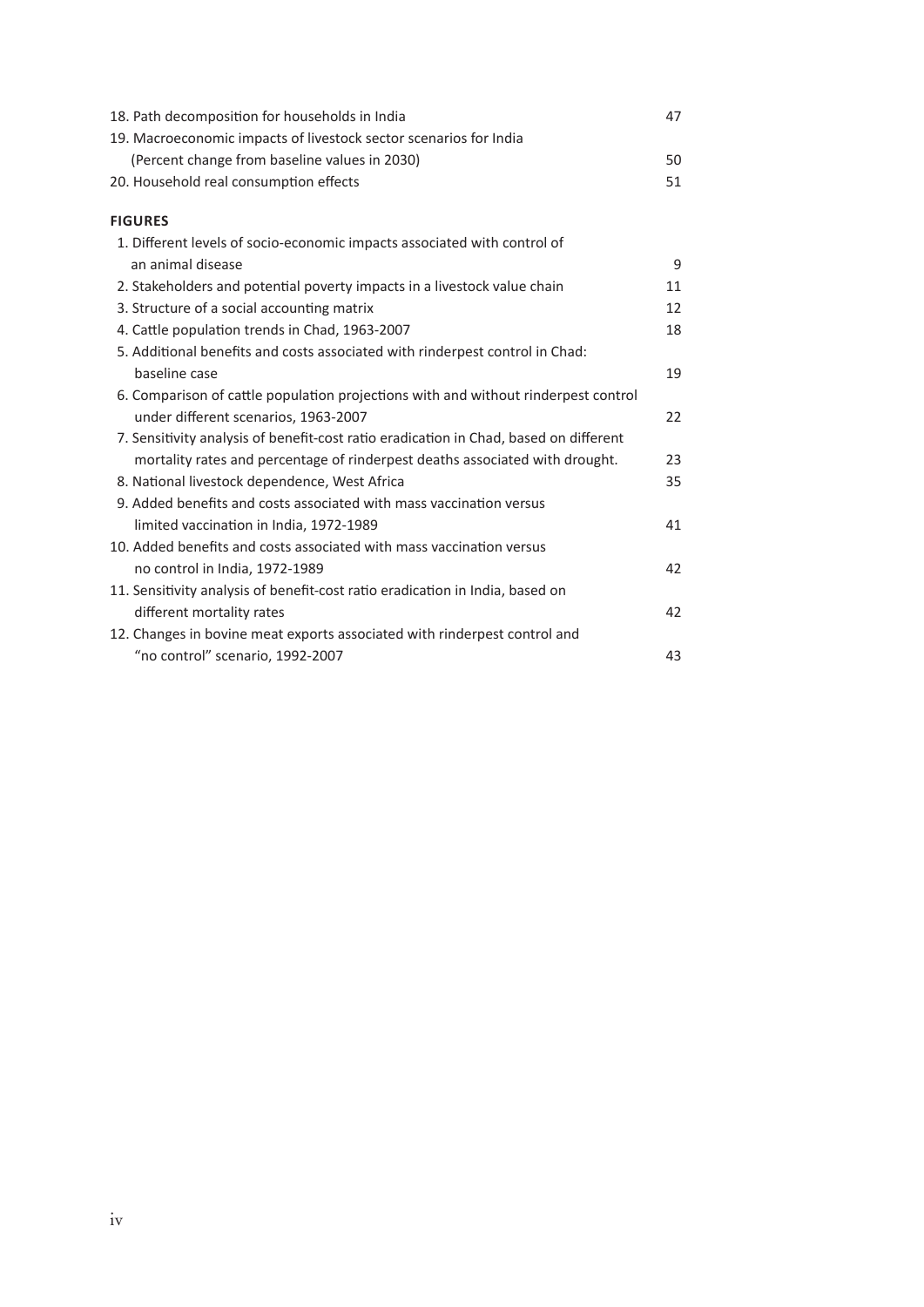Around 2.6 billion people in the developing world are estimated to have to make a living on less than US\$2 a day and of these, about 1.4 billion are 'extremely' poor; surviving on less than US\$1.25 a day. Nearly three quarters of the extremely poor – that is around 1 billion people – live in rural areas and, despite growing urbanization, more than half of the 'dollar-poor' will reside in rural areas until about 2035. Most rural households depend on agriculture as part of their livelihood and livestock commonly form an integral part of their production system. On the other hand, to a large extent driven by increasing per capita incomes, the livestock sector has become one of the fastest developing agricultural sub-sectors, exerting substantial pressure on natural resources as well as on traditional production (and marketing) practices.

In the face of these opposing forces, guiding livestock sector development on a pathway that balances the interests of low and high income households and regions as well as the interest of current and future generations poses a tremendous challenge to policymakers and development practioners. Furthermore, technologies are rapidly changing while at the same time countries are engaging in institutional 'experiments' through planned and un-planned restructuring of their livestock and related industries, making it difficult for anyone to keep abreast with current realities.

This 'Working Paper' Series pulls together into a single series different strands of work on the wide range of topics covered by the Animal Production and Health Division with the aim of providing 'fresh' information on developments in various regions of the globe, some of which is hoped may contribute to foster sustainable and equitable livestock sector development.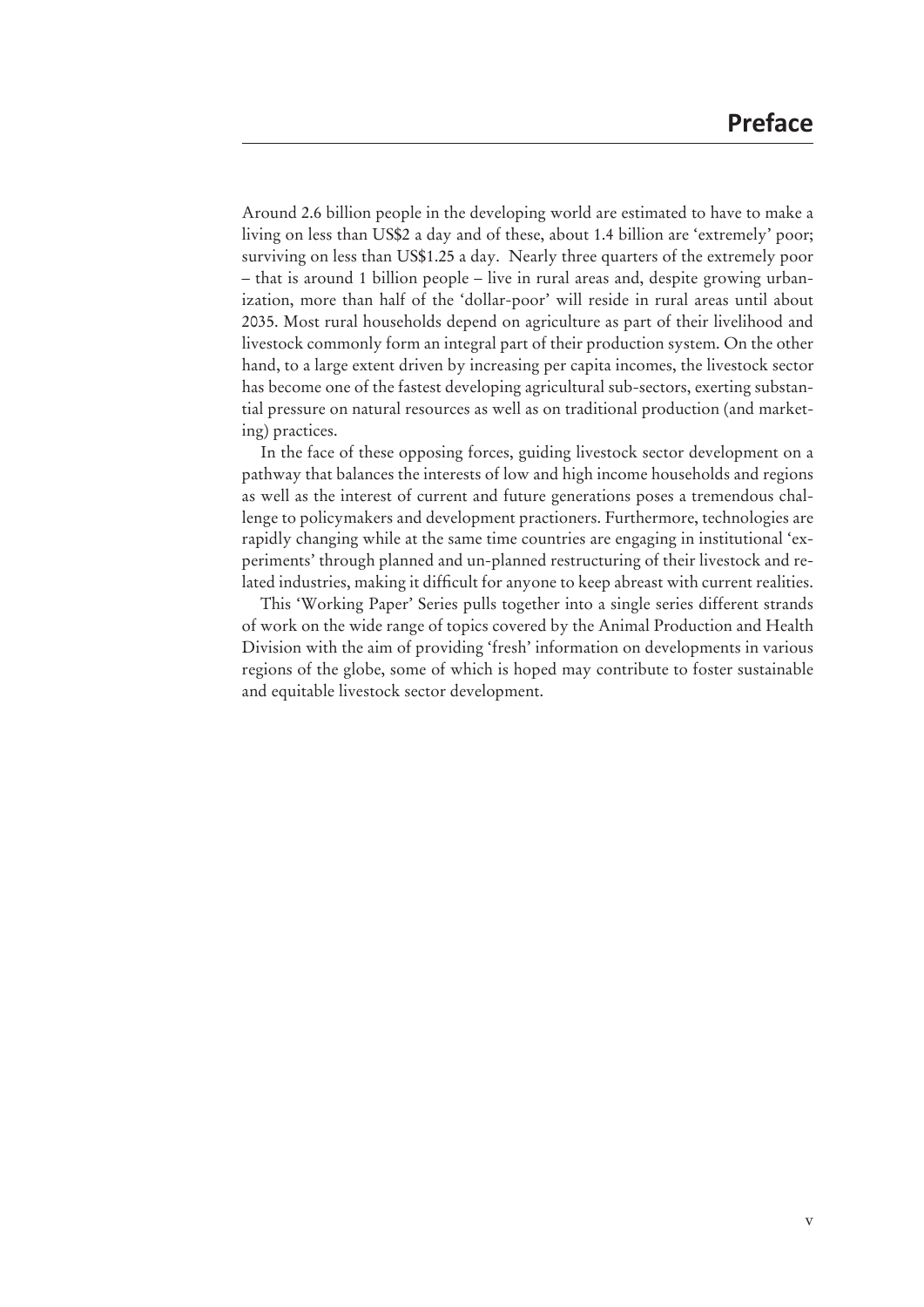Animal diseases impose a variety of direct and indirect impacts on an economy, many of which are neither well-understood nor well-analyzed. Various methods exist to evaluate economic impacts, but many of these focus only on specific aspects of or a subset of stakeholders affected by disease and not the totality of impacts throughout the economy. Such considerations are important in the *ex-post* evaluation of disease in order to assess the relative magnitude of "how effective" a particular mitigation (or set of mitigations) has been.

Rinderpest was once one of the world's most feared diseases of livestock. It mainly affects cattle species, with the most virulent strains killing up to 95 percent of infected animals when introduced into naïve populations (Roeder and Rich, 2009). Concerted international campaigns have now eradicated the disease globally. However, a major gap in the story of rinderpest eradication has been a comprehensive assessment of the socio-economic impacts of its control and eradication. While much has been documented on the epidemiological, technical, and institutional lessons resulting from rinderpest control and prevention, little has been written on what this means for society at local, national, regional and global level. Instead, what exists at present are fragmented national and international analyses, which use disparate and sometimes *ad hoc* methodologies, and do not get at the "big picture". These research gaps necessitate a unifying framework that can bridge and synthesize the lessons from the past in the context of rinderpest and which can be applied in the analysis of future control and eradication campaigns.

This paper offers a more rigorous methodological approach to estimating the global impact of rinderpest eradication. An important contribution is in highlighting the different levels of impacts and benefits associated with different groups of stakeholders. The method is applied at a national setting an combined with variety of standard economic tools for impact assessment to estimate the impacts of rinderpest eradication in two case studies – Chad and India – at the producer, sector, national, and regional levels. The analysis suggests benefits to rinderpest eradication in both countries, though these are sensitive to the parameter assumptions made, particularly the mortality rate associated with rinderpest.

For Chad, at a sector-level, by extrapolating the benefits associated with rinderpest control through its effects on herd demographics, we estimate that the benefitcost ratio for the totality of control programmes (JP-15, PARC, and PACE) over the period 1963-2002 was just over 4, which takes into account sector-level benefits and exclude macroeconomic and regional ones attributed to the programmme. Applying livestock sector multipliers that range between 3.5-4 yield much higher aggregate benefits to the various eradication programmmes. Analyses utilizing social accounting matrices (SAMs) and computable general equilibrium (CGE) models yield additional insights. For instance, in the year 2000 (the base year for the available SAM for Chad), SAM multiplier analysis reveals that GDP would have been about 1 percent lower relative to a "no-eradication" scenario. If we look at household-level shocks from the SAM, we find that rural households, the most vulnerable group to outbreak of rinderpest, would have had incomes 2.6 percent lower in the absence of rinderpest control. When we decompose these results further, we find that shocks to livestock supply are modulated through manufacturing activi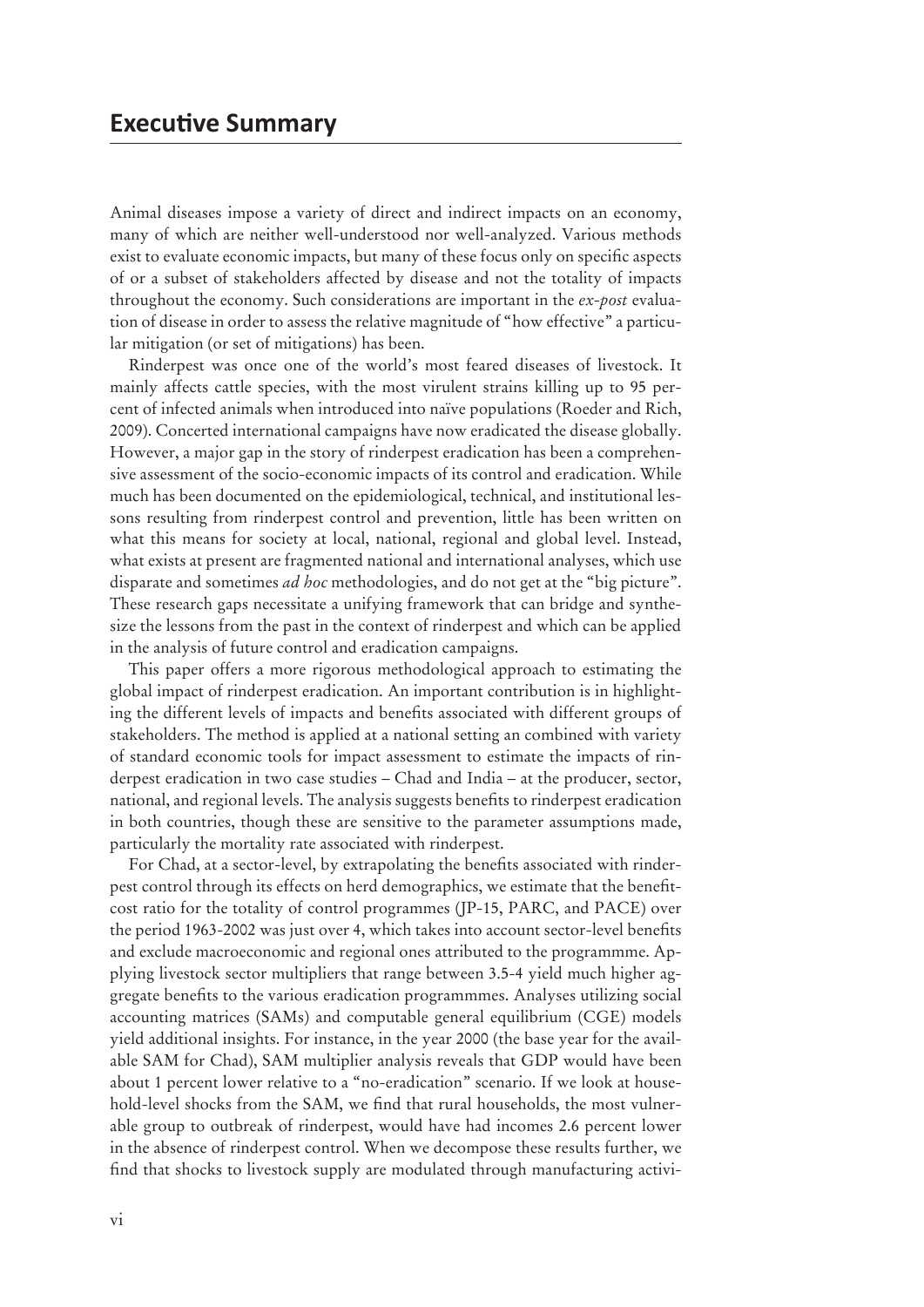ties, suggesting that such groups have more complex interactions within the value chain than one might first conceive. This suggests that rural households diversify into a variety of activities, such that the total benefits of rinderpest eradication will have a variety of non-livestock related benefits as well.

In India, the benefits to rinderpest eradication are positive, but highly dependent on the time period considered. The analysis considered an assessment of the 1972- 1989 mass vaccination programme versus scenarios of limited vaccination (i.e., vaccination rates from the late 1950s) and no control (i.e., as practiced in the 1930s), as well as an analysis of the final eradication programme in the 1990s that led to the eventual eradication of the disease. In the former case, the benefit-cost ratio of mass vaccination vis-à-vis limited vaccination was just less than 1 (0.98), though this does not consider the multiplier impacts on other, non-livestock parts of the economy. When compared to a scenario of no-control, the benefit-cost ratio is much higher (estimated at 5.42), though this strongly depends on the assumed mortality rate associated with rinderpest. On the other hand, the final eradication of rinderpest in the 1990s under the NPRE was a huge success from the standpoint of its BCR (well over 60), fueled by much higher market access for livestock exports that boomed as rinderpest freedom was achieved.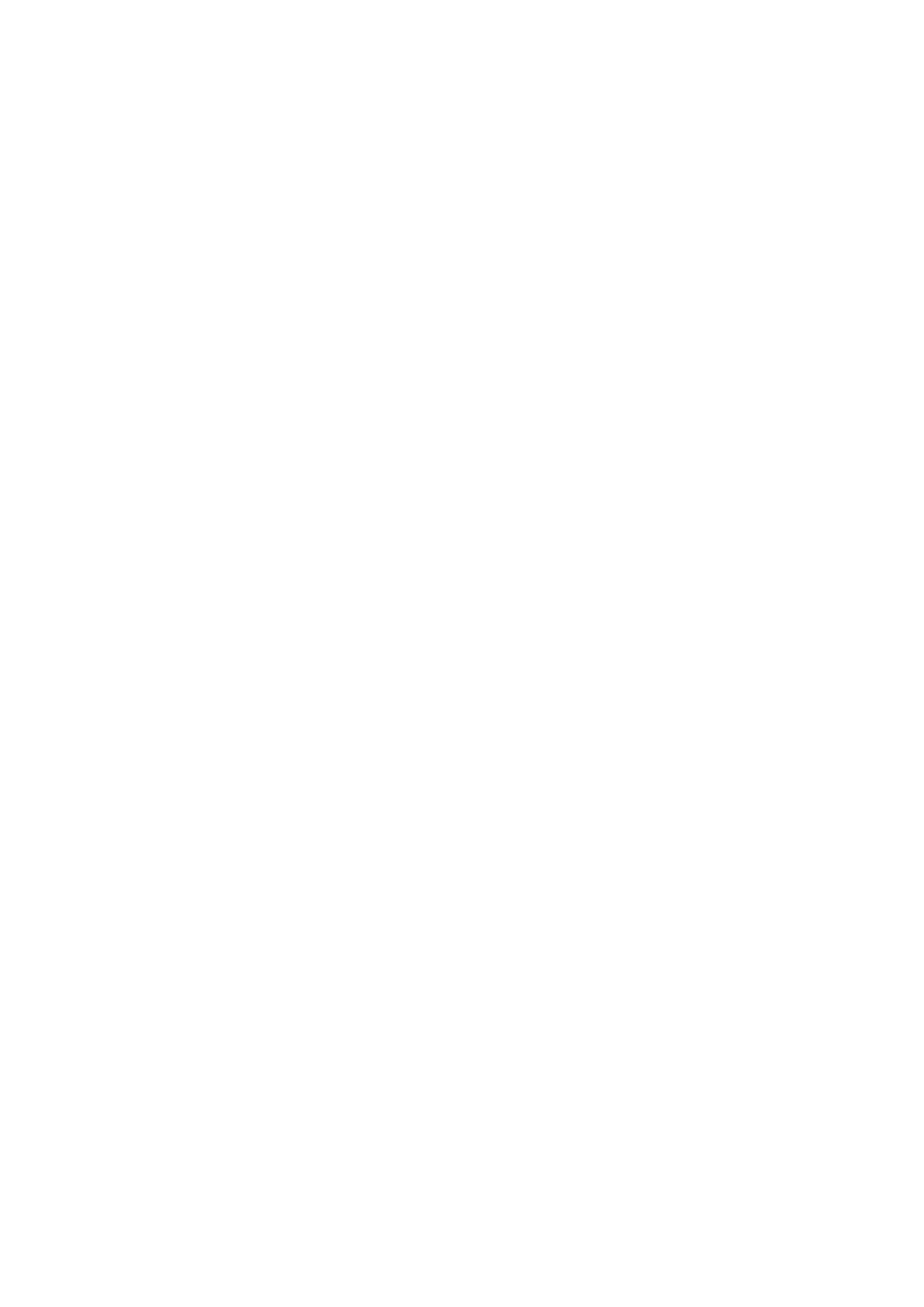Animal diseases are responsible for a host of economic impacts manifesting themselves through a variety of pathways: disease induced production and productivity losses, direct and indirect expenses associated with their control, generic 'depression' of domestic economic activity, specific disruptions of domestic and international commerce, as well as, in some cases, human health effects. These disruptions can be specific to the livestock sector itself, as well as in related downstream industries (e.g., processing, distribution, retail), but can also affect 'non-livestock sectors' such as services or tourism (e.g. when wildlife are affected). While the depth of commercial impacts of animal diseases rests on the degree of trade and commercialization associated with both a particular production system and international regulations governing such trade, animal disease impacts extend into the human health sector in case of zoonotic diseases such as avian influenza or Rift Valley Fever (RVF). At the same time, livelihoods impacts are paramount in many contexts, because the success or failure of disease control programmes is intimately related to support and compliance offered by livestock keepers. This aspect is particularly relevant in the developing world where livestock serve important non-commercial roles (e.g. insurance, savings) and are for many households an important pathway out of poverty (Rich and Perry, 2010).

Rinderpest was once one of the world's most feared diseases of livestock. It mainly affects cattle species, with the most virulent strains killing up to 95 percent of infected animals when introduced into naïve populations (Roeder and Rich, 2009). Rinderpest was eliminated from Western Europe by the beginning of the 20th century, never established itself in Australia and South America despite occasional introduction, but remained endemic in sub-Saharan Africa and Asia. Major pandemics in Africa, the last in the early 1980s, caused particular devastation to the pastoral areas of Western and Eastern Africa. However, concerted international eradication campaigns successively building on advances in control practices (see Roeder and Rich, 2009 for a review) eradicated the disease globally, with a pronouncement made in October 2010 that field activities would end, and an official pronouncement of its eradication to be made by the Food and Agriculture Organization (FAO) and the World Animal Health Organization (OIE) in May 2011, marking the end of rinderpest on earth.

A major lacuna in the history of rinderpest concerns the socio-economic impacts of its control and eradication. Much has been documented on the epidemiological, technical, and institutional lessons resulting from rinderpest control and prevention, but very little has been written on what this means for society at local, nation al, regional and global levels. Various estimates of costs and benefits of rinderpest eradication have been suggested: Normile (2008) cites FAO estimates of control costs of US\$610 million and potential annual benefits for Africa alone at US\$1 billion. Catley (2005) cites FAO estimates that the benefits of rinderpest control on livestock production in India from 1965-1998 were US\$289 billion, while for Africa during the same period they were US\$47 billion. However, most of these estimates are given without a more detailed discussion of how they were derived, nor are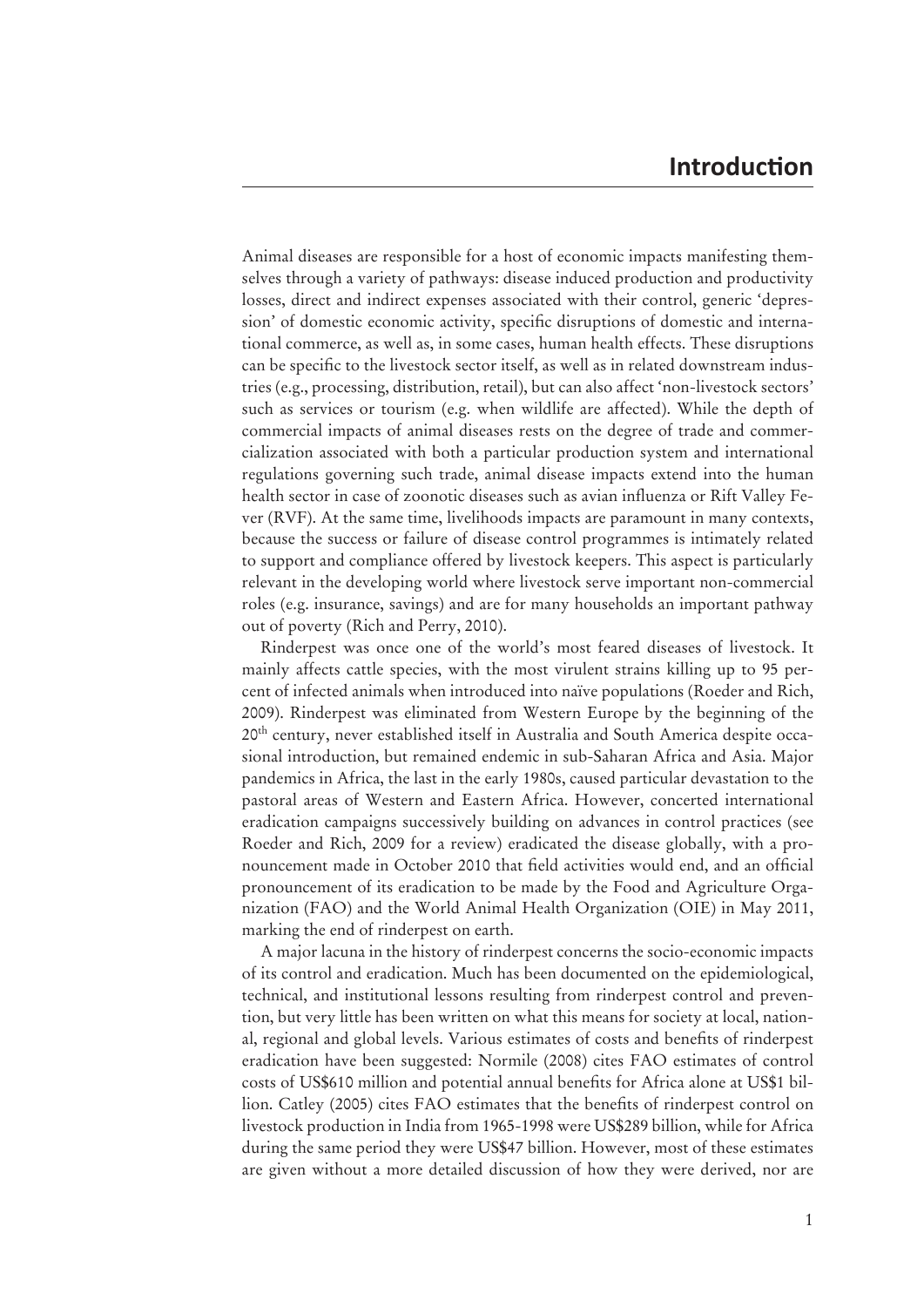standard methodologies applied or cited in their calculation. Furthermore, many of the impacts in terms of international trade, downstream sectors, or unrelated ('nonlivestock') sectors are likely not fully captured, nor are more nuanced impacts on behaviour, the environment, and potential unintended consequences resulting from rinderpest eradication.

This paper offers a more rigorous methodological approach to estimating the global impact of rinderpest eradication that highlights the different levels of impacts and benefits associated with different groups of stakeholders. We begin with a review of the (limited) state of knowledge of the economic impacts of rinderpest eradication. The paper then presents additional impact assessment considerations and provides a description of tools and methods that could be applied at different levels of analysis. We then apply the proposed assessment methodology to estimating the impact of rinderpest eradication for two case studies: Chad and India. A discussion of future applications is further provided. While this case study application cannot give a comprehensive global perspective on the disease eradication, it demonstrates how to conduct similar ex-post analyses and indicates how to structure data collection efforts for future economic assessments of disease control campaigns.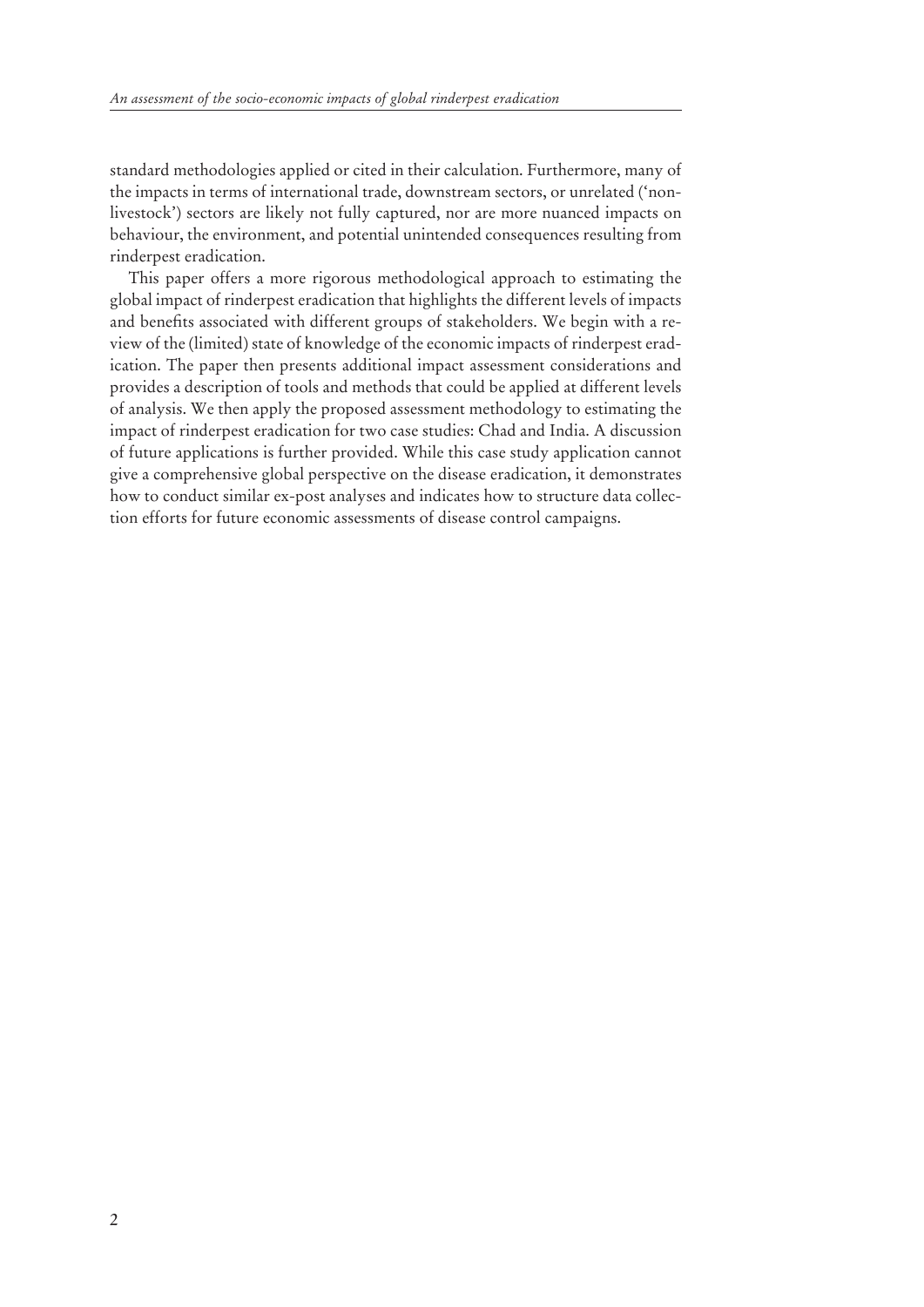## **Current state of knowledge:** what is known about the socio-economic impact  $\delta$  finderpest and its control/eradication?

Much of the current state of knowledge on the socio-economic impacts of rinderpest eradication has been summarized in Roeder and Rich (2009), and this section will draw heavily from that analysis. These authors note among other things that much of the existing knowledge base on the economic impact of rinderpest is case-specific and Africa-focused. The most widely cited recent study in this area was conducted by Tambi *et al.* (1999) in the context of the Pan-African Rinderpest Campaign (PARC). Their study reports on benefit-cost analyses for a sub-set of 10 of the 35 PARC countries: Benin, Burkina Faso, Cote d'Ivoire, Ethiopia, Ghana, Kenya, Mali, Senegal, Tanzania, and Uganda. The total costs of the control programme in these 10 countries, estimated at €51.6 million, were assessed against benefits in terms of estimated disease avoidance, taking account of impacts rinderpest control would have on cattle production and downstream production of meat, milk, hides, and animal traction. These costs and benefits were assessed at a national level, with benefit-cost ratios (BCRs) calculated for each country.

The study estimated the total value of avoided losses to be  $\epsilon$  99.2 million over 1989/90-1996/97, in terms of the improvements induced by higher productivity in livestock and increases in livestock-derived products. Impacts on international trade or other sectors were not assessed, so the benefits reported in this study are likely an underestimate. At a sample level, the BCR for the PARC programme was 1.85, ranging from 1.06 in Cote d'Ivoire to 3.84 in Tanzania. These authors also conducted an economic welfare analysis using basic producer and consumer surplus techniques, with representative supply and demand elasticities, to assess producer and consumer gains. On average, most (81 percent) of the welfare gains (estimated at €57.5 million) went to producers, with the majority (92 percent) of these benefiting meat producers over other segments of the value chain.

The Tambi *et al.* (1999) study provides a starting point for a more comprehensive assessment of rinderpest control, though it is somewhat limited in the scope of analysis. As noted earlier, the benefits accounted for are limited to only a few sectors in the livestock economy, omitting consideration of important second-round impacts that could be quite large. Indeed, the multiplier analysis of Roeder and Rich (2009) found broader macro-economic impacts of each US\$1 invested in the cattle sector in East Africa yielded a US\$3-5 increase in overall economic activity. Nor are these impacts traced out dynamically to assess the long-run impacts of rinderpest control. More subtly, the welfare analysis conducted by Tambi *et al.* (1999) does not capture dynamic and intersectoral linkages that could be quite important.<sup>1</sup>

<sup>1</sup> This is a rather pedantic point, but the Tambi study does not utilize appropriate means of computing producer and consumer surplus in a multi-market setting. Briefly, an appropriate path of integration that traces the causality of impacts from one sector on downstream sectors needs to be defined to theoretically justify the approach; see Just et al. (2004), chapters 4 and 9.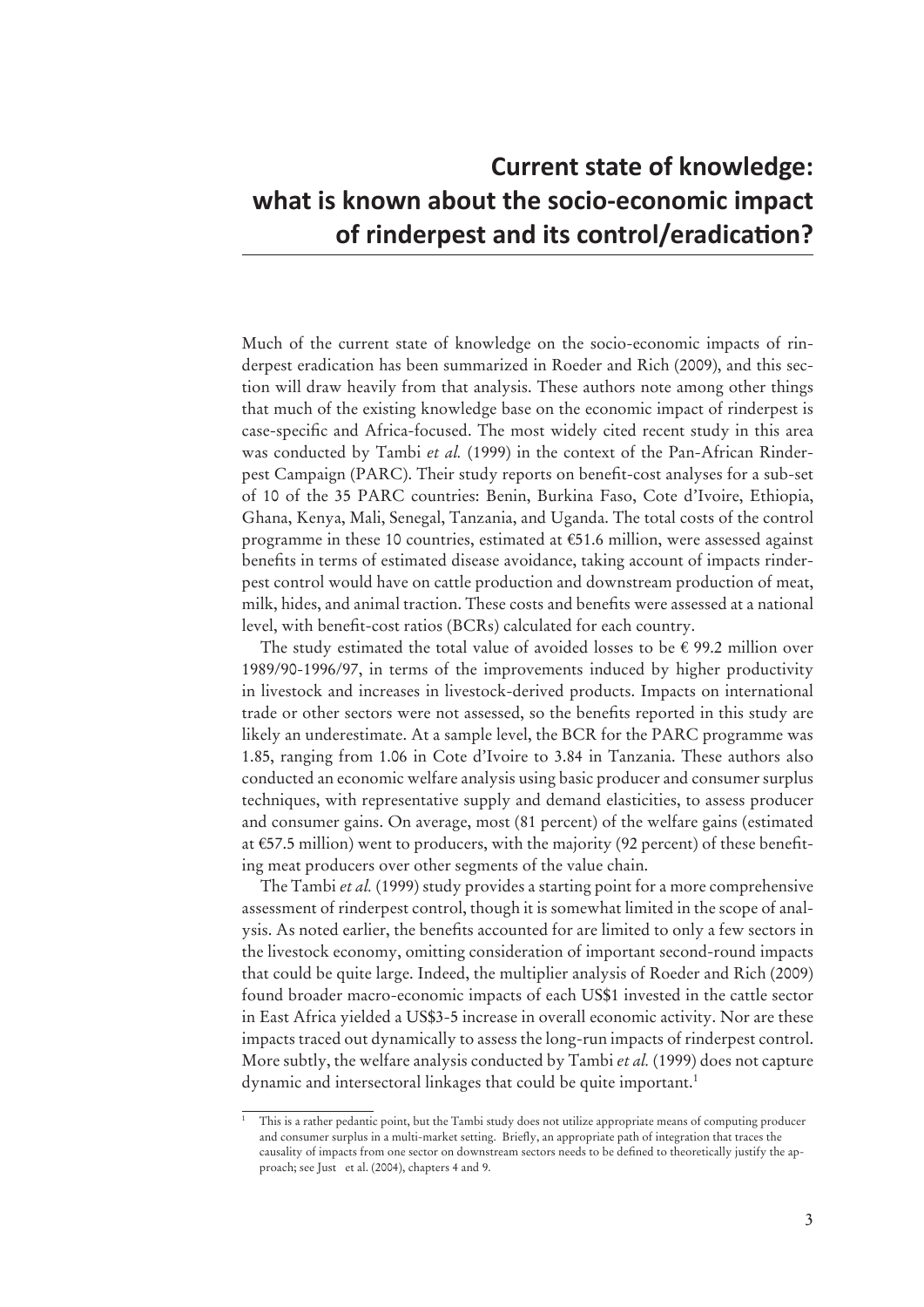A more traditional benefit-cost analysis, lacking the economic sophistication of the Tambi *et al.* (1999) study but equally comprehensive at the production level, is that of Felton and Ellis (1978), which evaluated the JP-15 programme in Nigeria. As with the Tambi study, detailed information on costs related to the disease campaign were gathered and compared to the benefits of control in terms of outbreaks avoided. Unlike Tambi et al. (1999), only benefits from avoided mortality and impaired reproduction were considered; impacts on increased milk yield and growth rates were not included. The authors examined different scenarios related to outbreak size and improved reproduction engendered from disease control. Their analysis found that the net benefits to  $[P-15]$  in Nigeria over a ten-year period were £785,127, and when compared to the costs of the programme yielded a BCR of 2.48. At higher levels of benefits (i.e., from greater improvement of reproductive performance over 10 years and higher benefits from mortality avoided over a 50 year time period), BCRs of over 5 were computed.

Two important, and often overlooked, components can be found in the analysis of Felton and Ellis, although neither is fully assessed. First, the authors make an important point about cattle population trends in the context of rinderpest, in terms of the age structure of livestock herds. In particular, they note that an important consequence of rinderpest epidemics is that herders will keep a larger number of older cows in their herds, over and beyond what is efficient from a productive stock standpoint. The rationale is that older cows serve an insurance role in case of rinderpest outbreaks. The authors note that female slaughter rates increased from 1968 onwards in response to improved control of the disease. This is a potentially important behavioural change induced by rinderpest control that has generally been overlooked as a benefit, both to producers and consumers. At the same time, the authors only discuss this as a possible effect, without associating any cost/benefit with it.

Second, Felton and Ellis discuss the issue of carrying capacity for livestock populations. In their analysis, they made some projections about the carrying capacity of different types of land (with and without clearance of tsetse flies) and note the potential limits that the natural environment may exert on further expansion of livestock populations. Again, these are not assessed in their benefit-cost analysis, but production figures from FAO over the past 40 years suggest the possibility of some carrying capacity limitations on livestock population, as growth in Nigeria from the 1990s has flattened somewhat.

Other assessments of the socio-economic impacts of rinderpest control or the losses associated with it are relatively piecemeal. Blakeway (1995) computed a rather large BCR of 34 in his evaluation of the benefits of rinderpest control in South Sudan, contrasting the US\$200 000 in control costs with the benefits in terms of avoided losses in livestock deaths (US\$3.8 million) and avoided value of food aid dependence (US\$3 million). Nawathe and Lamorde (1984) calculate the losses from the 1983 rinderpest outbreak in Nigeria at US\$2 billion, based on mortality across different age cohorts, infection losses (e.g., abortions, morbidity), added surveillance expenditures, lost working hours, and herd replacement costs. Chuta (1990) estimates that late application of the tissue culture rinderpest vaccine during the 1983 rinderpest epidemic reduced net revenue in the cattle sector by 95 to 123 million Naira (US\$126-166 million), roughly 5 percent of the value of beef sector output. Matin and Rafi (2006) noted the trade impacts that rinderpest had on Pakistan's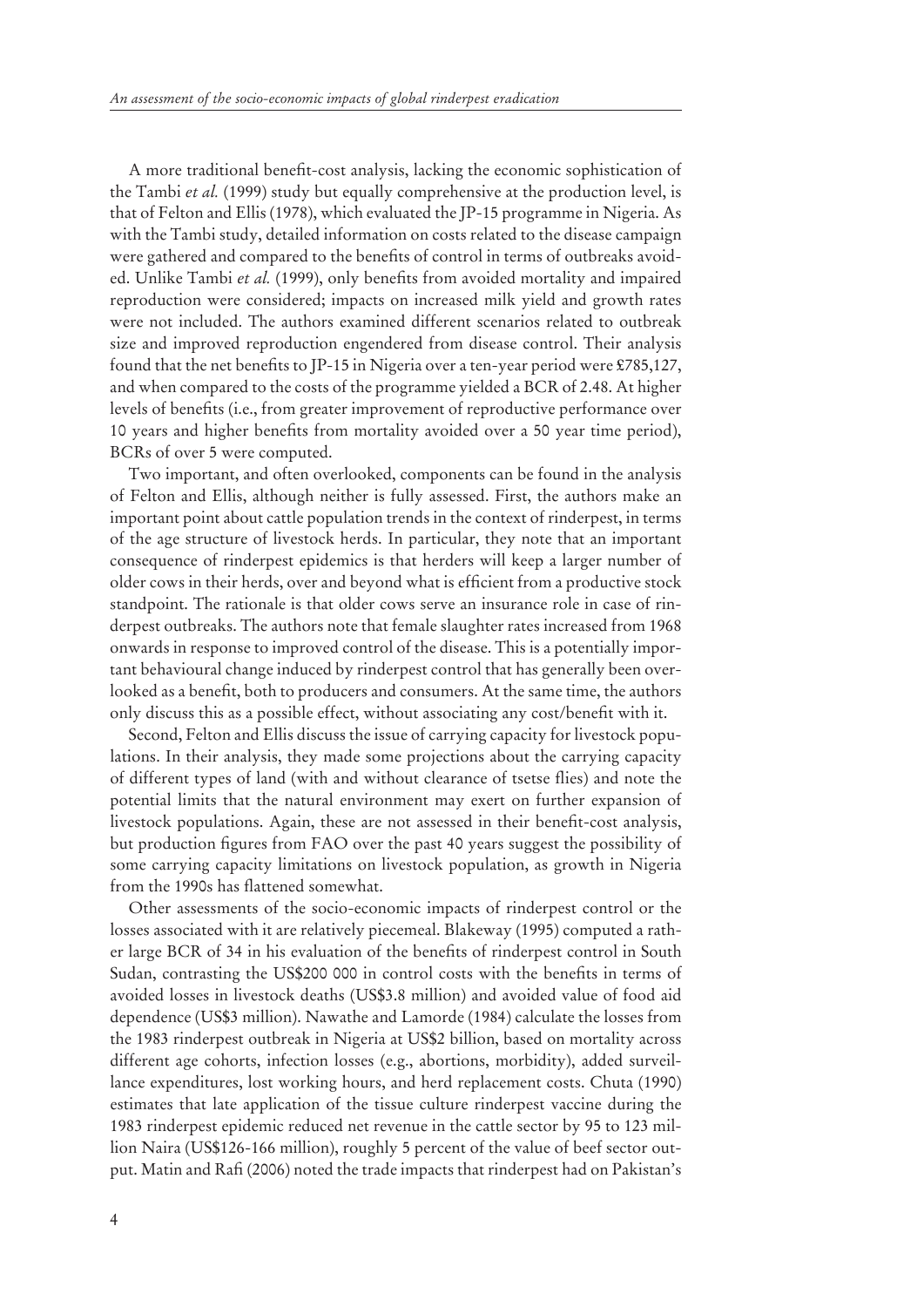access to international beef markets. Roeder and Rich (2009) estimated that the bulk of the increase in beef exports from Pakistan (from less than 1 000 tons before 2003 to nearly 3 000 tons in 2006) was due to Pakistan's declared status as being provisionally free from rinderpest from 2003 onwards. In value terms, Pakistan's beef exports increased by nearly US\$3.5 million from 2003-2006 (Roeder and Rich, 2009).

Omiti and Irungu (2010) recently evaluated the benefits and costs of rinderpest eradication in Kenya and Ethiopia, comparing the benefits from increased domestic production and exports against the costs of control campaigns. The authors found that the total benefit associated with rinderpest control in Kenya was US\$951 million, of which 44 percent was attributable to higher milk production. In Ethiopia, benefits were estimated at US\$434 million, of which 65 percent came from increased production of beef. From a macroeconomic standpoint, rinderpest control was estimated to have increased GDP by 2.4 percent in Ethiopia and 0.5 percent in Kenya. Internal rates of return (IRRs) were generally higher than alternative risk-free investments (e.g., compared to bank deposit or Treasury bills), although the IRR of PACE in Ethiopia (2.6 percent) was lower than the 3 percent alternative baseline rate. In Kenya, IRRs for PARC of about 12 percent were only slightly above those of government Treasury bills (7.4 percent).

The above description highlights the very limited scope of information that is available on the benefits and costs of rinderpest control. In particular, specific details on the benefits side are clearly lacking, as are the application of more generalizable framework to assess the range of benefits that are likely to accrue from rinderpest control and eradication. In the next section, we provide some insights on how to more completely and precisely estimate the potential benefits from rinderpest control, with an eye towards identifying specific measurement metrics and methods.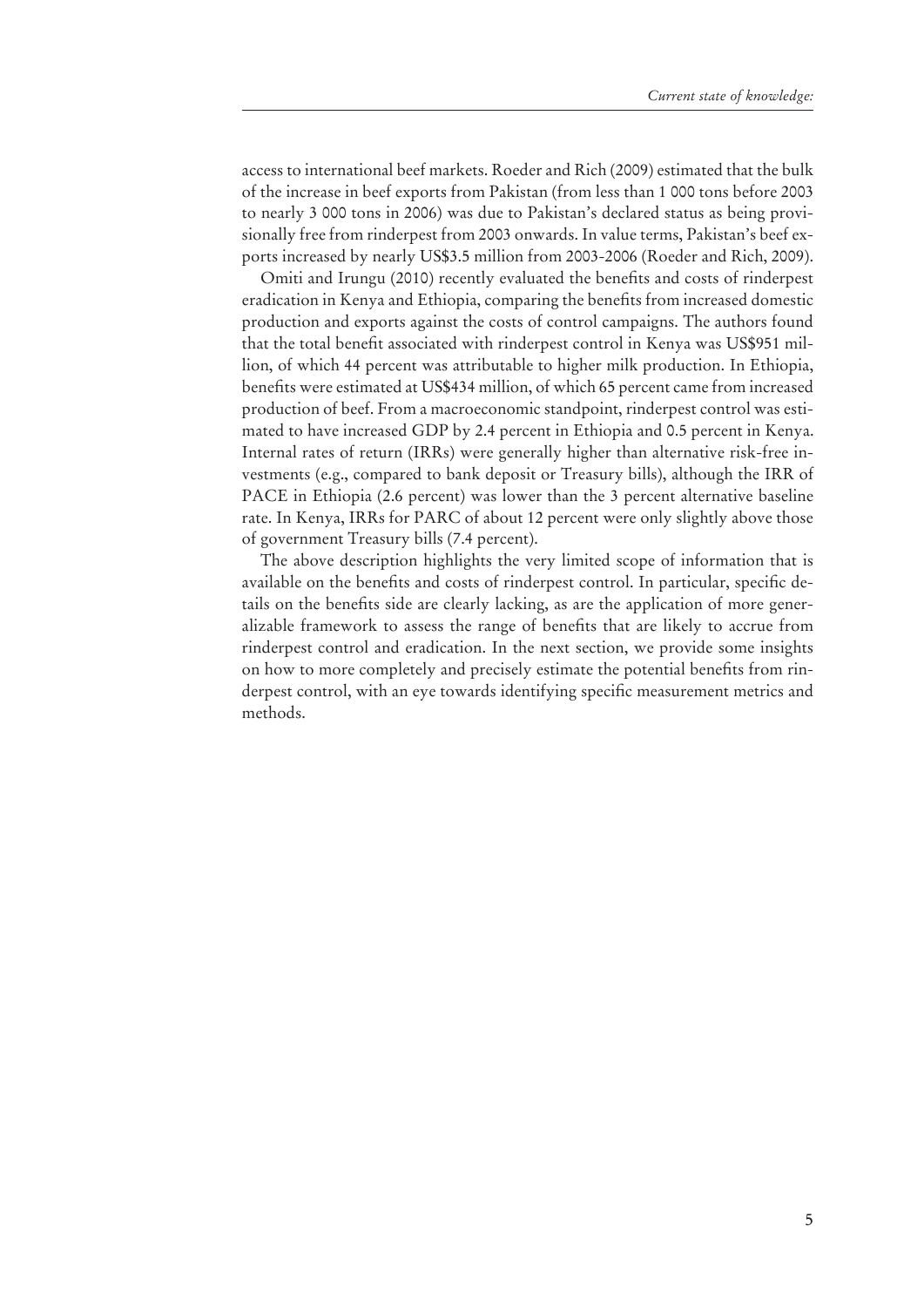## Knowledge resources for animal disease impact assessments

In this section, we trace out in more detail the general characteristics and dimensions of the socio-economic impacts of animal diseases. A particular focus will be on analytical frameworks that can accommodate these economic effects, with the discussion in the next section focusing on specific methods of analysis.

## **OVERVIEW OF DISEASE IMPACTS AND RELEVANCE IN THE CONTEXT OF RINDERPEST**

Rich and Perry (2010) distil the impacts of animal diseases along five dimensions of impact based on the characteristics of the disease and its setting: disease characteristics, production characteristics, market characteristics, livelihoods characteristics, and control characteristics. Such dimensions of disease impacts themselves take place at six different levels of aggregation: (1) household or farm level impacts, which can include non-farm related livelihoods impacts; (2) cattle sector impacts; (3) general livestock sector impacts, including substitution impacts at production and consumption levels; (4) national-level value chain impacts based on the forward and backward linkages of livestock with other sectors of the economy; (5) indirect impacts at the national level based on local externalities such as effects on the environment, wildlife, and (for zoonotic diseases) human health; and (6) indirect impacts at the global or sub-regional level based on externality effects i.e., savings other countries receive because they no longer have to worry about disease incursion. In all of the above, the 'cost of a disease' is the sum of reduced economic activity/returns and control expenditures. While the latter can be valued directly in terms of the cash costs associated with the control of disease, costs related the former can also result from 'adaptive behaviour' such as keeping an excess of old female cattle as a risk mitigation strategy, for example.

Table 1 summarizes these in the specific context of rinderpest, following the framework of Rich and Perry (2010), and which is further synthesized in Figure 1. First, disease characteristics refer to the epidemiology of the disease and its biological impacts in terms of severity, spread, and endemicity. In the case of rinderpest, impacts were particularly severe from the standpoint of animal mortality, with rapid spread across space (both nationally and internationally) fuelled by animal movements. Indirectly, such impacts further have an effect on the cattle sector in terms of their influence on herd demographics, placing greater importance on risk management than enhancing productive efficiency. Production characteristics refer to how impacts might differ depending on the production systems affected by a disease. In Africa, rinderpest took place primarily in extensive production systems affecting large ruminants, with impacts including direct impacts on livestock producers and downstream industries such as meat, milk, manure, and hides, and indirect impacts on crop sectors through the use of livestock in animal traction. Likewise in Asia, cattle play an important role in terms of animal traction, with rinderpest having potential impacts on other agricultural crop sectors that rely on such draught labor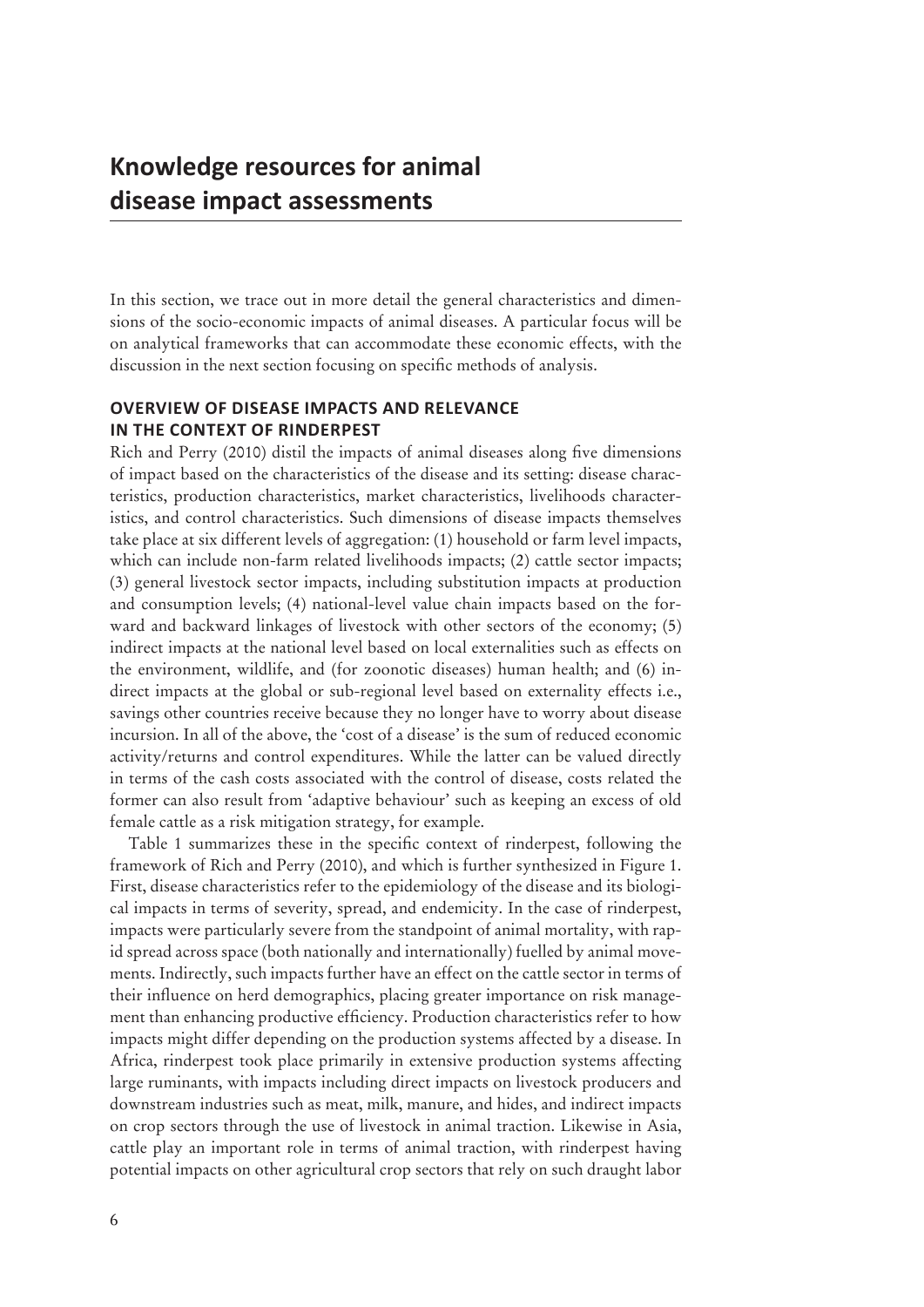| Dimension of impact                                         |                                                                                  |                                                                                                                      |                                                                           | Characteristics in the context of rinderpest by level of analysis                               |                                                |                                                                 |
|-------------------------------------------------------------|----------------------------------------------------------------------------------|----------------------------------------------------------------------------------------------------------------------|---------------------------------------------------------------------------|-------------------------------------------------------------------------------------------------|------------------------------------------------|-----------------------------------------------------------------|
|                                                             | Level 1:<br>${\rm Farm}$                                                         | Cattle sector<br>$\ddot{\sim}$<br>Level                                                                              | Livestock sector<br>Level 3:                                              | Value-chain<br>Level 4:                                                                         | Level 5: Indirect<br>impacts (national)        | Level 6: Indirect<br>impacts (global)                           |
| Disease characteristics                                     |                                                                                  |                                                                                                                      |                                                                           |                                                                                                 |                                                |                                                                 |
| Severity of disease                                         | pacts in pastoral settings<br>High mortality in cattle<br>-strong livelihood im- | mortality impacts:<br>oriented at risk manage-<br>ment rather than pro-<br>production systems<br>ductivity<br>High i | Trade bans further ac-<br>centuated mortality<br>effects                  | Intensity fuelled by ani-<br>mal movements                                                      | Strong externality im-<br>pacts across borders |                                                                 |
| Frequency                                                   |                                                                                  |                                                                                                                      |                                                                           | Endemic, pre-campaign; sporadic post-campaign                                                   |                                                |                                                                 |
| Mode of transmission                                        |                                                                                  |                                                                                                                      |                                                                           | Primarily through animal contacts (local, regional, global)                                     |                                                |                                                                 |
| Spatial spread                                              |                                                                                  |                                                                                                                      |                                                                           | Transboundary fuelled by pastoral movements (local, regional, and global)                       |                                                |                                                                 |
| Public health                                               |                                                                                  |                                                                                                                      |                                                                           | None                                                                                            |                                                |                                                                 |
| Production characteristics                                  |                                                                                  |                                                                                                                      |                                                                           |                                                                                                 |                                                |                                                                 |
| Production system                                           | pastoral (particularly in<br>Africa)<br>Generally extensive,                     |                                                                                                                      | Predominance of traditional, informal markets, loose value chain linkages |                                                                                                 |                                                | Transboundary movements important                               |
| Production cycle                                            |                                                                                  |                                                                                                                      |                                                                           | Long production cycles                                                                          |                                                |                                                                 |
| Population size                                             |                                                                                  |                                                                                                                      | Variable population sizes                                                 |                                                                                                 |                                                | Impact depends on net<br>import/export status                   |
| Importance of by-<br>products                               | High, particularly                                                               |                                                                                                                      | in terms of meat, milk, hides, manure, and animal traction                |                                                                                                 |                                                |                                                                 |
| Market characteristics                                      |                                                                                  |                                                                                                                      |                                                                           |                                                                                                 |                                                |                                                                 |
| Level of commercializa-<br>tion and market integra-<br>tion |                                                                                  | Smallholder and commercial sectors both affected; large impacts in pastoral<br>settings and domestic markets         |                                                                           | Market access impacted<br>for smallholder and<br>commercial sectors                             |                                                | problematic for trans-<br>Informal marketing<br>boundary spread |
| Scope of value chains                                       |                                                                                  |                                                                                                                      |                                                                           | Relatively simple, arms-length transactions, with limited value-adding or innovation downstream |                                                |                                                                 |

Table 1. The impacts of animal diseases based on different dimensions and characteristics of impact: applications to rinderpest **Table 1.** The impacts of animal diseases based on different dimensions and characteristics of impact: applications to rinderpest *cont.*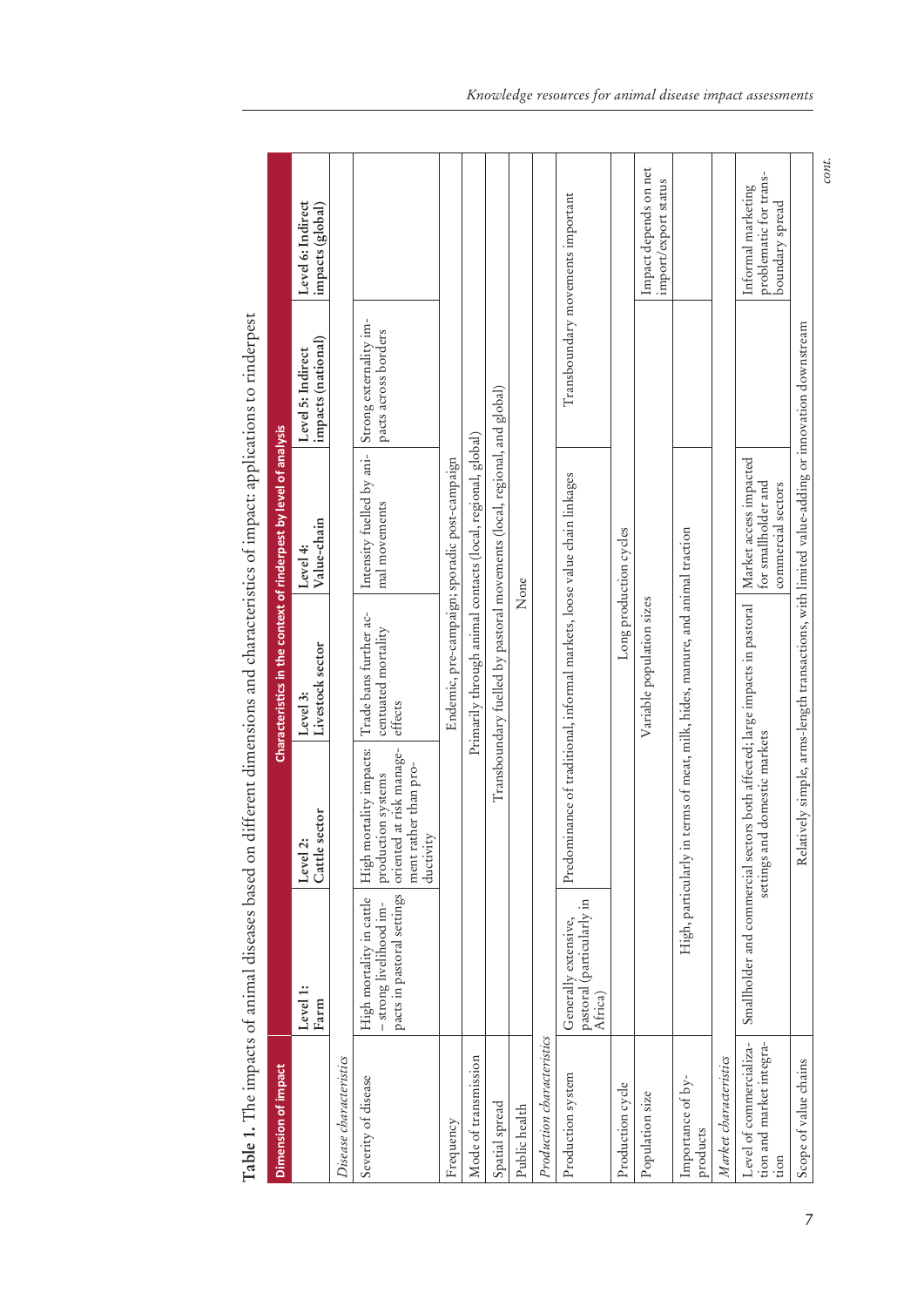| t      |
|--------|
| п.     |
| S<br>Ĺ |

8

| Dimension of impact                              |                                         |                                        | Characteristics in the context of rinderpest by level of analysis                                      |                                                                                               |                                                          |                                                                                     |
|--------------------------------------------------|-----------------------------------------|----------------------------------------|--------------------------------------------------------------------------------------------------------|-----------------------------------------------------------------------------------------------|----------------------------------------------------------|-------------------------------------------------------------------------------------|
|                                                  | Level 1:<br>Farm                        | sector<br>ä<br>Cattle<br>Level         | Livestock sector<br>Level 3:                                                                           | Value-chain<br>Level 4:                                                                       | impacts (national)<br>Level 5: Indirect                  | Level 6: Indirect<br>impacts (global)                                               |
| Non-sector impacts                               |                                         |                                        |                                                                                                        | tural and service sectors<br>based on forward and<br>Impacts in agricul-<br>backward linkages | Potential impacts on<br>wildlife                         | tural and service sectors<br>based on importance of<br>Impacts in agricul-<br>trade |
| Level of socio-economic<br>development           |                                         |                                        | Generally low in affected regions                                                                      |                                                                                               |                                                          |                                                                                     |
| Livelihoods characteristics                      |                                         |                                        |                                                                                                        |                                                                                               |                                                          |                                                                                     |
| Role of livestock in<br>livelihoods              | High importance in<br>pastoral settings |                                        |                                                                                                        |                                                                                               |                                                          |                                                                                     |
| Cultural importance of<br>livestock              | High importance in<br>pastoral settings |                                        |                                                                                                        |                                                                                               |                                                          |                                                                                     |
| Control characteristics                          |                                         |                                        |                                                                                                        |                                                                                               |                                                          |                                                                                     |
| Effectiveness of current<br>control technologies |                                         |                                        | Effective, thermostable vaccine exist that confers lifelong immunity                                   |                                                                                               |                                                          |                                                                                     |
| Resource requirements<br>for control             |                                         |                                        | Costs associated with vaccines, delivery, and laboratories; donor support has been crucial in the past |                                                                                               |                                                          |                                                                                     |
| Maintenance costs for<br>control                 | Importance of sero-surveillance         | ticipatory epidemiology play key roles | in difficult environments; CAHW and par-                                                               |                                                                                               |                                                          | Coordination necessary<br>across borders                                            |
| Externalities related to<br>disease control      |                                         |                                        | pest control to increased<br>Possible links of rinder-<br>incidence of PPR in<br>small ruminants       |                                                                                               | sequences on carrying<br>Environmental con-<br>capacity. |                                                                                     |
| Institutional capacity                           |                                         |                                        | Strong international coordination with local partners in successful campaigns                          |                                                                                               |                                                          |                                                                                     |

Source: Based on an expansion of Rich and Perry (2011) by the authors. *Source:* Based on an expansion of Rich and Perry (2011) by the authors.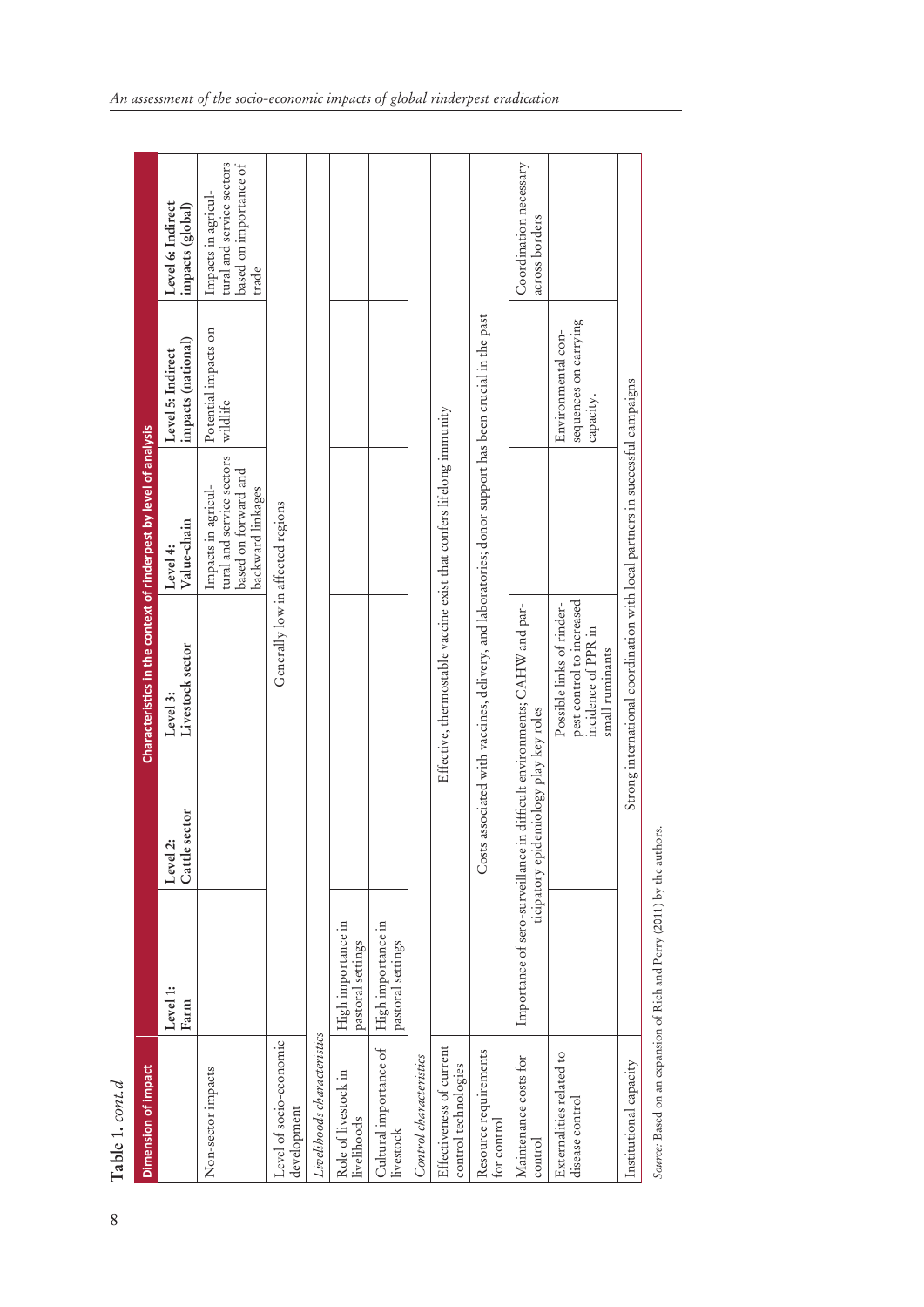

**Figure 1.** Different levels of socio-economic impacts associated with control of an animal disease

for production. With the exception of the large pandemics that took place most recently in the 1980s, rinderpest was largely endemic at a local level, e.g. in the Somali-ecosystem of East Africa, with particular regions or zones more affected than others.

Conventional animal disease impact assessment focuses mainly on the disease and production side in measuring benefits of an animal health intervention (i.e., levels 1 and sometimes levels 2-3), with less attention to impacts across downstream markets. Significant market linkage effects can be associated with a disease like this, however, including the degree of commercial and downstream impacts and depending on the value chain context in which a disease takes place. In Africa, rinderpest occurred largely in pastoral settings, where value chains are dispersed over large areas and replete with many informal sector actors and market transactions. The implication is that market impacts associated with rinderpest are potentially quite complex and nuanced, with a multitude of small, low-income informal service providers affected. Indeed, Rich and Wanyoike (2010) found that RVF (which affects production systems similar to rinderpest) propagated a host of impacts on casual workers in slaughterhouses, traders, as well as informal service producers in markets and abattoirs (e.g., cart pushers, scrap sellers, etc.). In other words, impacts at level 4 along the value chain, integrating interactions between the chain and the rest of the economy will be important.

Non-sector impacts are likely related to multiplier impacts in local communities affected by current disease outbreaks. Depressed economic activity related to market closures and decreased commerce will have spillover impacts on a range of local community services, including restaurants to shops and consumer households.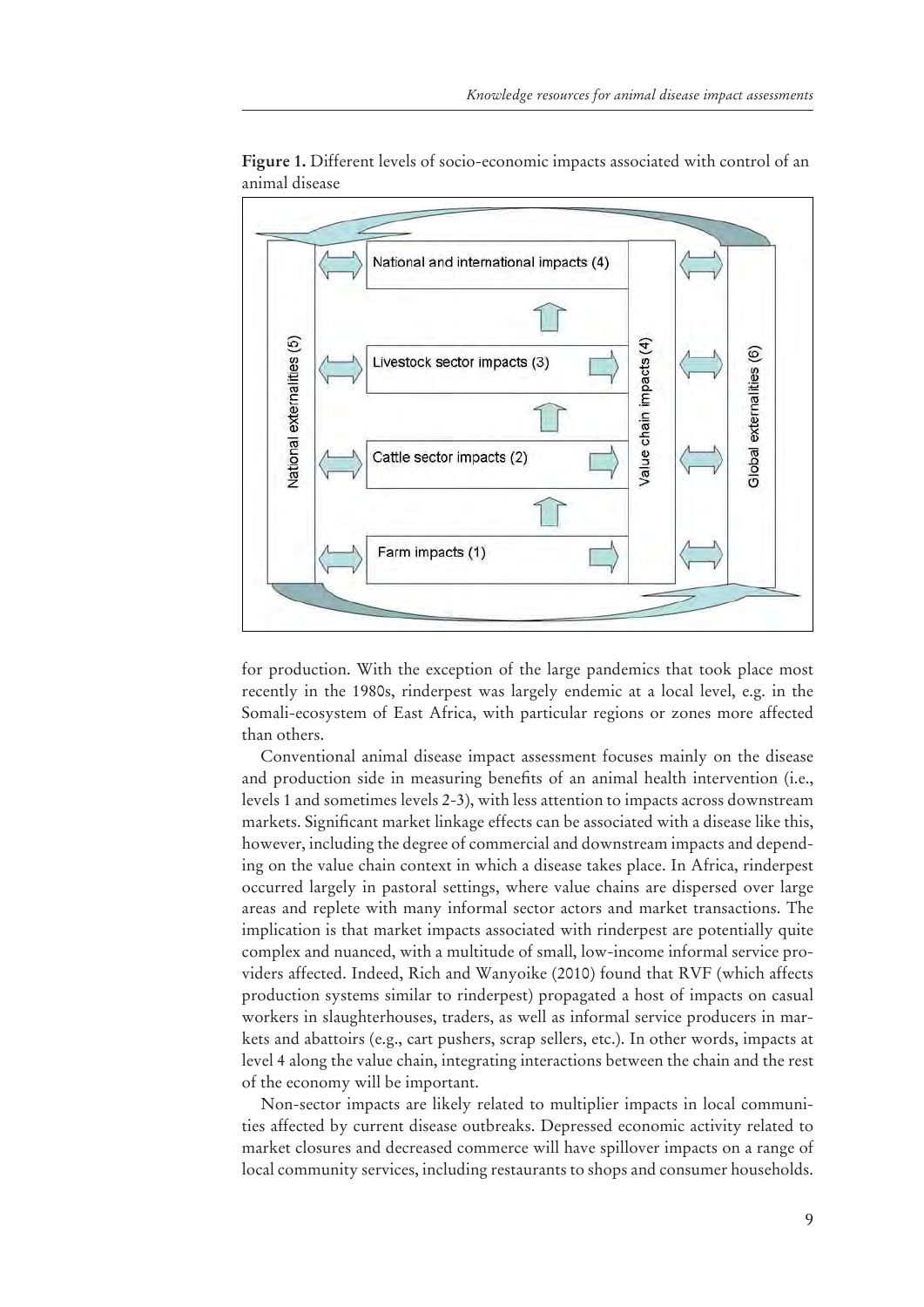Two other impacts to consider are livelihoods and disease control measures. In the case of rinderpest, livelihood impacts were likely quite high, particularly in pastoral settings where livestock offer a complex array of economic and non-economic services. Measuring control impacts associated with rinderpest is somewhat more straightforward in comparison to other animal diseases. Unlike foot-and-mouth disease (FMD), for example, rinderpest can be controlled effectively with a single injection of a vaccine that confers life-long immunity. Pastoral settings complicate vaccine delivery and sero-surveillance, but innovations such as a heat-stable vaccine developed in the 1990s, participatory epidemiology and the use of community animal health workers (CAHWs) have successfully served to control and monitor rinderpest in high risk areas that are often difficult to access, but serve as reservoirs for disease (Jost *et al.,* 2007). At the same time, there is some evidence that there is an association between rinderpest control and PPR incidence in small ruminants, suggesting some level of externalities as a result of control. In addition, other externalities can be considered, such as greater pressures on feed and water resources by virtue of increased animal productivity, as well as possible externalities associated with wildlife habitats (and subsequent impacts on tourism, particularly in East Africa, for example). There could also be other unintended consequences, such as slower rate of adoption of mechanization for crop production (versus the use of draught animal labour) as a result of rinderpest eradication and control campaigns.

## **TOOLS AVAILABLE FOR ECONOMIC ASSESSMENTS OF ANIMAL DISEASES AT DIFFERENT LEVELS**

Given the many dimensions of impacts observed for animal diseases such as rinderpest, what tools or knowledge resources are at our disposal to measure them? Tools for levels 1-3 have been summarized in past reviews on animal disease (see, for example, Rich *et al.*, 2005) and include simple forms of benefit-cost analysis, linear programming models of farm management, and partial equilibrium models. The analysis of Tambi *et al.* (1999) provides an example of how partial equilibrium analyses were used at levels 2 and 3. However, as noted earlier, an important gap in analyses at these levels is incorporating the behavioral responses associated with disease control or eradication. Herd demographics and marketing dynamics could be altered once a disease is successfully controlled, yielding additional benefits over time.

More global analyses at levels 4-6 typically require both more information and/ or more sophisticated techniques. For level 4, Rich and Perry (2010) and Rushton *et al.* (2009) point to value chain methodologies as useful for highlighting disease impacts across different sectors and pinpointing potential hotspots for disease risk. Figure 2 provides a schematic view of a representative value chain, including the stakeholders that could be affected by an animal disease outbreak. As such, value chain analyses can elucidate and integrate specific livelihood impacts that other approaches fail to capture. Moreover, value chain analysis goes beyond mapping interactions and stakeholders from production to consumption to assessing the institutional contexts governing the organization of the chain. In particular, an important component of value chain analysis addresses relationships within the chain among different actors, analyzing how such relationships can influence behaviour and incentives for disease control. Such a framework thus moves beyond the typical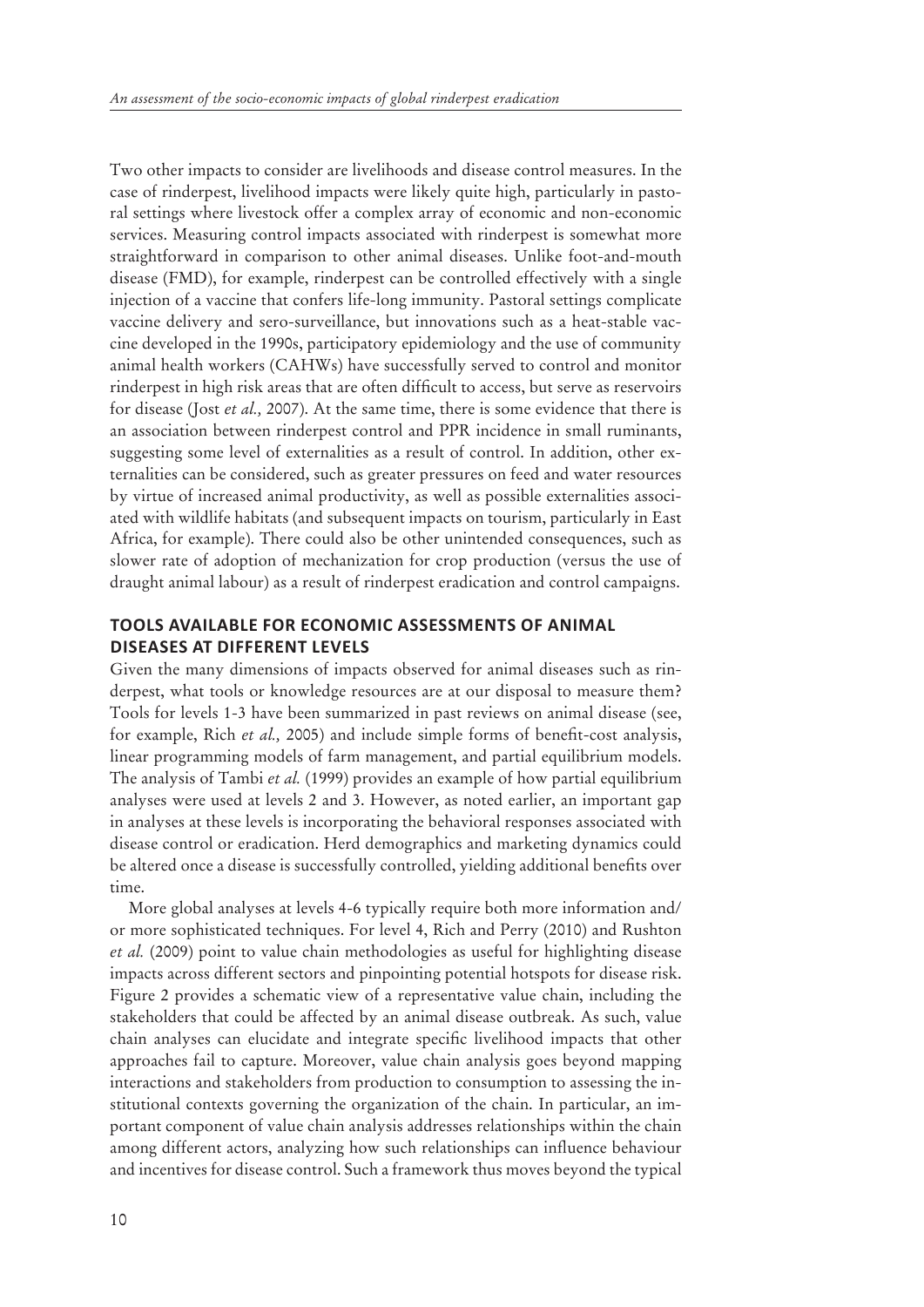

Figure 2. Stakeholders and potential poverty impacts in a livestock value chain

top-down impact assessments by revealing the decision environment and actors the decision-making at each stage from "farm to fork." This provides more insight and entry points where disease control measures could be targeted. Perhaps the greatest advantage of value chain analysis comes simply through systematizing the range of actors and effects that diseases can have on those actors and characterizing their interactions in a manner that is organized and efficient.

However, value chain analysis is operational has difficulty quantitatively measuring the full diversity of economic impacts. Value chain studies are typically intensive, requiring significant amounts of fieldwork to collect data, and such data is usually specific to a particular region or sub-chain within a region. Sample sizes are rarely representative statistically and, more often than not, the analysis is a hodgepodge of disparate data that are cobbled together from available sources. While these considerations should not discourage the use of value chain analyses to contextualize disease control policy for animal health systems, by themselves they are not sufficient to trace out the range of different impacts that might emerge from an animal disease. Nonetheless, value chain analyses add a piece to the puzzle that has been lacking in earlier studies.

A level up in aggregation from a standard value chain analysis, and much more widely available for analysis at level 4, are national (and sometimes regional) level databases known as Social Accounting Matrices, or SAMs (see Reinert and Roland-Holst, 1997). SAMs provide a snapshot across different sectors of an economy based on their input-output and other transaction relationships, linked with factors (land, labour, capital), household, and other institutional accounts. Figure 3 provides an illustration of a how a SAM is organized. SAMs are divided into different accounts that each represent a particular sector of the economy. These accounts can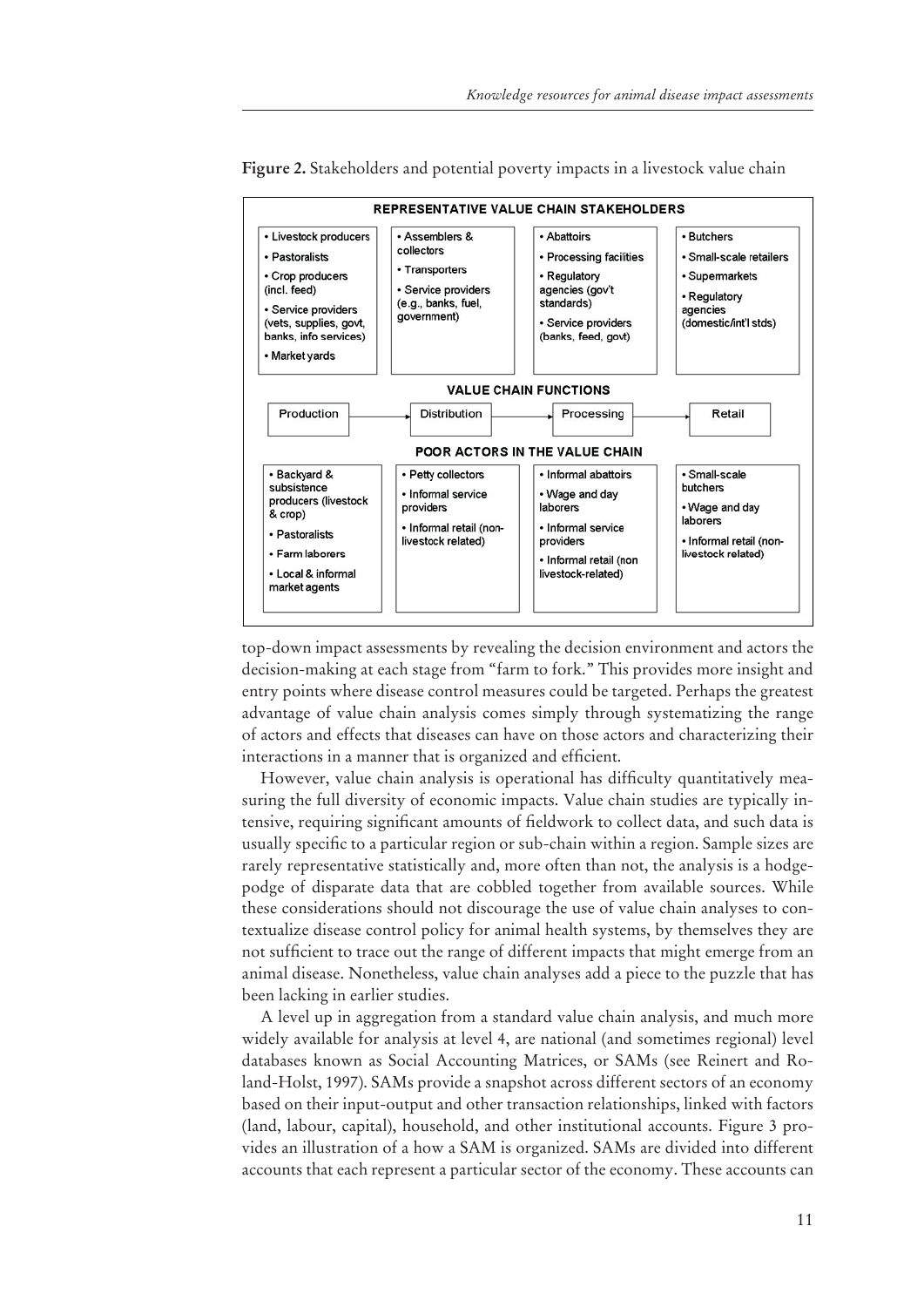|                              |                             | Figure 3. Structure of a social accounting matrix |                                             |                                                 |                                                  |                                                                    |                          |                                                 |                                            |
|------------------------------|-----------------------------|---------------------------------------------------|---------------------------------------------|-------------------------------------------------|--------------------------------------------------|--------------------------------------------------------------------|--------------------------|-------------------------------------------------|--------------------------------------------|
|                              |                             |                                                   |                                             |                                                 | Expenditures                                     |                                                                    |                          |                                                 |                                            |
| <b>Receipts</b>              | 1. Activities               | 2. Commodities 3. Factors                         |                                             | Households<br>4. Private                        | 5. Enterprises                                   | 6. Recurrent<br><b>State</b>                                       | 7. Investment<br>Savings | 8. Rest of<br>World                             | 9. Total                                   |
| 1. Activities                |                             | Production<br>Marketed                            |                                             |                                                 |                                                  |                                                                    |                          |                                                 | Total Sales                                |
| 2. Commodities               | Consumption<br>Intermediate |                                                   |                                             | Consumption<br>Private                          |                                                  | Consumption<br>State                                               | Investment               | Exports                                         | Total Commodity<br>Demand                  |
| 3. Factors                   | Value Added                 |                                                   |                                             |                                                 |                                                  |                                                                    |                          |                                                 | Value Added                                |
| Households<br>4. Private     |                             |                                                   | Salaries<br>and Other<br>Benefits<br>Wages, |                                                 | Distributed<br>Profits and<br>Security<br>Social | Current Transfers<br>to Households<br>Social Security<br>and Other |                          | Net Foreign<br>Households<br>Transfers to       | Household<br>$In \mathbf{come}$<br>Private |
| 5. Enterprises               |                             |                                                   | Profits<br>Gross <sub>1</sub>               |                                                 |                                                  |                                                                    |                          | Net Foreign<br>Transfers to<br>Enterprises      | Enterprise<br>Income                       |
| 6. Recurrent<br><b>State</b> | Indirect Taxes              | Import Tariffs<br>Consumption<br>Taxes plus       | $\rm{Taxes}$<br>${\rm Factor}$              | Income Taxes                                    | Income Taxes<br>Enterprise                       |                                                                    |                          | Net Foreign<br>Transfers to<br>State            | State Revenue                              |
| 7. Investmen<br>Savings      |                             |                                                   |                                             | Household<br>Savings                            | Earnings &<br>Enterprise<br>Retained<br>Savings  | State Savings                                                      |                          | Net Capital<br>(=Foreign<br>Inflows<br>Savings) | Total Savings                              |
| 8. Rest of<br>World          |                             | Imports                                           |                                             |                                                 |                                                  |                                                                    |                          |                                                 | Imports                                    |
| 9. Total                     | Total Payments              | Commodity<br>Supply<br>Total                      | Total Factor<br>${\rm P}$ ayments           | Allocation of<br>Household<br>Income<br>Private | Expenditure<br>Enterprise<br>Total               | State Revenue<br>Allocation of                                     | Investment<br>Total      | Total Foreign<br>Exchange                       |                                            |
|                              |                             |                                                   |                                             |                                                 |                                                  |                                                                    |                          |                                                 |                                            |

Source: Reinert and Roland-Holst (1997). *Source:* Reinert and Roland-Holst (1997).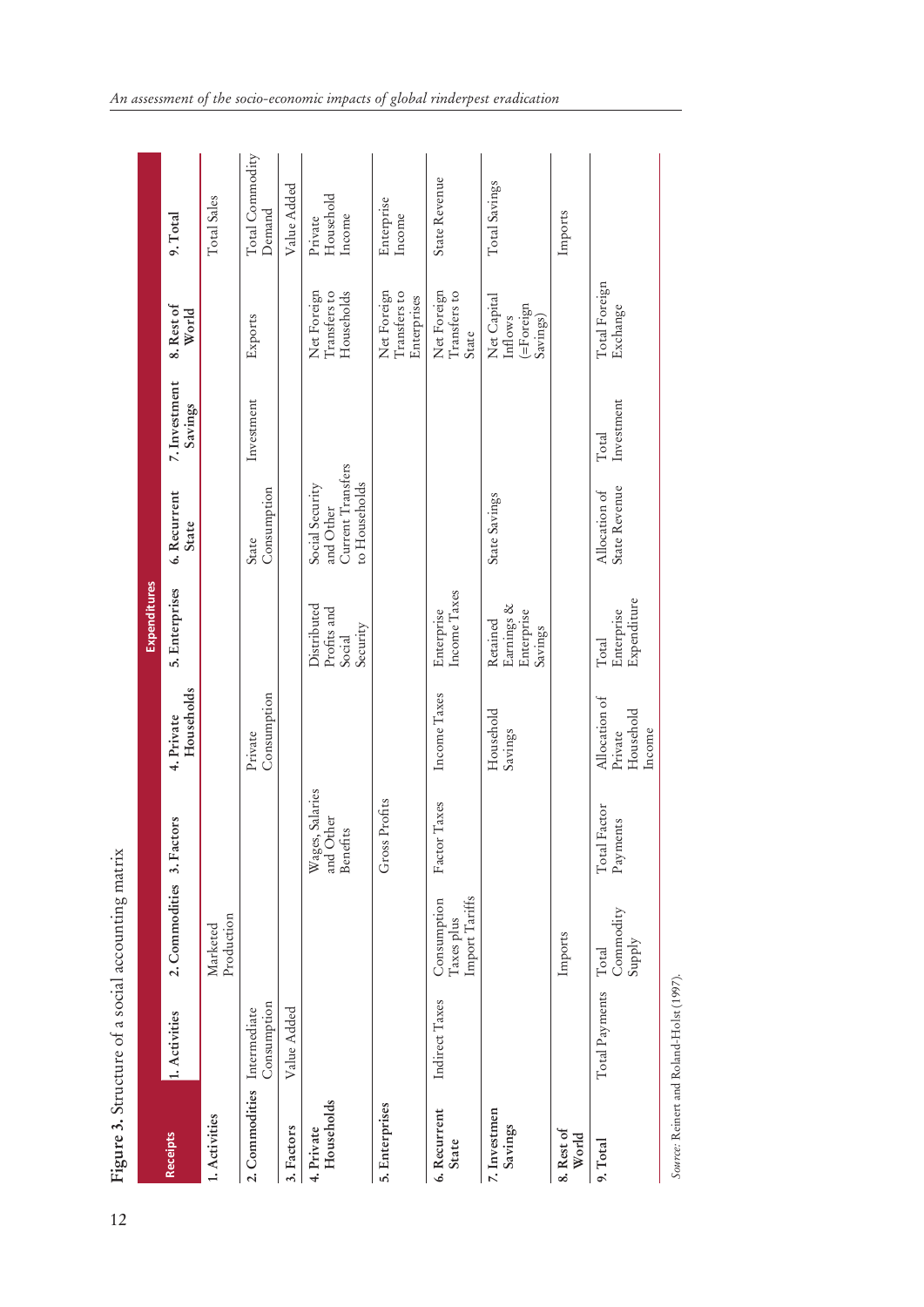be relatively aggregate (e.g., agriculture) or can disaggregate different sub-sectors (e.g., maize production, beef production, etc.). A SAM is principally an accounting framework that traces income and expenditure between all these entities, e.g. revenues earned by a sector by the sales of goods and services it provides, and the expenditures made in producing that good or service. By construction, the principle of double-entry bookkeeping makes each agent's total receipts (rows) equal to expenditures (columns).

Groups of accounts in the SAM are classified into different categories: activities, commodities, factors, institutions, capital, and rest-of-the-world. Activities accounts are the productive sectors of the economy that sells goods (commodities) to the domestic market and export internationally, while buying raw materials and factors to produce such goods. Commodities represent domestic product markets, buying the services of activities to make them and selling final products to households. A key distinction between activities and commodities is that activities are the actions that produce commodities, which are then sold to consumers. Factor markets include labour and capital markets that earn income from wages and rent, and pay salaries to households. Household accounts can be disaggregated by region and/or income level, thus providing insights on the links between the broader economy and households. Institutions include households and government. Households receive income from factor accounts, and pay taxes and for commodities purchased in the economy. Households may also pay/receive transfers to other households or the government. Government is a separate institution, receiving income from taxes and tariffs, and paying out subsidies (on activities) and provides transfers. The capital account represents savings and investment in the economy, with investment expenditures on commodities balanced by savings from households, firms, and government. Finally, the rest of the world (ROW) account denotes international transactions in the terms of exports and imports of goods, services, and remittances.

As will be illustrated in more detail in the next section, a useful aspect of SAMs is their ability to be operationalized in a variety of applications. At their most basic level, SAMs can be used to construct a matrix of multipliers that highlight the degree to which the economy and households react to changes in final demand stemming from government spending, investment, or exports. These multipliers can provide insights on which sectors respond more towards investment than others. As noted earlier, Roeder and Rich (2009) found that the livestock sectors of East Africa had relatively high activity multipliers (between 3-5, meaning that a US\$1 in crease in final demand would increase economywide output by US\$3-5) compared to other sectors, suggesting that government spending in the sector (as in the case of investments in rinderpest campaigns) would be broadly beneficial. In animal health settings, Garner and Lack (1995), Ekboir (1999), and Mahul and Durand (2000) utilized SAMs in their analyses to measure the impacts of different interventions at a more macro level. SAMs can further be used as a database for more sophisticated computable general equilibrium (CGE) analyses that look more dynamically at the adjustment effects that could come from the shock of an animal disease (see Perry *et al.*, 2003 and Diao, 2010 for examples).

By themselves, SAMs do not capture dynamics or price changes associated with an economic shock. By assumption, SAMs multiplier frameworks are fixed price models that assume that changes in output result only from changes in final demand,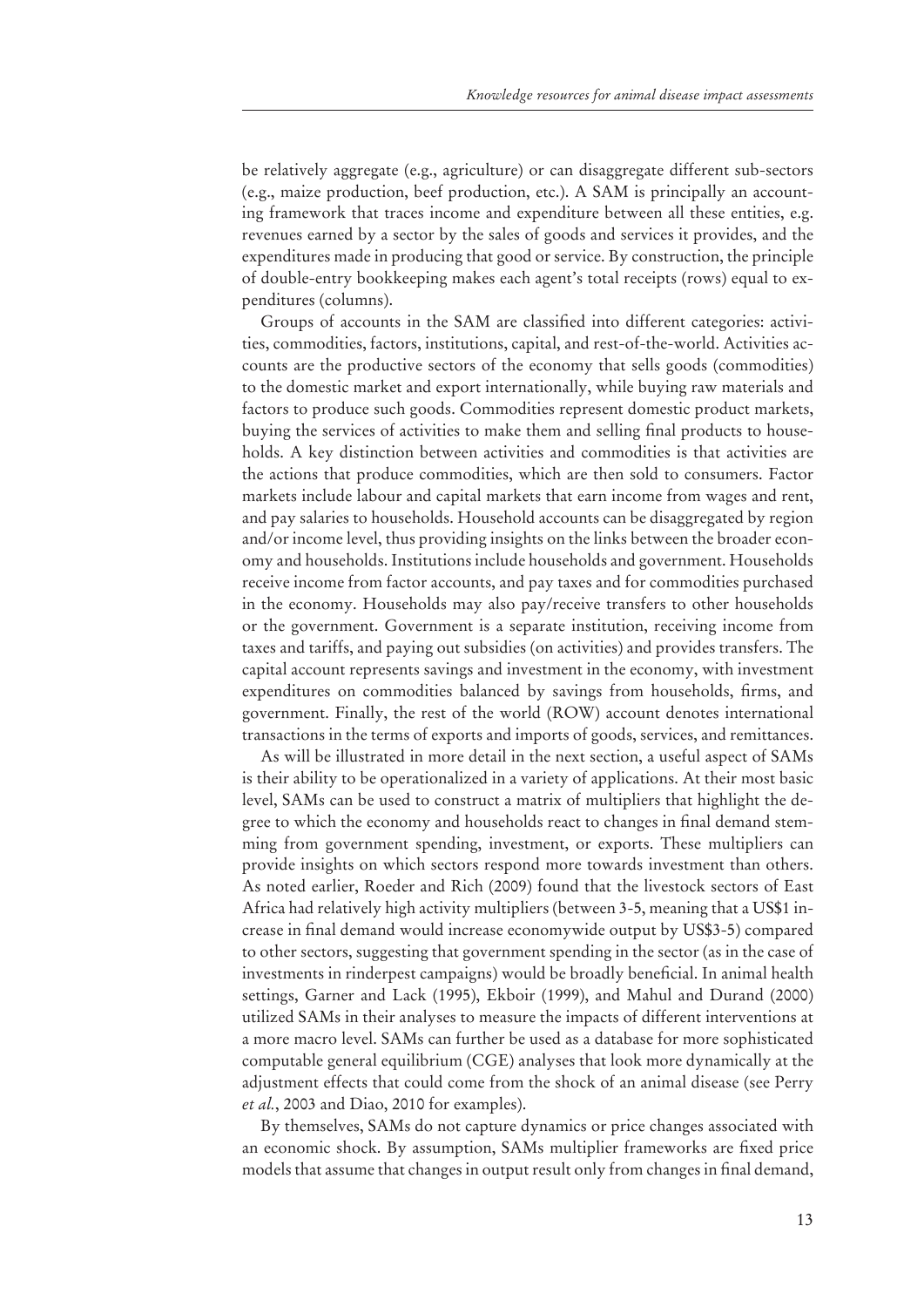while the technical input-output coefficients that govern production processes are assumed to be static (Reinert and Roland-Holst, 1997). However, dynamic adjustments will be a critical part of any analysis. These can be addressed in a SAM (see Miller and Blair, 1985 and the discussion in the next section), though not with the same level of sophistication as in other models. Partial equilibrium approaches (i.e., modelling supply and demand relationships at a sector level) allow the user to trace out the price and welfare impacts resulting from animal disease shocks (see Rich *et al.*, 2005), with methods established to compute dynamic welfare measures of producer and consumer surplus in a multimarket setting (see Bullock *et al.,* 1996 or Just *et al.,* 2004) and to examine impacts on different household groups (Minot and Goletti, 1998). Rich and Winter-Nelson (2007) utilized such a dynamic partial equilibrium approach in the analysis of FMD. Such techniques, however, are relatively data-intensive and, befitting a partial analysis, only capture a subset of the market and production effects associated with disease, while livelihood impacts are crudely modelled by income quartiles, for instance.

At a more macro-level than the SAM is a computable generally equilibrium model, or CGE. CGE models utilize SAMs as inputs, while defining a set of behavioral equations that capture the actions of agents within the economy (Sadoulet and de Janvry, 1995). Unlike SAMs, price effects are modeled, as are various types of sector and macroeconomic effects, including impacts on exchanges rates, government finances, and labor markets. CGE models have been used in animal health applications (see Rich, Winter-Nelson and Miller, 2005 for a review). While CGE approaches can capture more macro impacts, often lose sight of specific sectoral details depending on the level of disaggregation within the SAM. In addition, livelihood impacts from a CGE analysis are restricted to the household accounts provided in a given SAM as well.

Impacts at levels 5 and 6 are probably the most difficult to tease out. Value chain approaches are useful in revealing behavioural changes that could arise from animal disease control or eradication that might have local or global spillovers, while CGE analyses can point to global impacts that highlight impacts of trade bans and other inter-regional phenomena. A combination of "level 4" methods probably comes the closest to drawing out these influences, though an ideal analysis would employ non-market methods and organizational behavioral models to assess the costs of spillovers associated with rinderpest.

Ultimately, the analysis of any animal disease phenomenon will include tradeoffs between economic sophistication, institutional detail, and data availability. A particular need is to marry micro- and sector-level impacts with their broader effects on up and downstream markets within the value chain and with respect to other related and (seemingly) unrelated markets, and their resultant livelihood impacts. In the next section, we present a combination of sector-level, SAM, and CGE analyses to *ex-post* assessment of rinderpest control, providing details on the methodology and their application to the control and eradication of rinderpest in two case studies, Chad and India.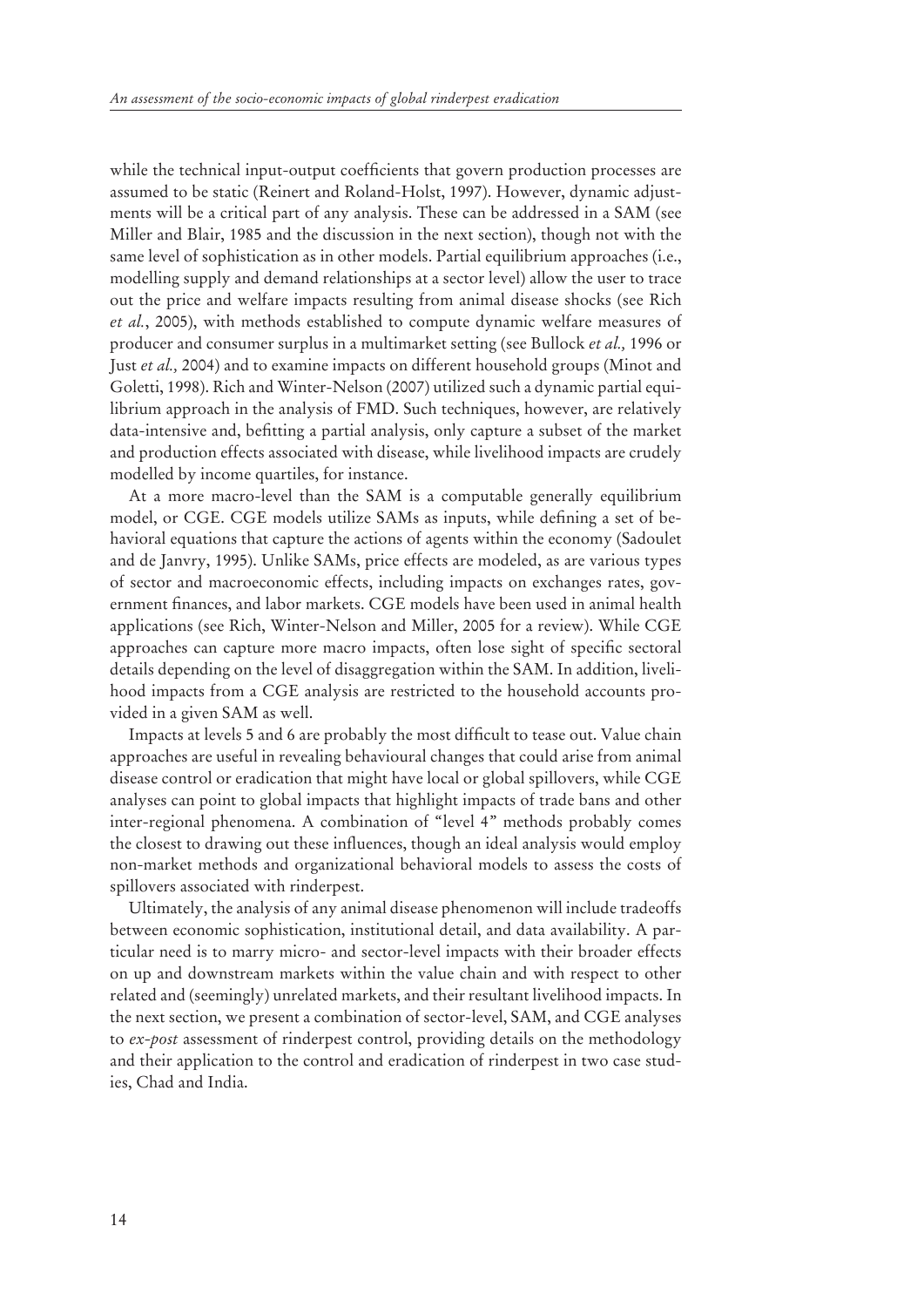# A new methodological framework for the *ex-post* assessment of rinderpest eradication: applications to Chad and India

The thrust for our method is to conduct a broader *ex-post* benefit-cost analysis of an animal health intervention at various levels of analysis. Our starting point is Golan *et al.* (2001) who adapted a SAM for the United States to examine the macroeconomic impacts of investments in food safety. In their analysis, the micro-level benefits of food safety control programmes and their costs to different segments of the economy were incorporated in a SAM multiplier analysis to gauge the totality of impacts within the economy. We take a similar tact, first weighing the benefits of control from the standpoint of livestock sector production with and without rinderpest control programmes against the additional cost of rinderpest control campaigns. We further extend the analysis of Golan *et al.* (2001) by looking at these net benefits dynamically, tracing out the alternative growth path that could exist in the absence of rinderpest control campaigns and comparing those impacts with the actual growth that occurred in the economy at large. This necessitates the use of both SAM and CGE analyses to obtain a fuller picture of the benefits from rinderpest eradication.

In line with the levels of analysis provided in the previous section, the methodology that we utilize adopts a sequential strategy in which the level of aggregation of associated net benefits from rinderpest eradication is gradually increased, with each step based on outputs from the subsequent one. In particular, we do the following:

- First, define a counterfactual scenario in terms of the biological impacts of rinderpest (with and without eradication campaigns) and their cost implications;
- Calculate and compare sector-level benefits in the livestock sector with and without rinderpest control, based on available price and production data, and simulation analysis of cattle production trends, thus trying to tease out an approximation of behavioral impacts resulting from rinderpest control  $(\text{levels} -3);$
- Compute the additional costs associated with rinderpest control campaign, based on available data, comparing these costs to benefits and calculating a sector-level benefit-cost ratio;
- Compute multipliers from available SAMs to examine the growth linkages from rinderpest control, including a decomposition of multipliers to highlight paths of influence from economic shocks and their livelihood effects; and apply these to the sector-level BCR (level 4);
- Project long-run dynamic impacts from rinderpest control based on a CGE analysis, using the SAM in question and calibrated based on growth patterns and the counterfactual scenario (levels 4 and 6).

As an example of applying this methodology, we consider the case of rinderpest in Chad and India. Brief profiles of these two cases are provided below.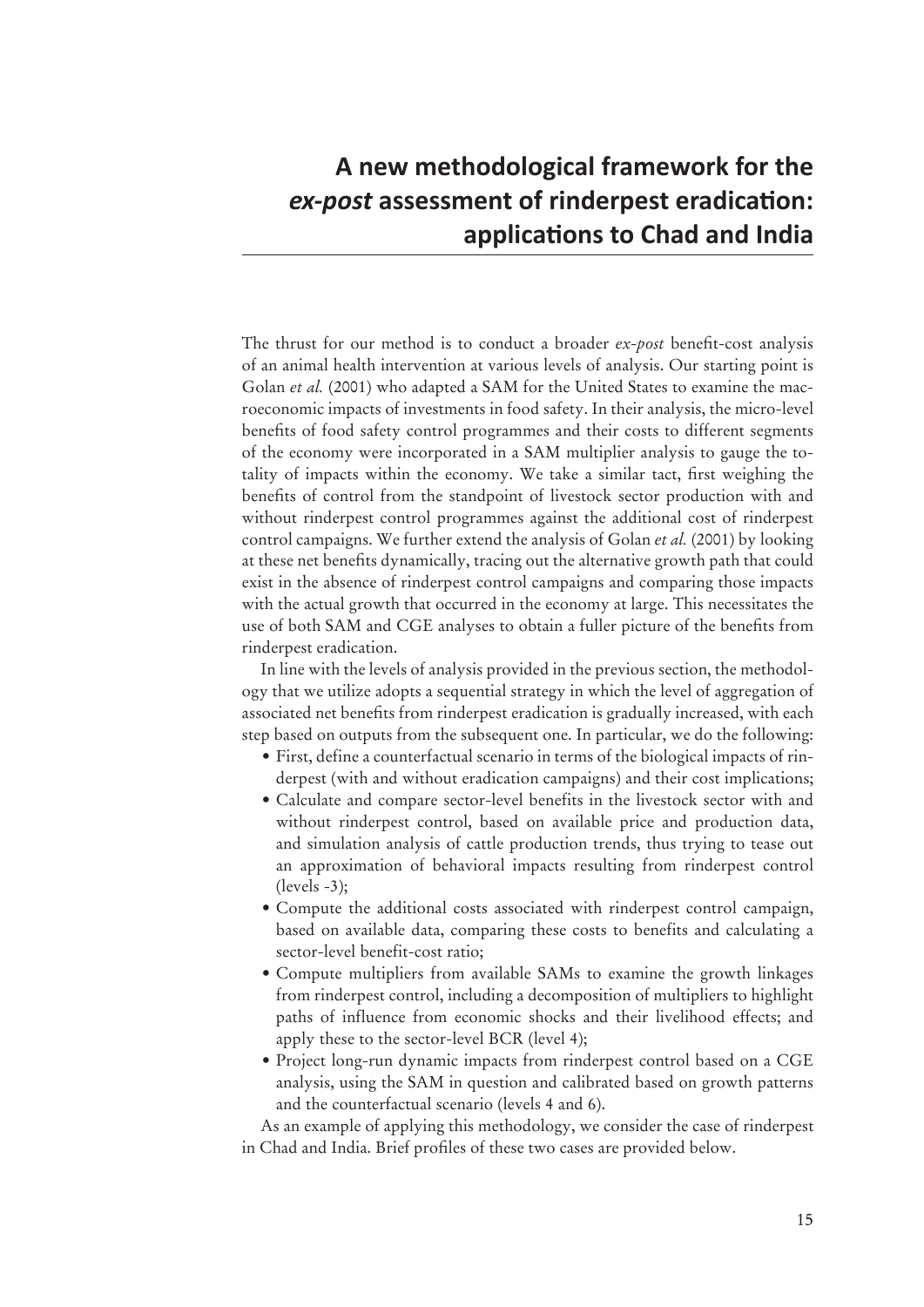#### **Chad**

Oussiguere (2010) notes that rinderpest was first officially detected in Chad in 1913. A major epidemic in 1913-1914 killed nearly 70 percent of cattle stocks, or about 1 million cattle. Rinderpest control did not begin in Chad until 1933 with the establishment of vaccine centers in the country, and vaccination provided progressively improved control during the 1950s. However, as noted by Oussiguere (2010), better control through vaccination also coincided with lessened vigilance against the disease, leading to a rise in outbreaks in the late 1950s.

Internationally coordinated control efforts in Chad commenced with JP15 that began in September 1962. Between 1962 and 1970, outbreaks of rinderpest steadily fell (Table 2). Vaccination coverage peaked in the first year of JP15, with over 83 percent of cattle vaccinated in 1962, and fell erratically from 1963-1970 (Table 2). Vaccination coverage post-JP15 ranged between 29 percent and 44 percent during 1971 to 1977, then ceased during 1978-1982. A major outbreak in 1983, linked to movement of infected cattle, reportedly killed up to 337 500 head of cattle, after which vaccination coverage increased markedly in 1983 and 1984, before falling to a range of 43 percent to 54 percent between 1985 and 1988 (Oussiguere, 2010). The PARC programme, starting in Chad in 1989, ramped up vaccination coverage to over 76 percent by 1992, which was gradually reduced during the remainder of the decade as sero-surveillance programmes were established to verify the absence of infection.

For Chad, our counterfactual scenario assumes that in the absence of rinderpest control campaigns, the disease is primarily controlled via movement controls and targeted interventions upon the discovery of disease. This counterfactual largely characterizes control efforts pre-JP15 during the 1950s. Thus, this implies that the added costs from rinderpest campaigns can be assumed to be those spent by donors and national governments alike, over and beyond other ancillary disease control programmes.

Next, from the benefits side, our primary metrics at the sector-level include valuing major outputs from the livestock sector: live animals, meat, and milk. These necessitate time-series data on production and prices, some of which is available on data sources in public domain such as FAOSTAT. To facilitate the comparison

| <b>Years</b> | <b>Number of</b><br>outbreaks | $\sim$ $\sim$<br><b>Number of</b><br>infected cattle | <b>Number of</b><br>cattle deaths | <b>Cattle deaths</b><br>per outbreak | <b>Vaccination</b><br>coverage rate<br>(%) |
|--------------|-------------------------------|------------------------------------------------------|-----------------------------------|--------------------------------------|--------------------------------------------|
| 1963         | 33                            | 980                                                  | 716                               | 22                                   | 83                                         |
| 1964         | 9                             | 1,892                                                | 1,802                             | 200                                  | 69                                         |
| 1965         | 7                             | 658                                                  | 257                               | 37                                   | 40                                         |
| 1966         | 46                            | 2,152                                                | 756                               | 16                                   | 79                                         |
| 1967         | 39                            | 967                                                  | 660                               | 17                                   | 41                                         |
| 1968         | 25                            | 446                                                  | 267                               | 11                                   | 34                                         |
| 1969         | 26                            | 927                                                  | 516                               | 20                                   | 32                                         |
| 1970         | 19                            | 408                                                  | 228                               | 12                                   | 29                                         |
| Average      | 26                            | 1,054                                                | 650                               | 42                                   |                                            |

**Table 2.** Rinderpest outbreaks during JP15 in Chad, 1963-1970

*Source:* Oussiguere (2010)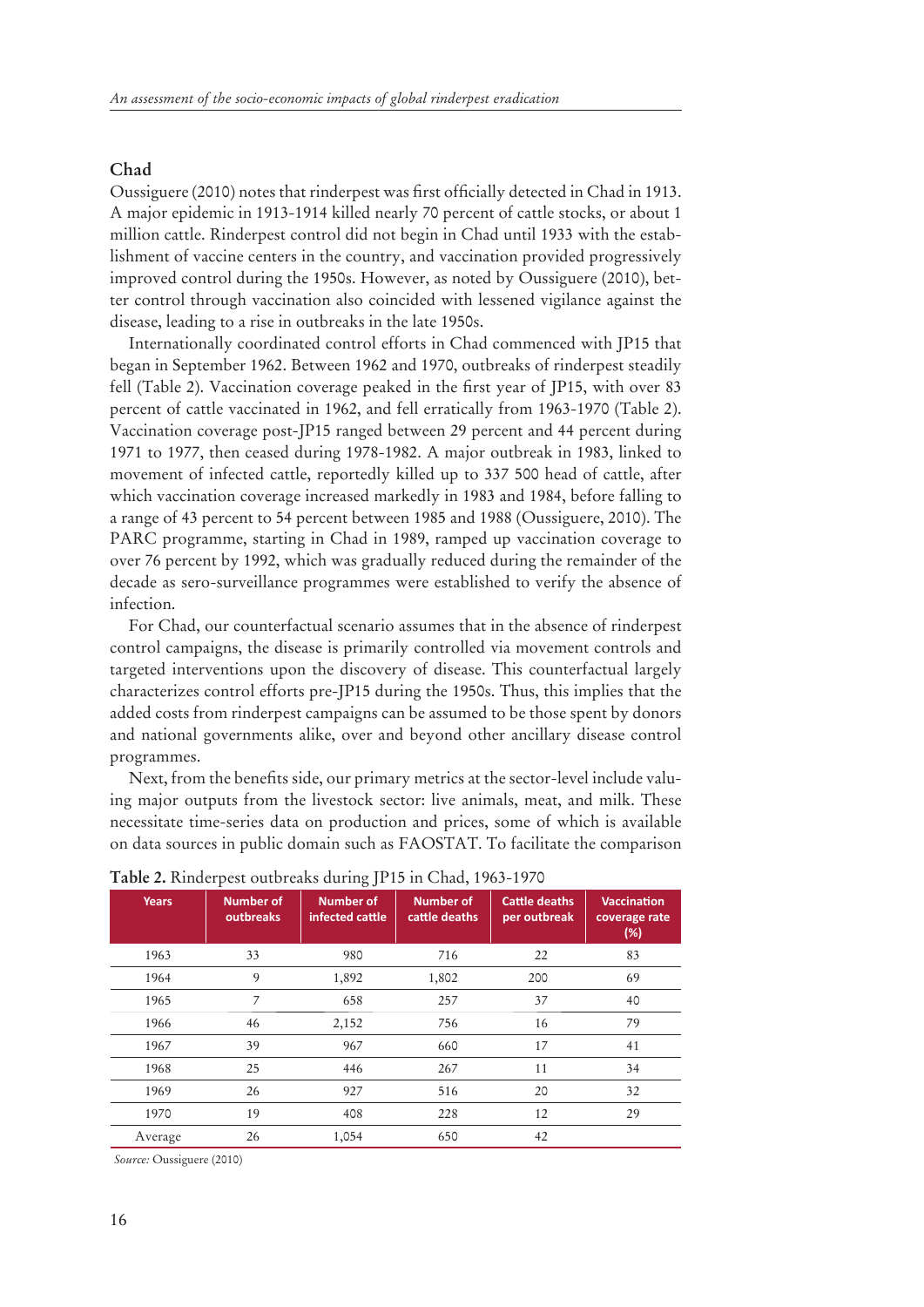of actual events with rinderpest control with the counterfactual scenario, in which rinderpest control campaigns were assumed not to have occurred, we utilize the DynMod simulation software (Lesnoff *et al.,* 2007; 2008). DynMod projects the dynamic population behavior of cattle herds based on assumptions and observed data on herd demographics, offtake rates, death rates, and reproduction rates. Based on parameter assumptions provided in Lesnoff *et al.* (2008) and observations with FAOSTAT data on periods of production shocks (e.g., from droughts), we calibrate DynMod to roughly reproduce the baseline production data reported from FAOSTAT. The counterfactual is constructed by adding the additional mortality engendered by rinderpest as observed from data pre-JP15, which provides an alternative production projection. In the absence of information on price elasticities and because the magnitude of production differences are generally small, we assume that prices in both the "with" and "without" scenarios are the same.

We also considered the impact of morbidity as well in our calculations. From our data, we have information on both affected and dead animals, which allows us to construct a net morbidity percentage of surviving, affected animals. This percentage is used to adjust the volume of milk available from sick animals, as animals affected by rinderpest will have lower milk yields than healthy ones. We assumed that milk production is reduced by 15 percent in affected but surviving animals. This figure is relatively small, but important in contexts where milk production is important (e.g., India).

Table 2 and Table 3 illustrate the computation of mortality rates attributed to the "without" case in Chad. Between 1963-1970, an average of 42 cattle were reported to die per observed outbreak. Using this figure and applying it to the observed number of outbreaks before JP15 (1958-1961) gives us an approximate number of animals that died because of rinderpest. Extrapolating population numbers back to

| Year                                                                                 | <b>Number of</b><br>outbreaks | <b>Number of deaths,</b><br>based on<br>1963-1970<br>average | <b>Animal</b><br>population* | % mortality from<br>rinderpest |
|--------------------------------------------------------------------------------------|-------------------------------|--------------------------------------------------------------|------------------------------|--------------------------------|
| 1958                                                                                 | 351                           | 14,677                                                       | 3,955,432                    | 0.37%                          |
| 1959                                                                                 | 367                           | 15,346                                                       | 4,012,786                    | 0.38%                          |
| 1960                                                                                 | 235                           | 9,826                                                        | 4,070,971                    | 0.24%                          |
| 1961                                                                                 | 324                           | 13,548                                                       | 4,130,000                    | $0.33\%$                       |
| Average                                                                              |                               | 13,349                                                       |                              | $0.33\%$                       |
| Additional outbreaks<br>relative to 1963-1970<br>average                             | 294                           | 12,699                                                       |                              | 0.32%                          |
| Additional outbreaks<br>relative to highest mor-<br>tality rate during 1963-<br>1970 |                               |                                                              |                              | 0.08%                          |
| Additional outbreaks<br>relative to lowest mor-<br>tality rate during 1963-<br>1970  |                               |                                                              |                              | 1.54%                          |
|                                                                                      |                               |                                                              |                              |                                |

**Table 3.** Rinderpest outbreaks pre-JP15 in Chad, 1958-1961

*Source:* Oussiguere (2010).

\* Populations for 1958-1960 extrapolated from 1.45% growth rate observed in the 1960s.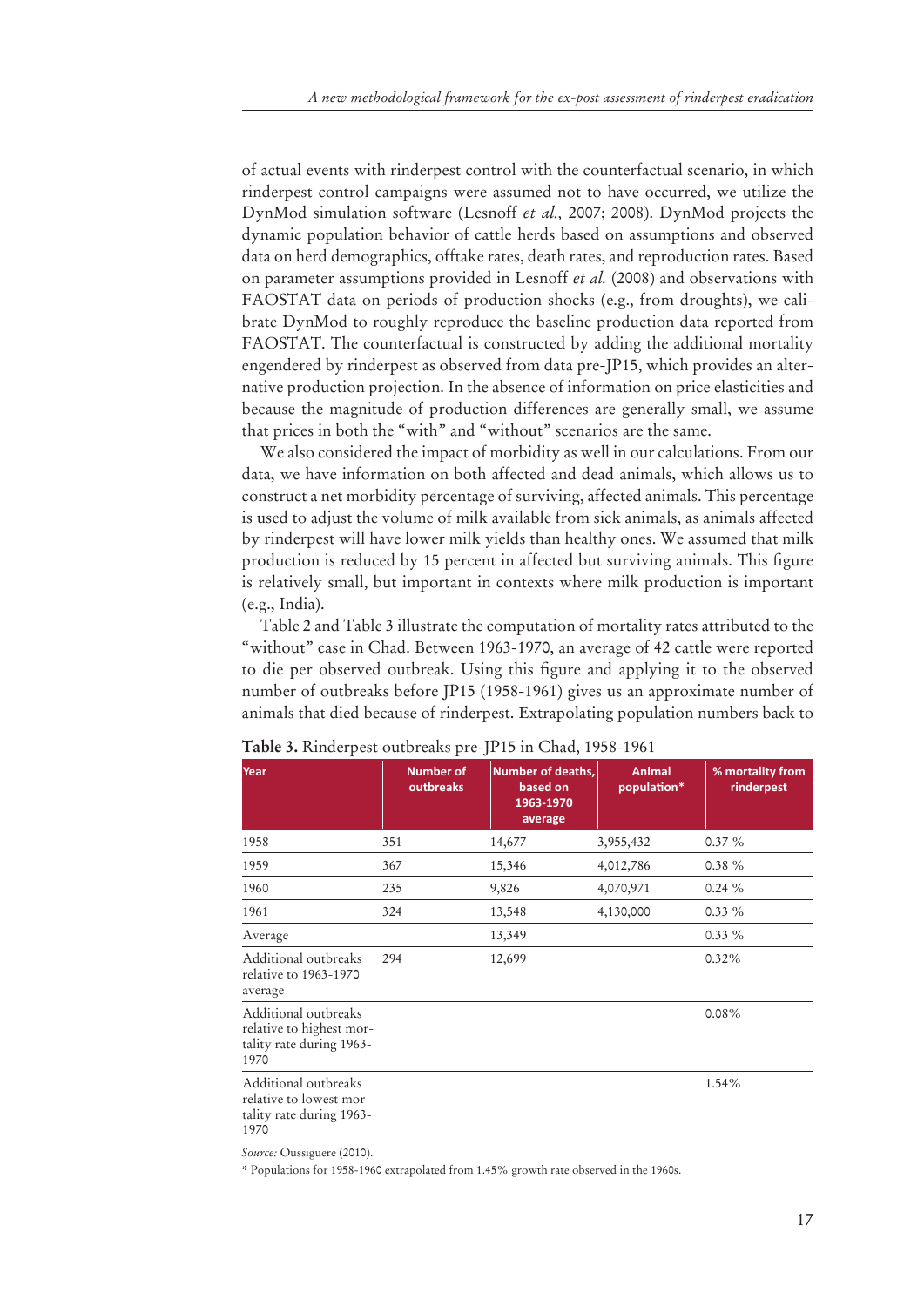the late 1950s using 1960s population growth trends provides us with total animal stocks that are used in Table 3 to calculate mortality rates associated with rinderpest. This additional mortality is added to standard mortality rates in DynMod to provide an alternative population projection in the absence of rinderpest control. As a means of conducting some sensitivity analysis, we also calculated representative "high" and "low" additional mortality in which the highest number of deaths per outbreak during 1963-1970 (200) and lowest number of deaths per outbreak (11) were used instead of the average and then applied to the 1950s data. This gives us a high additional mortality rate due to rinderpest of 1.54 percent and a low additional mortality rate of 0.08 percent. Additional sensitivity analysis whereby the mortality rate was incrementally increased by 0.05 was also conducted to determine the break-even BCR.

One of the challenges in calibrating the production data is accounting for various exogenous shocks to cattle populations, particularly those attributable to droughts. In Chad, major production shocks occurred in 1969, 1973-1974, and 1984 (Figure 4). The latter shock included a combination of drought with a major rinderpest outbreak that Oussiguere (2010) reported killing 337 500 cattle. To account for these shocks, we adjusted the standard mortality rates in DynMod to roughly approximate the observed trend. In a normal year, we assume that 11.2 percent of female calves (less than 1 year old) and 10.2 percent male calves die in a given year, while older animals die at a 5.8 percent rate for females and 5.2 percent for males. In 1969, we assumed that mortality rates increased by 50 percent. In 1973, mortality rates for males and females were assumed to be 35 percent for young stock and 15 percent for older stock; these were doubled in the major drought year of 1974. In 1984, we decomposed mortality (assumed at the same rates as 1974) into a drought shock and a rinderpest shock. The rinderpest shock accounted for about 35 percent of deaths in 1984. We assume that in the counterfactual case, these additional rinderpest deaths would not occur, as without control campaigns, there



**Figure 4.** Cattle population trends in Chad, 1963-2007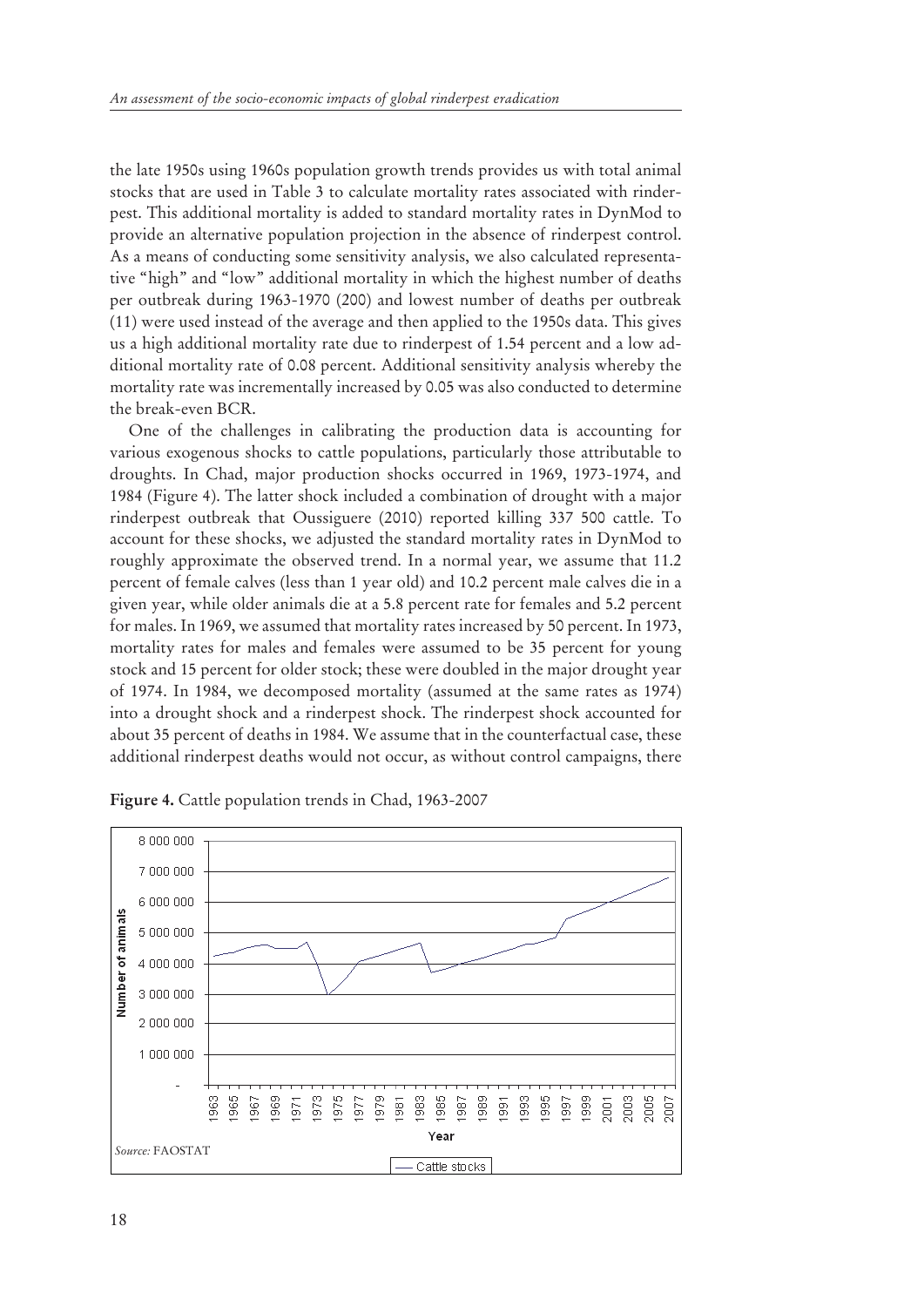would be low-level endemicity of disease that could preclude larger pandemics.

Figure 5 illustrates the projected population trends with and without rinderpest control as computed from DynMod, comparing the average, high, and low counterfactual cases. Interestingly, populations in the counterfactual are actually higher post-1984 for several years, though populations under the control case eventually recover. This has implications in the valuation of benefits, as the benefits with control would be *lower* in such years, highlighting the need for a much longer time horizon to fully assess the benefits of rinderpest eradication. The "high rinderpest mortality" case is particularly noteworthy in that cattle populations remain at depressed levels (2007 populations are slightly less than those in the early 1960s), whereas under "low rinderpest mortality," populations are higher than under rinderpest eradication.

Based on these projections, conversion rates for meat and milk, and offtake rates for domestic and export sales, we next compute values for the production of animal, meat, and milk. Price data is not available for Chad, so we proxy price data in Chad using figures for Niger. Price data for Niger is available from FAOSTAT for 1991-2007. Data on cattle prices from 1968-1988 comes from the dataset used in Fafchamps and Gavian (1995), with conversion rates to meat and milk from live animal prices based on the methodology used in FAOSTAT. For 1963-1967, prices were estimated by deflating nominal 1968 prices by the Niger CPI. All values were then converted to real values in CFA based on the GDP deflator provided in the World Bank's World Development Indicators.

The costs of rinderpest control in Chad were primarily extracted from the data reported in Lepissier (1971) and Oussiguere (2010). Oussiguere (2010) cites the number of vaccinations administered during JP15 and post-JP15 until 1988, but



Figure 5. Additional benefits and costs associated with rinderpest control in Chad: baseline case.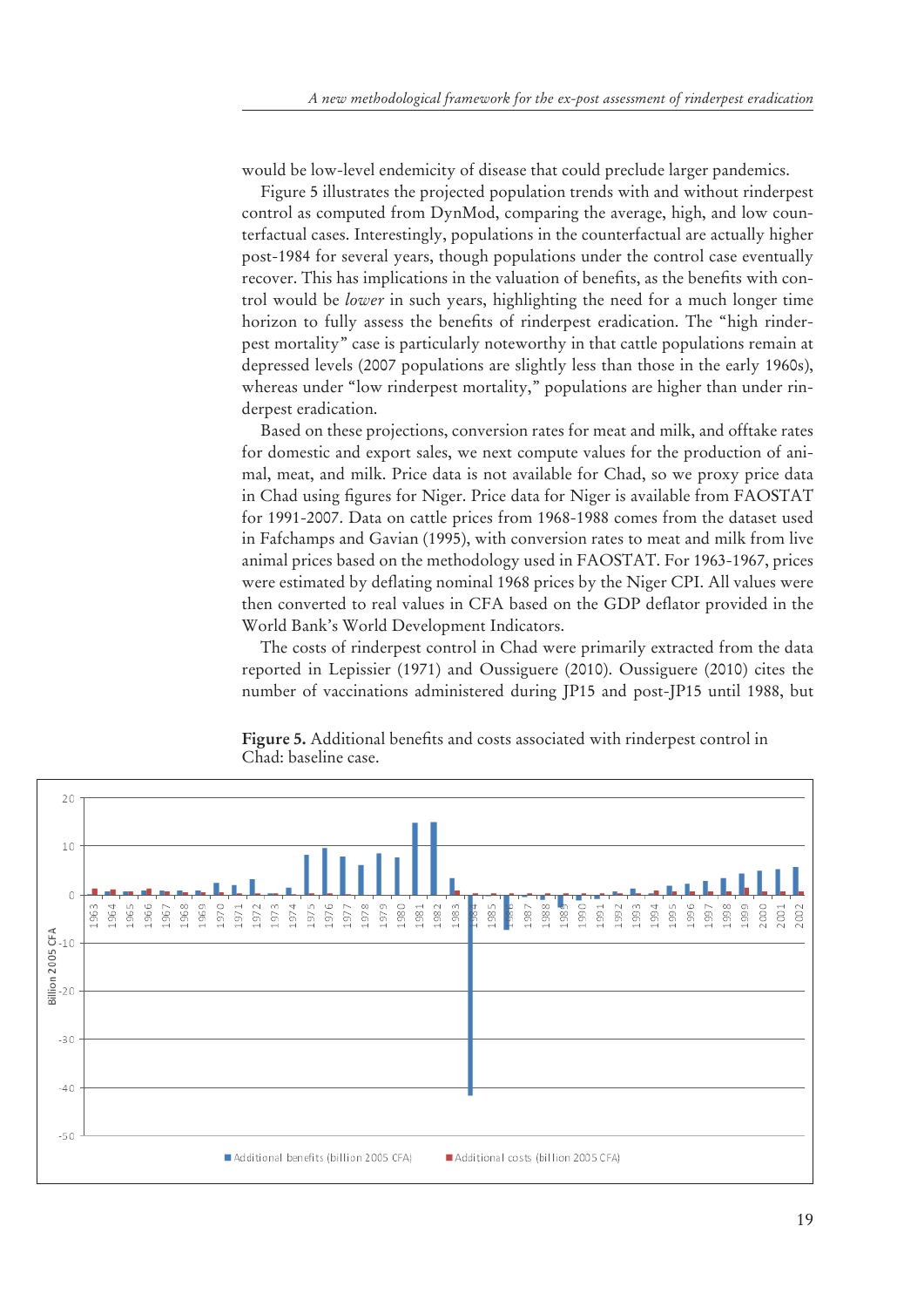does not give a cost estimate. Lepissier (1971) estimates that the unit costs of vaccine administration in Chad based on aggregate JP15 expenditures were 59.8 CFA, of which 30.1 CFA are attributed to international donor funds and 28.9 CFA are based on national level contributions. Between 1963-1970, we apply this figure (in constant real 2 000 CFA) to the number of vaccinations applied based on Oussiguere (2010). Between 1971-1988, we assume that the real unit cost of vaccination is the national cost component provided in Lepissier (1971) of 28.9 CFA. For the costs of the PARC and PACE programmes, Oussiguere (2010) reports aggregate costs associated with both programmes. As an approximation, we assumed that these funds were divided evenly in each year of the respective programme. All costs were converted to 2 000 constant CFA using the GDP deflator for Chad computed by the World Bank.

Table 4 summarizes the net benefits and additional costs associated with rinderpest control during the period 1963-2002 where data on benefits and costs were available, looking at three scenarios (baseline, high mortality, and low mortality), with assumptions on additional mortality due to rinderpest found in Table 3. Figure 5 illustrates the additional benefits and costs associated with the baseline case. Note that net benefits to rinderpest control in the baseline from 1984-1994 were negative based on our assumption that rinderpest pandemics would be lessened in the presence of constant endemicity, thus providing a very conservative estimate of the impacts of rinderpest control.

Using a 5 percent discount rate to both the stream of benefits and costs yields a baseline scenario benefit-cost ratio at a sector level of just over four. This is slightly above the BCRs of 1.06-3.84 reported in Tambi *et al.* (1999) that evaluated the PARC programme alone. This first-round analysis likely underestimates both benefits and costs, particularly the latter which were not readily available other than the figures given in Oussiguere (2010). Note that these average results are extremely sensitive to the choice of scenario considered and in particular the mortality rate. Under the high mortality case, the benefits to rinderpest eradication relative to their costs are extremely high, with a benefit-cost ratio of over 47 over the 40-year period. This is due entirely to the marked variation in population levels, which under higher levels of rinderpest mortality are much lower than under eradication (see Figure 6). By contrast, under a situation of low rinderpest mortality, the benefitcost ratio is actually negative by virtue of impact of the 1983-84 drought. In the low rinderpest mortality case, mortality during the drought is lower than eradication, and population growth rates under eradication and this scenario are nearly the same. This implies that populations post-drought in the low mortality scenario are actually *higher*. However, if we look at BCRs pre-drought (1963-1983) in this low mortality scenario, we find these are positive (2.71), suggesting a need to better understand the differential impacts of mortality stemming for drought and rinderpest both.

In Figure 7, we conducted a sensitivity analysis to map the relationship between the benefit-cost ratio and the mortality rate associated with rinderpest. In the analysis, we also considered the sensitivity of the BCR to the percentage of deaths associated with rinderpest during the 1984 drought. In the baseline, as mentioned above, we assumed that 35 percent of deaths were due to rinderpest in the 1984 drought. In the sensitivity analysis, we consider the impacts on the BCR if that percentage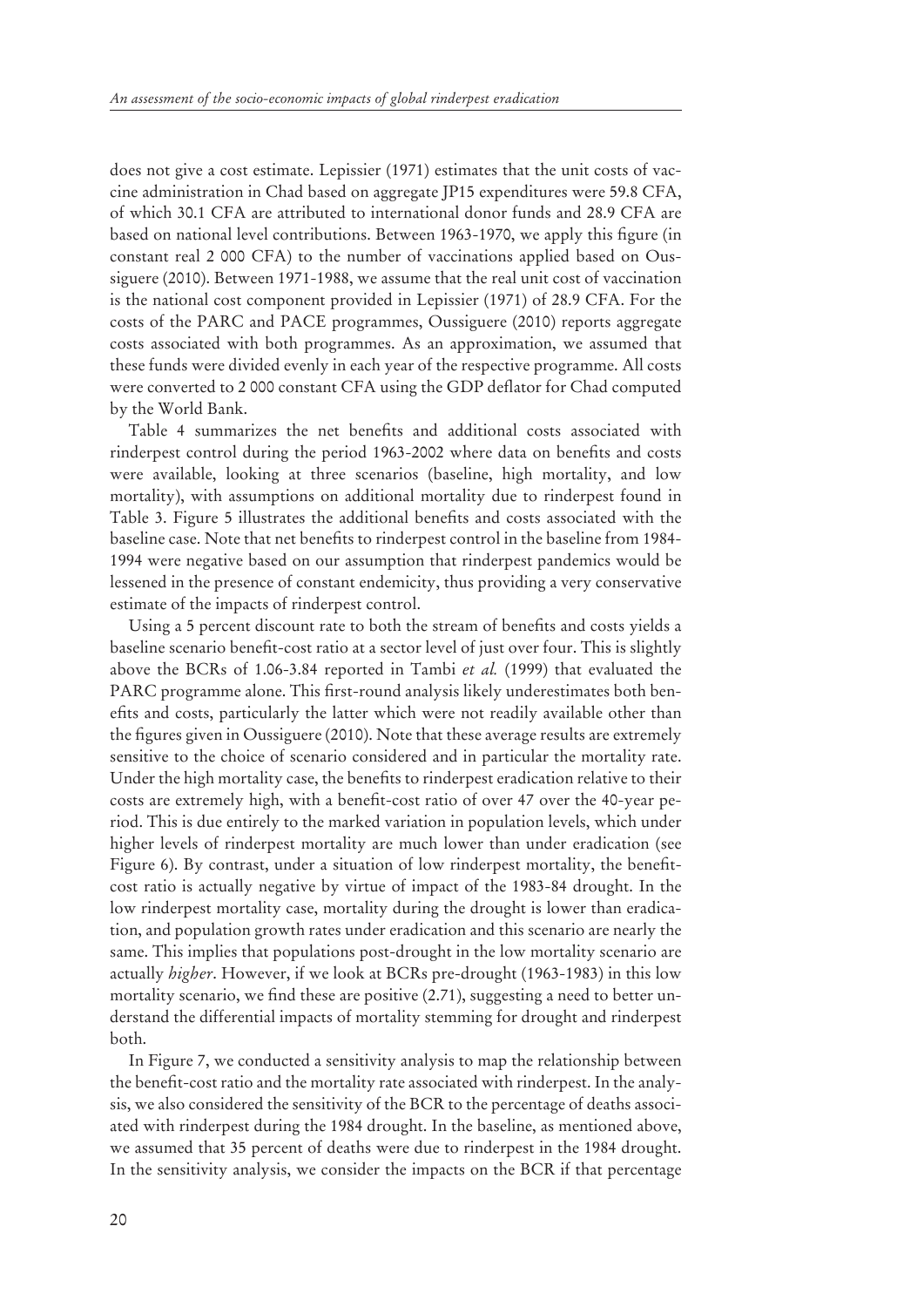| Year       |                 | <b>Benefits</b>       |               | <b>Costs</b> |
|------------|-----------------|-----------------------|---------------|--------------|
|            | <b>Baseline</b> | <b>High mortality</b> | Low mortality |              |
| 1963       | 0.072           | 0.35                  | 0.018         | 1.149        |
| 1964       | 0.601           | 2.89                  | 0.150         | 0.953        |
| 1965       | 0.712           | 3.39                  | 0.178         | 0.566        |
| 1966       | 0.865           | 4.10                  | 0.217         | 1.132        |
| 1967       | 0.826           | 3.88                  | 0.207         | 0.587        |
| 1968       | 0.831           | 3.87                  | 0.209         | 0.500        |
| 1969       | 0.923           | 4.23                  | 0.233         | 0.451        |
| 1970       | 2.431           | 11.27                 | 0.612         | 0.416        |
| 1971       | 2.025           | 9.29                  | 0.511         | 0.312        |
| 1972       | 3.326           | 15.23                 | 0.840         | 0.258        |
| 1973       | 0.267           | $-1.91$               | 0.721         | 0.286        |
| 1974       | 1.414           | 2.59                  | 1.173         | 0.160        |
| 1975       | 8.147           | 31.29                 | 3.314         | 0.205        |
| 1976       | 9.717           | 37.72                 | 3.811         | 0.231        |
| 1977       | 7.779           | 30.52                 | 2.919         | 0.170        |
| 1978       | 6.140           | 24.23                 | 2.222         | 0.000        |
| 1979       | 8.536           | 33.57                 | 3.106         | 0.000        |
| 1980       | 7.686           | 30.27                 | 2.737         | 0.000        |
| 1981       | 14.753          | 57.93                 | 5.312         | 0.000        |
| 1982       | 15.008          | 58.94                 | 5.316         | 0.000        |
| 1983       | 3.384           | 13.31                 | 1.051         | 0.884        |
| 1984       | $-41.624$       | $-54.20$              | $-38.862$     | 0.350        |
| 1985       | $-0.264$        | 17.17                 | $-4.184$      | 0.241        |
| 1986       | $-7.304$        | 59.13                 | $-22.146$     | 0.246        |
| 1987       | $-0.516$        | 28.83                 | $-7.231$      | 0.323        |
| 1988       | $-1.068$        | 33.01                 | $-8.883$      | 0.305        |
| 1989       | $-2.670$        | 57.64                 | $-16.489$     | 0.324        |
| 1990       | $-1.223$        | 51.33                 | $-13.389$     | 0.297        |
| 1991       | $-0.747$        | 56.91                 | $-14.185$     | 0.287        |
| 1992       | 0.746           | 48.43                 | $-10.546$     | 0.326        |
| 1993       | 1.216           | 48.71                 | $-10.115$     | 0.320        |
| 1994       | 0.335           | 100.56                | $-23.316$     | 0.793        |
| 1995       | 1.781           | 74.13                 | $-15.526$     | 0.721        |
| 1996       | 2.326           | 56.93                 | $-10.905$     | 0.640        |
| 1997       | 2.949           | 66.24                 | $-12.446$     | 0.630        |
| 1998       | 3.346           | 61.53                 | $-10.933$     | 0.589        |
| 1999       | 4.283           | 68.81                 | $-11.676$     | 1.425        |
| 2000       | 4.943           | 74.07                 | $-12.241$     | 0.750        |
| 2001       | 5.178           | 71.90                 | $-11.507$     | 0.657        |
| 2002       | 5.757           | 72.77                 | $-11.136$     | 0.647        |
| NPV@5%     | 32.46           | 380.89                | $-47.06$      | 8.08         |
| <b>BCR</b> | 4.02            | 47.15                 | $-5.83$       |              |

Table 4. Assessment of benefits and costs of rinderpest eradication, 1963-2002 (billion CFA, 2000 prices)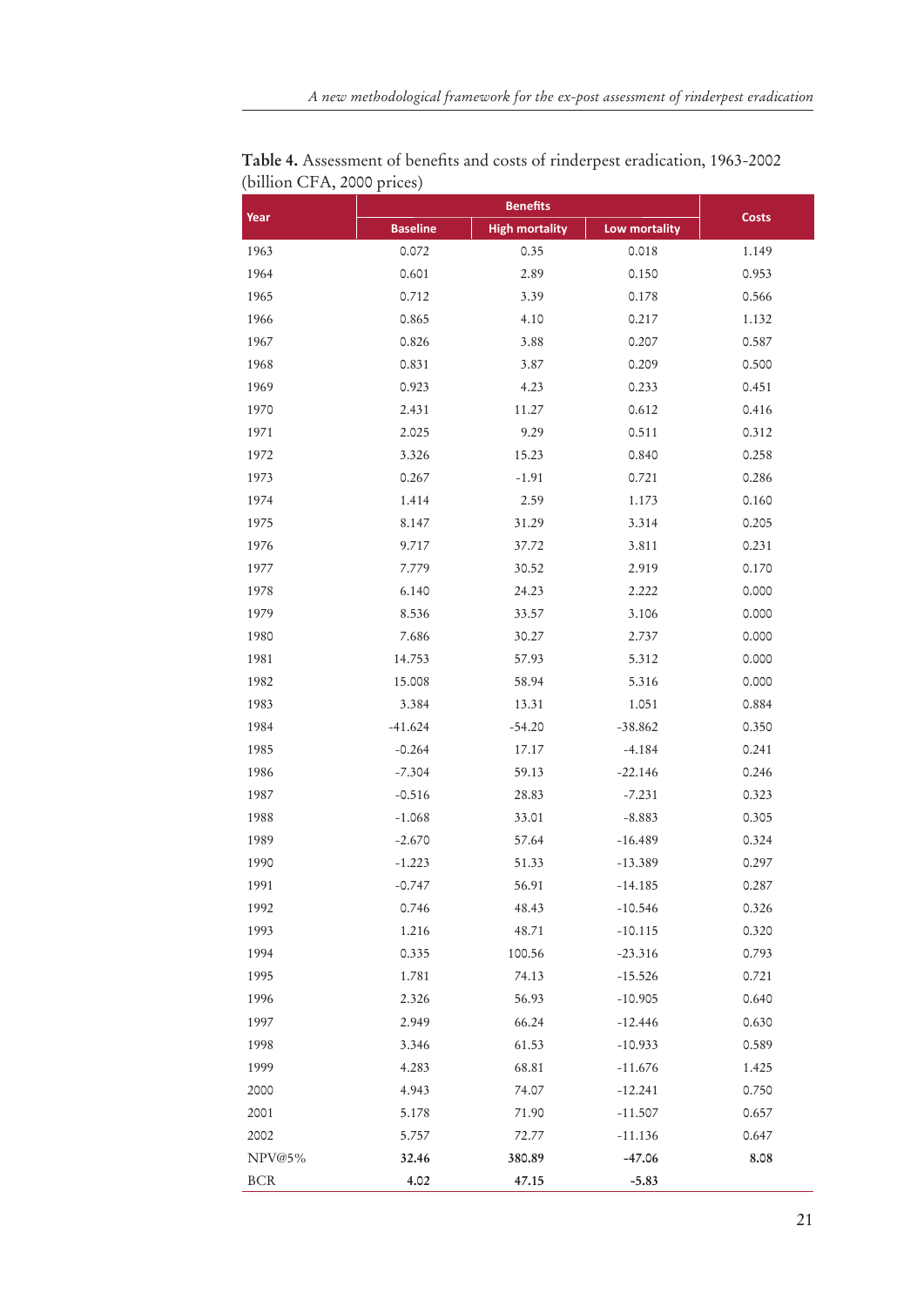

**Figure 6.** Comparison of cattle population projections with and without rinderpest control under different scenarios, 1963-2

was reduced (ranging from 5 percent to 25 percent). As noted in the figure, positive benefits to rinderpest control at a sector-level are highly sensitive both to assumptions on the additional mortality associated with rinderpest as well as the drought impact, suggesting the need for careful research on these mortality-related effects.

The next step in the analysis is to examine the economywide impacts of rinderpest control. This necessitates analysis with a social accounting matrix that was developed for Chad (Garber, 2009). The structure of accounts in the Chad SAM is given in Table 5. We start by conducting a standard multiplier analysis by generating a multiplier matrix and then applying this to a hypothetical vector of exogenous shocks based on our "with" and "without" scenarios. It is instructive to review how this is accomplished in a SAM. Let A be an  $n X n$  matrix of technical coefficients of productive, endogenous sectors in the SAM, where the entry  $a_{ii}$  is the amount of sector *i* used in the production of sector *j's* output, *Xij* (Sadoulet and de Janvry, 1995)*.* Let X be an *n X 1* vector of outputs of endogenous sectors, and let F be an *n X 1* vector of final demand of exogenous sectors, representing the horizontal sum of outputs from government accounts, capital accounts, and rest-of-the-world accounts. Then, in matrix form, the relationships in our SAM can be written as:

## $AX + F = X$

If we rearrange terms and isolate output as a function of final demand, we obtain the following equation, with the inverse of the expression (I-A) is what is known as the multiplier matrix:

$$
(I-A)^{-1}F=X
$$

The multiplier matrix, as noted earlier, tells us how much output is generated from a one-unit shock in final demand, such as government spending, investment, or exports. When the multiplier matrix is multiplied by specific sector-by-sector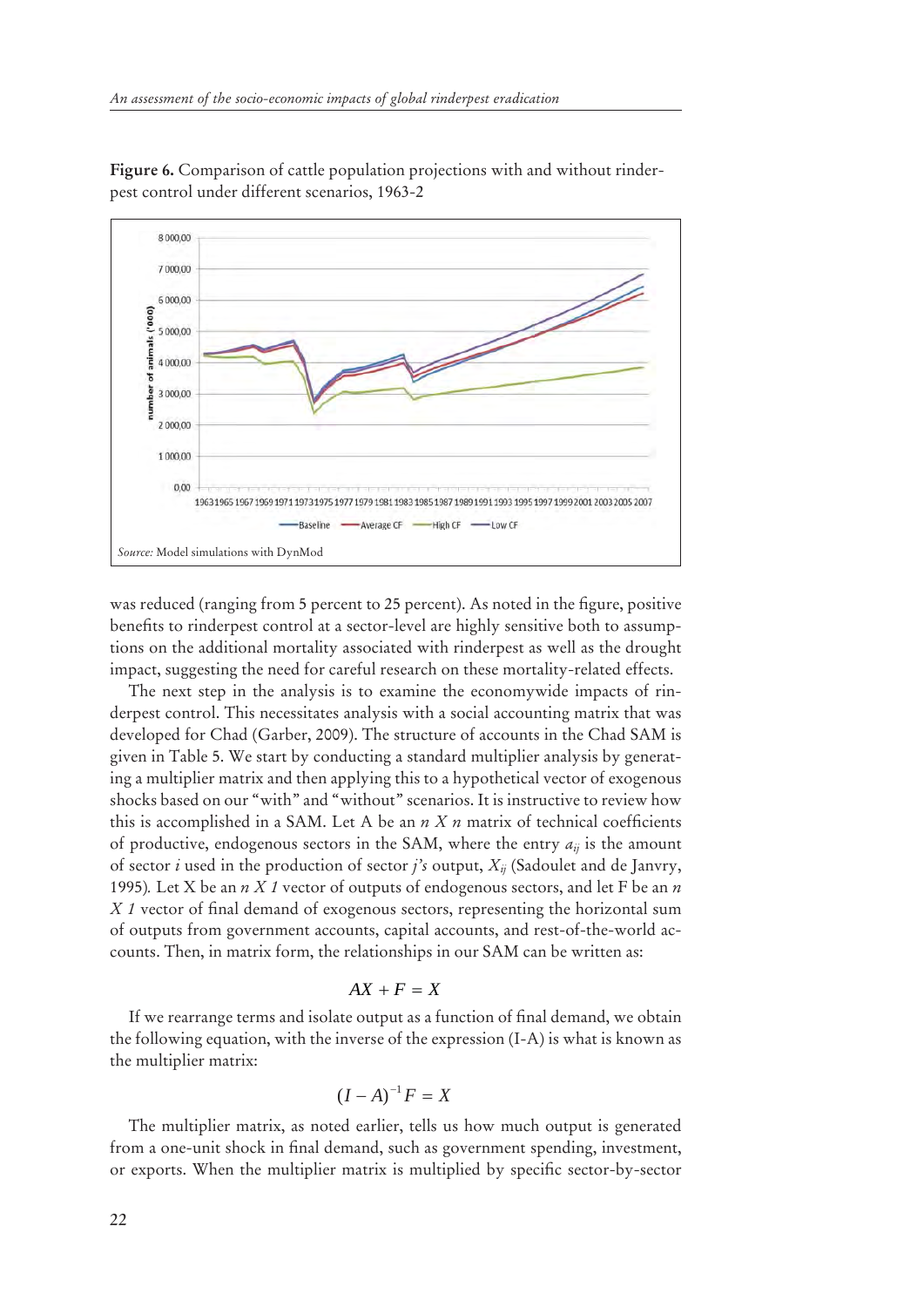

Figure 7. Sensitivity analysis of benefit-cost ratio eradication in Chad, based on different mortality rates and percentage of rinderpest deaths associated with drought.

changes in final demand, we can trace the change in output, sector-by-sector, engendered by this:

$$
(I - A)^{-1} \Delta F = \Delta X \tag{3}
$$

Table 6 and Table 7 provide multipliers associated with a number of agricultural sectors in Chad. Both activity multipliers (reflecting shocks to productive output) (Table 6) and commodity multipliers (reflecting shocks to supply) (Table 7) are provided. We read the multipliers down each column as follows, taking the livestock activity column as an example. In this case, a one-unit increase in government spending on livestock production activities would lead to an increase in total productive output of 3.49 units, domestic supply of 3.73 units, factors of production of 2.48 units, and household income of 2.62 units (Table 6). Commodity multipliers for livestock are similar in magnitude, though domestic supply increases more (4.63) relative to a one-unit shock to livestock production (Table 7). Agricultural activity and commodity multipliers tend to be higher than industrial ones (with the exception of cotton milling), while household multipliers are much higher for injections into agriculture than industry, suggesting greater income generation potential from agriculture. Household multipliers for livestock are on par with crop production, cotton, and fisheries, and provide more income for enterprises than other agriculture activities. These multipliers suggest that the net benefits from rinderpest eradication will be a significant order of magnitude higher than those reported at the sector level and suggest the benefit-cost ratio associated with rinderpest control is much higher. As a very crude approximation, applying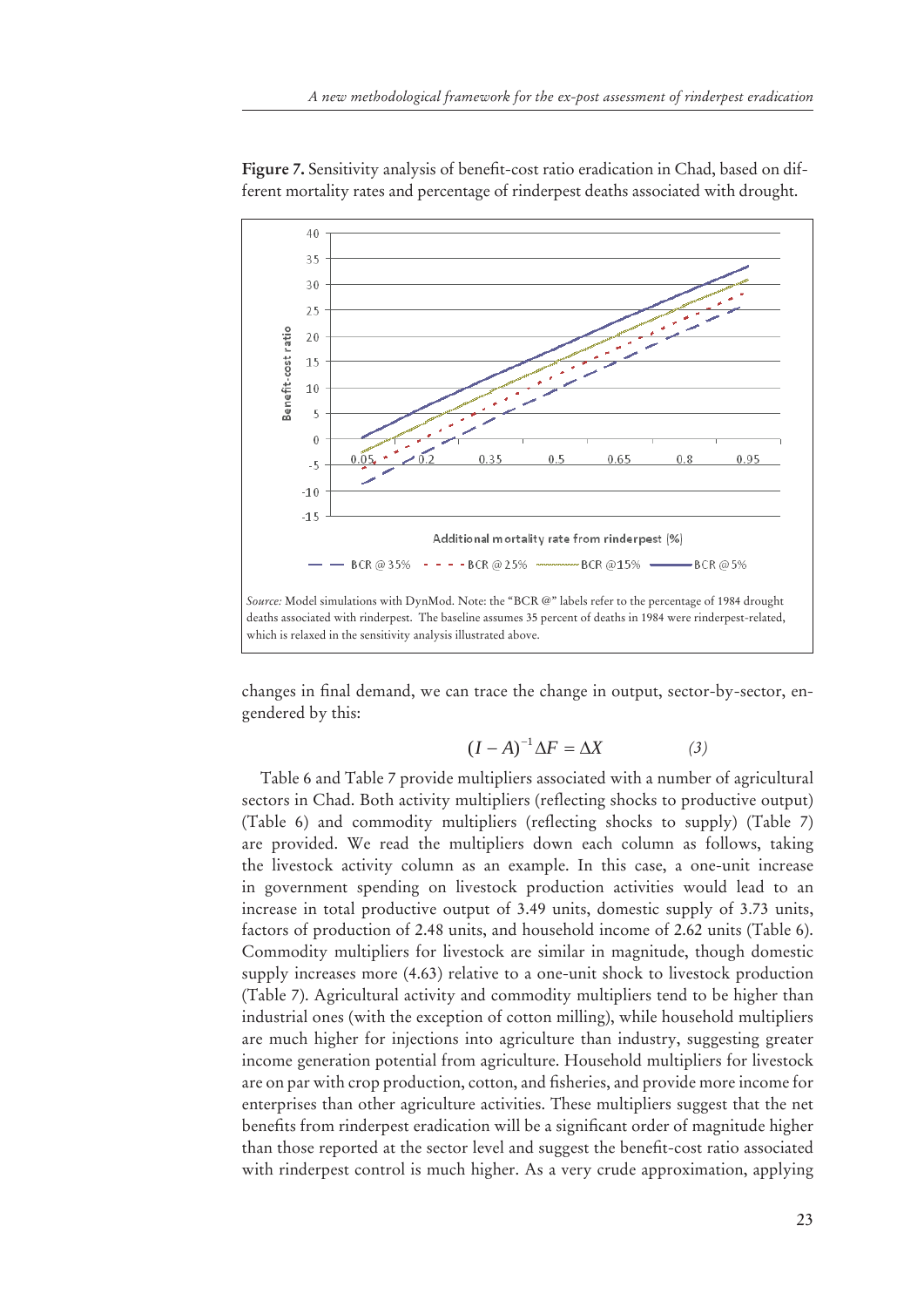| <b>Account name</b> | <b>Description (type of account)</b>            |
|---------------------|-------------------------------------------------|
| Aag                 | Agriculture (activities)                        |
| Aagcot              | Cotton crops (activities)                       |
| Alive               | Livestock (activities)                          |
| Afish               | Fisheries (activities)                          |
| Aman                | Manufacturing (activities)                      |
| Acot                | Cotton fiber manufacturing (activities)         |
| Adev                | Oil development (activities)                    |
| Acon                | Construction (activities)                       |
| Ainf                | Informal manufacturing (activities)             |
| Aserv               | Services (activities)                           |
| Agov                | Government (activities)                         |
| Cag                 | Agriculture (commodities)                       |
| Cagcot              | Cotton crops (commodities)                      |
| Clive               | Livestock (commodities)                         |
| Cfish               | Fisheries (commodities)                         |
| Cman                | Manufacturing (commodities)                     |
| Ccot                | Cotton fiber manufacturing (commodities)        |
| Cdev                | Oil development (commodities)                   |
| Ccon                | Construction (commodities)                      |
| Cinf                | Informal manufacturing (commodities)            |
| Cserv               | Services (commodities)                          |
| Cgov                | Government (commodities)                        |
| Fland               | Land (factor accounts)                          |
| Fcapf               | Capital, formal sector (factor accounts)        |
| Fcapl               | Capital, informal sector (factor accounts)      |
| Flabp               | Labour, privileged sector (factor accounts)     |
| Flabn               | Labour, non-privileged sector (factor accounts) |
| Hrurag              | Rural agricultural households (households)      |
| Hrurpub             | Rural public sector (households)                |
| Hurbinf             | Urban informal sector (households)              |
| Hurbcr              | Urban capitalist-rentier (households)           |
| Hurbpub             | Urban public sector (households)                |
| Hurbw               | Urban wage workers (households)                 |
| Hent                | Enterprises (households)                        |

**Table 5.** Accounts in the Chad social accounting matrix (2000)

*Source:* Garber (2009)

the commodity multiplier of 4.63 to the BCR at a sector-level gives an aggregate BCR of well over 18.

Multipliers can be further decomposed to determine the paths of transmission of economy activity to assess who gains (and how) from the added-value generated in the economy. Following techniques developed in Defourny and Thorbecke (1984) and applied by Roland-Holst and Otte (2007) in the context of livestock and livelihood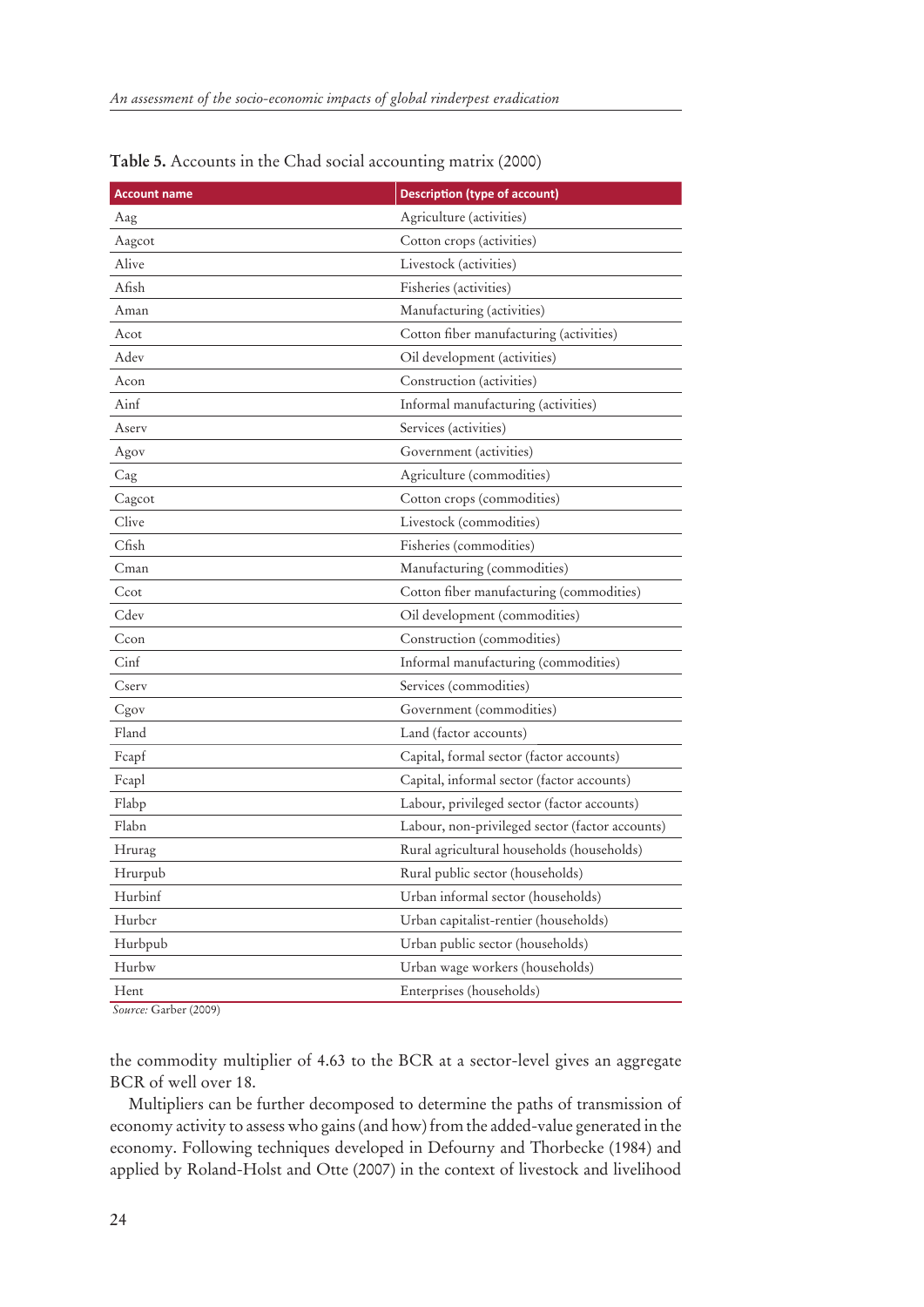|                   |                     |      |      |      |                |      |                | Agriculture Cotton Livestock Fisheries Manufacturing Cotton milling Oil development Construction |                   | activities<br>Informal | <b>Services</b>  | Government |
|-------------------|---------------------|------|------|------|----------------|------|----------------|--------------------------------------------------------------------------------------------------|-------------------|------------------------|------------------|------------|
|                   | Agriculture         | 1.60 | 0.59 | 0.53 | 0.55           | 0.39 | 0.49           | 0.27                                                                                             | 0.32              | 0.38                   | 0.38             | 0.35       |
|                   | Cotton              | 0.00 | 1.00 | 0.00 | <b>O.O</b>     | 0.00 | 0.71           | 0.00                                                                                             | 0.00              | oo.o                   | 0.00             | 0.00       |
|                   | Livestock           | 0.25 | 0.25 | 1.22 | 0.23           | 0.63 | 0.21           | 0.17                                                                                             | 0.19              | 0.22                   | 0.18             | 0.19       |
|                   | Fisheries           | 0.06 | 0.06 | 0.06 | 1.10           | 0.04 | 0.05           | $\frac{5}{2}$                                                                                    | 0.20              | 0.06                   | 0.05             | 0.05       |
|                   | Manufacturing       | 0.35 | 0.35 | 0.33 | 0.35           | 1.37 | 0.30           | 0.31                                                                                             | 0.35              | 0.37                   | 0.31             | 0.33       |
| <b>Rctivities</b> | Cotton milling      | 0.00 | 0.00 | 0.00 | 0.00           | 0.00 | 1.00           | 0.00                                                                                             | 0.00              | 0.00                   | 0.00             | 0.00       |
|                   | Oil development     | 0.00 | 0.00 | 8.00 | 0.00           | O.OO | 0.00           | 1.00                                                                                             | 0.00              | 0.00                   | 0.00             | 0.00       |
|                   | Construction        | 0.01 | 0.01 | 0.01 | 0.01           | 0.01 | 0.01           | 0.23                                                                                             | 1.02              | 0.01                   | $\overline{0}$ . | 0.02       |
|                   | Informal activities | 0.31 | 0.31 | 0.30 | 0.31           | 0.20 | 0.26           | 0.14                                                                                             | 0.18              | 1.32                   | 0.19             | 0.20       |
|                   | Services            | 0.99 | 0.99 | 1.03 | 0.99           | 0.91 | 1.04           | 1.16                                                                                             | 1.01              | 0.93                   | 2.05             | 0.98       |
|                   | Government          | 0.01 | 0.01 | 0.01 | 0.01           | 0.01 | 0.01           | 0.00                                                                                             | 0.01              | 0.01                   | 0.01             | 1.01       |
|                   | TOTAL ACTIVITY      | 3.58 | 3.57 | 3.49 | 3.55           | 3.57 | 4.09           | 3.35                                                                                             | 3.28              | 3.29                   | 3.18             | 3.13       |
|                   | Agriculture         | 0.80 | 0.79 | 0.71 | 0.74           | 0.52 | 0.66           | 0.36                                                                                             | 0.43              | 0.51                   | 0.51             | 0.46       |
|                   | Cotton              | 0.00 | 0.00 | 0.00 | <b>0.00</b>    | 0.00 | 0.72           | 0.00                                                                                             | <b>0.00</b>       | <b>0.00</b>            | 0.00             | 0.00       |
|                   | Livestock           | 0.27 | 0.27 | 0.23 | 0.24           | 0.68 | 0.23           | 0.18                                                                                             | $\overline{0.21}$ | 0.23                   | 0.19             | 0.21       |
|                   | Fisheries           | 0.08 | 0.08 | 0.08 | 0.13           | 0.06 | 0.07           | 0.09                                                                                             | 0.27              | 0.07                   | 0.06             | 0.06       |
|                   | Manufacturing       | 1.04 | 1.04 | 1.00 | 1.05           | 1.10 | 0.91           | 0.93                                                                                             | 1.05              | 1.12                   | 0.94             | 0.99       |
|                   | Cotton milling      | 0.00 | 0.00 | 0.00 | $\frac{8}{2}$  | 0.00 | 0.00           | 0.00                                                                                             | 0.00              | 0.00                   | 0.00             | 0.00       |
| Commodities       | Oil development     | 0.00 | 0.00 | 0.00 | $\frac{8}{10}$ | 0.00 | 0.00           | 0.00                                                                                             | 0.00              | 0.00                   | 0.00             | 0.00       |
|                   | Construction        | 0.01 | 0.01 | 0.01 | $\overline{5}$ | 0.01 | 0.01           | 0.23                                                                                             | 0.02              | 0.01                   | 0.01             | 0.02       |
|                   | Informal activities | 0.32 | 0.32 | 0.30 | 0.32           | 0.20 | 0.26           | 0.14                                                                                             | 0.18              | 0.33                   | 0.20             | 0.21       |
|                   | Services            | 1.32 | 1.32 | 1.37 | 1.31           | 1.22 | 1.39           | 1.55                                                                                             | 1.34              | 1.23                   | 1.40             | 1.31       |
|                   | Government          | 0.01 | 0.01 | 0.01 | 5<br>o         | 0.01 | $\overline{0}$ | 0.00                                                                                             | $\overline{O}$    | co                     | $\overline{O}$   | ō.o        |
|                   | TOTAL COMMODITY     | 3.85 | 3.84 | 3.73 | 3.82           | 3.79 | 4.27           | 3.49                                                                                             | 3.50              | 3.51                   | 3.31             | 3.26       |
|                   |                     |      |      |      |                |      |                |                                                                                                  |                   |                        |                  | cont       |

Table 6. Activity multipliers for Chad **Table 6.** Activity multipliers for Chad

*A new methodological framework for the ex-post assessment of rinderpest eradication*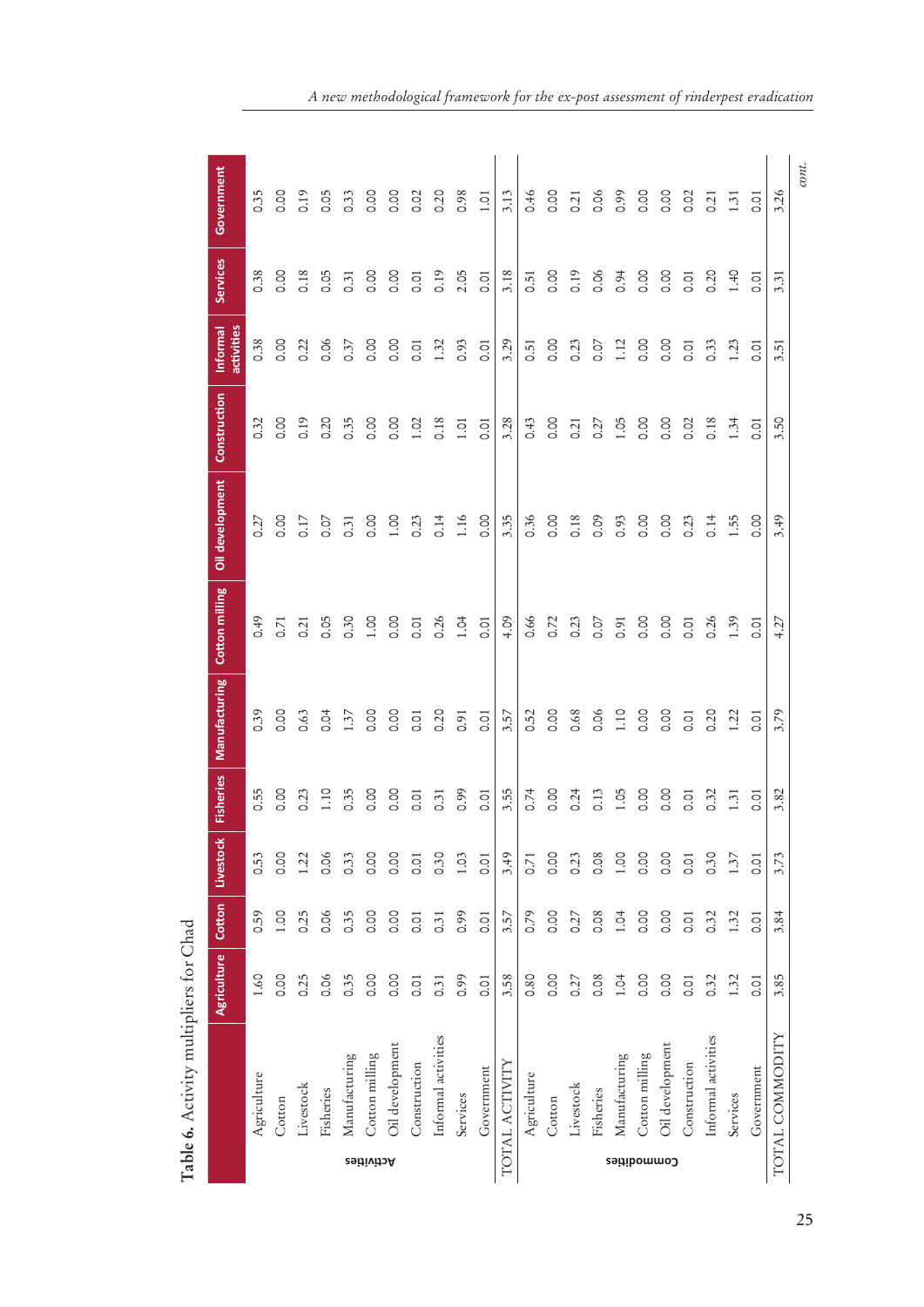|            | Table 6. Cont.d                                      |                    |      |                    |                  |               |                       |                 |              |                        |                 |            |
|------------|------------------------------------------------------|--------------------|------|--------------------|------------------|---------------|-----------------------|-----------------|--------------|------------------------|-----------------|------------|
|            |                                                      | <b>Agriculture</b> |      | Cotton   Livestock | <b>Fisheries</b> | Manufacturing | <b>Cotton milling</b> | Oil development | Construction | activities<br>Informal | <b>Services</b> | Government |
|            | Land                                                 | 0.24               | 0.24 | 0.40               | 0.22             | 0.22          | 0.19                  | 0.08            | 0.10         | 0.10                   | 0.09            | 0.09       |
|            | Capital, formal<br>sector                            | 0.10               | 0.10 | 0.10               | 0.10             | 0.17          | 0.20                  | 0.21            | 0.19         | 0.09                   | 0.16            | 0.29       |
| Factors    | Capital, informal<br>sector                          | 0.38               | 0.38 | 0.39               | 0.38             | 0.38          | 0.39                  | 0.41            | 0.41         | 0.57                   | 0.68            | 0.36       |
|            | Labor, privileged<br>sector                          | 0.05               | 0.05 | 0.06               | 0.05             | 0.08          | 0.08                  | <b>eco</b>      | 0.13         | 0.05                   | 0.10            | 0.30       |
|            | Labor, non-prvi-<br>leged sector                     | 1.70               | 1.71 | 1.54               | 1.75             | 0.99          | 1.38                  | 0.66            | 0.83         | 1.08                   | 0.89            | 0.83       |
|            | TOTAL FACTOR                                         | 2.46               | 2.48 | 2.48               | 2.50             | 1.84          | 2.23                  | 1.45            | 1.66         | 1.90                   | 1.93            | 1.87       |
|            | Rural agricultural                                   | 1.11               | 1.12 | 1.10               | 1.13             | 0.71          | 0.91                  | 0.47            | 0.58         | 0.73                   | 0.64            | 0.57       |
|            | Rural public sector                                  | 0.17               | 0.17 | 0.18               | 0.17             | 0.12          | 0.15                  | 0.08            | 0.11         | $\overline{0.11}$      | 0.10            | 0.16       |
|            | Urban informal<br>sector                             | 0.28               | 0.29 | 0.26               | 0.29             | 0.18          | 0.24                  | 0.13            | 0.16         | 0.21                   | 0.19            | 0.15       |
| splodesuoH | Urban capitalist-<br>rentier                         | 0.18               | 0.18 | 0.17               | 0.19             | 0.11          | 0.15                  | 0.08            | 0.10         | 0.13                   | 0.12            | 0.10       |
|            | Urban public sec-<br>tor                             | 0.28               | 0.29 | 0.26               | 0.29             | 0.19          | 0.25                  | 0.14            | 0.18         | 0.19                   | 0.18            | 0.26       |
|            | Urban wage work-<br>ers                              | 0.15               | 0.15 | 0.14               | 0.15             | 0.10          | 0.13                  | 0.08            | 0.11         | 0.10                   | $\frac{10}{10}$ | 0.16       |
|            | Enterprises                                          | 0.43               | 0.44 | 0.52               | 0.43             | 0.48          | 0.50                  | 0.47            | 0.46         | 0.50                   | 0.62            | 0.50       |
|            | TOTAL HOUSEHOLD                                      | 2.61               | 2.62 | 2.62               | 2.64             | 1.90          | 2.32                  | 1.46            | 1.70         | 1.97                   | 1.96            | 1.90       |
|            | Source: Computed from 2000 Chad SAM of Garber (2009) |                    |      |                    |                  |               |                       |                 |              |                        |                 |            |

*An assessment of the socio-economic impacts of global rinderpest eradication*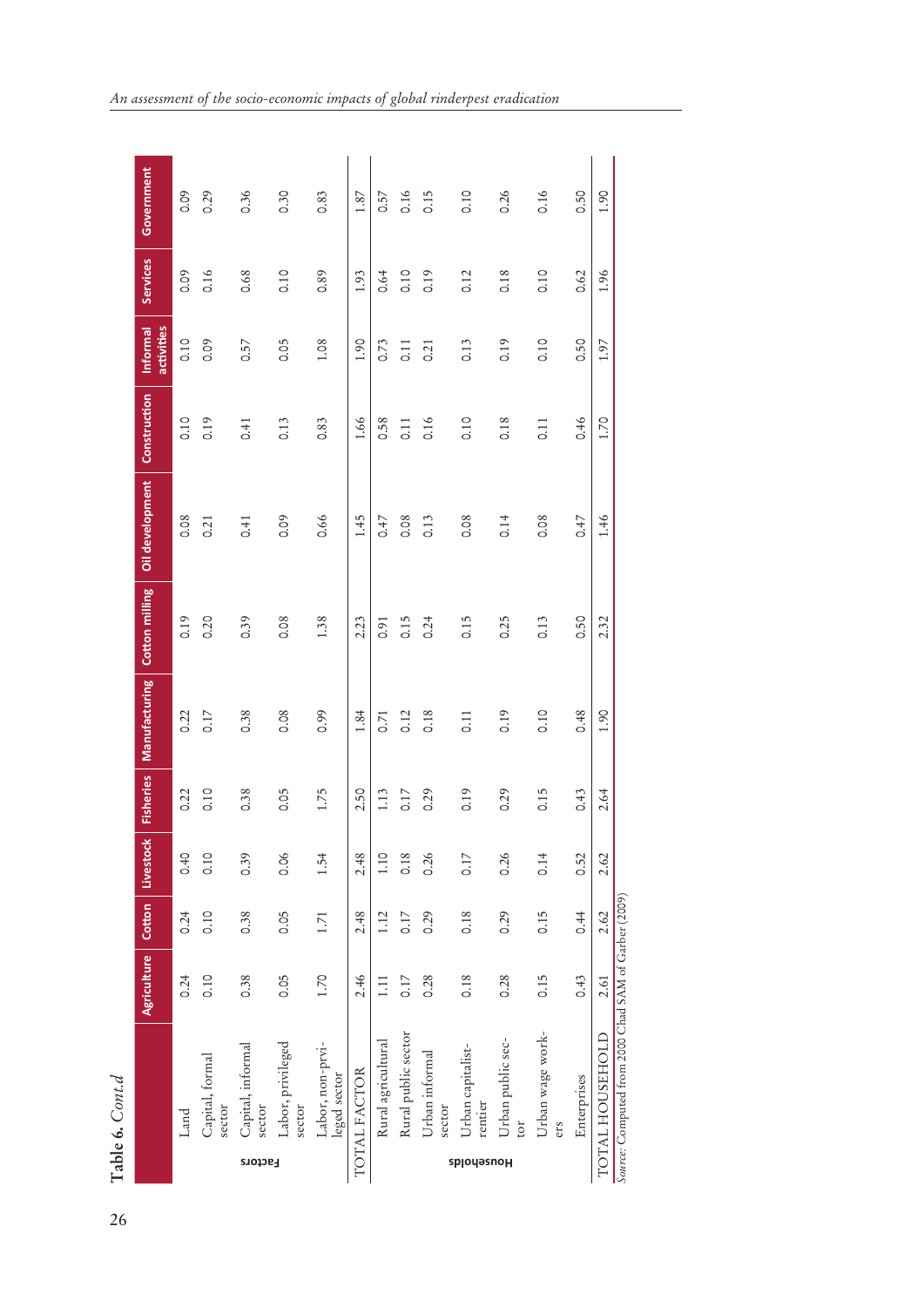|                   |                     | Agriculture Cotton |      | Livestock                 |      |            |      | Fisheries   Manufacturing   Cotton milling   Oil development | Construction | Informal<br>activities | <b>Services</b> | Government |
|-------------------|---------------------|--------------------|------|---------------------------|------|------------|------|--------------------------------------------------------------|--------------|------------------------|-----------------|------------|
|                   | Agriculture         | 1.24               | 0.58 | 51<br>O                   | 0.48 | 0.20       | 0.48 | 0.26                                                         | 0.31         | 0.37                   | 0.29            | 0.34       |
|                   | Cotton              | 0.00               | 0.98 | S.<br>$\circ$             | 0.00 | 0.00       | 0.69 | 0.00                                                         | 0.00         | 0.00                   | oo.oo           | 0.00       |
|                   | Livestock           | 0.22               | 0.24 | $\ddot{.}15$              | 0.20 | 0.24       | 0.21 | 0.16                                                         | 0.19         | 0.21                   | 0.14            | 0.19       |
|                   | Fisheries           | 0.05               | 0.06 | $\infty$<br>$\circ$       | 0.85 | 0.02       | 0.05 | 0.07                                                         | 0.20         | 0.05                   | 0.03            | 0.05       |
|                   | Manufacturing       | 0.31               | 0.34 | 32<br>$\circ$             | 0.32 | 0.51       | 0.30 | 0.30                                                         | 0.34         | 0.36                   | 0.23            | 0.32       |
| <b>Rctivities</b> | Cotton milling      | 0.00               | 0.00 | S.<br>$\circ$             | O.OO | 0.00       | 0.98 | 0.00                                                         | 0.00         | 0.00                   | 0.00            | 0.00       |
|                   | Oil development     | 0.00               | 0.00 | S.<br>$\circ$             | 0.00 | <b>O.O</b> | 0.00 | 0.98                                                         | 0.00         | 0.00                   | 0.00            | 0.00       |
|                   | Construction        | 0.01               | 0.01 | $\overline{Q}$<br>$\circ$ | 0.01 | 0.01       | 0.01 | 0.22                                                         | 0.99         | 0.01                   | 0.01            | 0.02       |
|                   | Informal activities | 0.26               | 0.30 | 28<br>$\circ$             | 0.27 | 0.10       | 0.25 | 0.14                                                         | 0.17         | 1.29                   | 0.14            | 0.20       |
|                   | Services            | 1.04               | 0.97 | C <sub>2</sub>            | 1.09 | 0.66       | 1.02 | 1.14                                                         | 0.98         | 0.91                   | 1.54            | 0.96       |
|                   | Government          | 0.01               | 0.01 | $\overline{Q}$<br>O       | 0.01 | 0.00       | 0.01 | 0.00                                                         | <b>C.O1</b>  | 0.01                   | 0.00            | 0.98       |
|                   | TOTAL ACTIVITY      | 3.13               | 3.49 | 37<br>š.                  | 3.23 | 1.74       | 4.00 | 3.28                                                         | 3.20         | 3.21                   | 2.39            | 3.06       |
|                   | Agriculture         | 1.67               | 0.77 | 68<br>O                   | 0.65 | 0.26       | 0.65 | 0.35                                                         | 0.42         | 0.50                   | 0.38            | 0.45       |
|                   | Cotton              | 0.00               | 1.00 | S.<br>$\circ$             | O.OO | oo.oo      | 0.71 | 0.00                                                         | 0.00         | 0.00                   | oo.oo           | oo.oo      |
|                   | Livestock           | 0.23               | 0.26 | 22                        | 0.21 | 0.26       | 0.22 | 0.17                                                         | 0.20         | 0.23                   | 0.14            | 0.20       |
|                   | Fisheries           | 0.07               | 0.08 | $\frac{8}{2}$<br>$\circ$  | 1.11 | 0.03       | 0.07 | 0.09                                                         | 0.26         | 0.07                   | 0.05            | 0.06       |
|                   | Manufacturing       | 0.92               | 1.02 | 57<br>$\circ$             | 0.96 | 1.53       | 0.89 | 0.91                                                         | 1.02         | 1.09                   | 0.70            | 0.96       |
|                   | Cotton milling      | 0.00               | 0.00 | S.<br>$\circ$             | 0.00 | 0.00       | 1.00 | 0.00                                                         | 0.00         | <b>O.O</b>             | 0.00            | <b>SC</b>  |
| Commodities       | Oil development     | 0.00               | 0.00 | S.<br>$\circ$             | 0.00 | 0.00       | 0.00 | 1.00                                                         | 0.00         | 0.00                   | oo.oo           | oo.oo      |
|                   | Construction        | 0.01               | 0.01 | $\overline{Q}$<br>O       | 0.01 | 0.01       | 0.01 | 0.23                                                         | 1.02         | 0.01                   | 0.01            | 0.02       |
|                   | Informal activities | 0.26               | 0.31 | 29<br>$\circ$             | 0.28 | 0.10       | 0.26 | 0.14                                                         | 0.18         | 1.32                   | 0.15            | 0.20       |
|                   | Services            | 1.38               | 1.29 | 37                        | 1.45 | 0.88       | 1.36 | 1.51                                                         | 1.31         | 1.21                   | 2.05            | 1.28       |
|                   | Government          | 0.01               | 0.01 | $\overline{O}$<br>O       | 0.01 | 0.00       | 0.01 | 0.00                                                         | 0.01         | 0.01                   | 0.00            | 1.01       |
|                   | TOTAL COMMODITY     | 4.55               | 4.75 | 63<br>4.                  | 4.67 | 3.07       | 5.17 | 4.41                                                         | 4.42         | 4.43                   | 3.49            | 4.19       |
|                   |                     |                    |      |                           |      |            |      |                                                              |              |                        |                 | $_{cont.}$ |

| ζ              |
|----------------|
| Ì              |
| $\ddot{\zeta}$ |
|                |
| ij<br>i        |
|                |
|                |
|                |
| ζ              |
|                |
|                |
|                |
|                |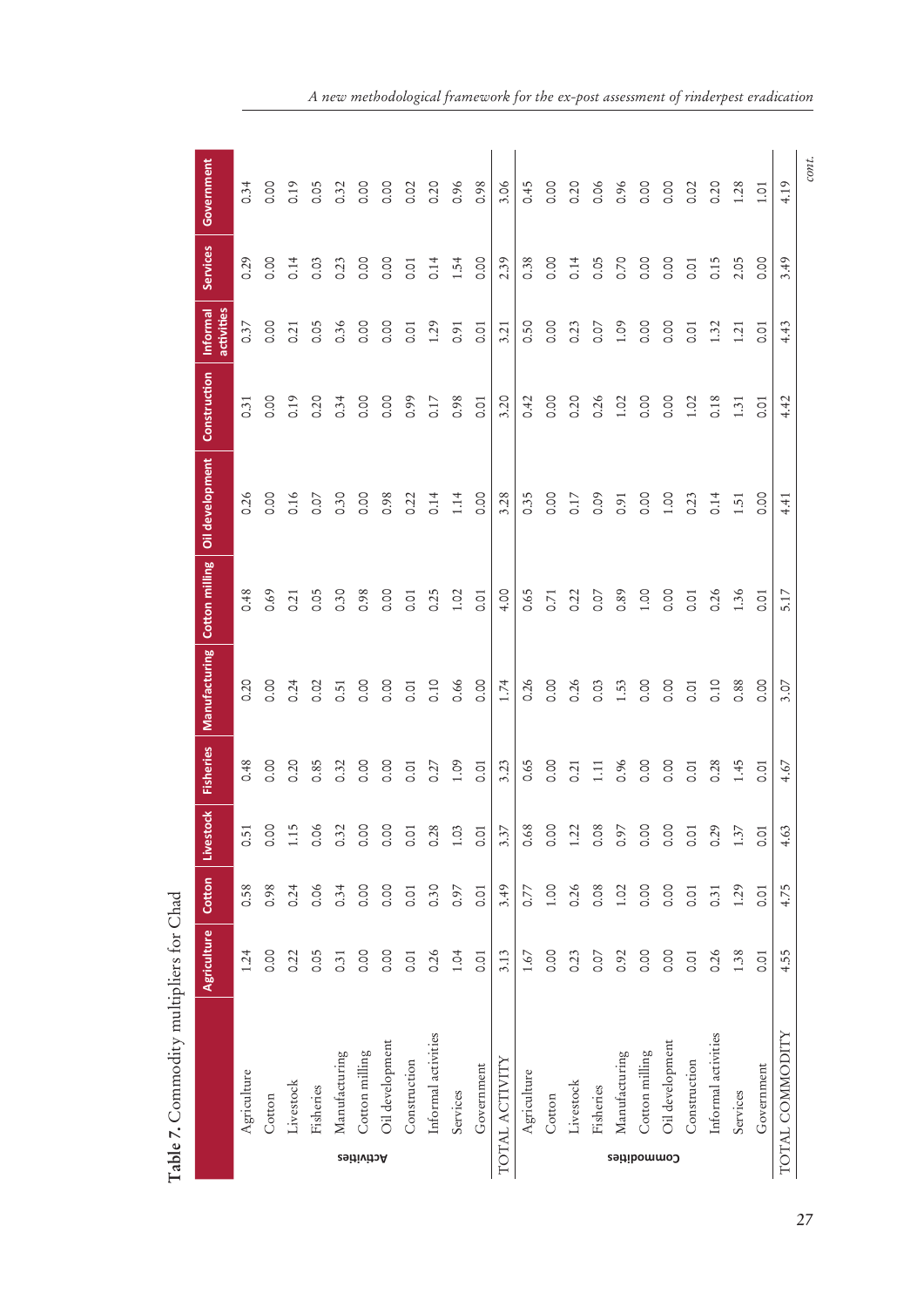|            | Table 7. cont.d                                      |                    |        |                           |                  |                              |      |                 |                     |                        |              |             |
|------------|------------------------------------------------------|--------------------|--------|---------------------------|------------------|------------------------------|------|-----------------|---------------------|------------------------|--------------|-------------|
|            |                                                      | <b>Agriculture</b> | Cotton | Livestock                 | <b>Fisheries</b> | Manufacturing Cotton milling |      | Oil development | <b>Construction</b> | activities<br>Informal | Services     | Government  |
|            | Land                                                 | 0.19               | 0.23   | 0.38                      | 0.18             | <b>eo:0</b>                  | 0.18 | 0.08            | 0.10                | 0.10                   | 0.07         | <b>eo:0</b> |
|            | Capital, formal sector                               | 0.10               | 0.09   | 0.10                      | 0.10             | 0.09                         | 0.20 | 0.21            | 0.19                | 0.09                   | 0.12         | 0.28        |
| Factors    | Capital, informal<br>sector                          | 0.38               | 0.37   | 39<br>O                   | 0.40             | 0.24                         | 0.38 | 0.40            | 0.40                | 0.56                   | 0.51         | 0.35        |
|            | Labor, privileged<br>sector                          | 0.05               | 0.05   | C <sub>5</sub><br>$\circ$ | 0.06             | 0.04                         | 0.08 | 0.09            | 0.13                | 0.05                   | 0.07         | 0.30        |
|            | Labor, non-privileged<br>sector                      | 1.39               | 1.67   | 47                        | 1.48             | 0.49                         | 1.35 | 0.65            | 0.81                | 1.06                   | 0.67         | 0.81        |
|            | TOTAL FACTOR                                         | 2.12               | 2.42   | $\ddot{3}9$               | 2.22             | 0.95                         | 2.18 | 1.42            | 1.62                | 1.86                   | 1.45         | 1.83        |
|            | Rural agricultural                                   | 0.92               | 1.09   | 9Ö.                       | 0.96             | 0.35                         | 0.89 | 0.46            | 0.56                | 0.72                   | 0.48         | 0.56        |
|            | Rural public sector                                  | 0.14               | 0.17   | $\ddot{1}$                | 0.15             | 0.06                         | 0.14 | 0.08            | 0.11                | 0.10                   | 0.08         | 0.15        |
|            | Urban informal sector                                | 0.24               | 0.28   | 25                        | 0.25             | 0.09                         | 0.23 | 0.13            | 0.15                | 0.20                   | 0.14         | 0.15        |
| spjouesnoH | Jrban capitalist-rentier                             | 0.15               | 0.18   | 0.16                      | 0.16             | 0.06                         | 0.15 | 0.08            | 0.10                | 0.13                   | <b>60.09</b> | 0.10        |
|            | Urban public sector                                  | 0.24               | 0.28   | 25                        | 0.25             | 0.09                         | 0.24 | 0.14            | 0.18                | 0.18                   | 0.14         | 0.25        |
|            | Urban wage workers                                   | 0.12               | 0.14   | $\cdot$ 13<br>ö           | 0.13             | 0.05                         | 0.13 | 0.08            | 0.10                | 0.10                   | 0.08         | 0.16        |
|            | Enterprises                                          | 0.42               | 0.43   | SQ.<br>O                  | 0.43             | 0.27                         | 0.48 | 0.46            | 0.45                | $6+0$                  | 0.47         | $6+0$       |
|            | TOTAL HOUSEHOLD                                      | 2.23               | 2.56   | 52                        | 2.34             | 0.97                         | 2.27 | 1.43            | 1.66                | 1.92                   | 1.47         | 1.85        |
|            | Source: Computed from 2000 Chad SAM of Garber (2009) |                    |        |                           |                  |                              |      |                 |                     |                        |              |             |

*An assessment of the socio-economic impacts of global rinderpest eradication*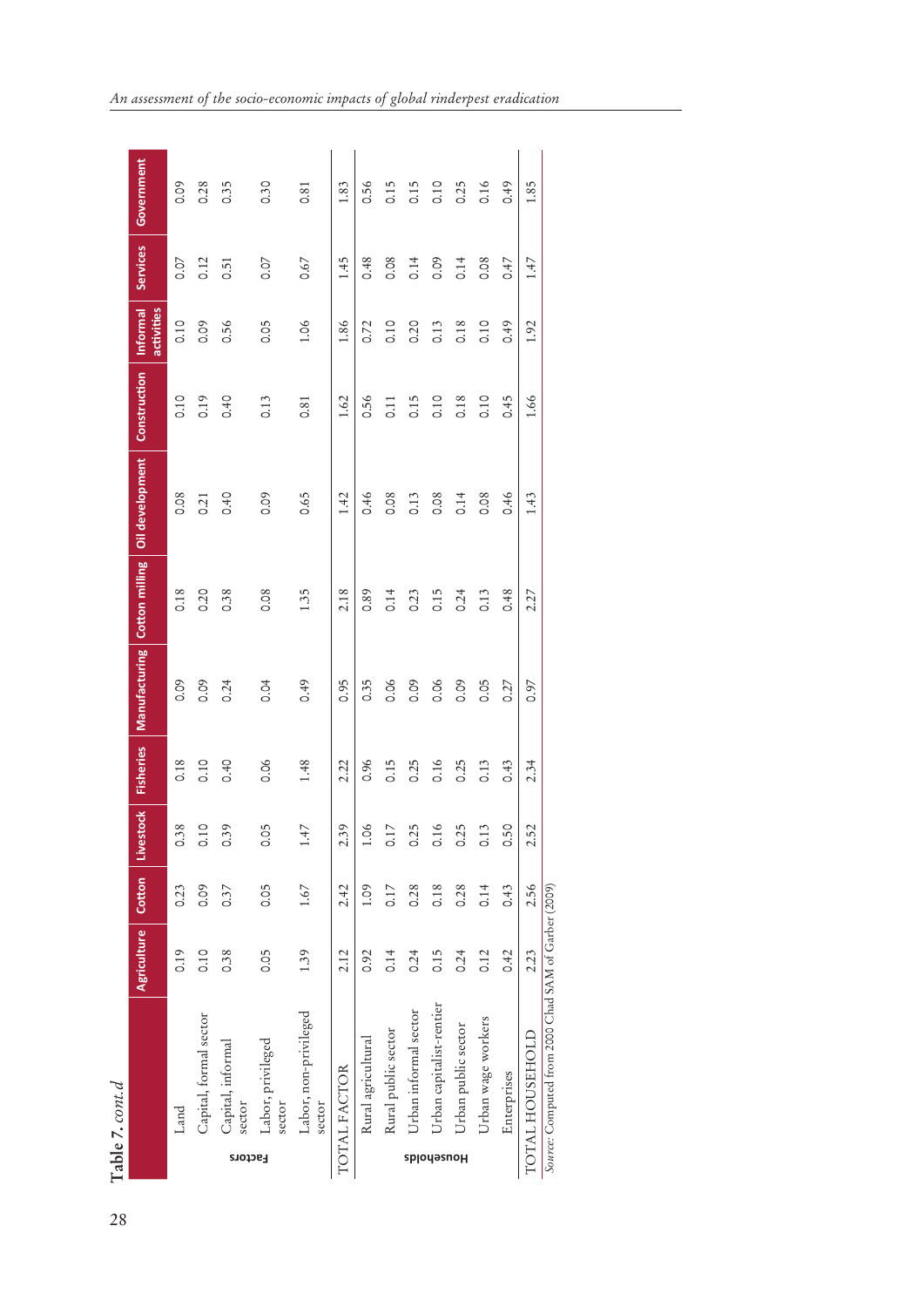benefits, we provide estimates of these linkages for the six different household groups found in the SAM (Table 8). The data indicates that, with the exception of rural public sector groups, shocks to livestock supply are modulated through manufacturing activities, suggesting more complex interactions within the value chain that one might first conceive. While not surprising for urban households, it highlights the diversification of rural households into a variety of activities and that the benefits of rinderpest eradication will have a variety of non-livestock related benefits as well.

We can further use our SAM using the methodology employed by Thorbecke (1992), who conducted a number of experiments in which alternative final demand vectors were generated and multiplied by the multiplier matrix to examine the impacts of alternative structural adjustment policies in Indonesia. This type of analysis can provide a representative indication of the benefits of rinderpest eradication in a particular, discrete time period, though is less suitable for a longer-run analysis given issues concerning the stability of multiplier matrix and potential price adjustments, not to mention the difficulties inherent in dynamic analysis with a SAM (Miller and Blair, 1985).<sup>2</sup>

In our experiment, we first assume that the 2000 SAM reflects the scenario in which rinderpest control has occurred, so any shock to the economy would reflect the situation without rinderpest control. To simulate this for the year 2000, we assume that there would be a loss in the economy in the amount of the net benefits attributed to rinderpest control. As reported in Table 4, the net benefits to rinderpest control in 2000 were calculated at 4.94 billion CFA. We can think of this shock as a loss in private investment in the economy suffered by those in the livestock value chain. In the Chad SAM, we simulate this by reducing investment by rural agricultural households by 4.94 billion CFA (i.e., the intersection in the "Caphetot" account column and "Hrurag" account row). For costs associated with this policy, we assume that there is a reduction in government spending on the livestock sector (production activity) in the amount of the control programmes in that year (750 million CFA). However, as government spending is fungible, we assume that the 750 million CFA that is not spent on livestock is reallocated in proportion to the structure of government spending given in the Chad SAM.

Table 9 provides an estimate of the sector-by-sector changes in output associated with the counterfactual scenario in 2000, the base year of the SAM. The results show lower levels of production and income associated with the absence of rinderpest control. Rural incomes in 2000 are 2.6 percent lower relative to the baseline cost in which rinderpest control takes place, while other household groups have incomes that are over 1 percent lower without rinderpest control. Significant losses on a production basis occur in the agricultural sector (-1.7 percent), manufacturing (-1 percent), and the informal sector (-1.5 percent), all of which suggest that rinderpest control has strong poverty reduction impacts in these sectors where broaderbased employment opportunities exist. Measuring GDP at factor cost reveals that in the absence of rinderpest control, GDP would be 1 percent lower compared to the case with rinderpest control.

Golan *et al.* (2001) adopt this approach in the context of HAACP control in which they use the SAM to simulate economy-wide effects based on a 20-year stream of discounted costs and benefits. However, in that case, the shocks conceived relative to their SAM accounts are small whereas adopting a similar approach using the Chad SAM would present theoretical problems that would be difficult to justify, as the shocks here would be quite large. This further suggests the utilization of CGE methods to project out the benefits dynamically.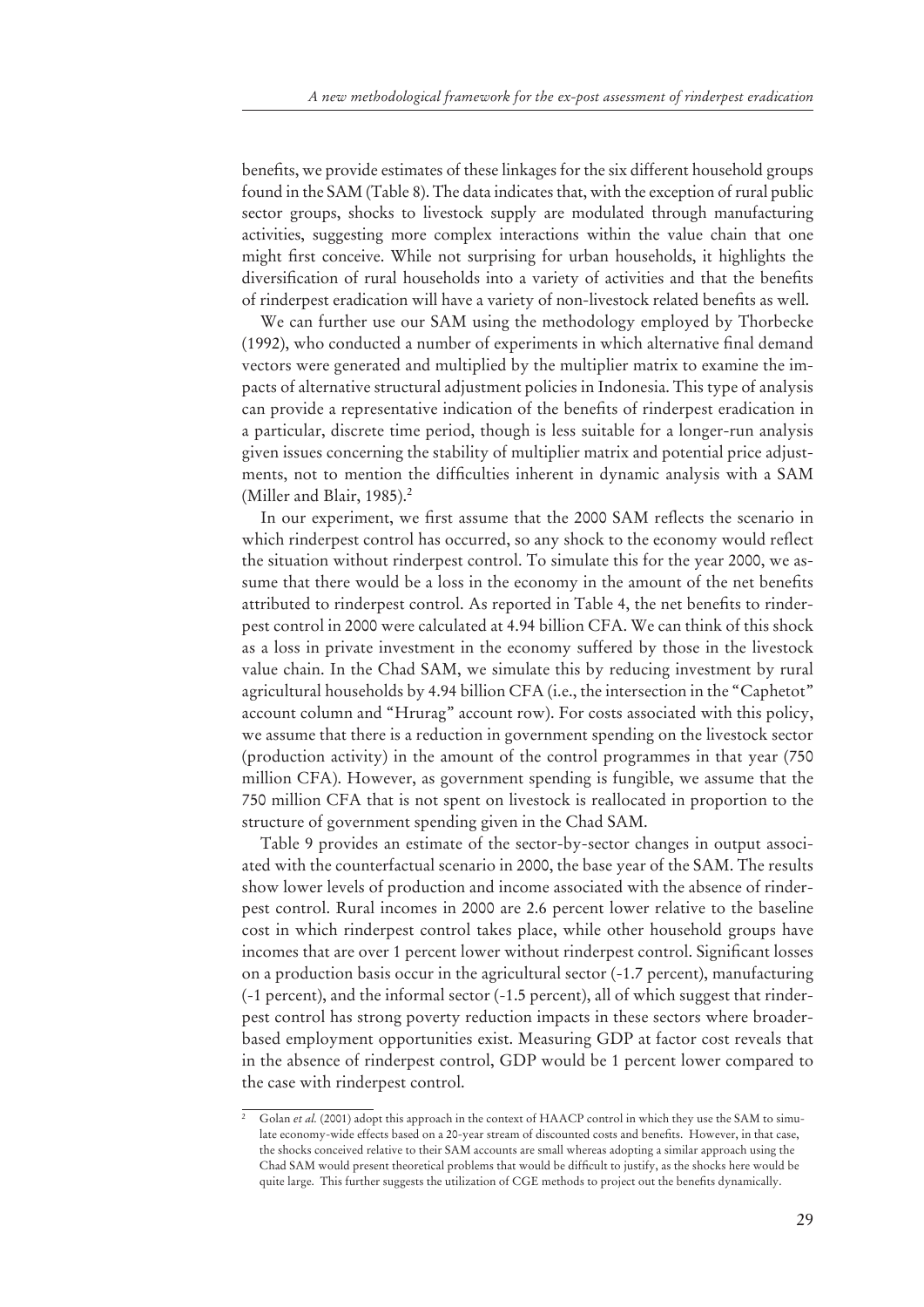| Path Target                | <-Sect1         | <-Sect2 | <-Sect3 | <-Sect4 | <-Sect5                | Global Effect   Direct Effect |       | Multiplier<br>Path | <b>Total Effect</b> | Percent of<br><b>Total</b> | <b>Total Percent</b> |
|----------------------------|-----------------|---------|---------|---------|------------------------|-------------------------------|-------|--------------------|---------------------|----------------------------|----------------------|
| Hrurag                     | Clive           |         |         |         |                        | 0.241                         | 0.024 | 1.959              | 0.047               | 19.3                       | 19.3                 |
| $Hrun\mathbf{z}\mathbf{g}$ | Cag             | Aag     | Clive   |         |                        |                               | 0.009 | 2.316              | 0.021               | 8.5                        | 27.9                 |
| Hrurag                     | Cman            | Aman    | Clive   |         |                        |                               | 0.025 | 2.467              | 0.06                | 25.1                       | 52.9                 |
| Hrurag                     | Cint            | Ainf    | Clive   |         |                        |                               | 0.001 | 2.299              | 0.003               | 1.1                        | 54                   |
| Hrurag                     | Cag             | Aag     | Cman    | Aman    | Clive                  |                               | 0.002 | 2.875              | 0.007               | 2.8                        | 56.8                 |
| Hrurag                     | Cag             | Aag     | Fland   | Hrurpub | Clive                  |                               | 0.001 | 2.352              | 0.002               | 0.6                        | 57.5                 |
| Hrurag                     | Cag             | Aag     | Flabn   | Hrurpub | $\operatorname{Clive}$ |                               | 0.003 | 2.538              | 0.008               | 3.2                        | 60.7                 |
| Hrurag                     | Cint            | Ainf    | Cman    | Aman    | Clive                  |                               | 0.005 | 2.871              | 0.015               | 6.1                        | 66.8                 |
| Hrurag                     | Cint            | Ainf    | Flabn   | Hrurpub | Clive                  |                               | 0.001 | 2.647              | 0.001               | 0.6                        | 67.3                 |
| Hrurag                     | Cserv           | Aserv   | Cman    | Aman    | Clive                  |                               | 0.004 | 3.63               | 0.016               | 6.6                        | 73.9                 |
| Hrurpub                    | Clive           |         |         |         |                        | 0.405                         | 0.195 | 1.292              | 0.252               | 62.2                       | 62.2                 |
| Hrurpub                    | Hrurag          | Clive   |         |         |                        |                               | 0.001 | 2.032              | 0.001               | $\rm _{O}$                 | $62.5$               |
| Hrurpub                    | $\rm{Cag}$      | Aag     | Clive   |         |                        |                               | 0.006 | 1.919              | 0.011               | 2.7                        | 65.2                 |
| Hrurpub                    | Cman            | Aman    | Clive   |         |                        |                               | 0.025 | $1.69\,$           | 0.042               | 10.4                       | 75.6                 |
| Hrurpub                    | $\mathrm{Cinf}$ | Ainf    | Clive   |         |                        |                               | 0.001 | 1.614              | 0.002               | $\frac{4}{1}$              | $\overline{76}$      |
| Hrurpub                    | Hrurag          | Cman    | Aman    | Clive   |                        |                               | 0.001 | 2.543              | 0.001               | $\frac{4}{1}$              | 76.3                 |
| Hrurpub                    | Hurbw           | Cman    | Aman    | Clive   |                        |                               | 0.001 | 1.822              | 0.002               | $\widetilde{\circ}$        | $76.8$               |
| Hrurpub                    | Cag             | Aag     | Cman    | Aman    | Clive                  |                               | 0.002 | 2.42               | 0.004               | $\frac{6}{10}$             | 77.7                 |
| Hrurpub                    | Cag             | Aag     | Flabn   | Hrurag  | Clive                  |                               | 0.002 | 2.538              | 0.004               | $\overline{0}$ .           | 78.7                 |
| Hrurpub                    | Cint            | Ainf    | Cman    | Aman    | Clive                  |                               | 0.005 | 2.072              | 0.01                | 2.5                        | 81.2                 |
| Hrurpub                    | Cserv           | Aserv   | Cman    | Aman    | Clive                  |                               | 0.004 | 2.701              | 0.012               | 2.9                        | 84.1                 |
|                            |                 |         |         |         |                        |                               |       |                    |                     |                            | cont.                |

*An assessment of the socio-economic impacts of global rinderpest eradication*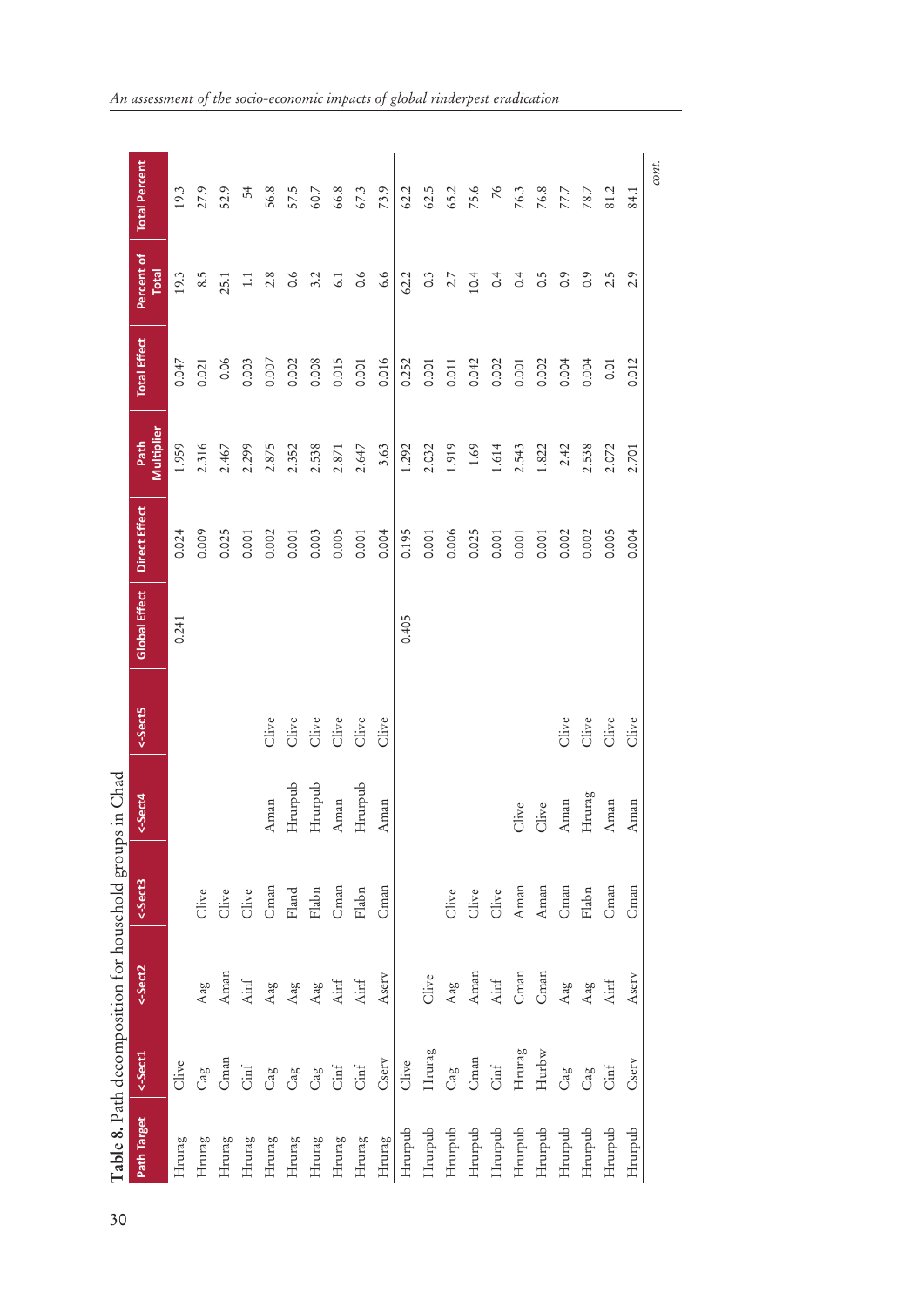| Table 8. Cont.d         |                              |                                                                                        |                                                                           |         |                        |                      |                      |                    |                     |                     |                      |
|-------------------------|------------------------------|----------------------------------------------------------------------------------------|---------------------------------------------------------------------------|---------|------------------------|----------------------|----------------------|--------------------|---------------------|---------------------|----------------------|
| Path Target             | <-Sect1                      | <-Sect2                                                                                | <-Sect3                                                                   | <-Sect4 | <-Sect5                | <b>Global Effect</b> | <b>Direct Effect</b> | Multiplier<br>Path | <b>Total Effect</b> | Percent of<br>Total | <b>Total Percent</b> |
| Hurbinf                 | Hrurag                       | Clive                                                                                  |                                                                           |         |                        | 0.225                | 0.001                | 2.109              | 0.002               | $\frac{6}{10}$      | $\overline{0}$ .     |
| Hurbinf                 | Cag                          | ${\rm Aag}$                                                                            | Clive                                                                     |         |                        |                      | 0.005                | 1.969              | 0.011               | $4.8$               | 5.7                  |
| Hurbinf                 | Cman                         | Aman                                                                                   |                                                                           |         |                        |                      | 0.053                | 1.76               | 0.093               | 41.3                | 47                   |
| Hurbinf                 | $\mathrm{Cinf}$              |                                                                                        | Clive<br>Clive                                                            |         |                        |                      | 0.001                | 1.671              | 0.002               | $\Xi$               | 48.1                 |
| Hurbinf                 | Hrurag                       | Ainf<br>Cman                                                                           | Aman                                                                      | Clive   |                        |                      | 0.001                | 2.615              | 0.003               | 1.2                 | 49.3                 |
| Hurbinf                 | Hurbw                        | Cman                                                                                   |                                                                           | Clive   |                        |                      | 0.002                | 1.891              | 0.004               | 1.6                 | 50.9                 |
| Hurbinf                 | $\rm{Cag}$                   | ${\rm Aag}$                                                                            | $\begin{array}{c} \text{Aman} \\ \text{Cman} \\ \text{Flabn} \end{array}$ | Aman    | Clive                  |                      | 0.001                | 2.462              | 0.004               | 1.6                 | 52.5                 |
| Hurbinf                 | $\rm{Ca}g$                   |                                                                                        |                                                                           | Hrurag  | Clive                  |                      | 0.001                | 2.554              | 0.004               | 1.6                 | 54.1                 |
| $\operatorname{Hurbin}$ | Cag                          | Aag<br>Aag<br>Ainf                                                                     | $_{\rm{Habn}}$                                                            | Hrurpub | Clive                  |                      | 0.002                | 2.264              | 0.004               | 1.9                 | 56                   |
| Hurbinf                 | $\mathrm{Cinf}$              |                                                                                        | Cman                                                                      | Aman    | Clive                  |                      | 0.007                | 2.122              | 0.014               | 6.3                 | 62.3                 |
| $\operatorname{Hurbin}$ | $\mathrm{Cinf}$              | $\rm{Ainf}$                                                                            | $_{\rm{Flabn}}$                                                           | Hrurag  | $\operatorname{Clive}$ |                      | 0.001                | 2.65               | 0.001               | $0.\overline{6}$    | 62.9                 |
| Hurbinf                 | $\mathrm{Cinf}$              | $\rm{Ainf}$                                                                            | $_{\rm Flabn}$                                                            | Hrurpub | Clive                  |                      | 0.001                | 2.32               | 0.002               | $\overline{\circ}$  | 63.6                 |
| Hurbinf                 | Cserv                        | Aserv                                                                                  | Cman                                                                      | Aman    | Clive                  |                      | 0.002                | 2.78               | 0.007               | 2.9                 | 66.5                 |
| Hurbcr                  | Hrurag                       | Clive                                                                                  |                                                                           |         |                        | 0.225                | 0.001                | 2.043              | 0.002               | $\frac{6}{10}$      | $\frac{6}{3}$        |
| Hurber                  | $\rm{Cag}$                   |                                                                                        |                                                                           |         |                        |                      | 0.002                | 1.949              | 0.004               | $1.8\,$             | 2.7                  |
| Hurbcr                  | $\mathop{\rm Cman}\nolimits$ |                                                                                        |                                                                           |         |                        |                      | 0.065                | 1.692              | 0.11                | 48.8                | 51.5                 |
| Hurbcr                  | $\mathrm{Cinf}$              | $\begin{array}{c} \text{Aag} \\ \text{Aman} \\ \text{Ainf} \\ \text{Cman} \end{array}$ | Clive<br>Clive<br>Clive<br>Aman                                           |         |                        |                      | 0.002                | 1.607              | 0.003               | 1.4                 | 52.9                 |
| Hurber                  | Hrurag                       |                                                                                        |                                                                           | Clive   |                        |                      | 0.001                | 2.543              | 0.003               | $1.2\,$             | 54.1                 |
| Hurbcr                  | Hurbw                        | Cman                                                                                   |                                                                           | Clive   |                        |                      | 0.002                | 1.822              | 0.004               | 1.6                 | 55.6                 |
| Hurber                  | $\rm{Cag}$                   | Aag                                                                                    | $\begin{array}{c} \text{Aman} \\ \text{Cman} \\ \text{Flabn} \end{array}$ | Aman    | Clive                  |                      | 0.001                | 2.444              | 0.001               | $\frac{6}{10}$      | 56.2                 |
| Hurbcr                  | $\rm{Ca}_{g}$                | Aag                                                                                    |                                                                           | Hrurag  | Clive                  |                      | 0.001                | 2.548              | 0.001               | 0.6                 | 56.8                 |
| Hurbcr                  | Cag                          | Aag                                                                                    | Flabn                                                                     | Hrurpub | Clive                  |                      | 0.001                | 2.259              | 0.002               | $\overline{O}$      | 57.6                 |
|                         |                              |                                                                                        |                                                                           |         |                        |                      |                      |                    |                     |                     | cont.                |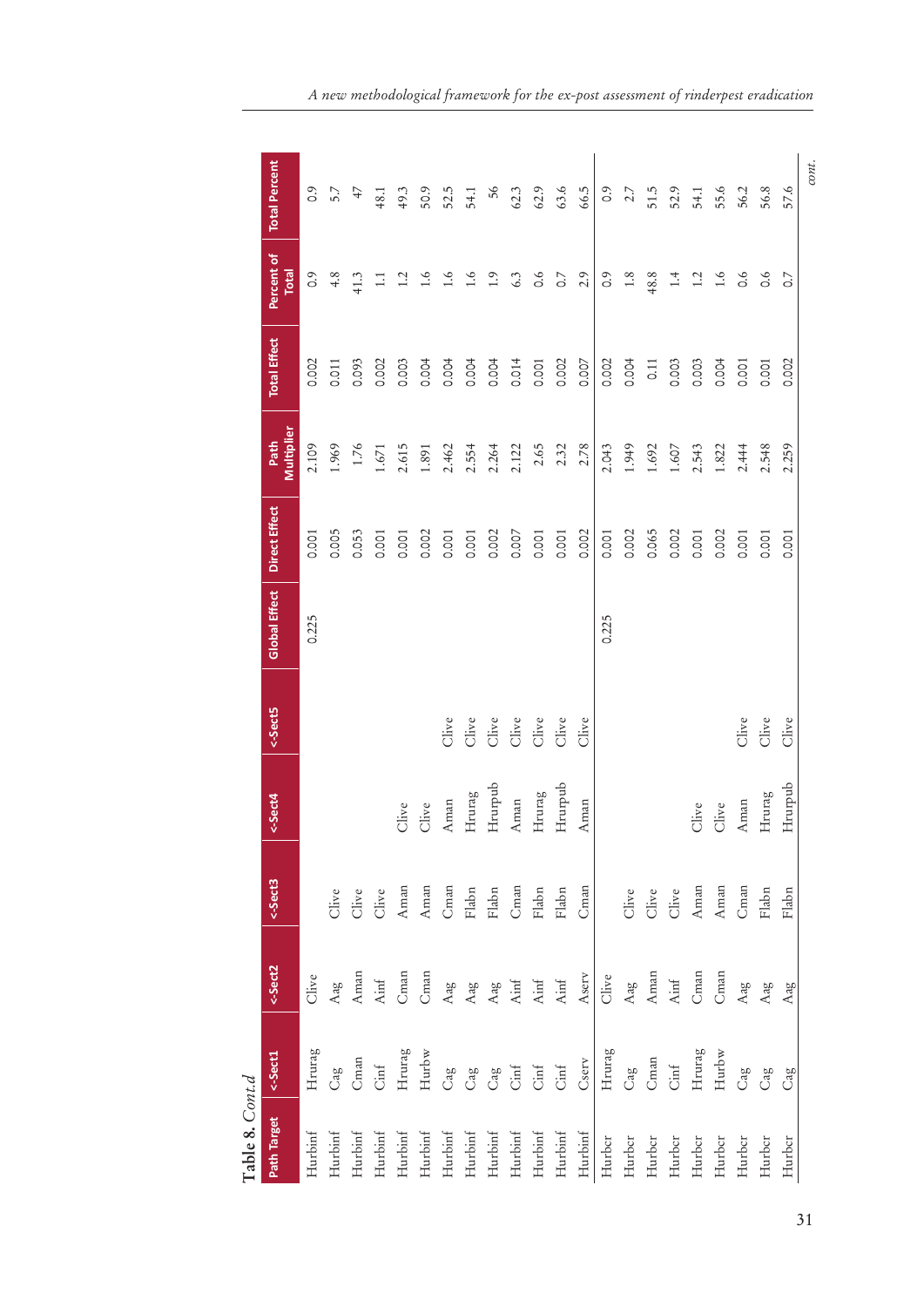| Table 8. Cont.d |                                                                                                               |         |                 |         |         |                      |               |                    |                     |                     |                      |
|-----------------|---------------------------------------------------------------------------------------------------------------|---------|-----------------|---------|---------|----------------------|---------------|--------------------|---------------------|---------------------|----------------------|
| Path Target     | <-Sect1                                                                                                       | <-Sect2 | <-Sect3         | <-Sect4 | <-Sect5 | <b>Global Effect</b> | Direct Effect | Multiplier<br>Path | <b>Total Effect</b> | Percent of<br>Total | <b>Total Percent</b> |
| Hurbcr          | Cinf                                                                                                          | Ainf    | Cman            | Aman    | Clive   |                      | 0.009         | 2.053              | 0.018               | $^{\circ}$          | 65.5                 |
| Hurbcr          | Cinf                                                                                                          | Ainf    | Flabn           | Hrurag  | Clive   |                      | 0.001         | 2.642              | 0.002               | $0.\overline{8}$    | 66.4                 |
| Hurbcr          | Cinf                                                                                                          | Ainf    | Flabn           | Hrurpub | Clive   |                      | 0.001         | 2.312              | 0.002               | $\frac{6}{10}$      | 67.3                 |
| Hurbcr          | Cserv                                                                                                         | Aserv   | Cman            | Aman    | Clive   |                      | 0.003         | 2.705              | 0.008               | 3.4                 | 70.6                 |
| Hurbw           | Hrurag                                                                                                        | Clive   |                 |         |         | 0.215                | 0.001         | 2.111              | 0.002               | $0.\overline{8}$    | $0.\overline{8}$     |
| Hurbw           | Cag                                                                                                           | Aag     | Clive           |         |         |                      | 0.006         | 1.997              | 0.012               | 5.6                 | 6.4                  |
| Hurbw           | Cman                                                                                                          | Aman    | Clive           |         |         |                      | 0.046         | 1.751              | 0.081               | 37.5                | $\ddot{ }$           |
| Hurbw           | $\mathrm{Cinf}$                                                                                               | Ainf    | Clive           |         |         |                      | 0.001         | 1.674              | 0.002               | $\Xi$               | 45                   |
| Hurbw           | Hrurag                                                                                                        | Cman    | Aman            | Clive   |         |                      | 0.001         | 2.633              | 0.002               |                     | 46.1                 |
| Hurbw           | Cag                                                                                                           | Aag     | Cman            | Aman    | Clive   |                      | 0.002         | 2.511              | 0.004               | 1.9                 | 48                   |
| Hurbw           | Cag                                                                                                           | Aag     | Flabn           | Hrurag  | Clive   |                      | 0.002         | 2.634              | 0.004               | $\mathbf 2$         | 49.9                 |
| Hurbw           | Cag                                                                                                           | Aag     | Flabn           | Hrurpub | Clive   |                      | 0.002         | 2.334              | 0.005               | 2.2                 | 52.2                 |
| Hurbw           | Cinf                                                                                                          | Ainf    | Cman            | Aman    | Clive   |                      | 0.006         | 2.142              | 0.013               | 6.3                 | 58.5                 |
| Hurbw           | $\mathrm{Cinf}$                                                                                               | Ainf    | Flabn           | Hrurpub | Clive   |                      | 0.001         | 2.397              | 0.002               | $\overline{C}$      | 59.2                 |
| $_{\rm Hurbw}$  | Cserv                                                                                                         | Aserv   | Cman            | Aman    | Clive   |                      | 0.003         | 2.801              | 0.007               | 3.4                 | 62.6                 |
| Hent            | Cserv                                                                                                         | Aserv   | Cag             | Aag     | Clive   | 0.124                | 0.001         | 3.149              | 0.002               | 1.7                 | $1.7\,$              |
| Hent            | Cserv                                                                                                         | Aserv   | Cman            | Aman    | Clive   |                      | 0.019         | 2.634              | 0.051               | 41.1                | 42.8                 |
| Hent            | Cserv                                                                                                         | Aserv   | Fcapl           | Hrurag  | Clive   |                      | 0.001         | 3.223              | 0.002               | $1.6\,$             | 44.4                 |
| Hent            | Cserv                                                                                                         | Aserv   | Flabp           | Hrurpub | Clive   |                      | 0.002         | 2.389              | 0.004               | 2.9                 | 47.3                 |
| Hent            | Cserv                                                                                                         | Aserv   | $_{\rm{Flabn}}$ | Hrurag  | Clive   |                      | 0.001         | 3.609              | 0.005               | 4.1                 | 51.3                 |
| Hent            | Cserv                                                                                                         | Aserv   | Flabn           | Hrurpub | Clive   |                      | 0.002         | 3.194              | 0.006               | 4.6                 | 55.9                 |
|                 | Source: Model simulations using 2000 Chad SAM of Garber (2009). Account abbreviations are defined in table 6. |         |                 |         |         |                      |               |                    |                     |                     |                      |

*An assessment of the socio-economic impacts of global rinderpest eradication*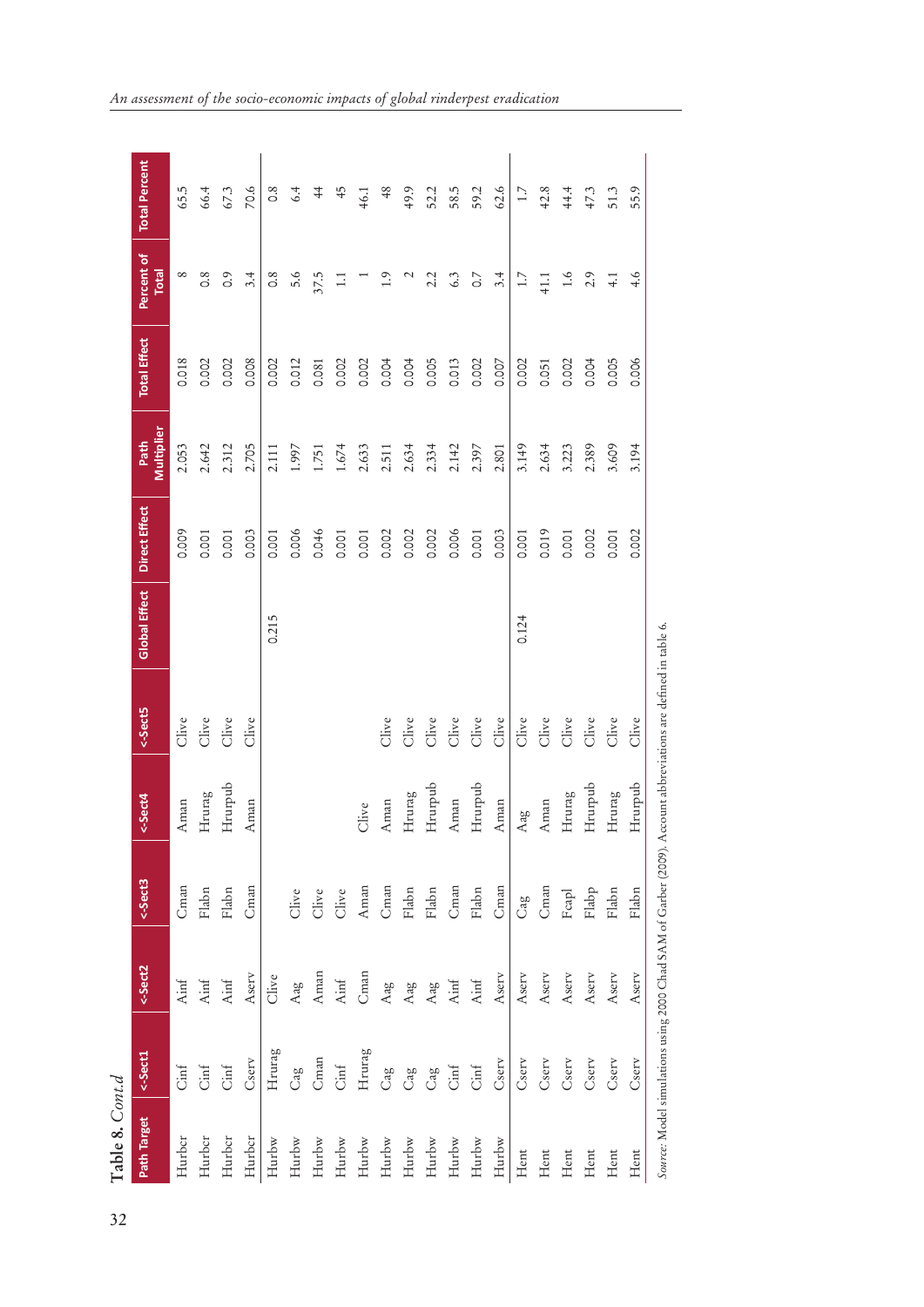## *Long Term Impacts of Livestock Disease*

Because of the relatively long and varied history of rinderpest control around the world, it is difficult to estimate the general contribution of eradication efforts. Also, countries have differing levels of livestock dependence as a percent of economic activity, and the domestic impact disease prevention may be magnified or offset by this. As the following figure for West Africa suggests, however, for low income countries livestock can be a very important contributor to formal sector income (Figure 8).

To give general indications of long-term impact of Rinderpest eradication on lower income economies, we use two types of forecasting models, one for a single country and a global model. The individual country is again Chad, as it is thought to represent a relatively livestock dependent low-income economy with reliable data. For the global model, we aggregate the GTAP 7 database to detail 19 regions and 12 sectors.

In both cases, the counterfactual for a world without Rinderpest eradication is necessary artificial, but we believe these results make clear both the absolute and relative vulnerability of lower income countries to recurrent incidence of such animal diseases. Using an elasticity scenario, we assume that livestock productivity in the counterfactual declines 1 percent annually, and then examine changes in annual macroeconomic aggregates over a twenty-year period (2010-2030). Data constraints prevent of from doing historical counterfactuals, but the pattern of vulnerabilities is thought to be representative of today's livelihood and livestock economy conditions.

Table 10 presents results for average annual changes in Chad's real macroeconomic aggregates under two scenarios designed to be indicative of recurrent livestock disease like Rinderpest:

1. Livestock sector productivity declines 1percent annually from 2010 to 2030.

2. Because of endemic disease burdens (repeat the above two scenarios), we assume Chadian livestock exports are reduced by 50 percent.

These results show how important livestock production is across the Chadian economy, but particularly for household livelihoods and purchasing power. If Livestock productivity sustained just 1 percent annual declines, as might result from the mortality and stunting associated with endemic Rinderpest, over two decades national income would be 15 percent lower, real consumption 17 percent lower, driving many vulnerable poor families over the threshold to destitution and malnutrition. If trade partners reacted to the disease emergence, as they often do, by restricting trade in livestock products, the adverse effects would be even more serious.

Real output results suggest the structural adjustments that would ensue from livestock sector linkages across the economy. For example, as a competitor for agricultural resources, Cotton is the only sector to benefit from livestock disease. Manufacturing, with a large component of food processing, is particularly hard hit, as are tertiary sectors with strong links to household final demand. Even the energy sector is hit by reduced aggregate growth. Analogous results would doubtless be obtained by assessments of other livestock dependent low-income countries, elsewhere in Africa and globally.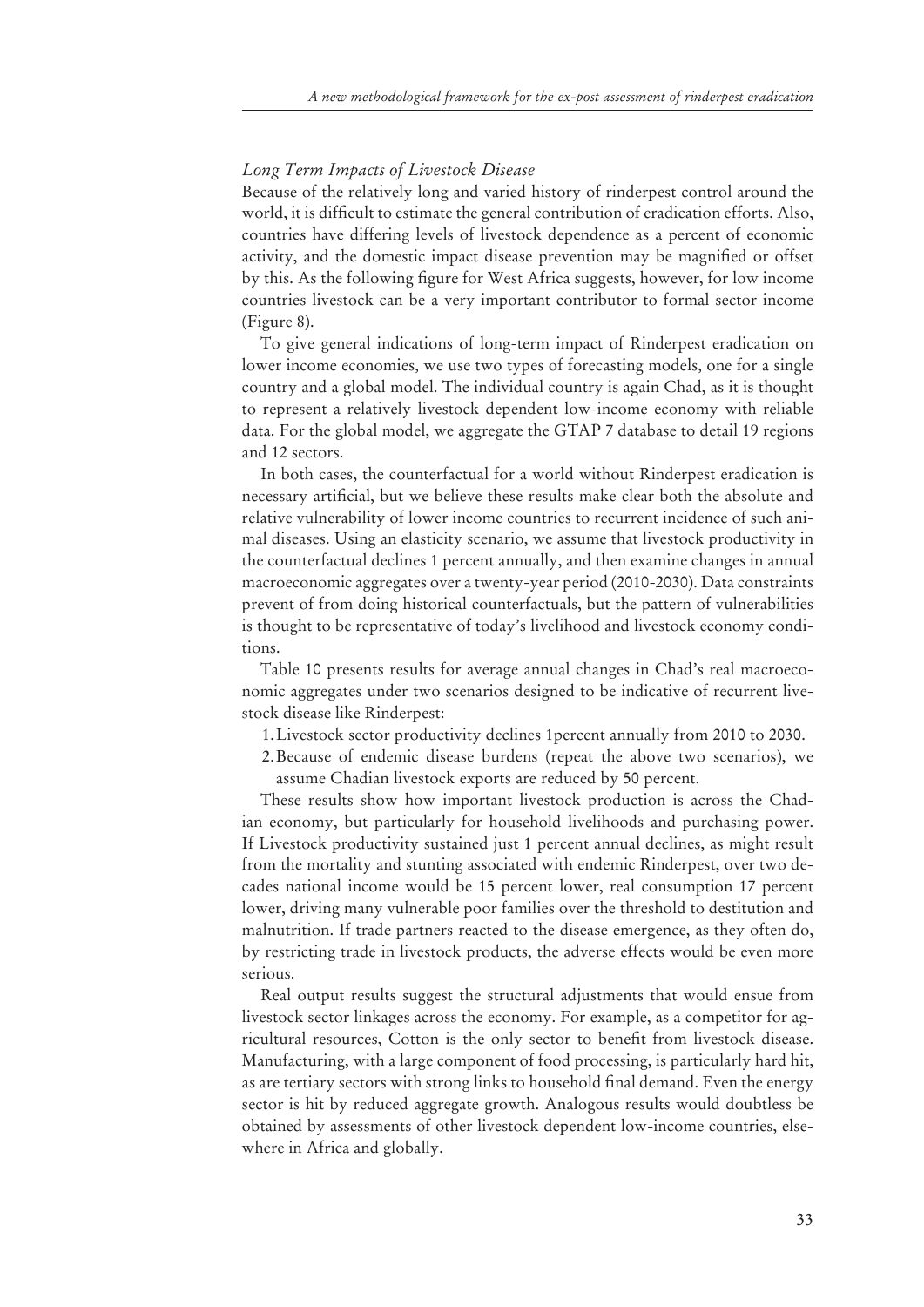| $C11$ (2000 prices)    |                                                                |                                                        |                                                        |                                                |            |
|------------------------|----------------------------------------------------------------|--------------------------------------------------------|--------------------------------------------------------|------------------------------------------------|------------|
| <b>Account</b><br>name | <b>Change in final</b><br>demand from no<br>rinderpest control | Change in 2000<br>output from no<br>rinderpest control | Original 2000<br>output (with rin-<br>derpest control) | 2000 output<br>with no rinder-<br>pest control | % change   |
| Aag                    | 0.00                                                           | $-3.55$                                                | 205.18                                                 | 201.63                                         | $-1.73%$   |
| Aagcot                 | 0.00                                                           | 0.00                                                   | 27.04                                                  | 27.04                                          | 0.00%      |
| Alive                  | $-0.75$                                                        | $-1.89$                                                | 190.54                                                 | 188.65                                         | $-0.99%$   |
| Afish                  | 0.00                                                           | $-0.32$                                                | 36.67                                                  | 36.35                                          | $-0.88%$   |
| Aman                   | 0.00                                                           | $-1.66$                                                | 164.69                                                 | 163.03                                         | $-1.01%$   |
| Acot                   | 0.00                                                           | 0.00                                                   | 38.21                                                  | 38.21                                          | $0.00 \%$  |
| Adev                   | 0.00                                                           | 0.00                                                   | 18.19                                                  | 18.19                                          | $0.00 \%$  |
| Acon                   | 0.00                                                           | $-0.06$                                                | 57.38                                                  | 57.32                                          | $-0.10 \%$ |
| Ainf                   | 0.00                                                           | $-1.71$                                                | 117.28                                                 | 115.58                                         | $-1.46%$   |
| Aserv                  | 0.00                                                           | $-5.29$                                                | 532.34                                                 | 527.05                                         | $-0.99%$   |
| Agov                   | 0.00                                                           | 0.59                                                   | 191.07                                                 | 191.66                                         | 0.31%      |
| Cag                    | 0.00                                                           | $-4.77$                                                | 275.50                                                 | 270.73                                         | $-1.73\%$  |
| Cagcot                 | 0.00                                                           | 0.00                                                   | 27.69                                                  | 27.69                                          | $0.00\%$   |
| Clive                  | 0.00                                                           | $-1.21$                                                | 202.77                                                 | 201.56                                         | $-0.60%$   |
| Cfish                  | 0.00                                                           | $-0.42$                                                | 48.04                                                  | 47.61                                          | $-0.88%$   |
| Cman                   | 0.00                                                           | $-4.98$                                                | 493.67                                                 | 488.69                                         | $-1.01%$   |
| Ccot                   | 0.00                                                           | 0.00                                                   | 39.09                                                  | 39.09                                          | $0.00\%$   |
| Cdev                   | 0.00                                                           | 0.00                                                   | 18.62                                                  | 18.62                                          | $0.00\%$   |
| Ccon                   | 0.00                                                           | $-0.06$                                                | 58.76                                                  | 58.70                                          | $-0.10%$   |
| Cinf                   | 0.00                                                           | $-1.75$                                                | 120.15                                                 | 118.40                                         | $-1.46%$   |
| Cserv                  | 0.00                                                           | $-7.04$                                                | 708.52                                                 | 701.49                                         | $-0.99%$   |
| Cgov                   | 0.64                                                           | 0.61                                                   | 195.48                                                 | 196.08                                         | 0.31%      |
| Fland                  | 0.00                                                           | $-0.92$                                                | 80.08                                                  | 79.16                                          | $-1.14%$   |
| Fcapf                  | 0.00                                                           | $-0.38$                                                | 97.29                                                  | 96.92                                          | $-0.39%$   |
| Fcapl                  | 0.00                                                           | $-2.04$                                                | 196.43                                                 | 194.39                                         | $-1.04%$   |
| Flabp                  | 0.00                                                           | $-0.12$                                                | 79.96                                                  | 79.83                                          | $-0.16%$   |
| Flabn                  | 0.00                                                           | $-5.63$                                                | 500.34                                                 | 494.71                                         | $-1.12%$   |
| Hrurag                 | $-4.88$                                                        | $-9.27$                                                | 358.99                                                 | 349.72                                         | $-2.58 \%$ |
| Hrurpub                | 0.01                                                           | $-0.55$                                                | 70.57                                                  | 70.02                                          | $-0.78%$   |
| Hurbinf                | 0.00                                                           | $-1.00$                                                | 90.79                                                  | 89.79                                          | $-1.11%$   |
| Hurbcr                 | 0.00                                                           | $-0.64$                                                | 58.27                                                  | 57.63                                          | $-1.11 \%$ |
| Hurbpub                | 0.02                                                           | $-0.90$                                                | 113.88                                                 | 112.97                                         | $-0.79%$   |
| Hurbw                  | 0.01                                                           | $-0.46$                                                | 66.35                                                  | 65.88                                          | $-0.70%$   |
| Hent                   | 0.01                                                           | $-2.06$                                                | 241.39                                                 | 239.33                                         | $-0.85%$   |

**Table 9.** Simulated economywide impacts of rinderpest control in 2000, billion CFA (2000 prices)

*Source:* Simulations using the Chad SAM of Garber (2009)

Next we examine the same issue globally, using a GTAP-based dynamic CGE model to examine two counterfactual scenarios:

1. Livestock sector productivity declines 1 percent annually from 2010 to 2030, in low-income countries only.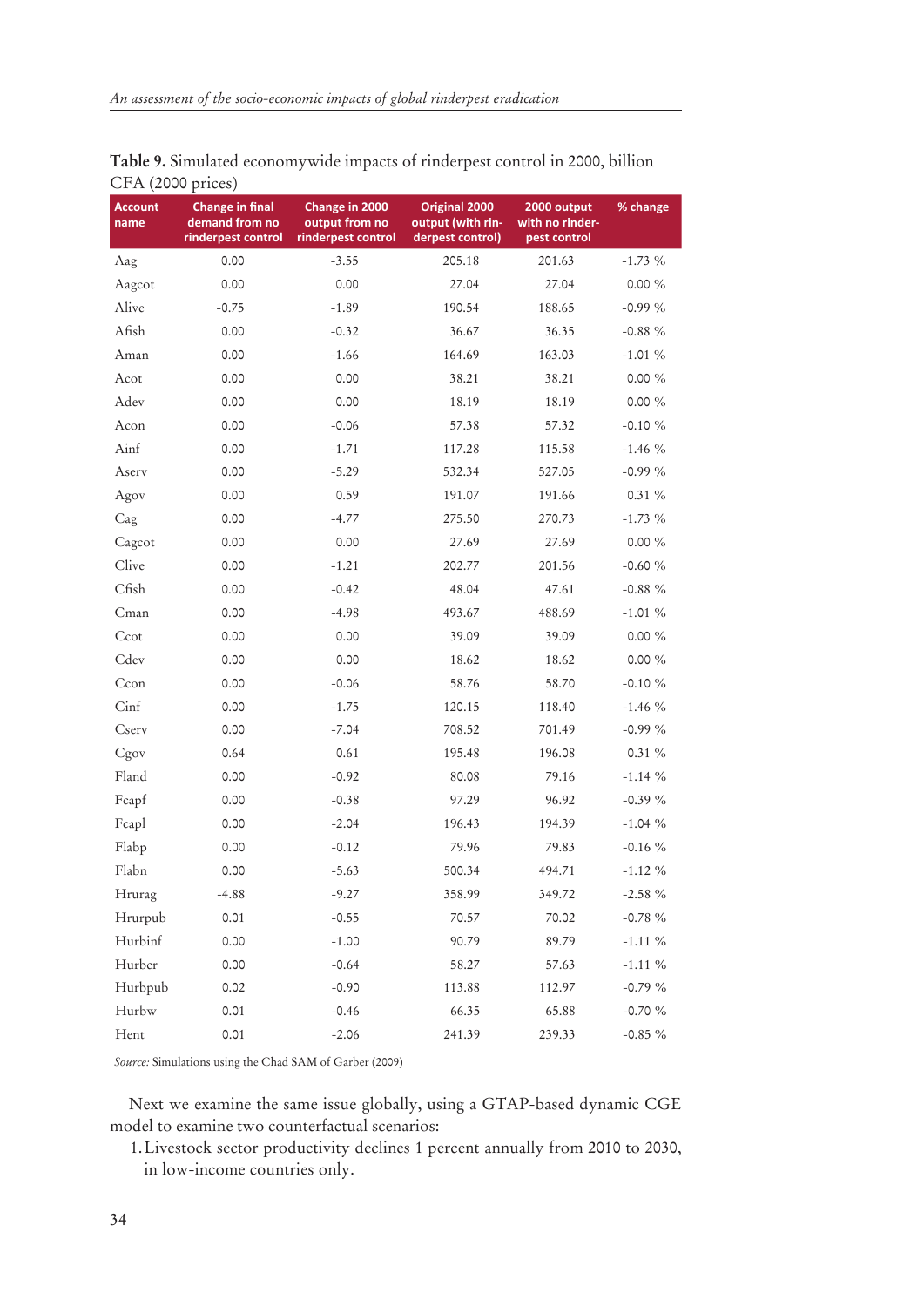

**Figure 8.** National livestock dependence, West Africa

**Table 10.** Macroeconomic impacts of livestock sector scenarios for Chad (percentage change from Baseline values in 2030)

|                 | <b>Productivity</b> | + Export Loss |
|-----------------|---------------------|---------------|
| Real GDP        | $-15%$              | $-14%$        |
| HH Income       | $-15%$              | $-18%$        |
| Consumption     | $-17%$              | $-19%$        |
| Exports         | $-11%$              | $-9%$         |
| Imports         | $-7\%$              | $-9%$         |
| Real Output     |                     |               |
| Agriculture     | $-6\%$              | $-6\%$        |
| Cotton crops    | 2%                  | 3%            |
| Livestock       | $-27%$              | $-28%$        |
| Fisheries       | $-6\%$              | $-5%$         |
| Manufacturing   | $-28%$              | $-24%$        |
| Cotton Fib Mfg  | 2%                  | 3%            |
| Oil development | $-5\%$              | $-3\%$        |
| Construction    | $-8\%$              | $-7\%$        |
| Informal Mfg    | $-21%$              | $-21%$        |
| Services        | $-13%$              | $-12%$        |
| Government      | $-2\%$              | $-2\%$        |

2. The same scenario including similar declines in Meat and Dairy sector productivity.

Results are generally more moderate from a global perspective (Table 11). The main reason for this is our assumption that higher income countries can fight livestock disease more effectively and help underwrite global food security. Even in this relatively optimistic situation, however, we see that many developing countries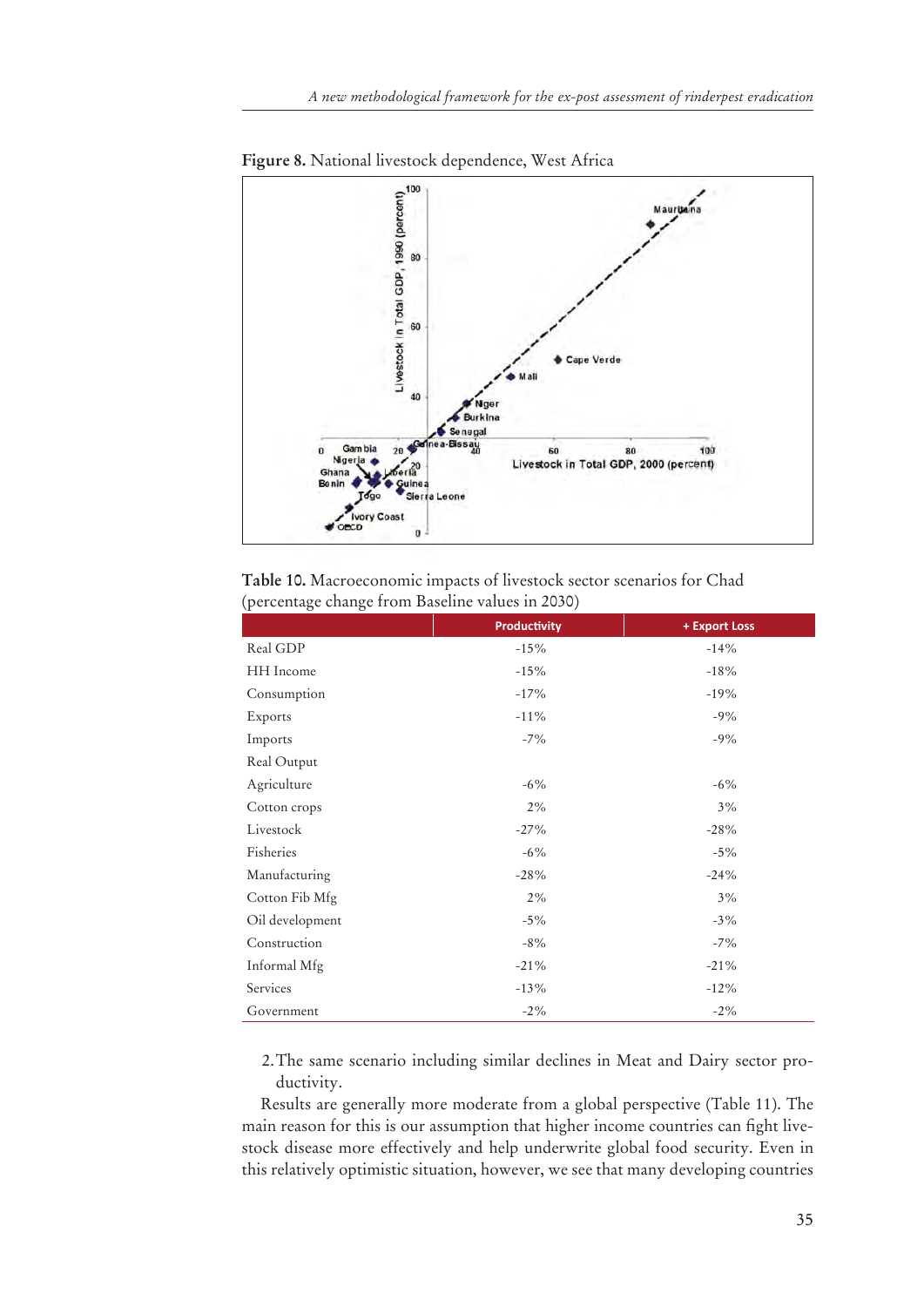experience significant real income shocks from even low levels of livestock losses stemming from endemic diseases. Percentage changes in livestock productivity had greater than unit impacts on overall national income growth if they are sustained. Livestock is not merely a strategic agricultural sector, but an essential source of food and services to poor majorities, and thus livestock health represents and essential growth and livelihood resource for these countries.

To see these impacts from a sector perspective, the next table shows scenario output impacts for one of the most adversely affected regional economies, West Africa (Table 12). Here we see adjustments similar to Chad, but the disaggregated meat processing and dairy sectors are hit twice by productivity losses upstream and in their own operations. The latter can be thought to arise from SPS measures and other escalated costs of quality assurance. In any case, the general adjustment pattern that emerges is similar to the Chadian case, where strong adverse impacts on livestock reverberate widely across supply and expenditure chains, exerting a significant drag on economic progress.

## **India**

Rinderpest in India has a long history, ravaging the livestock sector throughout the 18th and 19th century (Khera, 1979). Control efforts began in earnest during the 1930s, with the development of goat-attenuated vaccines, though their impact on mortality was relatively limited (Roeder and Rich, 2009). As shown in Table 13, annual mortality rates associated with rinderpest prior to 1954 (the start of the National Project on Rinderpest Eradication, or NPRE) often exceeded 200 000 bovines. In 1954, the NPRE commenced as a pilot project in 18 states, and was expanded nationwide in 1956-57 in all states, except Karnataka, Tamil Nadu, and Kerala (Nair, 1991). The goal of the NPRE was the vaccination of 80 percent of the cattle and buffalo population over a five-year period, with vaccination efforts

| <b>Country / Region</b> | <b>Livestock</b> | +Meat&Dairy |
|-------------------------|------------------|-------------|
| Sub-Saharan Africa      | $-0.7\%$         | $-1.5\%$    |
| East Africa             | $-1.6\%$         | $-3.3\%$    |
| West Africa             | $-2.1\%$         | $-4.4\%$    |
| Mideast, N Africa       | $-0.8\%$         | $-1.8\%$    |
| Bangladesh              | $-0.5\%$         | $-1.2\%$    |
| India                   | $-0.9\%$         | $-2.0\%$    |
| Sri Lanka               | $-0.5\%$         | $-1.0\%$    |
| Pakistan                | $-3.0\%$         | $-6.3\%$    |
| <b>ASEAN</b>            | $-0.7\%$         | $-1.4%$     |
| High Income Asia        | $0.0\%$          | $-0.1\%$    |
| PRC                     | $-1.4%$          | $-2.9\%$    |
| Latin America           | $-0.7\%$         | $-1.5\%$    |
| Mexico                  | $-0.9\%$         | $-1.9\%$    |
| Eastern Europe          | $-0.9\%$         | $-1.9\%$    |
| European Union (27)     | $0.0\%$          | $-0.1\%$    |
| Canada                  | $-0.1\%$         | $-0.1\%$    |
| <b>United States</b>    | $0.0\%$          | $-0.1\%$    |

| Table 11. Real GDP impacts of global livestock sector scenarios |  |
|-----------------------------------------------------------------|--|
| (percent change from Baseline values in 2030)                   |  |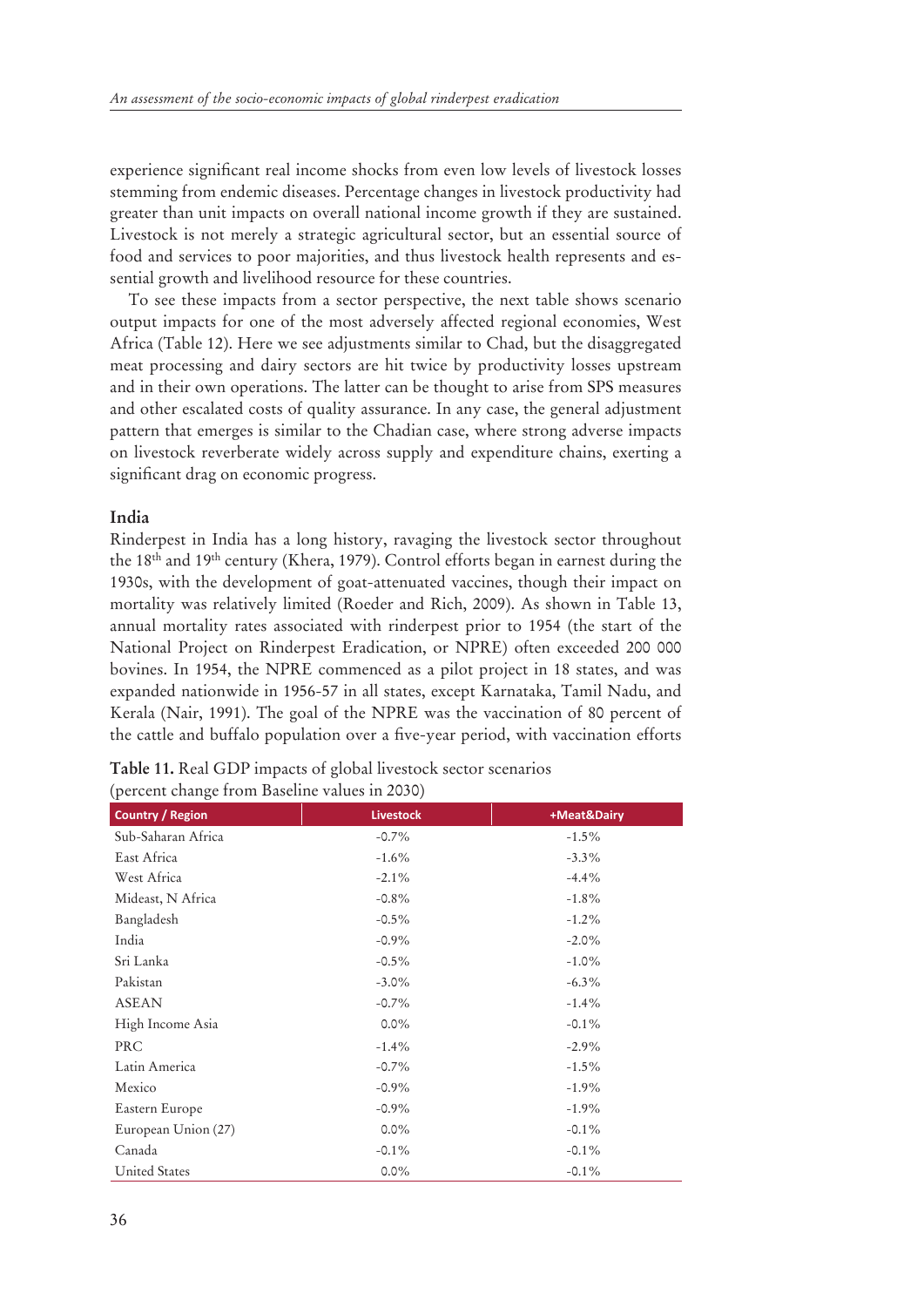| <b>Livestock</b> | +Meat&Dairy |
|------------------|-------------|
| $-1.2\%$         | $-2.3\%$    |
| $-12.8%$         | $-24.6%$    |
| $-1.1\%$         | $-2.0\%$    |
| $-0.5\%$         | $-1.1\%$    |
| $-32.9%$         | $-57.3\%$   |
| $-1.8\%$         | $-4.1\%$    |
| $-0.8%$          | $-1.8\%$    |
| $-0.4\%$         | $-0.9\%$    |
| $-1.1\%$         | $-2.3\%$    |
| $-1.1\%$         | $-2.2\%$    |
| $-1.4\%$         | $-3.1\%$    |
|                  |             |

**Table 12.** Output impacts of livestock sector scenarios for West Africa (percentage change from Baseline values in 2030)

the remit of individual states (Roeder and Rich, 2009). Such control efforts were successful in reducing the number of outbreaks from over 8 000 in 1956 to just 295 by 1964 (Khera, 1979). While a number of states in the Northern and Eastern parts of the country were successful in controlling rinderpest through the NPRE, it reemerged in previously free areas by the mid-1960s. Consequently, vaccination was started in these states for a 10-year period (Nair, 1991).

Control efforts in India included a combination of mass vaccination, movement control, surveillance zones, and buffer areas (Nair, 1991). Such efforts kept rinderpest outbreaks at a relative steady state during the 1970s and 1980s (Table 13), but were not able to fully eradicate the disease. In response, the NPRE designed an intensive three-year programme to increase vaccination coverage to 90 percent in endemic states and targeted vaccination as needed in others. This last push of efforts, funded through EU cooperation, helped India to become free from rinderpest in 1995 (Roeder and Rich, 2009).

Data on the costs of rinderpest eradication are limited. Information from the Government of India on budget allocations during the 1990s and 2000s reveals a total of 3.49 billion INR spent during 1992-2008 on rinderpest control, including 435 million INR per year during 1992-1998 for the last stages of eradication. The remaining funds were dedicated primarily to sero-surveillance and monitoring of bovine herds. Consistent data previous to 1992 were not available, and for the scenarios below, we simply considered the cost of vaccination (in constant 2 005 INR) of 55 INR per vaccination multiplied by the number of vaccinations provided from our data. This likely underestimates the cost aspects in our scenarios but at least provides a first approximation of the major costs associated with rinderpest control and eradication.

We considered three scenarios in the India case, applying the same methodology as before on the sector (i.e., use of DynMod to project alternative population structures based on mortality rates as below):

1. A mass vaccination vs. limited vaccination scenario: In this scenario, we looked at the actual rinderpest control programme compared with the counterfactual case in which there is less vaccination (and consequently higher levels of mortality and morbidity). We looked at the period 1972-1989 as it was the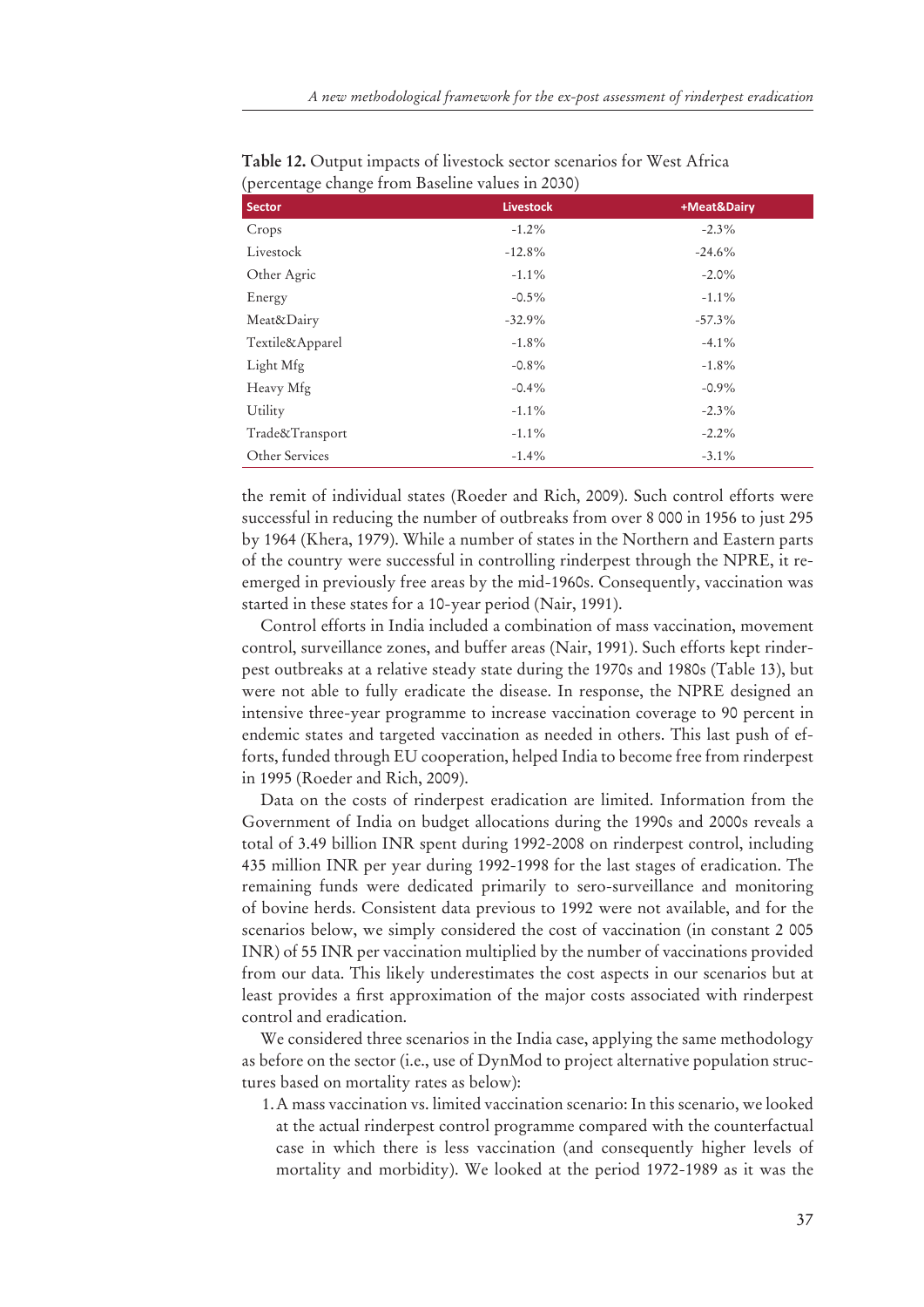|      | <b>Table 19.</b> Kinderpest incluence and vaccination coverage in filma, 1924–1996 |                     |                  |             |               |              |
|------|------------------------------------------------------------------------------------|---------------------|------------------|-------------|---------------|--------------|
| Year | <b>Bovines</b>                                                                     | <b>Vaccinations</b> | <b>Outbreaks</b> | <b>Sick</b> | <b>Deaths</b> | Deaths/1,000 |
| 1924 | 143 806 000                                                                        | na                  | na               | na          | 94 300        | 0.656        |
| 1925 | 144 711 000                                                                        | na                  | na               | na          | 155 000       | 1.071        |
| 1926 | 145 442 000                                                                        | na                  | na               | na          | 275 900       | 1.897        |
| 1927 | 146 173 000                                                                        | na                  | na               | na          | 202 000       | 1.382        |
| 1928 | na                                                                                 | na                  | na               | na          | na            |              |
| 1929 | na                                                                                 | na                  | na               | na          | na            |              |
| 1930 | na                                                                                 | na                  | na               | na          | na            |              |
| 1931 | 149 443 000                                                                        | na                  | na               | na          | 203 758       | 1.363        |
| 1932 | 150 519 000                                                                        | na                  | na               | na          | 182 441       | 1.212        |
| 1933 | 151 595 000                                                                        | na                  | na               | na          | 209 524       | 1.382        |
| 1934 | 152 677 000                                                                        | na                  | na               | na          | 179 877       | 1.178        |
| 1935 | 153 745 000                                                                        | na                  | na               | na          | 125 459       | 0.816        |
| 1936 | 152 518 000                                                                        | na                  | na               | na          | 135 251       | 0.887        |
| 1937 | 151 219 000                                                                        | na                  | na               | na          | 160 055       | 1.058        |
| 1938 | 150 064 000                                                                        | na                  | na               | na          | 89700         | 0.598        |
| 1939 | 148 837 000                                                                        | na                  | na               | na          | 124 885       | 0.839        |
| 1940 | na                                                                                 | na                  | na               | na          | na            |              |
| 1941 | na                                                                                 | na                  | na               | na          | na            |              |
| 1942 | na                                                                                 | na                  | na               | na          | na            |              |
| 1943 | na                                                                                 | na                  | na               | na          | na            |              |
| 1944 | na                                                                                 | na                  | na               | na          | na            |              |
| 1945 | na                                                                                 | na                  | na               | na          | na            |              |
| 1946 | na                                                                                 | na                  | na               | na          | na            |              |
| 1947 | na                                                                                 | na                  | na               | na          | na            |              |
| 1948 | na                                                                                 | na                  | na               | na          | na            |              |
| 1949 | na                                                                                 | na                  | na               | na          | na            |              |
| 1950 | na                                                                                 | na                  | 8 0 0 0          | 400 000     | 200 000       |              |
| 1951 | na                                                                                 | na                  | 8 0 0 0          | na          | na            |              |
| 1952 | na                                                                                 | na                  | 8 000            | na          | na            |              |
| 1953 | na                                                                                 | na                  | 8 0 0 0          | na          | na            |              |
| 1954 | na                                                                                 | na                  | 8 0 0 0          | na          | na            |              |
| 1955 | na                                                                                 | 2 000 000           | 8 0 0 0          | na          | na            |              |
| 1956 | na                                                                                 | 3780000             | 8 0 0 0          | na          | na            |              |
| 1957 | na                                                                                 | 5 580 000           | 8 1 5 6          | 60 002      | 27 387        |              |
| 1958 | na                                                                                 | 14 570 000          | 6 1 9 6          | 93 744      | 40 772        |              |
| 1959 | na                                                                                 | 25 730 000          | 7 720            | 41 185      | 11 261        |              |
| 1960 | na                                                                                 | 27 370 000          | 2449             | 13 24 2     | 4732          |              |
| 1961 | 226 807 920                                                                        | 22 370 000          | 960              | 16 441      | 6 2 4 2       | 0.028        |
| 1962 | 225 441 008                                                                        | 15 680 000          | 1 0 5 5          | 15 140      | 4880          | 0.022        |
| 1963 | 225 326 016                                                                        | 20 460 000          | 504              | 5 5 5 0     | 2 6 4 0       | 0.012        |
| 1964 | 228 000 000                                                                        | 25 010 000          | 354              | 6682        | 3 2 0 4       | 0.014        |
| 1965 | 228 440 000                                                                        | 22 050 000          | 295              | 5938        | 2 2 4 6       | 0.010        |
| 1966 | 229 167 008                                                                        | 24 410 000          | 307              | 9390        | 3608          | 0.016        |

**Table 13.** Rinderpest incidence and vaccination coverage in India, 1924-1996

*cont.*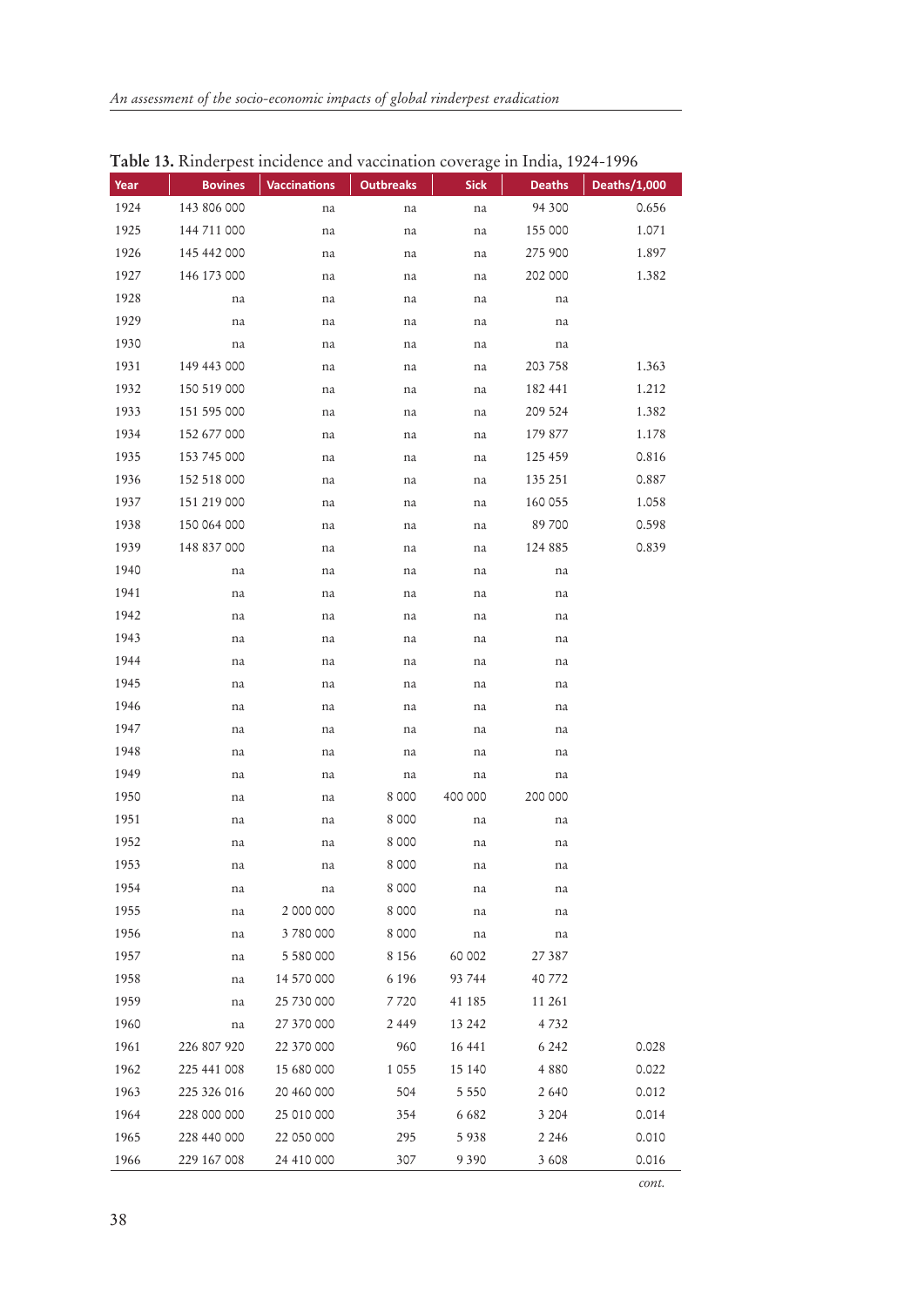| Year | <b>Bovines</b> | <b>Vaccinations</b> | <b>Outbreaks</b> | <b>Sick</b> | <b>Deaths</b> | Deaths/1,000 |
|------|----------------|---------------------|------------------|-------------|---------------|--------------|
| 1967 | 230 240 000    | 25 900 000          | 577              | 10833       | 5 8 3 5       | 0.025        |
| 1968 | 231 340 016    | 26 030 000          | 870              | 7 1 8 5     | 2 4 8 7       | 0.011        |
| 1969 | 232 450 000    | 29 610 000          | 396              | 7 2 6 7     | 2 7 2 3       | 0.012        |
| 1970 | 233 560 000    | 33 190 000          | 374              | 6 1 4 0     | 2 5 7 1       | 0.011        |
| 1971 | 234 690 000    | 34 450 000          | 360              | 8986        | 2 1 5 3       | 0.009        |
| 1972 | 235 810 000    | 44 200 000          | 207              | 2710        | 1 5 3 2       | 0.006        |
| 1973 | 236 980 016    | 47 260 000          | 160              | 3 5 7 2     | 1528          | 0.006        |
| 1974 | 238 140 000    | 44 090 000          | 195              | 3 3 4 2     | 1627          | 0.007        |
| 1975 | 239 377 008    | 43 220 000          | 160              | 2814        | 1 4 3 3       | 0.006        |
| 1976 | 241 280 000    | 51 550 000          | 161              | 4 3 1 4     | 2630          | 0.011        |
| 1977 | 242 315 008    | 59 430 000          | 140              | 4768        | 2947          | 0.012        |
| 1978 | 245 322 000    | 50 970 000          | 143              | 2662        | 1 1 4 6       | 0.005        |
| 1979 | 248 980 000    | 55 000 000          | 121              | 0           | 0             | 0.000        |
| 1980 | 252 570 000    | 56 600 000          | 183              | 0           | 0             | 0.000        |
| 1981 | 256 200 000    | 56 600 000          | 213              | 0           | 0             | 0.000        |
| 1982 | 262 237 008    | 56 600 000          | 127              | 2 2 9 5     | 691           | 0.003        |
| 1983 | 265 370 016    | 56 600 000          | 82               | 0           | 0             | 0.000        |
| 1984 | 268 550 000    | 56 600 000          | 121              | 0           | 0             | 0.000        |
| 1985 | 271 770 000    | 65 200 000          | 117              | 0           | 0             | 0.000        |
| 1986 | 275 050 016    | 65 200 000          | 175              | na          | 2 5 0 3       | 0.009        |
| 1987 | 275 662 008    | 65 200 000          | 232              | na          | 3 3 1 8       | 0.012        |
| 1988 | 278 120 000    | 65 200 000          | 321              | na          | 4 5 9 0       | 0.017        |
| 1989 | 280 600 000    | 65 200 000          | 155              | na          | 2 2 1 7       | 0.008        |
| 1990 | 283 070 000    | na                  | 126              | na          | 1802          | 0.006        |
| 1991 | 285 660 000    | na                  | 94               | na          | 1 3 4 4       | 0.005        |
| 1992 | 288 790 000    | na                  | 96               | na          | 1 3 7 3       | 0.005        |
| 1993 | 288 952 000    | na                  | 103              | na          | 1 473         | 0.005        |
| 1994 | 289 128 000    | na                  | 29               | na          | 415           | 0.001        |
| 1995 | 289 319 000    | na                  | 10               | na          | 143           | 0.000        |
| 1996 | 289 525 000    | na                  | $\circ$          | 0           | $\circ$       | 0.000        |

|  | Table 13. Cont.d |
|--|------------------|
|  |                  |

*Source:* Compiled from data in Khera (1979); Nair (1991); and FAOSTAT.

earliest period in which complete production and price data were available from local and international sources (IMF, FAOSTAT). For this case, we assume that under limited vaccination, 10 075 million vaccinations were administered, equivalent to the average quantity used during the late 1950s before NPRE started in earnest. We further assumed an additional mortality rate associated with rinderpest of 0.0152 percent and morbidity rate of 0.0343 percent based on the 1957-58 average.

2. A mass vaccination vs. "no control" scenario: In this scenario, our counterfactual case is akin to the situation pre-independence in which mortality rates were much higher (0.1 percent per annum), as were morbidity rates (0.26 percent), based on averages prevailing in the 1920s-1940s. We further assume that vaccination coverage was limited to just 2 million doses per year.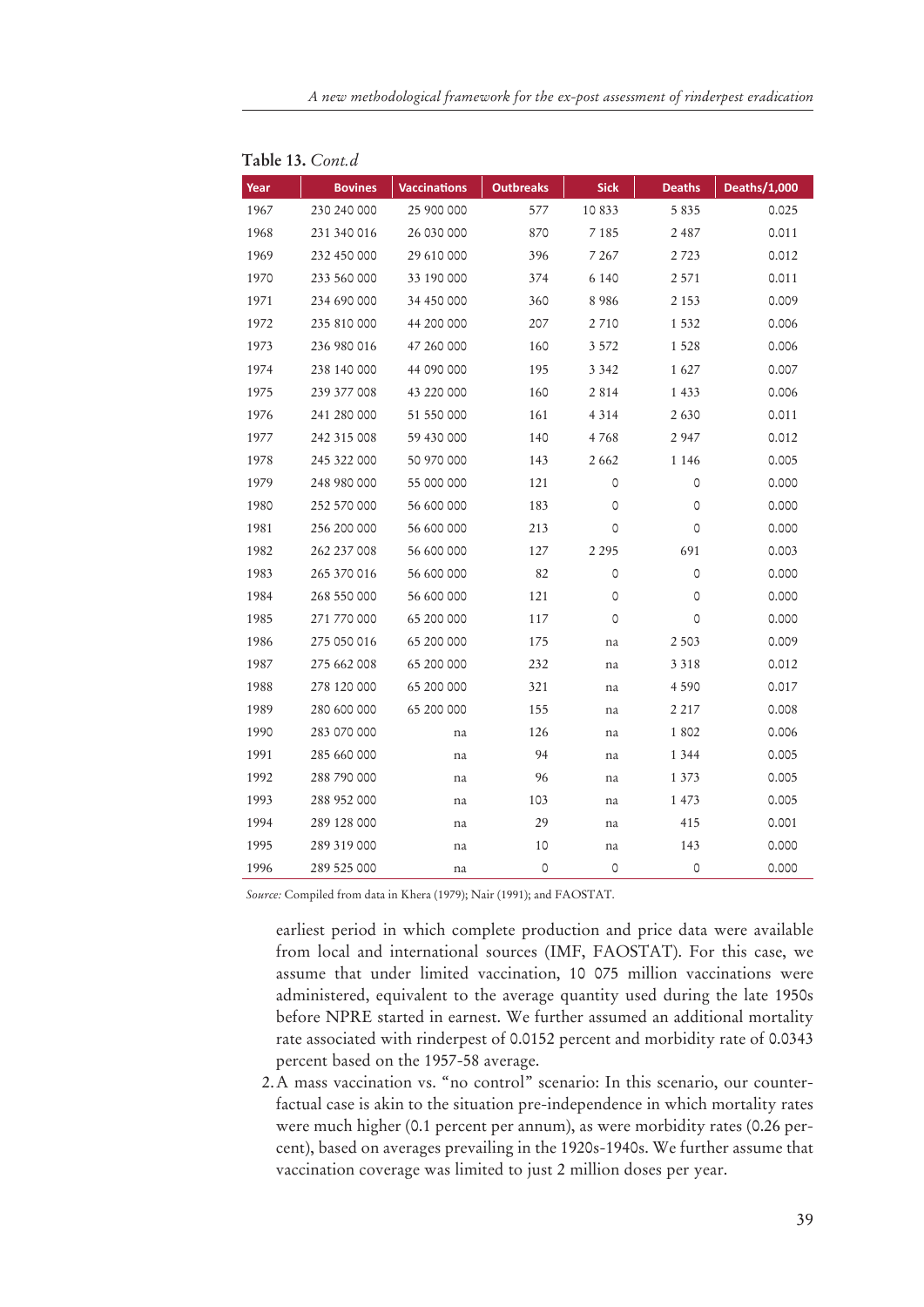3. Market access scenario, post-NPRE: The final scenario looked at the impact of NPRE on market access from the 1990s onward. In this case, we considered the period 1992-2007 and examined how trade effects with and without rinderpest control influenced its viability as a policy intervention. We assumed mortality and morbidity rates in the counterfactual as those prevailing in the 1980s and looked only at the additional costs associated with the final push in the 1990s to eradicate the disease. On the trade side, the counterfactual assumes that export growth was at 1980-89 average levels for buffalo meat (1.92 percent per annum) and 1990-91 average levels for cattle meat (2.16 percent per annum). The 1990-91 rates were used for cattle meat because exports during the 1980s were relatively small and difficult to associate with a defined trend until the end of the 1980s.

Table 14 summarizes the different scenarios. In the first scenario, the benefit-cost ratio of mass vaccination vis-à-vis limited vaccination was slightly less than 1 (0.98), suggesting that the mass vaccination programme of the 1970s and 1980s, compared to more limited programmes earlier, may not, *prima facie,* been a good investment. In particular, the high additional costs of vaccination initially dwarf relatively limited benefits from additional and small numbers of livestock resulting from greater rinderpest control (Figure 9). A couple of caveats temper the conclusion of this analysis, however. First, the cumulative impact of rinderpest control eventually outweighs the added costs, as Figure 9 illustrates, around 1980. A longer-term time perspective would likely increase the BCR in this scenario. Second, the analysis does not consider the multiplier impacts on other, non-livestock parts of the economy. While a SAM for India was not available for this analysis, Roeder and Rich (2009) estimated multipliers for the livestock sector in Africa and South Asia that ranged from 3-5, suggesting still positive benefits to rinderpest control. Finally, as noted in the sensitivity analysis discussed below, the BCR is highly sensitive to the assumption of mortality rates associated with rinderpest.

When compared to a scenario of no-control, the benefit-cost ratio of the mass vaccination programme becomes much higher (estimated at 5.42), with positive and large benefits relative to the additional costs (Figure 10). As above, this strongly depends on the assumed mortality rate associated with rinderpest. Figure 11 illustrates the results of sensitivity analysis in which the mortality rate associated with rinderpest was varied between 0.01 percent and 0.1 percent. The analysis demonstrates much higher BCRs as rinderpest-attributable mortality rises.

Control Scenarios *Counterfactual scenario* **<b>Counterfactual scenario Counterfactual scenario CO** 1) Limited vaccination during 1972-1989: annual vaccination of 10.075 million herds, mortality/ moribidity rates of late 1950s 0.98 2) "No control" during 1972-1989: annual vaccination of 2 million herds; mortality/morbidity rates of 1920s-1940s 5.42 3) No eradication in 1990s: control patterns and market access for bovine meat based on 1980s 64.77

Table 14. Summary of Benefit-Cost Ratios of Differential Rinderpest

*Source:* Simulations with DynMod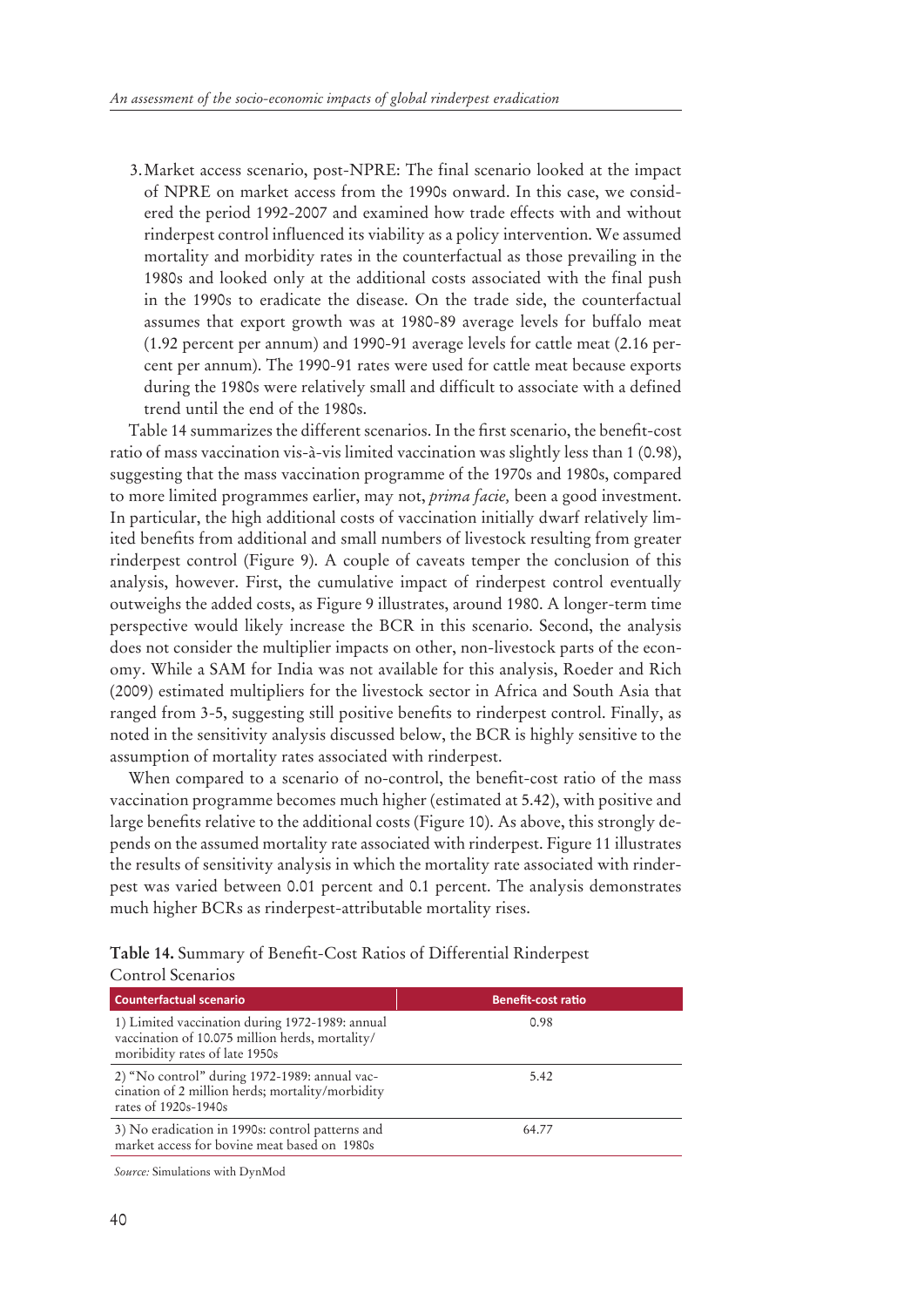

Figure 9. Added benefits and costs associated with mass vaccination versus limited vaccination in India, 1972-1989.

Finally, when we consider the final eradication of rinderpest in the 1990s under the NPRE, we observe a huge success from the standpoint of its BCR (well over 64, see Table 14). The large size of this BCR is fueled by much higher market access (a more than six-fold increase in volume terms) for livestock exports that boomed as rinderpest freedom was achieved (Figure 12).

To assess rinderpest control in an economywide framework, we developed a new Social Accounting Matrix (SAM) for India, updating detailed industry accounts and household expenditure survey data to reflect the structure of the economy in 2008 (see Table 15). The resulting table supports the same multiplier estimation and decomposition analysis carried out for Chad. These results are interesting in their own right and for comparison. One valuable property of the Indian input-output data is an activity account for Animal Services, which are primarily comprised of animal traction. This account was included in the Indian SAM for reasons that should be more widely recognized, especially in Asia and Africa. Although meat consumption at the village level is limited (particularly in India), the services of animal traction are part of the bedrock of local economic activity, not only in farm production but in commercial distribution and other transport services. Moreover, this service would be quite sensitive to bovine health status, and as such offers an important assessment metric for rinderpest damages. As can be seen in Table 16, multipliers from Animal Services are large and widely dispersed across stakeholders in the Indian economy, reflecting the importance of animal traction in the small holder agrofood supply chain and that supply chain's pervasive linkages across the Indian economy. Table 17 provides more focused results, showing only the household income multipliers arising from livestock activities. It is noteworthy that animal services have the largest impact across this category of agriculture, both for households generally and across the Indian economy. These results contrast sharply with a long literature on valuing animal traction (e.g. Binswanger *et al.*, 1982). We be-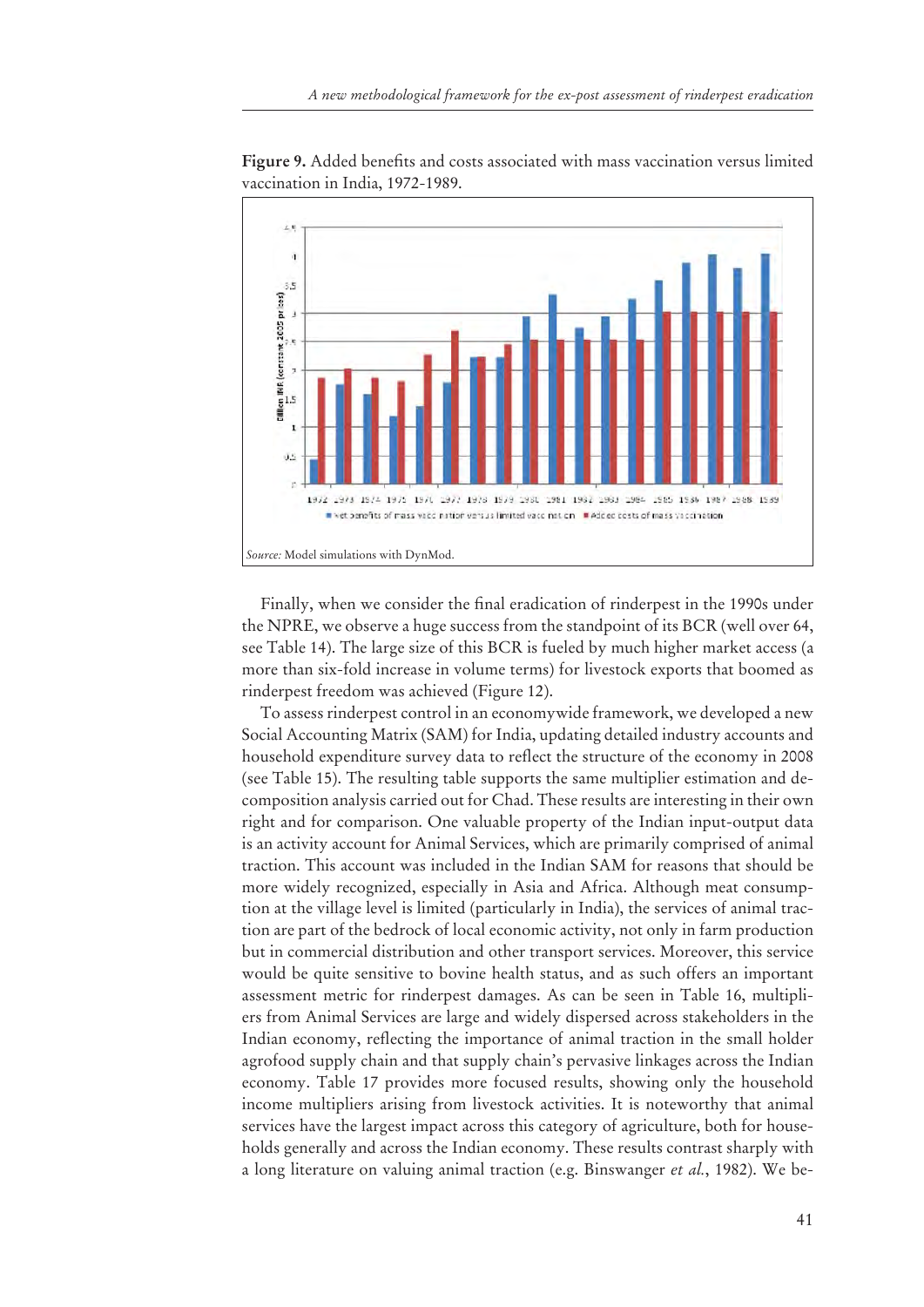

Figure 10. Added benefits and costs associated with mass vaccination versus no control in India, 1972-1989.

Figure 11. Sensitivity analysis of benefit-cost ratio eradication in India, based on different mortality rates.

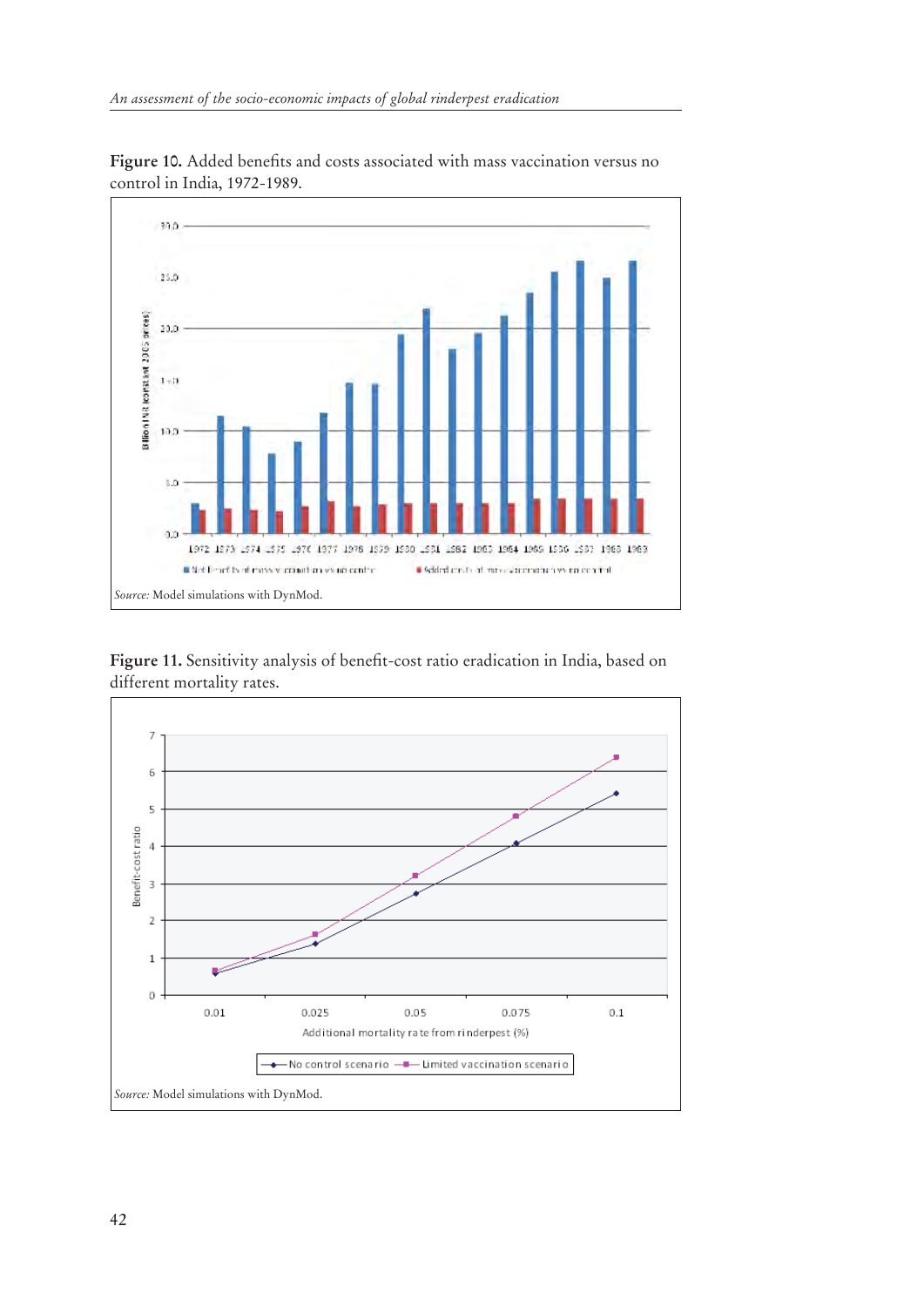

**Figure 12.** Changes in bovine meat exports associated with rinderpest control and "no control" scenario, 1992-2007.

lieve those studies to be biased downward because of their emphasis on valuing the animals (as capital goods) rather than valuation of their services. Even those studies that take a cost-benefit approach that attributes direct production or transport service income to animals will understate their contribution to economywide income.

The next step with the Indian SAM is to decompose household income effects that originate from livestock, their products, and services. Because the Indian SAM details income by locality and employment status, we can better understand the pervasive nature of livestock's contribution to domestic livelihoods. Table 18 details the path decomposition of each livestock activity on each household group. There are many details here, but a few salient aspects deserve emphasis. As would be expected, rural households gain most from livestock activities, with the poorest (labourer households) gaining more than rural enterprise households. These prorural and pro-poor effects reveal the important of smallholder livestock to national livelihood promotion. As the livestock and livestock products sectors continue modernization, it is essential that supporting rural policies work to sustain this source of income for rural poor majorities.

Closer inspection of the decomposition results shows the potency of market access in the livestock-livelihood pathway. For every household type, the secondary agent in income effects from the cattle/milk sector (AMLK) is food processing (APFD), an activity that requires market access and (for many poor in India) the animal services to achieve this. For all rural households and a few (low income) urban ones, we also see the second largest source of livestock generated income is income attributed to animal (traction) services in rice production.

To place livestock and animal health assessment in a long-term context, we now follow the example of the Chad assessment and apply a dynamic CGE forecasting tool to our data for India. The macroeconomic impacts of the same two scenarios (falling livestock productivity and export disruption) are summarized in Table 19 and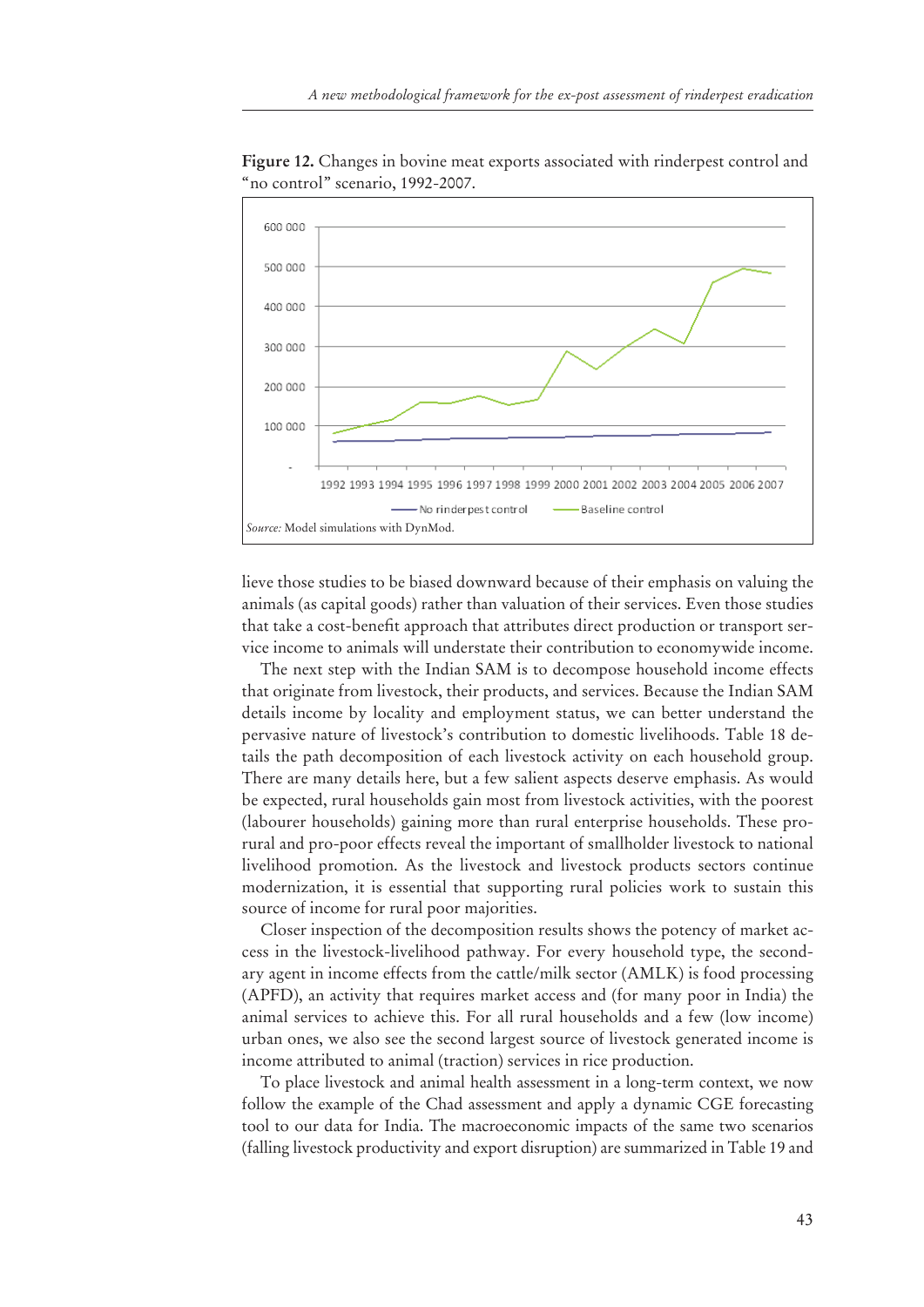| $\mathbf{1}$   | Paddy Rice                          | <b>CPAD</b>                             | 42 | Construction              | <b>CCON</b>   |
|----------------|-------------------------------------|-----------------------------------------|----|---------------------------|---------------|
| $\overline{2}$ | Wheat                               | <b>CWHT</b>                             | 43 | Road Vehicle Transport    | <b>CVTP</b>   |
| 3              | Cereals, Grains etc, Other          | <b>CCER</b>                             | 44 | Rail Transport            | <b>CRTP</b>   |
|                | crops                               |                                         | 45 | Air Transport             | CATP          |
| 4              | Sugar Cane                          | CSGR                                    | 46 | Water Transport           | <b>CWTP</b>   |
| 5              | Oilseeds                            | COSD                                    | 47 | Health & medical          | <b>CHLM</b>   |
| 6              | Cash crops                          | <b>CCAS</b>                             | 48 | Communication             | <b>CCOM</b>   |
| 7              | Cattle Meat and Milk                | <b>CMLK</b>                             | 49 | Trade                     | <b>CTRD</b>   |
| 8              | AnimalServ                          | <b>CANS</b>                             | 50 | All other services        | <b>CSER</b>   |
| 9              | PoultryEgg                          | CPOL                                    | 51 | Skilled Labor             | <b>LABSK</b>  |
| 10             | OthLystk                            | <b>CLVS</b>                             | 52 | Capital                   | CAP           |
| 11             | Forestry                            | <b>CFRS</b>                             | 53 | Land                      | <b>LAN</b>    |
| 12             | Fishing                             | <b>CFSH</b>                             | 54 | Rural Nonag Self Employed | RNagSE        |
| 13             | Coal                                | <b>CCOL</b>                             | 55 | Rural Ag Laborers         | RAgLab        |
| 14             | Petroleum                           | COIL                                    | 56 | Rural Other Laborers      | ROthLab       |
| 15             | Gas Manufacture & Distri-<br>bution | CGAS                                    | 57 | Rural Ag Self Employed    | RAgSE         |
| 16             | Food & beverages                    | <b>CPFD</b>                             | 58 | Rural Other Households    | <b>ROthHH</b> |
| 17             | Animal Textiles                     | <b>CATX</b>                             | 59 | Urban Self Employed       | <b>USE</b>    |
| 18             | Other Textiles                      | <b>COTX</b>                             | 60 | Urban Salaried Workers    | USal          |
| 19             | Apparel                             | <b>CAPR</b>                             | 61 | Urban Casual Labor        | UCasLab       |
| 20             | Leather                             | <b>CLEA</b>                             | 62 | Urban Other Households    | UOthHH        |
| 21             | Wood                                | <b>CLUM</b>                             | 63 | Private Enterprises       | PvtEnt        |
| 22             | Mineral Products                    | <b>CNMM</b>                             | 64 | Public Enterprises        | PubEnt        |
| 23             | Refined Petroleum and Coal          | <b>CPET</b>                             | 65 | Government                | GOV           |
|                | Products                            |                                         | 66 | <b>Indirect Taxes</b>     | <b>ITX</b>    |
| 24             | Chemicals                           | <b>CCRP</b>                             | 67 | Trade Taxes               | <b>TTX</b>    |
| 25             | AgroChem                            | <b>CACH</b>                             | 68 | Direct Taxes              | <b>DTX</b>    |
| 26             | Pharma and Cosmetics                | <b>CPCH</b>                             | 69 | Capital Account           | CAC           |
| 27             | Paper & Paper prod.                 | <b>CPPP</b>                             | 70 | Rest of World             | <b>ROW</b>    |
| 28             | IronSteel                           | $CI_S$                                  |    |                           |               |
| 29             | NonFerMetals                        | <b>CNFM</b>                             |    |                           |               |
| 30             | Cement                              | <b>CCEM</b>                             |    |                           |               |
| 31             | Aluminium                           | CALU                                    |    |                           |               |
| 32             | Other manufacturing                 | COMF                                    |    |                           |               |
| 33             | Machinery                           | COME                                    |    |                           |               |
| 34             | Electronic Machinery                | <b>CELC</b>                             |    |                           |               |
| 35             | Cars and Trucks                     | CMVH                                    |    |                           |               |
| 36             | Bikes and Cycles                    | <b>CBVH</b>                             |    |                           |               |
| 37             | Aircraft                            | CAVH                                    |    |                           |               |
| 38             | Rail Vehicles                       | $\mathop{\rm CRV}\nolimits\!mathcal{H}$ |    |                           |               |
| 39             | Ships                               | <b>CWVH</b>                             |    |                           |               |
| 40             | Conventional Electric Power         | <b>CELE</b>                             |    |                           |               |
| 41             | Water                               | <b>CWAT</b>                             |    |                           |               |

**Table 15.** Institutions of the 2008 India SAM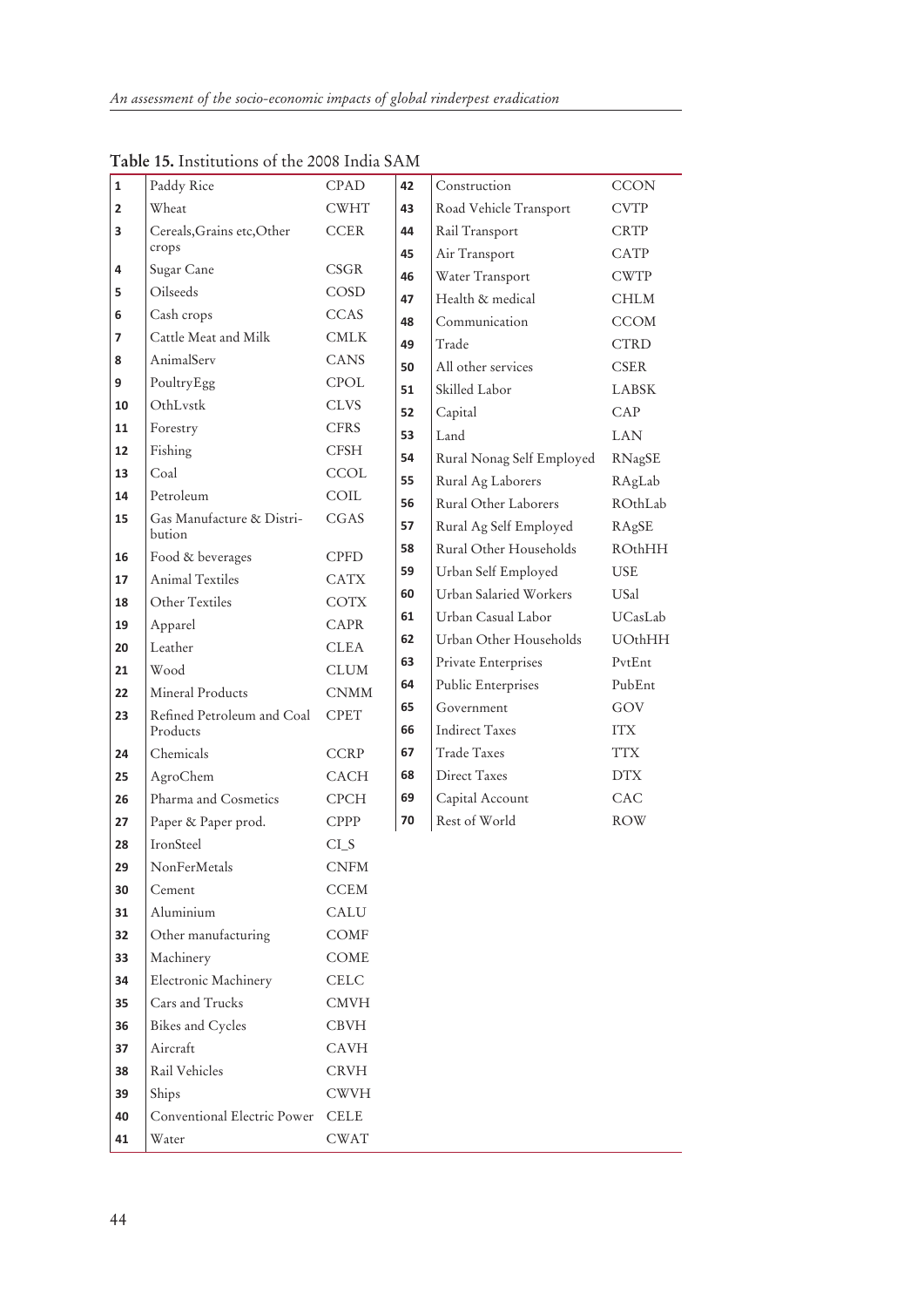|                   | Table 16. Agricultural activity multipliers for the |      | India SAM      |                                 |                                                                                                                                                                                                                                                                                                               |                             |                   |                 |                |                  |                                |
|-------------------|-----------------------------------------------------|------|----------------|---------------------------------|---------------------------------------------------------------------------------------------------------------------------------------------------------------------------------------------------------------------------------------------------------------------------------------------------------------|-----------------------------|-------------------|-----------------|----------------|------------------|--------------------------------|
|                   |                                                     | APAD | AWHT           | <b>ACER</b>                     | <b>ASGR</b>                                                                                                                                                                                                                                                                                                   | <b>AOSD</b>                 | <b>ACAS</b>       | <b>AMIK</b>     | AANS           | <b>APOL</b>      | <b>ALVS</b>                    |
|                   | Paddy Rice                                          | 1.49 |                |                                 | 0.10                                                                                                                                                                                                                                                                                                          | 0.08                        | $\overline{0.11}$ | io.o            |                | 0.12             | 0.08                           |
|                   | Wheat                                               | 0.06 |                |                                 |                                                                                                                                                                                                                                                                                                               |                             |                   |                 |                | $\overline{O}$ . | 0.05                           |
|                   | Cereals, Grains etc, Other crops                    | 0.05 |                | 0.07<br>20.0<br>0.07            | $\frac{8}{0}$ $\frac{6}{0}$                                                                                                                                                                                                                                                                                   | $rac{3}{5}$                 | 8<br>0.05         | 0.04            |                | 0.10             | 0.05                           |
|                   | Sugar Cane                                          | 0.02 |                |                                 | 1.21                                                                                                                                                                                                                                                                                                          | $\frac{2}{3}$               |                   |                 |                |                  | 0.02                           |
|                   | Oilseeds                                            | 0.03 |                | 3<br>3<br>3<br>3<br>3<br>3<br>3 | 0.03                                                                                                                                                                                                                                                                                                          | 1,09                        | $\frac{5}{3}$     | $\frac{5}{9}$   |                | $\frac{5}{3}$    |                                |
|                   | Cash crops                                          | 0.19 |                |                                 | 0.19                                                                                                                                                                                                                                                                                                          | 0.19                        | 1.23              | 0.22            |                | 0.14             | 0.36                           |
|                   | Cattle Meat and Milk                                | 0.08 |                | 0.08                            | 0.09                                                                                                                                                                                                                                                                                                          | 0.08                        | 0.09              |                 | 0.08           | $\frac{5}{2}$    |                                |
|                   | AnimalServ                                          | 0.07 |                | 0.12                            | 0.04                                                                                                                                                                                                                                                                                                          | 0.08                        | $\frac{3}{5}$     |                 | 1.03           | 0.02             |                                |
|                   | PoultryEgg                                          | 0.01 |                |                                 |                                                                                                                                                                                                                                                                                                               | 0.01                        |                   | $\frac{5}{100}$ | 0.01           |                  |                                |
|                   | OthLystk                                            | 0.04 |                |                                 | 5 3 3<br>5 3 3                                                                                                                                                                                                                                                                                                | 0.04                        |                   |                 | 0.02           |                  |                                |
|                   | Forestry                                            | 0.02 |                |                                 |                                                                                                                                                                                                                                                                                                               |                             |                   | 33335<br>33355  |                |                  |                                |
|                   | Fishing                                             | 0.02 |                |                                 | $\frac{5}{3}$                                                                                                                                                                                                                                                                                                 | $\frac{0}{0}$ $\frac{0}{0}$ |                   |                 | $\frac{3}{5}$  |                  |                                |
|                   | Coal                                                | 0.02 |                |                                 |                                                                                                                                                                                                                                                                                                               | $\overline{O}$              |                   |                 | $\overline{O}$ |                  |                                |
|                   | Petroleum                                           | 0.10 |                |                                 | 0.08                                                                                                                                                                                                                                                                                                          |                             |                   |                 | $\frac{5}{2}$  |                  |                                |
|                   | Gas Manufacture & Dist                              | 0.01 |                |                                 |                                                                                                                                                                                                                                                                                                               | $\frac{5}{6}$               |                   | 8 <sub>o</sub>  | 0.01           |                  |                                |
|                   | Food & beverages                                    | 0.19 |                |                                 | $\frac{5}{0.21}$                                                                                                                                                                                                                                                                                              |                             |                   |                 | 0.24           |                  |                                |
|                   | Animal Textiles                                     | 0.00 |                |                                 |                                                                                                                                                                                                                                                                                                               |                             |                   |                 | 8.<br>S        |                  |                                |
| <b>retivities</b> | Other Textiles                                      | 0.06 |                |                                 |                                                                                                                                                                                                                                                                                                               |                             |                   |                 | 0.05           |                  |                                |
|                   | Apparel                                             | 0.03 |                |                                 |                                                                                                                                                                                                                                                                                                               |                             |                   |                 | 0.03           |                  |                                |
|                   | Leather                                             | 0.01 |                |                                 |                                                                                                                                                                                                                                                                                                               |                             |                   |                 | $\overline{O}$ |                  | 0.01                           |
|                   | Wood                                                | 0.01 |                |                                 |                                                                                                                                                                                                                                                                                                               |                             |                   |                 | 0.01           |                  | 0.01                           |
|                   | Mineral Products                                    | 0.01 |                |                                 |                                                                                                                                                                                                                                                                                                               |                             |                   | $\frac{8}{3}$   | $\frac{8}{2}$  |                  | 8 <sub>c</sub>                 |
|                   | Refined Petroleum and Coal                          | 0.17 |                |                                 | $\begin{array}{c} 0.06 \\ 0.06 \\ 0.05 \\ 0.05 \\ 0.05 \\ 0.05 \\ 0.01 \\ 0.01 \\ 0.01 \\ 0.01 \\ 0.01 \\ 0.01 \\ 0.01 \\ 0.01 \\ 0.01 \\ 0.01 \\ 0.01 \\ 0.01 \\ 0.01 \\ 0.01 \\ 0.01 \\ 0.01 \\ 0.01 \\ 0.01 \\ 0.01 \\ 0.01 \\ 0.01 \\ 0.01 \\ 0.01 \\ 0.01 \\ 0.01 \\ 0.01 \\ 0.01 \\ 0.01 \\ 0.01 \\ 0.$ | 0.14                        |                   | 0.09            | 0.13           |                  | $\overline{0.11}$              |
|                   | Chemicals                                           | 0.12 |                |                                 | $\overline{0}$ .                                                                                                                                                                                                                                                                                              | 0.10                        | $\frac{8}{0}$     | 0.07            |                |                  | 0.08                           |
|                   | AgroChem                                            | 0.15 |                |                                 | 0.13                                                                                                                                                                                                                                                                                                          |                             |                   | 0.03            |                |                  | $\frac{3}{5}$                  |
|                   | Pharma and Cosmetics                                | 0.04 |                |                                 | $\overline{O}$                                                                                                                                                                                                                                                                                                | 0.04                        | $\frac{5}{6}$     | $\overline{0}$  |                |                  | 0.03                           |
|                   | Paper & Paper prod                                  | 0.03 |                |                                 | 0.03                                                                                                                                                                                                                                                                                                          | 0.02                        | $\frac{2}{3}$     | $\frac{2}{3}$   |                |                  | $\frac{3}{5}$ or $\frac{2}{5}$ |
|                   | IronSteel                                           | 0.02 |                |                                 | $\frac{2}{3}$                                                                                                                                                                                                                                                                                                 | $\frac{8}{9}$               | $\overline{0}$    | $\overline{5}$  |                |                  |                                |
|                   | NonFerMetals                                        | 0.00 | $\frac{8}{10}$ | $\frac{8}{10}$                  | 8 <sub>o</sub>                                                                                                                                                                                                                                                                                                |                             | S.                | S <sub>o</sub>  |                | $\frac{0}{0}$    | o.o                            |
|                   | Cement                                              | 0.01 | $\overline{5}$ | $\overline{O}$                  | S <sub>o</sub>                                                                                                                                                                                                                                                                                                | 8 <sub>o</sub>              | $rac{0}{0}$       | S <sub>o</sub>  | 8 <sub>o</sub> | $\frac{8}{2}$    | S.                             |
|                   | Aluminium                                           | 0.01 | $\overline{5}$ | $rac{1}{2}$                     | $\overline{5}$                                                                                                                                                                                                                                                                                                | $\overline{5}$              | $\overline{S}$    | $\overline{S}$  | $\overline{O}$ | $\overline{S}$   | $\overline{O}$                 |
|                   | Other manufacturing                                 | 0.04 | $\frac{5}{5}$  | $\overline{O}$                  | $\frac{5}{5}$                                                                                                                                                                                                                                                                                                 | $\frac{5}{3}$               | $\frac{5}{2}$     | S.O             | $\frac{3}{5}$  | 0.03             | 0.03                           |
|                   | Machinery                                           | 0.02 | $\frac{5}{2}$  | 0.03                            | $\overline{0}$ .02                                                                                                                                                                                                                                                                                            | $\frac{5}{3}$               | $\frac{5}{2}$     | $rac{1}{\circ}$ |                | $\frac{5}{2}$    | 0.02                           |
|                   | Electronic Machinery                                | 0.04 | $\overline{O}$ | ë                               | 0.04                                                                                                                                                                                                                                                                                                          |                             | °S.               | co              | $\frac{5}{3}$  | S<br>S           | 0.03                           |
|                   |                                                     |      |                |                                 |                                                                                                                                                                                                                                                                                                               |                             |                   |                 |                |                  | $_{\footnotesize cont.}$       |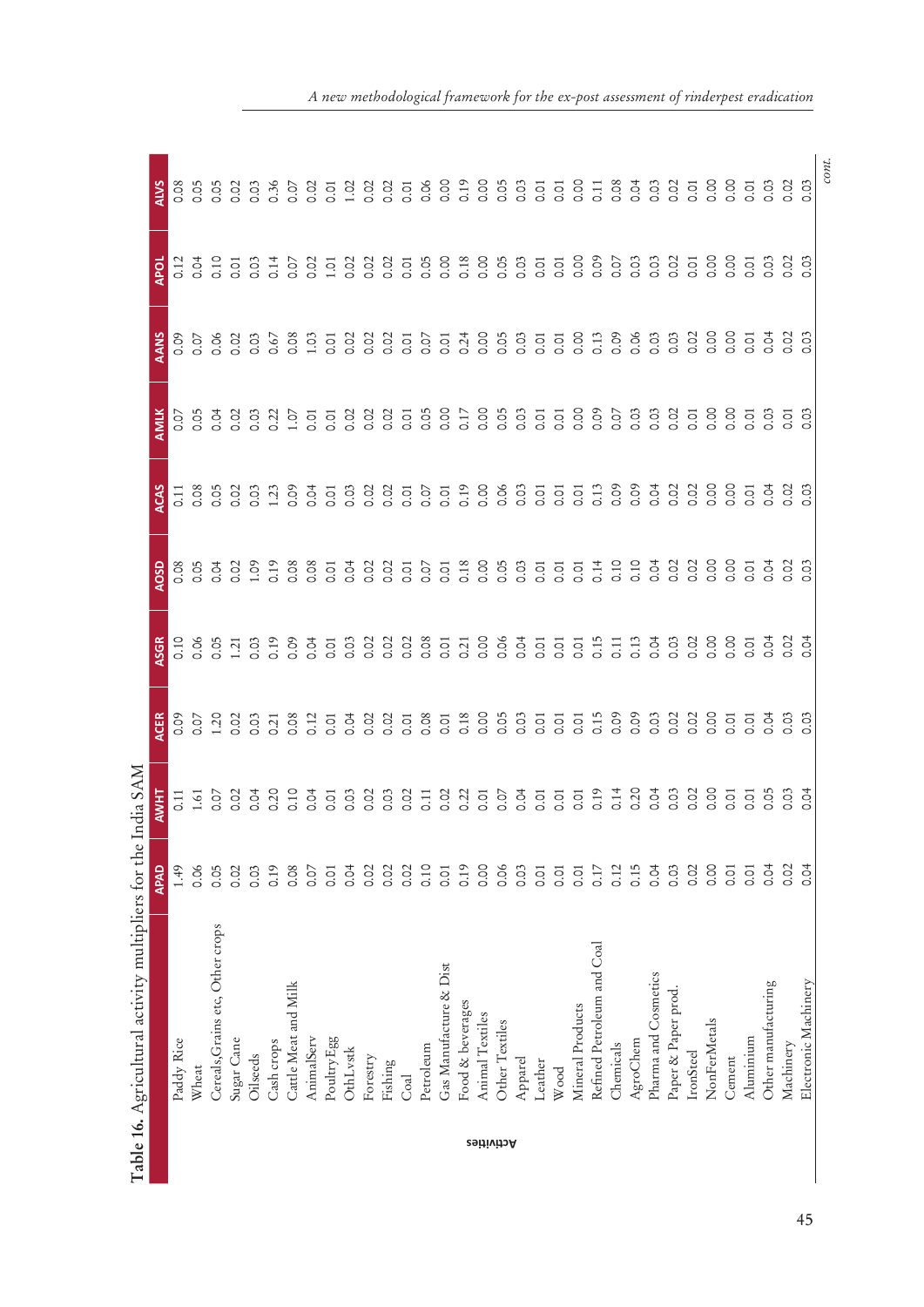| ٣           |
|-------------|
|             |
|             |
| Ŝ<br>֠<br>í |

46

|                      |                             | APAD             | AWHT                                                | <b>ACER</b> | ASGR                | QSO                                                                                                                                                                                                                                     | ACAS                   | AMLK             | <b>AANS</b> | APOL                                   |                                                                                                                          |
|----------------------|-----------------------------|------------------|-----------------------------------------------------|-------------|---------------------|-----------------------------------------------------------------------------------------------------------------------------------------------------------------------------------------------------------------------------------------|------------------------|------------------|-------------|----------------------------------------|--------------------------------------------------------------------------------------------------------------------------|
|                      | Ships                       | oo.o             | $\frac{8}{10}$                                      |             |                     |                                                                                                                                                                                                                                         | 0.00                   |                  |             | 8.<br>S                                | o.<br>O.                                                                                                                 |
|                      | Conventional Electric Power | 0.12             | 0.14                                                |             |                     | $\begin{array}{c} 58633353336333336333383712338121433312143331214333121433312143331214331214331214331214331214331214331214331214331214331214331214331214331214331214331214331214331214331214331214331214331214331214331214331214331214$ |                        |                  |             |                                        | 0.05                                                                                                                     |
|                      | Water                       | 0.00             |                                                     |             |                     |                                                                                                                                                                                                                                         |                        |                  |             |                                        |                                                                                                                          |
|                      | Construction                | 0.04             |                                                     |             |                     |                                                                                                                                                                                                                                         |                        |                  |             |                                        |                                                                                                                          |
|                      | Road Vehicle Transport      | 0.22             |                                                     |             |                     |                                                                                                                                                                                                                                         |                        |                  |             |                                        |                                                                                                                          |
|                      | Cars and Trucks             | 0.02             |                                                     |             |                     |                                                                                                                                                                                                                                         |                        |                  |             |                                        |                                                                                                                          |
|                      | Bikes and Cycles            | $\overline{0}$ . |                                                     |             |                     |                                                                                                                                                                                                                                         |                        |                  |             |                                        |                                                                                                                          |
|                      | Aircraft                    | 0.00             |                                                     |             |                     |                                                                                                                                                                                                                                         |                        |                  |             |                                        |                                                                                                                          |
| <b>29itivitoA</b>    | Rail Vehicles               | 0.01             |                                                     |             |                     |                                                                                                                                                                                                                                         |                        |                  |             |                                        |                                                                                                                          |
|                      | Rail Transport              | 0.03             |                                                     |             |                     |                                                                                                                                                                                                                                         |                        |                  |             |                                        |                                                                                                                          |
|                      | Air Transport               | 0.01             |                                                     |             |                     |                                                                                                                                                                                                                                         |                        |                  |             |                                        |                                                                                                                          |
|                      | Water Transport             | $\overline{O}$   |                                                     |             |                     |                                                                                                                                                                                                                                         |                        |                  |             |                                        |                                                                                                                          |
|                      | Health & medical            | 0.05             |                                                     |             |                     |                                                                                                                                                                                                                                         |                        |                  |             |                                        |                                                                                                                          |
|                      | Communication               | 0.03             |                                                     |             |                     |                                                                                                                                                                                                                                         |                        |                  |             |                                        |                                                                                                                          |
|                      | Trade                       | 0.33             |                                                     |             |                     |                                                                                                                                                                                                                                         |                        |                  |             |                                        |                                                                                                                          |
|                      | All other services          | 0.44             |                                                     |             |                     |                                                                                                                                                                                                                                         |                        |                  |             |                                        |                                                                                                                          |
| Total for Activities |                             | 4.48             |                                                     |             |                     |                                                                                                                                                                                                                                         | 3.70                   |                  | 4.48        | 3.17                                   |                                                                                                                          |
|                      | Skilled Labor               | 1.14             | $\begin{array}{c} 1.33 \\ 0.84 \\ 0.40 \end{array}$ |             | $\frac{1.27}{0.71}$ |                                                                                                                                                                                                                                         | $1.15$<br>0.62<br>0.41 |                  |             |                                        |                                                                                                                          |
| Factors              | Capital                     | 0.72             |                                                     |             |                     |                                                                                                                                                                                                                                         |                        |                  |             | $1.06$<br>0.33                         | $\begin{array}{c} 1.03 \\ 0.78 \\ 0.15 \end{array}$                                                                      |
|                      | Land                        | 0.34             |                                                     |             |                     |                                                                                                                                                                                                                                         |                        |                  |             |                                        |                                                                                                                          |
| Total for Factors    |                             | 2.20             |                                                     |             |                     |                                                                                                                                                                                                                                         |                        |                  |             | 1.98                                   | $\sqrt{1.95}$                                                                                                            |
|                      | Rural Nonag Self Employed   | 0.15             |                                                     |             |                     |                                                                                                                                                                                                                                         |                        |                  |             | 0.15<br>0.17<br>0.0.40<br>0.21<br>0.21 | $\begin{array}{cccc}\n 14 & 6 & 6 & 4 & 12 & 12 \\ 0 & 0 & 0 & 0 & 0 & 0 & 0 \\ 0 & 0 & 0 & 0 & 0 & 0 & 0\n \end{array}$ |
|                      | Rural Ag Laborers           | 0.18             |                                                     |             |                     |                                                                                                                                                                                                                                         |                        |                  |             |                                        |                                                                                                                          |
|                      | Rural Other Laborers        | 0.06             |                                                     |             |                     |                                                                                                                                                                                                                                         |                        |                  |             |                                        |                                                                                                                          |
| plodəsnoH            | Rural Ag Self Employed      | 0.64             |                                                     |             |                     |                                                                                                                                                                                                                                         |                        |                  |             |                                        |                                                                                                                          |
|                      | Rural Other Households      | 0.12             |                                                     |             |                     | 0.11                                                                                                                                                                                                                                    |                        |                  |             |                                        |                                                                                                                          |
|                      | Urban Self Employed         | 0.21             |                                                     |             |                     | 0.19                                                                                                                                                                                                                                    |                        |                  |             |                                        |                                                                                                                          |
|                      | Urban Salaried Workers      | 0.44             |                                                     |             |                     |                                                                                                                                                                                                                                         |                        | $0.41$<br>$0.05$ |             | 0.41                                   | 0.40                                                                                                                     |
|                      | Urban Casual Labor          | 0.07             |                                                     |             |                     | $0.42$<br>0.001                                                                                                                                                                                                                         |                        |                  |             | 0.05                                   | $rac{8}{0}$ $rac{3}{0}$                                                                                                  |
|                      | Urban Other Households      | 0.04             |                                                     |             |                     |                                                                                                                                                                                                                                         |                        |                  |             |                                        |                                                                                                                          |
| Total for Households |                             | 1.90             | $\frac{2.22}{9.89}$                                 | 1.77        | 2.12                | $\frac{1.81}{2}$                                                                                                                                                                                                                        | 1.92                   | 1.64             | 1.69        | 1.64                                   | 1.63                                                                                                                     |
| Grand Total          |                             | 8.59             |                                                     | 7.72        | 8.67                | 7.67                                                                                                                                                                                                                                    | 7.81                   | 6.83             | 8.15        | 6.79                                   | 7.17                                                                                                                     |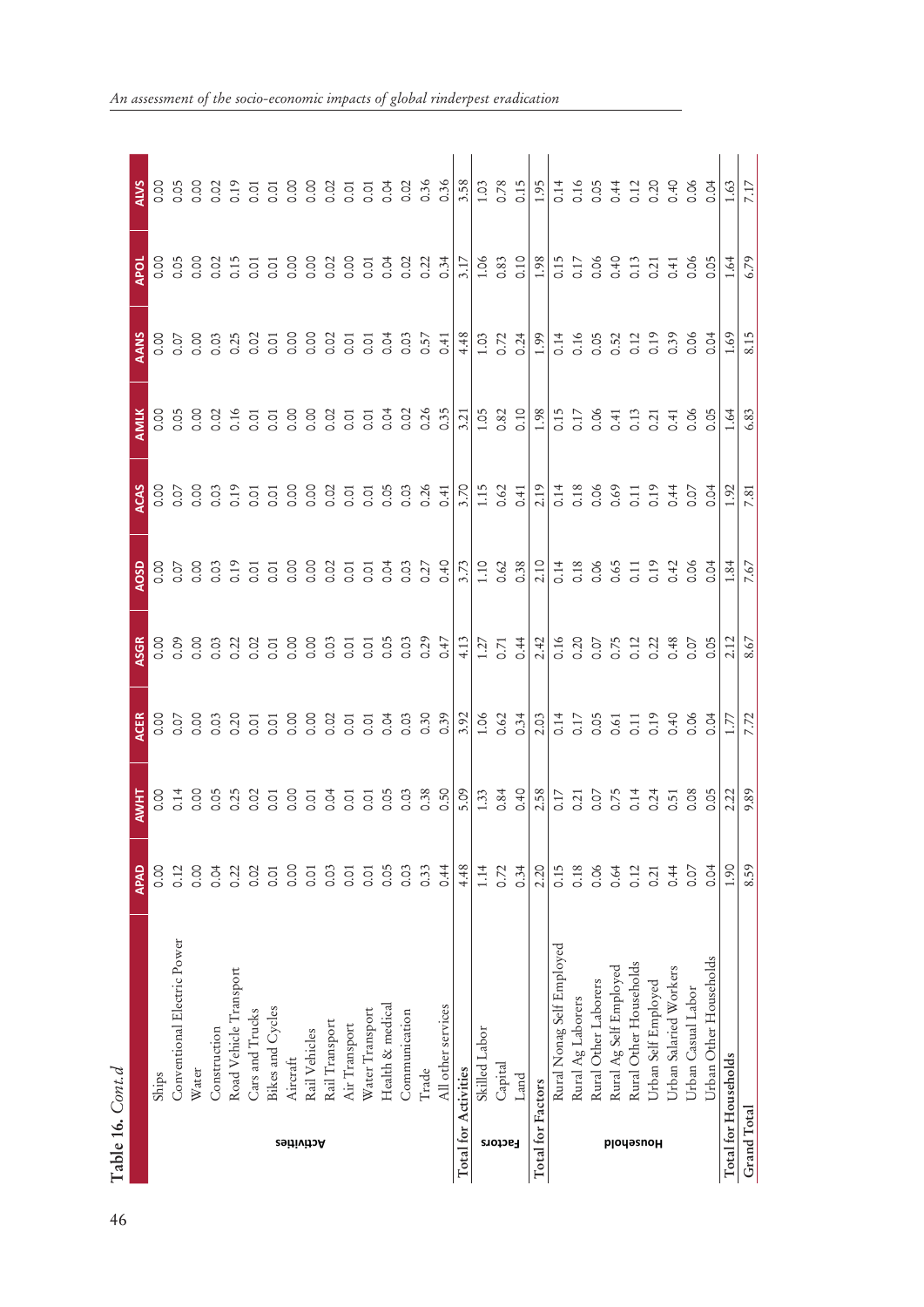|                           | <b>AMLK</b> | <b>AANS</b> | <b>APOL</b> | <b>ALVS</b> |
|---------------------------|-------------|-------------|-------------|-------------|
| Rural Nonag Self Employed | 0.15        | 0.14        | 0.15        | 0.14        |
| Rural Ag Labourers        | 0.17        | 0.16        | 0.17        | 0.16        |
| Rural Other Labourers     | 0.06        | 0.05        | 0.06        | 0.05        |
| Rural Ag Self Employed    | 0.41        | 0.52        | 0.40        | 0.44        |
| Rural Other Households    | 0.13        | 0.12        | 0.13        | 0.12        |
| Urban Self Employed       | 0.21        | 0.19        | 0.21        | 0.20        |
| Urban Salaried Workers    | 0.41        | 0.39        | 0.41        | 0.40        |
| Urban Casual Labourers    | 0.06        | 0.06        | 0.06        | 0.06        |
| Urban Other Households    | 0.05        | 0.04        | 0.05        | 0.04        |
| Total for Households      | 1.64        | 1.69        | 1.64        | 1.63        |
| <b>Grand Total</b>        | 6.83        | 8.15        | 6.79        | 7.17        |

## **Table 17.** Household livestock multipliers

## **Table 18.** Path decomposition for households in India

| <b>Path Target</b> | <-Sect1     | <-Sect2     | <-Sect3     | <-Sect4 | <-Sect5 | Global<br><b>Effect</b> | <b>Direct</b><br><b>Effect</b> | Path<br><b>Multiplier</b> | <b>Total</b><br><b>Effect</b> | Percent<br>of Total      | <b>Total</b><br>Percent |
|--------------------|-------------|-------------|-------------|---------|---------|-------------------------|--------------------------------|---------------------------|-------------------------------|--------------------------|-------------------------|
| RNagSE             | AMLK        |             |             |         |         | 0.079                   | 0.036                          | 1.143                     | 0.041                         | 52                       | 52                      |
| RNagSE             | <b>APFD</b> | AMLK        |             |         |         |                         | 0.004                          | 1.414                     | 0.005                         | 6                        | 59                      |
| RNagSE             | <b>ACAS</b> | LAN         | RAgSE       | AMLK    |         |                         | 0.001                          | 1.585                     | 0.001                         | $\mathbf{1}$             | 60                      |
|                    |             |             |             |         |         |                         |                                |                           |                               |                          |                         |
| RNagSE             | APAD        | <b>AANS</b> |             |         |         | 0.014                   | 0.001                          | 1.624                     | 0.002                         | 15                       | 15                      |
| RNagSE             | <b>ACER</b> | <b>AANS</b> |             |         |         |                         | 0.001                          | 1.312                     | 0.002                         | 14                       | 28                      |
| RNagSE             | <b>ACAS</b> | <b>AANS</b> |             |         |         |                         | 0.001                          | 1.314                     | 0.002                         | 12                       | 40                      |
|                    |             |             |             |         |         |                         |                                |                           |                               |                          |                         |
| RNagSE             | APOL        |             |             |         |         | 0.010                   | 0.004                          | 1.085                     | 0.005                         | 48                       | 48                      |
|                    |             |             |             |         |         |                         |                                |                           |                               |                          |                         |
| RNagSE             | <b>ALVS</b> |             |             |         |         | 0.022                   | 0.008                          | 1.098                     | 0.009                         | 40                       | 40                      |
| RNagSE             | APFD        | <b>ALVS</b> |             |         |         |                         | 0.001                          | 1.370                     | 0.001                         | $\sqrt{4}$               | 44                      |
| RAgLab             | AMLK        |             |             |         |         | 0.114                   | 0.044                          | 1.203                     | 0.053                         | 47                       | 47                      |
| RAgLab             | <b>APFD</b> | AMLK        |             |         |         |                         | 0.006                          | 1.471                     | 0.009                         | $\,$ 8 $\,$              | 55                      |
| RAgLab             | <b>ACAS</b> | LAN         | RAgSE       | AMLK    |         |                         | 0.001                          | 1.631                     | 0.002                         | $\overline{c}$           | 57                      |
| RAgLab             | ASER        | LABSK       | USal        | AMLK    |         |                         | 0.001                          | 1.934                     | 0.001                         | $\mathbf{1}$             | 57                      |
|                    |             |             |             |         |         |                         |                                |                           |                               |                          |                         |
| RAgLab             | APAD        | <b>AANS</b> |             |         |         | 0.024                   | 0.002                          | 1.702                     | 0.004                         | 17                       | 17                      |
| RAgLab             | <b>ACER</b> | <b>AANS</b> |             |         |         |                         | 0.003                          | 1.381                     | 0.004                         | 15                       | 33                      |
| RAgLab             | AOSD        | AANS        |             |         |         |                         | 0.001                          | 1.266                     | 0.001                         | $\overline{4}$           | 37                      |
| RAgLab             | ACAS        | AANS        |             |         |         |                         | 0.002                          | 1.364                     | 0.003                         | 14                       | 51                      |
| RAgLab             | <b>APFD</b> | <b>AOSD</b> | <b>AANS</b> |         |         |                         | 0.001                          | 1.542                     | 0.001                         | $\overline{4}$           | 55                      |
|                    |             |             |             |         |         |                         |                                |                           |                               |                          |                         |
| RAgLab             | <b>APOL</b> |             |             |         |         | 0.014                   | 0.005                          | 1.148                     | 0.006                         | 43                       | 43                      |
| RAgLab             | ASER        | APOL        |             |         |         |                         | 0.001                          | 1.532                     | 0.001                         | 6                        | 49                      |
|                    |             |             |             |         |         |                         |                                |                           |                               |                          |                         |
| RAgLab             | <b>ALVS</b> |             |             |         |         | 0.033                   | 0.010                          | 1.160                     | 0.012                         | 35                       | 35                      |
| RAgLab             | APAD        | <b>ALVS</b> |             |         |         |                         | 0.001                          | 1.692                     | 0.001                         | $\overline{4}$           | 39                      |
| RAgLab             | APFD        | ALVS        |             |         |         |                         | 0.001                          | 1.428                     | 0.001                         | $\overline{4}$           | 43                      |
| RAgLab             | ALEA        | <b>ALVS</b> |             |         |         |                         | 0.001                          | 1.408                     | 0.001                         | $\overline{2}$           | 46                      |
| ROthLab            | AMLK        |             |             |         |         | 0.120                   | 0.052                          | 1.114                     | 0.057                         | 48                       | 48                      |
| ROthLab            | <b>APFD</b> | AMLK        |             |         |         |                         | 0.006                          | 1.386                     | 0.008                         | $\overline{\phantom{a}}$ | 55                      |
| ROthLab            | ASER        | AMLK        |             |         |         |                         | 0.001                          | 1.513                     | 0.001                         | $\mathbf{1}$             | 55                      |
| ROthLab            | ACAS        | LAN         | RAgSE       | AMLK    |         |                         | 0.001                          | 1.556                     | 0.002                         | $1\,$                    | 57                      |
| ROthLab            | <b>ASER</b> | LABSK       | USal        | AMLK    |         |                         | 0.001                          | 1.935                     | 0.001                         | $\mathbf{1}$             | 58                      |
| ROthLab            | ASER        | CAP         | RAgSE       | AMLK    |         |                         | 0.001                          | 1.857                     | 0.001                         | $1\,$                    | 59                      |
|                    |             |             |             |         |         |                         |                                |                           |                               |                          |                         |
| ROthLab            | APAD        | <b>AANS</b> |             |         |         | 0.021                   | 0.002                          | 1.581                     | 0.003                         | 14                       | 14                      |
| ROthLab            | <b>ACER</b> | <b>AANS</b> |             |         |         |                         | 0.002                          | 1.276                     | 0.003                         | 13                       | 27                      |
| ROthLab            | <b>AOSD</b> | <b>AANS</b> |             |         |         |                         | 0.001                          | 1.169                     | 0.001                         | 3                        | 30                      |

47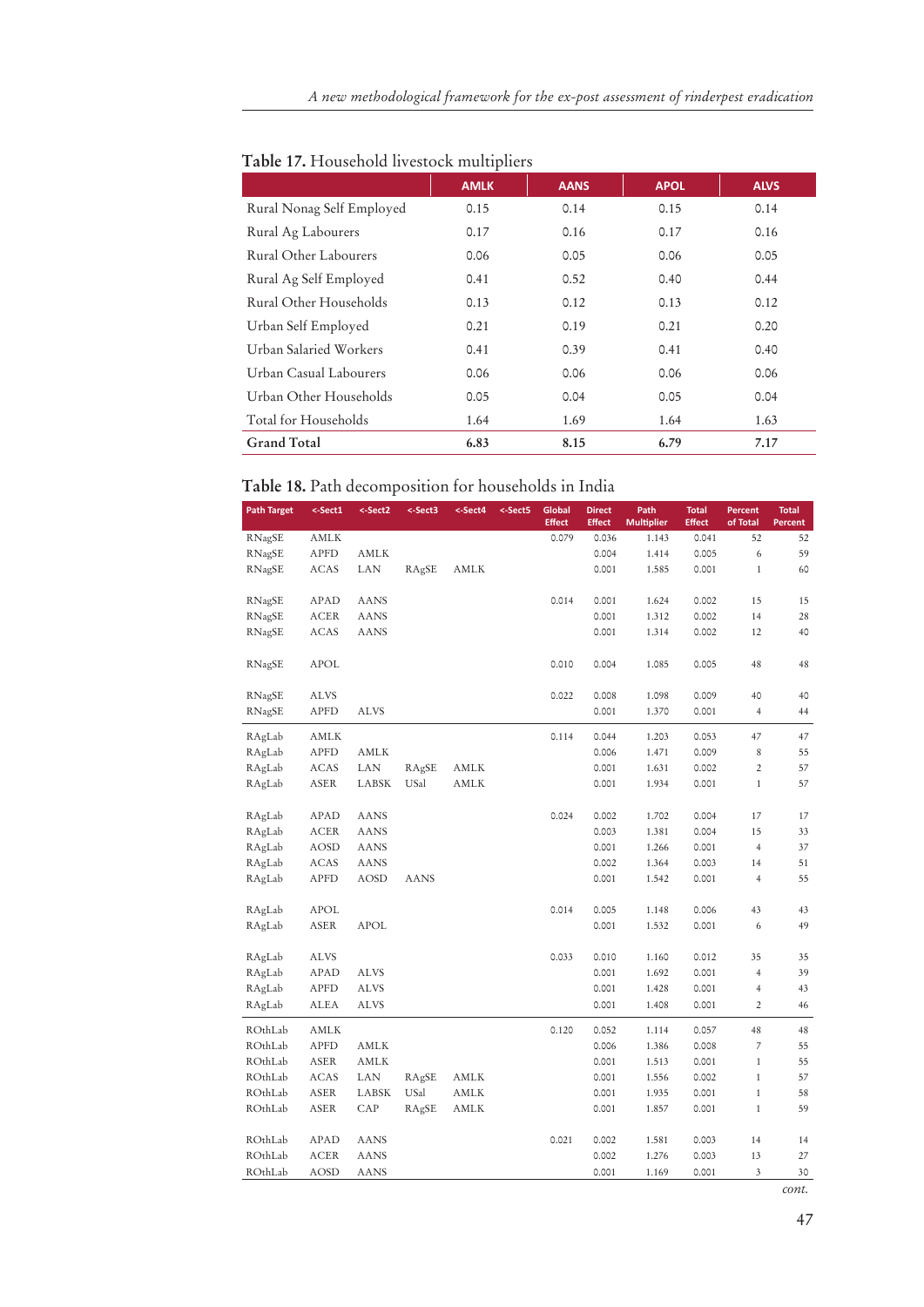## **Table 18.** *Cont.d*

| <b>Path Target</b>       | $<$ -Sect1   | <-Sect2      | <-Sect3    | <-Sect4 | <-Sect5 | Global        | <b>Direct</b>  | Path              | <b>Total</b>   | Percent           | <b>Total</b> |
|--------------------------|--------------|--------------|------------|---------|---------|---------------|----------------|-------------------|----------------|-------------------|--------------|
|                          |              |              |            |         |         | <b>Effect</b> | <b>Effect</b>  | <b>Multiplier</b> | <b>Effect</b>  | of Total          | Percent      |
| ROthLab                  | ACAS         | AANS         |            |         |         |               | 0.002          | 1.283             | 0.002          | 11                | 42           |
| ROthLab                  | APFD         | AOSD         | AANS       |         |         |               | 0.001          | 1.448             | 0.001          | $\overline{4}$    | 46           |
| ROthLab                  |              |              |            |         |         | 0.015         | 0.006          |                   |                | 44                | 44           |
| ROthLab                  | APOL<br>ASER | APOL         |            |         |         |               | 0.001          | 1.054<br>1.447    | 0.006<br>0.001 | 6                 | 50           |
|                          |              |              |            |         |         |               |                |                   |                |                   |              |
| ROthLab                  | ALVS         |              |            |         |         | 0.034         | 0.012          | 1.067             | 0.012          | 36                | 36           |
| ROthLab                  | APAD         | <b>ALVS</b>  |            |         |         |               | 0.001          | 1.574             | 0.001          | 3                 | 39           |
| ROthLab                  | APFD         | ALVS         |            |         |         |               | 0.001          | 1.339             | 0.001          | $\overline{4}$    | 43           |
| ROthLab                  | ALEA         | ALVS         |            |         |         |               | 0.001          | 1.296             | 0.001          | $\overline{c}$    | 45           |
|                          |              |              |            |         |         |               |                |                   |                |                   |              |
| RAgSE                    | AMLK         |              |            |         |         | 0.095         | 0.045          | 1.336             | 0.060          | 63                | 63           |
| RAgSE                    | APFD         | AMLK         |            |         |         |               | 0.004          | 1.599             | 0.006          | 6                 | 70           |
|                          |              |              |            |         |         |               |                |                   |                |                   |              |
| RAgSE                    | APAD         | <b>AANS</b>  |            |         |         | 0.015         | 0.001          | 1.881             | 0.002          | 16                | 16           |
| RAgSE                    | ACER         | AANS         |            |         |         |               | 0.001          | 1.536             | 0.002          | 14                | 31           |
| RAgSE                    | ACAS         | AANS         |            |         |         |               | 0.001          | 1.470             | 0.002          | 13                | 43           |
|                          |              |              |            |         |         |               |                |                   |                |                   |              |
| RAgSE                    | APOL         |              |            |         |         | 0.012         | 0.005          | 1.289             | 0.007          | 59                | 59           |
|                          |              |              |            |         |         |               |                |                   |                |                   |              |
| RAgSE                    | ALVS         |              |            |         |         | 0.027         | 0.010          | 1.299             | 0.013          | 50                | 50           |
| RAgSE                    | APFD         | <b>ALVS</b>  |            |         |         |               | 0.001          | 1.563             | 0.001          | $\overline{4}$    | 53           |
| ROthHH                   | AMLK         |              |            |         |         | 0.087         | 0.039          | 1.143             | 0.045          | 52                | 52           |
| ROthHH                   | APFD         | AMLK         |            |         |         |               | 0.004          | 1.416             | 0.005          | 6                 | 57           |
| ROthHH                   | ACAS         | LAN          | RAgSE      | AMLK    |         |               | 0.001          | 1.590             | 0.001          | $1\,$             | 58           |
| ROthHH                   | ASER         | LABSK        | USal       | AMLK    |         |               | 0.001          | 1.968             | 0.001          | $\mathbf{1}$      | 60           |
| ROthHH                   | ASER         | CAP          | RAgSE      | AMLK    |         |               | 0.001          | 1.840             | 0.001          | $\mathbf{1}$      | 61           |
|                          |              |              |            |         |         |               |                |                   |                |                   |              |
| ROthHH                   | APAD         | <b>AANS</b>  |            |         |         | 0.014         | 0.001          | 1.627             | 0.002          | 12                | 12           |
| ROthHH                   | ACER         | AANS         |            |         |         |               | 0.001          | 1.313             | 0.002          | 13                | 24           |
| ROthHH                   | ACAS         | <b>AANS</b>  |            |         |         |               | 0.001          | 1.319             | 0.001          | 10                | 34           |
| ROthHH                   | APOL         |              |            |         |         | 0.011         | 0.005          | 1.085             | 0.005          | 47                | 47           |
| ROthHH                   | ASER         | APOL         |            |         |         |               | 0.001          | 1.465             | 0.001          | $\overline{7}$    | 54           |
|                          |              |              |            |         |         |               |                |                   |                |                   |              |
| ROthHH                   | ALVS         |              |            |         |         | 0.024         | 0.009          | 1.098             | 0.010          | 40                | 40           |
| ROthHH                   | APFD         | ALVS         |            |         |         |               | 0.001          | 1.371             | 0.001          | 3                 | 43           |
|                          |              |              |            |         |         |               |                |                   |                |                   |              |
| USE                      | AMLK         |              |            |         |         | 0.088         | 0.042          | 1.183             | 0.049          | 56                | 56           |
| <b>USE</b><br><b>USE</b> | APFD<br>ASER | AMLK<br>AMLK |            |         |         |               | 0.003<br>0.001 | 1.457<br>1.556    | 0.005<br>0.001 | 5<br>$\mathbf{1}$ | 62<br>62     |
| <b>USE</b>               | ASER         | LABSK        | USal       | AMLK    |         |               | 0.001          | 1.970             | 0.001          | $\mathbf{1}$      | 64           |
| USE                      | ASER         | CAP          | RAgSE AMLK |         |         |               | 0.001          | 1.865             | 0.001          | $\mathbf{1}$      | 65           |
|                          |              |              |            |         |         |               |                |                   |                |                   |              |
| USE                      | APAD         | AANS         |            |         |         | 0.012         | 0.001          | 1.687             | 0.001          | 11                | 11           |
| USE                      | ACER         | AANS         |            |         |         |               | 0.001          | 1.363             | 0.002          | 14                | 24           |
| USE                      | ACAS         | AANS         |            |         |         |               | 0.001          | 1.363             | 0.001          | 9                 | 33           |
|                          |              |              |            |         |         |               |                |                   |                |                   |              |
| USE                      | APOL         |              |            |         |         | 0.011         | 0.005          | 1.128             | 0.006          | 51                | 51           |
| USE                      | ASER         | APOL         |            |         |         |               | 0.001          | 1.496             | 0.001          | $\,$ 8 $\,$       | 59           |
|                          |              |              |            |         |         |               |                |                   |                |                   |              |
| USE                      | ALVS         |              |            |         |         | 0.024         | 0.009          | 1.141             | 0.011          | 44                | 44           |
| USE                      | <b>APFD</b>  | ALVS         |            |         |         |               | 0.001          | 1.415             | 0.001          | 3                 | 47           |
| USal                     | AMLK         |              |            |         |         | 0.068         | 0.028          | 1.262             | 0.035          | 52                | 52           |
| USal                     | APFD         | AMLK         |            |         |         |               | 0.002          | 1.541             | 0.003          | 5                 | 57           |
| USal                     | ASER         | AMLK         |            |         |         |               | 0.001          | 1.606             | 0.001          | $\mathbf{1}$      | 58           |
| USal                     | ASER         | CAP          | RAgSE AMLK |         |         |               | 0.001          | 1.945             | 0.001          | $\overline{c}$    | 60           |
|                          |              |              |            |         |         |               |                |                   |                |                   |              |
| USal                     | ACER         | <b>AANS</b>  |            |         |         | 0.010         | 0.001          | 1.457             | 0.001          | 12                | 12           |
|                          |              |              |            |         |         |               |                |                   |                |                   |              |
| USal                     | APOL         |              |            |         |         | 0.009         | 0.003          | 1.210             | 0.004          | 46                | 46           |
| USal                     | ASER         | APOL         |            |         |         |               | 0.001          | 1.549             | 0.001          | 12                | 57           |
|                          |              |              |            |         |         |               |                |                   |                |                   | cont.        |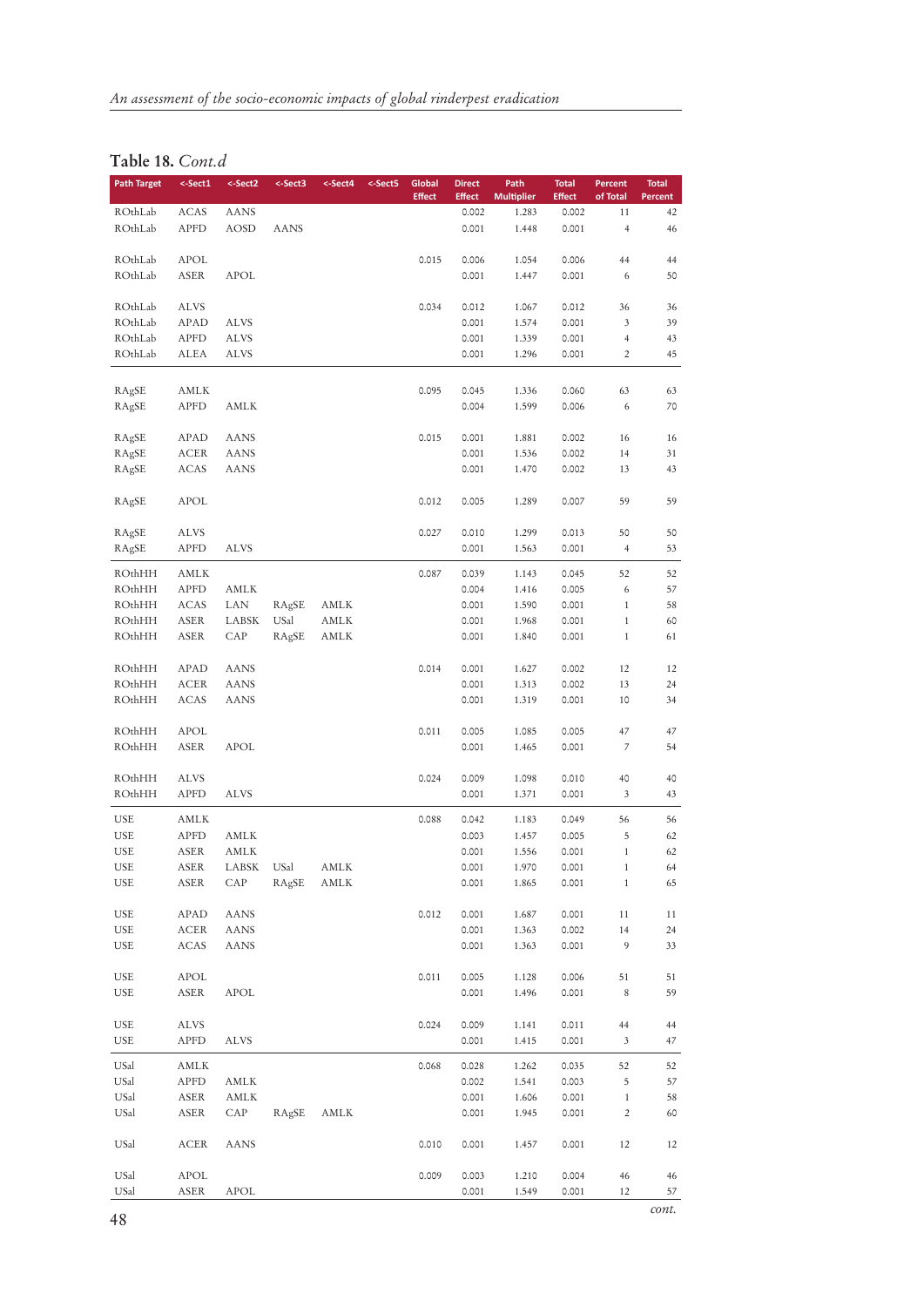| <b>Path Target</b> | <-Sect1     | <-Sect2     | <-Sect3     | <-Sect4 | <-Sect5 | Global<br><b>Effect</b> | <b>Direct</b><br><b>Effect</b> | Path<br><b>Multiplier</b> | <b>Total</b><br><b>Effect</b> | <b>Percent</b><br>of Total | <b>Total</b><br>Percent |
|--------------------|-------------|-------------|-------------|---------|---------|-------------------------|--------------------------------|---------------------------|-------------------------------|----------------------------|-------------------------|
| USal               | <b>ALVS</b> |             |             |         |         | 0.019                   | 0.006                          | 1.222                     | 0.008                         | 41                         | 41                      |
| UCasLab            | AMLK        |             |             |         |         | 0.078                   | 0.033                          | 1.104                     | 0.036                         | 46                         | 46                      |
| UCasLab            | <b>APFD</b> | AMLK        |             |         |         |                         | 0.004                          | 1.377                     | 0.005                         | 7                          | 53                      |
| UCasLab            | <b>ACAS</b> | <b>LAN</b>  | RAgSE       | AMLK    |         |                         | 0.001                          | 1.548                     | 0.001                         | $\mathbf{1}$               | 54                      |
| UCasLab            | <b>ASER</b> | LABSK       | USal        | AMLK    |         |                         | 0.001                          | 1.936                     | 0.001                         | $\mathbf{1}$               | 55                      |
| UCasLab            | APAD        | <b>AANS</b> |             |         |         | 0.013                   | 0.001                          | 1.568                     | 0.002                         | 12                         | 12                      |
| UCasLab            | <b>ACER</b> | <b>AANS</b> |             |         |         |                         | 0.001                          | 1.264                     | 0.002                         | 13                         | 25                      |
| UCasLab            | <b>ACAS</b> | <b>AANS</b> |             |         |         |                         | 0.001                          | 1.274                     | 0.001                         | 10                         | 35                      |
| UCasLab            | <b>APOL</b> |             |             |         |         | 0.010                   | 0.004                          | 1.043                     | 0.004                         | 42                         | 42                      |
| UCasLab            | <b>ASER</b> | <b>APOL</b> |             |         |         |                         | 0.001                          | 1.437                     | 0.001                         | 8                          | 49                      |
| UCasLab            | <b>ALVS</b> |             |             |         |         | 0.022                   | 0.007                          | 1.056                     | 0.008                         | 35                         | 35                      |
| UCasLab            | <b>APFD</b> | <b>ALVS</b> |             |         |         |                         | 0.001                          | 1.329                     | 0.001                         | $\overline{4}$             | 39                      |
| UOthHH             | AMLK        |             |             |         |         | 0.073                   | 0.028                          | 1.099                     | 0.031                         | 42                         | 42                      |
| UOthHH             | <b>APFD</b> | <b>AMLK</b> |             |         |         |                         | 0.002                          | 1.373                     | 0.003                         | $\overline{4}$             | 46                      |
| UOthHH             | <b>ASER</b> | AMLK        |             |         |         |                         | 0.001                          | 1.496                     | 0.001                         | $\mathbf{1}$               | 48                      |
| UOthHH             | <b>ASER</b> | LABSK       | RAgLab AMLK |         |         |                         | 0.001                          | 1.938                     | 0.001                         | $\mathbf{1}$               | 49                      |
| UOthHH             | <b>ASER</b> | LABSK       | USal        | AMLK    |         |                         | 0.001                          | 1.945                     | 0.001                         | 2                          | 51                      |
| UOthHH             | <b>ASER</b> | CAP         | RAgSE       | AMLK    |         |                         | 0.001                          | 1.829                     | 0.001                         | $\overline{c}$             | 53                      |
| UOthHH             | <b>ACER</b> | <b>AANS</b> |             |         |         | 0.011                   | 0.001                          | 1.257                     | 0.001                         | 10                         | 10                      |
| UOthHH             | <b>APOL</b> |             |             |         |         | 0.009                   | 0.003                          | 1.037                     | 0.003                         | 36                         | 36                      |
| UOthHH             | <b>ASER</b> | <b>APOL</b> |             |         |         |                         | 0.001                          | 1.428                     | 0.001                         | 11                         | 47                      |
| UOthHH             | <b>ALVS</b> |             |             |         |         | 0.020                   | 0.006                          | 1.050                     | 0.007                         | 32                         | 32                      |

|  |  | Table 18. Cont.d |
|--|--|------------------|
|--|--|------------------|

Table 20. Generally speaking, the results are analogous, after discounting for the relatively smaller role of livestock in Indian GDP, all macroeconomic impacts are signed in the same adverse direction. Moreover, we see again that, in the long run, the export disruption has a minimal effect because of resource and activity substitution. The same annual productivity decline has a less pronounced effect on Indian livestock output, probably because there are more alternative economic activities for resource re-allocation and demand for livestock products is more price and income elastic.

Because the India SAM was build with detailed household survey data, we can gain valuable insight about the incidence of adverse livestock events like Rinderpest. Table 20 reveals two important general facts. Firstly, as was apparent in the macro results of Table 19, household real consumption falls more than household real income because the adverse price impacts are on staple commodities with limited substitution possibilities.3 This fact reminds us of a universal truth – the poor are by necessity extremely sensitive to food prices. In fact, about half of humanity has to spend half their income on food and, because these are predominately local staple foods, substitution possibilities for them are limited. The adverse staple food price cycle in 2007-2008 gave ample evidence of this, with riots in a dozen countries. In practical terms, what could be called the Half-Half Rule means that agricultural productivity, whether in livestock or other food sectors, is a critical strategic issue for social welfare and stability.

<sup>3</sup> Following convention for welfare assessment in low-income countries, we focus on household expenditure and real consumption rather than income.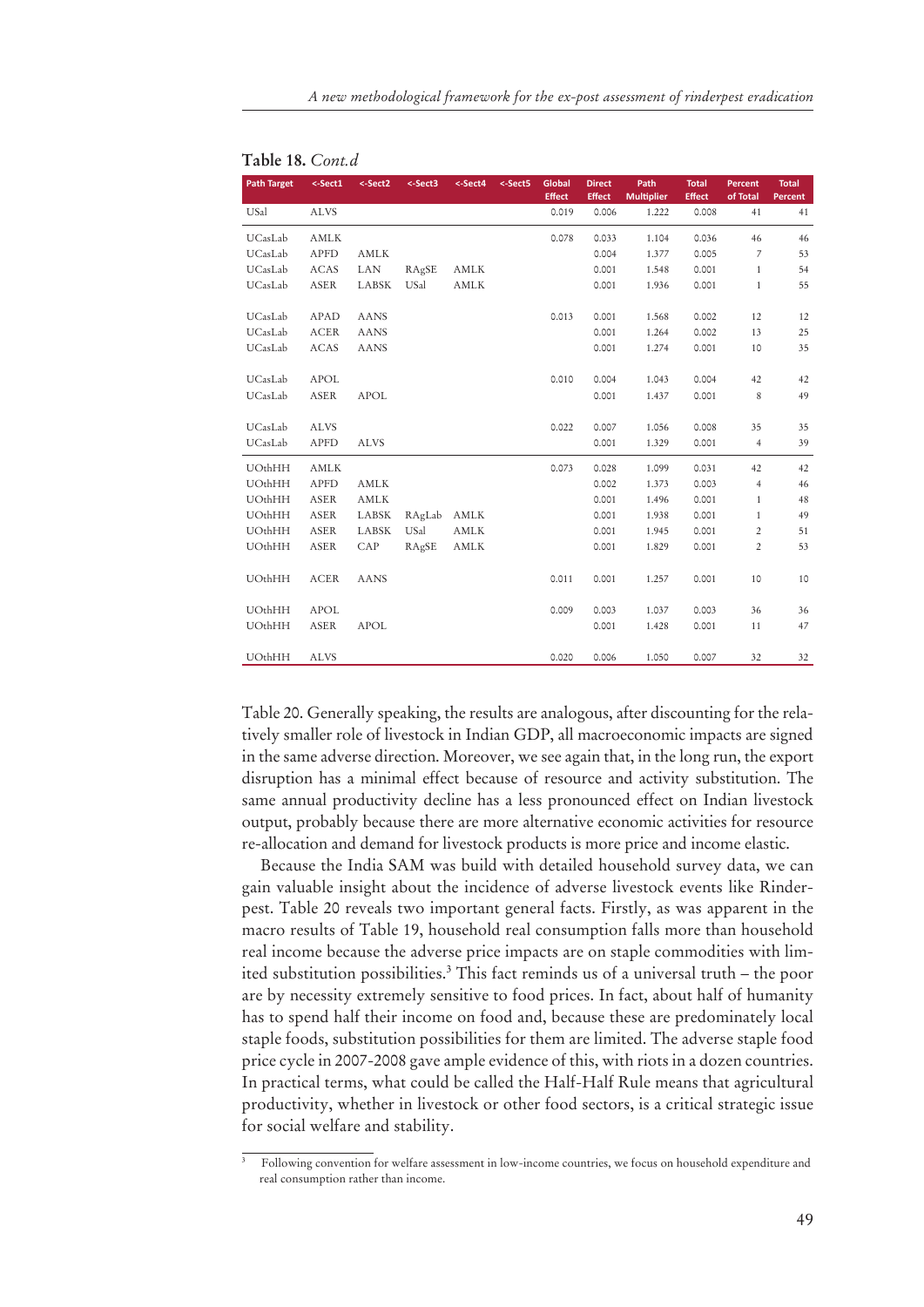|                                     | <b>Productivity</b> | + Export Loss |
|-------------------------------------|---------------------|---------------|
| Real GDP                            | $-6\%$              | $-7%$         |
| HH Income                           | $-3%$               | $-3%$         |
| Consumption                         | $-8%$               | $-8%$         |
| Exports                             | $-5%$               | $-5%$         |
| Imports                             | $-5\%$              | $-6%$         |
| Output                              |                     |               |
| Paddy Rice                          | $-1\%$              | $-1\%$        |
| Wheat                               | $-2%$               | $-2%$         |
| Cereals, Grains etc.                | $-1\%$              | $-1\%$        |
| Sugar Cane                          | $-3%$               | $-3%$         |
| Oilseeds                            | $-2\%$              | $-2\%$        |
| Cash crops                          | $-2\%$              | $-2\%$        |
| Milk                                | $-34%$              | $-34%$        |
| Animal Services                     | $-2\%$              | $-2%$         |
| Poultry&Eggs                        | $-3%$               | $-4%$         |
| Other Livestock                     | $-21%$              | $-22%$        |
| Forestry                            | $-4%$               | $-4%$         |
| Fishing                             | $-4%$               | $-4%$         |
| Coal                                | $-4%$               | $-4%$         |
| Petroleum                           | $-5\%$              | $-5%$         |
| Gas Manufacture & Distribution      | $-4%$               | $-4%$         |
| Food & beverages                    | $-3%$               | $-3%$         |
| <b>Animal Textiles</b>              | $-8%$               | $-8%$         |
| Other Textiles                      | $-1\%$              | $-1\%$        |
| Apparel                             | $-2%$               | $-2%$         |
| Leather                             | $-19%$              | $-20%$        |
| Wood                                | $-4%$               | $-4%$         |
| Mineral Products                    | $-2%$               | $-2%$         |
| Refined Petroleum and Coal Products | $-4%$               | $-4%$         |
| Chemicals                           | $-3\%$              | $-3%$         |
| Agro Chemicals                      | $-2%$               | $-2%$         |
| Pharma and Cosmetics                | $-4%$               | $-4%$         |
| Paper & Paper prod.                 | $-4%$               | $-4%$         |
| Iron&Steel                          | $-4%$               | $-4%$         |
| NonFerrous Metals                   | $-5%$               | $-5%$         |
| Cement                              | $-4%$               | $-4%$         |
| Aluminum                            | $-5%$               | $-5%$         |
| Other manufacturing                 | $-4%$               | $-4%$         |
| Machinery                           | $-4%$               | $-4%$         |
| Electronic Machinery                | $-4%$               | $-4%$         |
| Cars and Trucks                     | $-4%$               | $-4%$         |
| Bikes and Cycles                    | $-4%$               | $-4%$         |
| Aircraft                            | $-5%$               | $-5%$         |
| Rail Vehicles                       | $-4%$               | $-4\%$        |
| Conventional Electric Power         | $-4%$               | $-4%$         |
| Water                               | $-3%$               | $-3\%$        |
| Construction                        | $-4%$               | $-4%$         |
| Road Vehicle Transport              | $-4%$               | $-4%$         |
| Rail Transport                      | $-4%$               | $-4\%$        |
| Air Transport                       | $-5%$               | $-5%$         |
| Water Transport                     | $-5%$               | $-5\%$        |
| Health & medical                    | $-4%$               | $-4%$         |
| Communication                       | $-4%$               | $-4\%$        |
| Trade                               | $-5\%$              | $-5\%$        |
| All other services                  | $-4%$               | $-4%$         |

| Table 19. Macroeconomic impacts of livestock sector scenarios for India |  |
|-------------------------------------------------------------------------|--|
| (Percent change from baseline values in 2030)                           |  |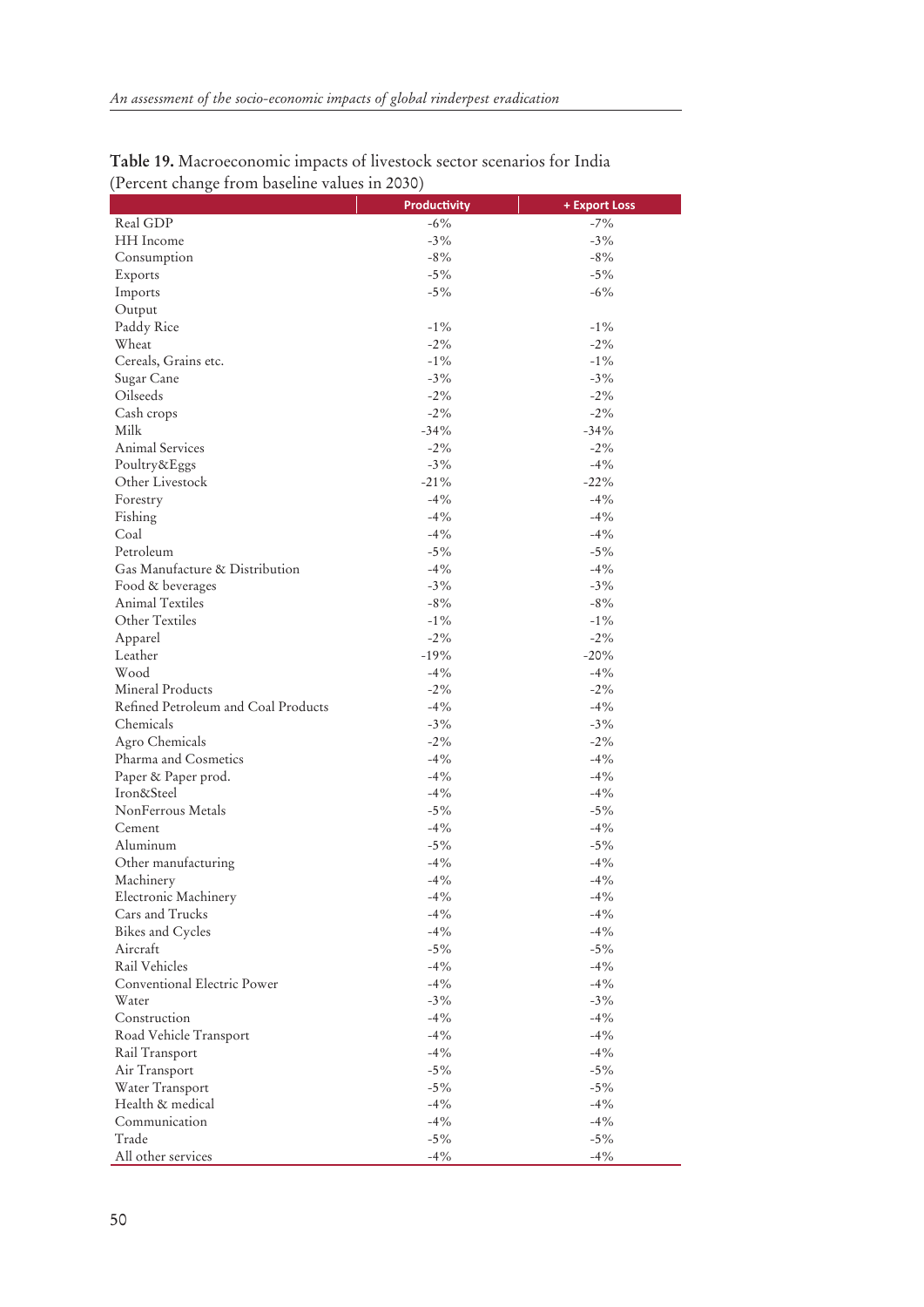|                           | <b>Productivity</b> | +Export Loss |
|---------------------------|---------------------|--------------|
| Rural Nonag Self Employed | $-3\%$              | $-3\%$       |
| Rural Ag Labourers        | $-15%$              | $-15%$       |
| Rural Other Labourers     | $-5\%$              | $-5\%$       |
| Rural Ag Self Employed    | $-5\%$              | $-5\%$       |
| Rural Other Households    | $-4\%$              | $-4\%$       |
| Urban Self Employed       | $-9\%$              | $-10%$       |
| Urban Salaried Workers    | $-5\%$              | $-5\%$       |
| Urban Casual Labourers    | $-4\%$              | $-5\%$       |
| Urban Other Households    | $-6\%$              | $-6\%$       |

**Table 20.** Household real consumption effects

The second general insight from Table 20 is heterogeneity. Clearly, adverse livestock production events affect different households differently. Most importantly for the present research, it is apparent that low-income households suffer much more in relative terms. Rural Agricultural Labourers, the poorest, suffer three times as much of a decline in real consumption. This effect arises for two reasons, one on the expenditure side and one on the income side. Food prices rise because of higher marginal cost in livestock production, and they most adversely affect real consumption by the poorest households for reasons just discussed. Second, falling livestock productivity translates into lower productivity for those whose livelihoods most depend (in share of income terms) on animals and animal services, again the poorest farm households. All in all, the results for India drive home a simple message, livestock is integral to the lives and future economic opportunities of the country's poor majority, and promoting growth and value creation in smallholder livestock can be a potent catalyst for poverty reduction.

## *Summary of results*

Clearly, more empirical work could refine the indicative results presented here, but the message of the present exercise is likely to remain the same. Livestock is an essential contributor to poor people's food security and livelihoods, especially in rural areas where the majority of global poverty persists. For this reason, sustained initiative to reduce the incidence and persistence of animal diseases is an essential component of global development policy, supporting vital capacity for the poor to advance their own circumstances.

In this study, we present two case studies of very different developing economies. Despite their differences, however, the implication of these results is clear. As long as smallholders, embedded in or in transit from subsistence, make up the majority of the rural population, and extensive poverty persists there, animal products and services will be essential to national livelihood. Moreover, those products and services support a wide array of commercial linkages between the rural poor and the rest of the economy that would be absent without the animals. Rinderpest and other bovine diseases pose a direct threat to this extensive web of economic activity, and to its capacity for facilitating market access and self-directed poverty reduction.

Endemic high-impact animal diseases like rinderpest; even if they don't induce human illness, represent major economic threats to countries with limited household and enterprise savings and other financial resources to respond effectively.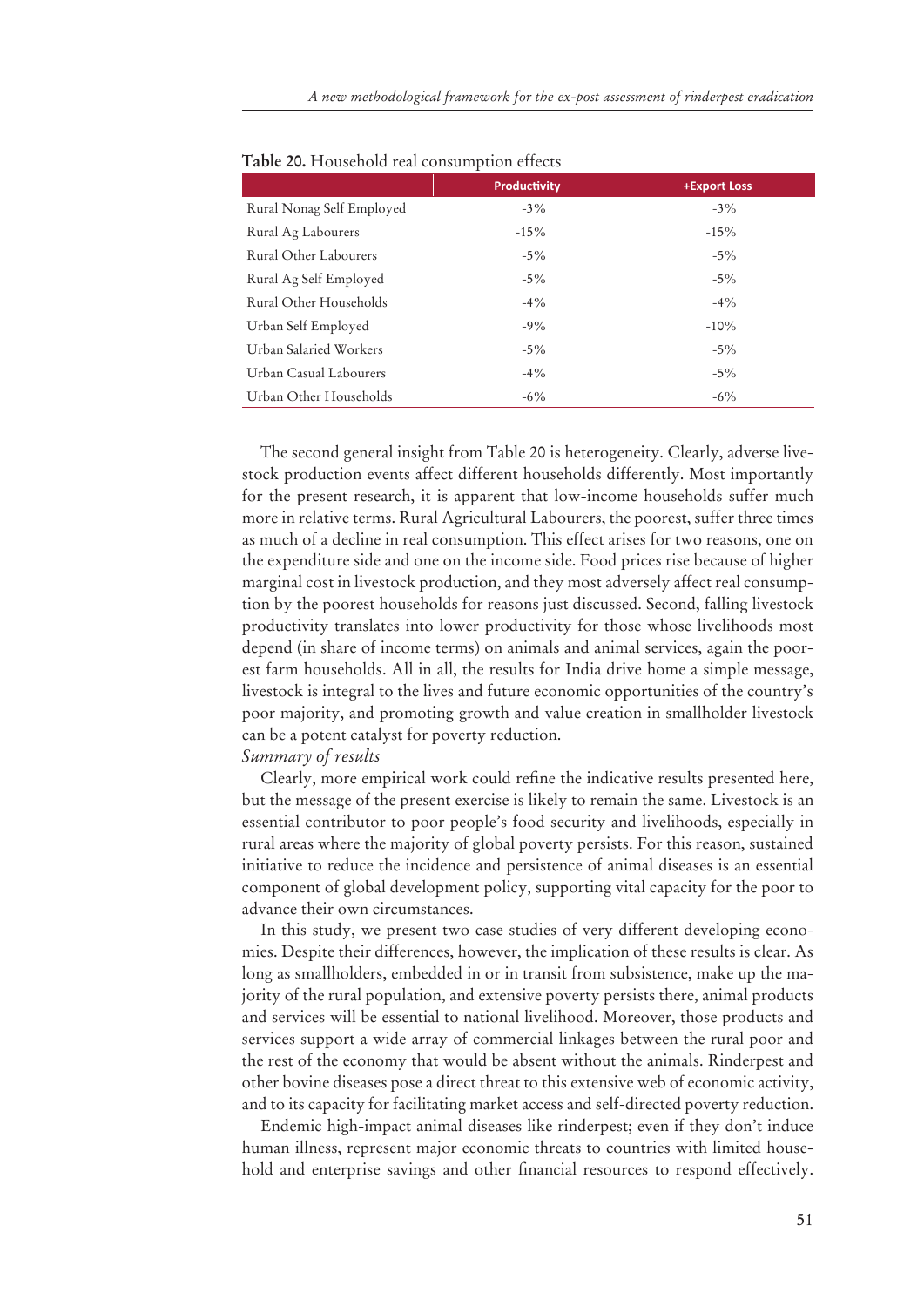For low-income countries, a few percentage points of GDP can make the difference between meeting basic needs and large-scale human misery. Even in simple accounting terms, this amount is enough to justify large defensive investments in integrated livestock health maintenance. Although Rinderpest represents an eventual victory, our empirical results suggest that recurrent investment levels are probably too small.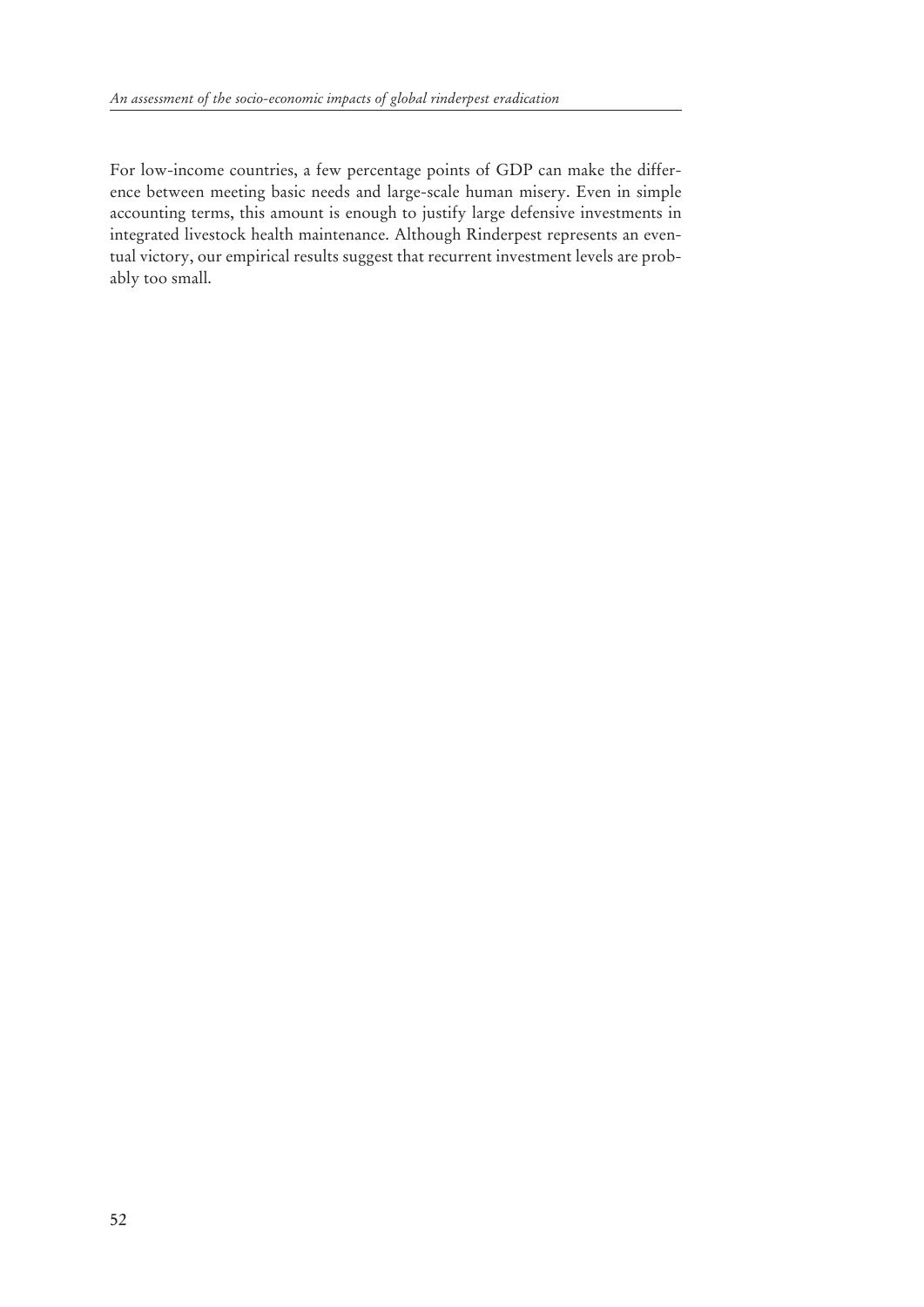The approach outlined in this paper has provided a method to assess in a relatively rapid fashion the net benefits associated with the eradication of an animal disease. Clearly, the analysis is incomplete, and indeed in the case of rinderpest, beset by an extreme lack of data on both economic parameters (prices, trade, etc.) and costs associated with rinderpest control and eradication. Nonetheless, the methodology attempts to address the key dimensions of disease eradication as a guideline to measure future eradication impacts and as a template to organize the collection of appropriate necessary for improved monitoring and evaluation of current disease control and eradication efforts (e.g., PPR, FMD, etc.).

An important consideration in the rinderpest eradication story is that local context matters, and some aspects of control (and different levels of analysis) will be more or less important in different settings. In West Africa, the higher proportionate levels of mortality suggest a need to consider the influence on population structures on the overall cost-effectiveness of rinderpest control. The incidence of drought complicates matters, and more work will be required to tease out rinderpest impacts from other mortality effects in the livestock production system. In other cases, population dynamics will likely matter less, with the contextual aspects of the eradication programme playing an important role. India is a case in point. Between 1960-1990, mortality due to rinderpest was usually under 5 000 animals per year in a production system of well over 250 million bovines, suggesting that production impacts of rinderpest control/eradication would be marginal at best. On the other hand, the revealed impact of rinderpest eradication since 1990 has been a massive increase in market access for buffalo meat in particular, as trading partners have ac cepted India's rinderpest-free status. Our framework is flexible enough to tease out these nuances, providing general guidance of the scope of impacts to consider, given the local setting and data available.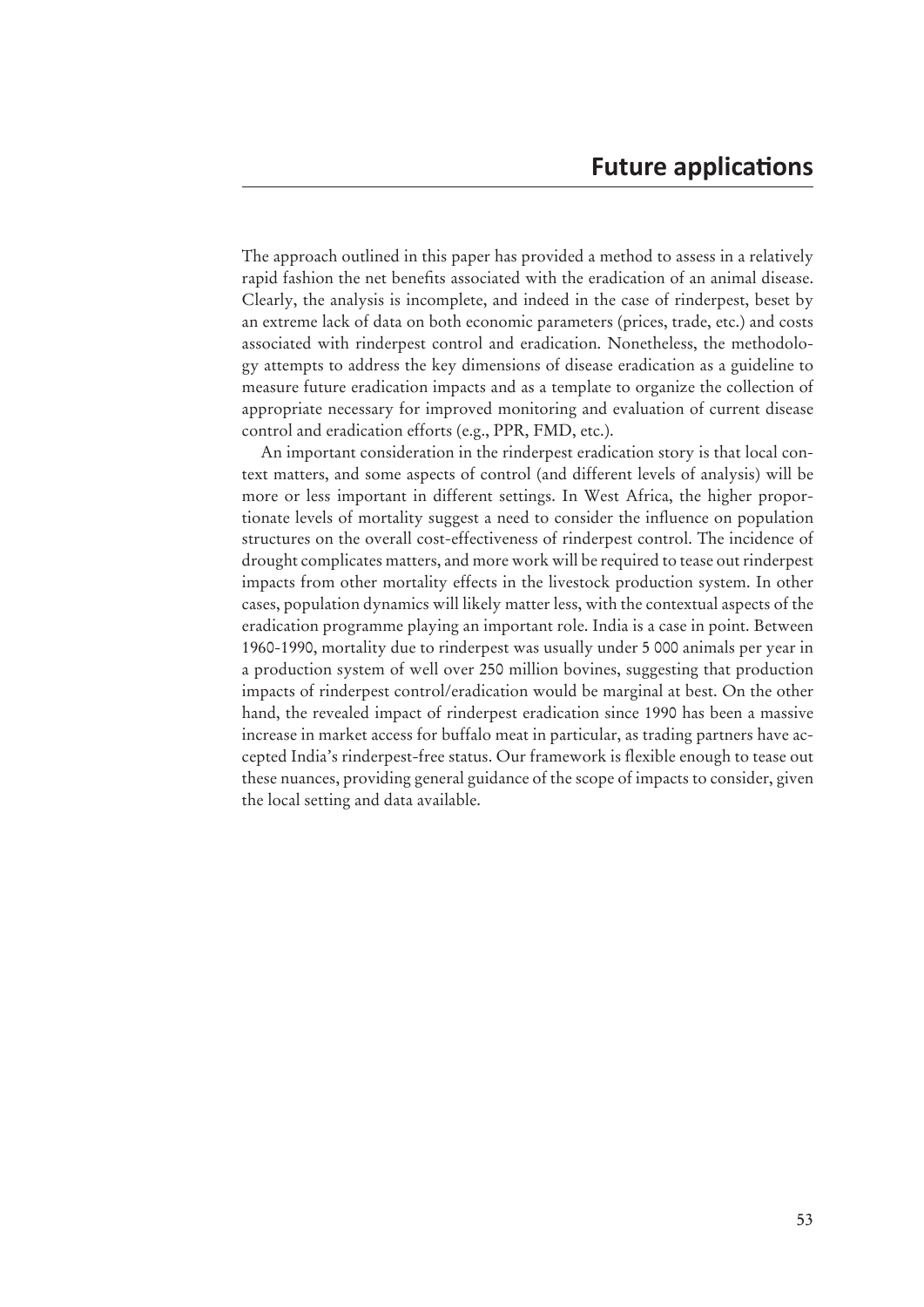## **References**

- **Blakeway, S.** 1995. Evaluation of the UNICEF Operation Lifeline Sudan, southern sector livestock programme, Unicef - OLS, Nairobi.
- **Bullock, D., Garcia, P. & Lee, Y.** 1996. Towards Producer Welfare Measures in a Dynamic, Stochastic Framework. Working paper, University of Illinois at Urbana-Champaign.
- **Catley, A., Leyland, T., & Bishop, S.** 2005. Policies, Practice, and Participation in Complex Emergencies: The Case of Livestock Interventions in South Sudan. Case Study for the Agriculture and Development Economics Division of the Food and Agriculture Organization of the United Nations, Tufts University, Medford, MA (USA).
- **Chuta, E.J.** 1990. Income impacts of tissue culture vaccine on the control of rinderpest in Nigeria. *World Review of Animal Production* 25(3), 75-80.
- **Defourny, J. & Thorbecke, E.** 1984. Structural Path Analysis and Multiplier Decomposition within a Social Accounting Matrix Framework. *Economic Journal*  94 (373), 111-136.
- **Diao, X.** 2010. Economywide Impact of Avian Flu in Ghana: A Dynamic CGE Model Analysis Africa/Indonesia Team Working Paper No. 15, Pro-poor HPAI risk reduction project, Washington, DC, available at http://www.hpai-research. net/docs/Working\_papers/wp15\_IFPRI.pdf
- **Ekboir J.M.** 1999. Potential impact of foot-and-mouth disease in California: the role and contribution of animal health surveillance and monitoring services. Agricultural Issues Center, Davis, CA, USA.
- **Fafchamps, M. & Gavian, S.** 1995. The determinants of livestock prices in Niger. *Journal of African Economies*, 6 (2). pp. 255-295.
- **Felton, M.R. & Ellis, P.R.** 1978. *Studies on the control of rinderpest in Nigeria*, Study No. 23, University of Reading, UK (Mimeo).
- **Garber, D.S.** 2009. Oil, investment, and economic development: A detailed look at the advent of Chad's oil sector. Ph.D. dissertation, Department of Agricultural and Applied Economics, University of Wisconsin-Madison.
- **Garner M.G. & Lack M.B.** 1995. An evaluation of alternate control strategies for foot-and-mouth disease in Australia: a regional approach. *Prev. vet. Med.*, 23  $(1-2)$ , 9-32.
- **Golan, E.H., Vogel, S.J., Frenzen, P.D. & Ralston, K.L.** 2001. Tracing the costs and benefits of improvements in food safety: The case of the hazard analysis and critical control point program for meat and poultry. Agricultural Economic Report Number 791, Washington, D.C., U.S. Department of Agriculture, Economic Research Service.
- **Jost, C.C., Mariner, J.C., Roeder, P.L., Sawitiri, E. & Macgregor-Skinner, G.J.** 2007. Participatory epidemiology in disease surveillance and research. Rev. sci. tech. Off. int. Epiz. 26(3), 537-549.
- **Just, R.E., Hueth, D.L. & Schmitz, A.** 2004. *The welfare economics of public policy: A practical approach to project and policy evaluation*. Edward Elgar, Cheltenham, UK (Chs. 4 & 5).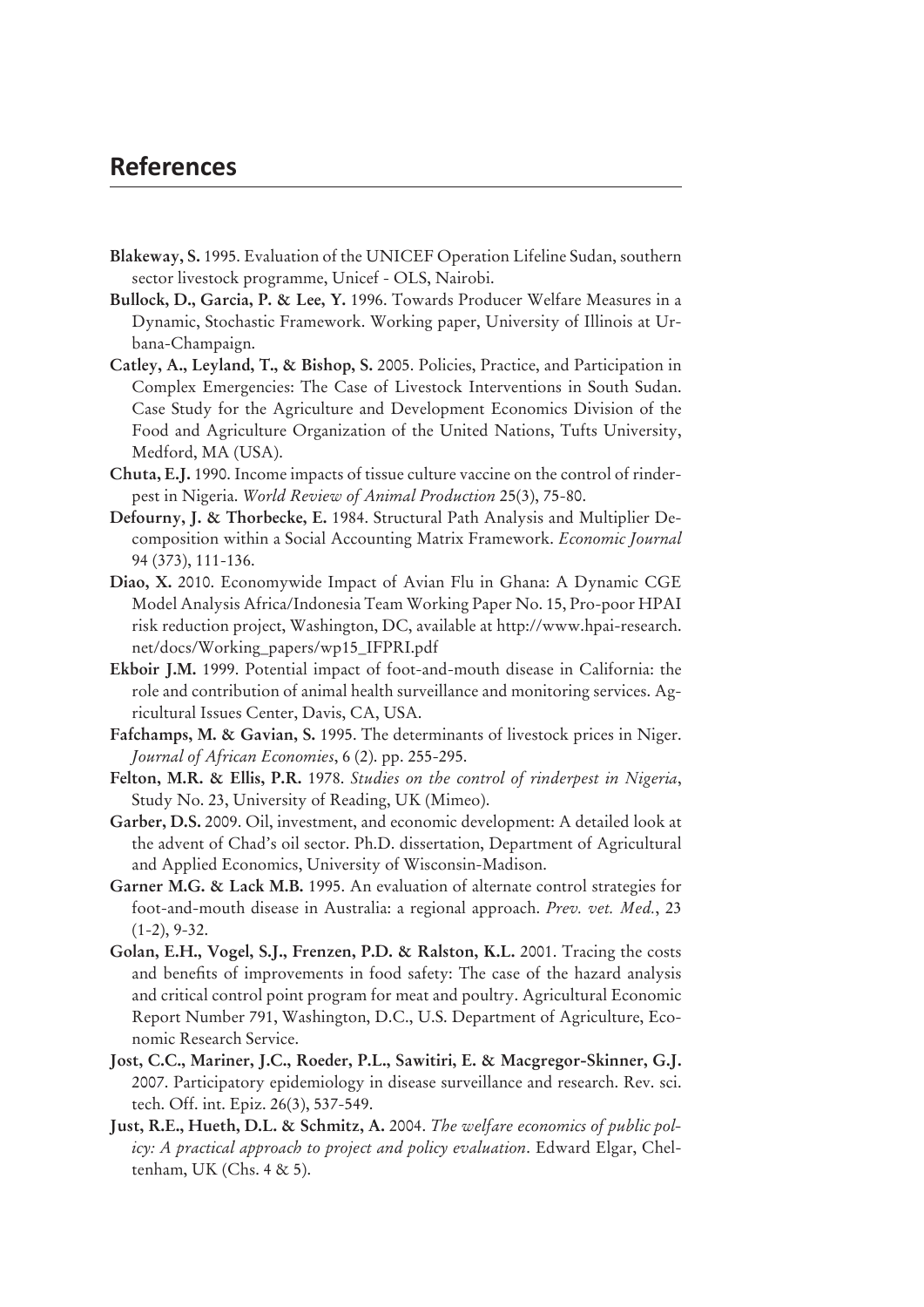- **Khera, S.S.** 1979. Rinderpest eradication programme in India. Proceedings of the 2nd International Symposium on Veterinary Epidemiology and Economics.
- **Kobayashi, M.** 2006. Poultry Value Chain Study: Consultant Report. Unpublished Paper, Food and Agriculture Organization of the United Nations, Rome, Italy.
- **Lepissier, H.E.** 1971. General technical report on OAU/STRC Joint Campaign against Rinderpest in Central and West Africa 1961 - 1969. OAU/STRC PMB 2359, Lagos, Nigeria.
- **Lesnoff, M., Saley, M., Adamou, K. & N'Djaffa Ouaga, H.** 2007. Enquête démographique 2006 sur le cheptel domestique au Niger*:* sites du Fakara, de Gabi et de Zermou: Rapport préliminaire. Nairobi, CIRAD/ILRI.
- **Lesnoff, M., Saley, M., Adamou, K. & N'Djaffa Ouaga, H.** 2007. 12MO*:* Une méthodologie rétrospective pour l'estimation des paramètres démographiques des cheptels de ruminants domestiques tropicaux. Nairobi, CIRAD/ILRI.
- **Mahul O. & Durand B.** 2000. Simulated economic consequences of foot-andmouth disease epidemics and their public control in France. *Prev. vet. Med.*, 47  $(1-2)$ , 23-38.
- **Matin, M.A. & Rafi, M.A.** 2006. Present Status of Rinderpest Diseases in Pakistan, *Journal of Veterinary Medicine B*, 53, 26-28.
- **Miller, R.E. & Blair, P.D.** 1985. *Input-output analysis: Foundations and extensions.* Engelwood Cliffs, NJ, USA, Prentice-Hall.
- **Minot, N. & Goletti, F.** 1998. Export Liberalization and Household Welfare: The Case of Rice in Viet Nam. *American Journal of Agricultural Economics* 80 (4), 738–749.
- **Nair, R.P.N.** 1991. Status of rinderpest in India. Mimeo.
- **Nawathe, D.R. & Lamorde, A.G.** 1984. Socio-economic impact of rinderpest in Nigeria. *OIE Rev. Sci. Tech.* 3(3): 575-581.
- **Normile, D.** 2008. Driven to extinction. *Science* 319, 1606-1609.
- **Oussiguere, A.** 2010. Historique de la peste bovine au Tchad. Unpublished report, Food and Agriculture Organization of the United Nations (Mimeo).
- **Perry, B.D., Randolph, T.F., Ashley, S., Chimedza, R., Forman, T., Morrison, J., Poulton, C., Sibanda, L., Stevens, C., Tebele, N. & Yngstrom, I.** 2003. The impact and poverty reduction implications of foot and mouth disease control in southern Africa, with special reference to Zimbabwe. International Livestock Research Institute (ILRI), Nairobi, Kenya.
- **Reinert, K.A. & Roland-Holst, D.** 1997. Social Accounting Matrices, In J.F. Francois and K.A. Reinert (eds.), Applied Methods for Trade Policy Analysis, Cambridge: Cambridge University Press.
- **Rich, K.M., Winter-Nelson, A. & Miller, G.Y.** 2005. Enhancing Economic Models for Analysis of Animal Disease, *Revue Scientifique et Technique de l'Office International des Epizooties* 24 (3), 847-856.
- **Rich, K.M. & Winter-Nelson, A.** 2007. An Integrated Epidemiological-Economic Analysis of Foot and Mouth Disease: Applications to the Southern Cone of South America. *American Journal of Agricultural Economics* 89 (3): 682-697.
- **Rich, K.M. & Perry, B.D.** 2011. The economic and poverty impacts of animal diseases in developing countries: new roles, new demands for economics and epidemiology, *Preventive Veterinary Medicine* 101 (3-4), 133-147.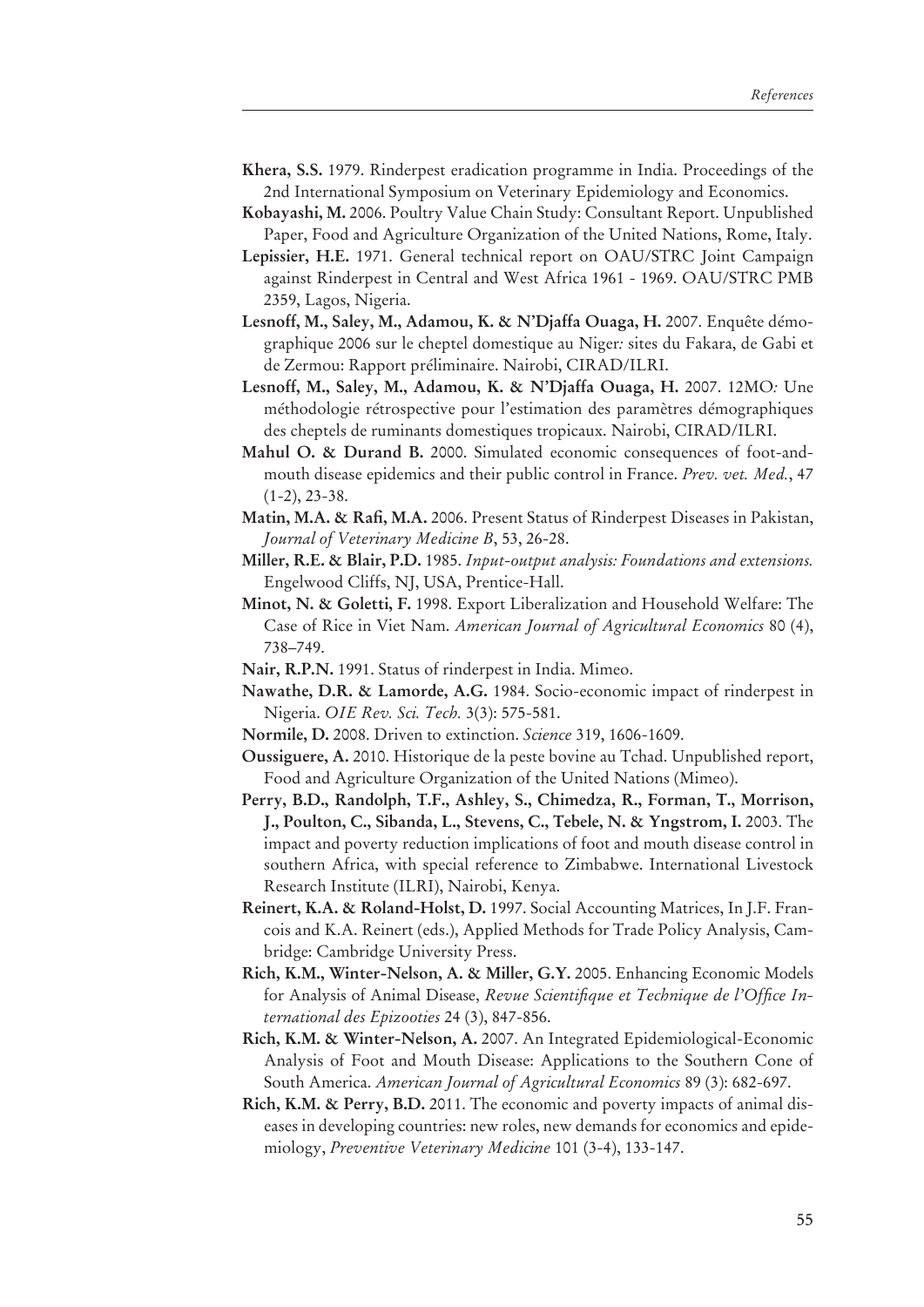- **Rich, K.M. & Wanyioke, F.** 2010. An assessment of the regional and national socio-economic impacts of the 2007 Rift Valley Fever outbreak in Kenya. *American Journal of Tropical Medicine and Hygiene* 83 (Suppl 2), 52-57*.*
- **Roeder, P. & Rich, K.M.** 2009. Conquering the Cattle Plague: The global effort to eradicate rinderpest. Chapter 16 in David J. Spielman and Rajul Pandya-Lorch, Eds., Millions Fed: Proven Successes in Agricultural Development (Washington, DC: International Food Policy Research Institute), pp. 109-116. Available at http://www.ifpri.org/sites/default/files/publications/oc64ch16.pdf.
- **Roland-Holst, D. & Otte, J.** 2007. Livestock and livelihoods: Development goals and indicators applied to Senegal. *African Journal of Agricultural Research* 2(6), 240-251.
- **Rushton, J., Viscarra, R., Otte, J., McLeod, A. & Taylor, N.** 2007. Animal health economics – where have we come from and where do we go next? CAB Reviews: Perspectives in Agriculture, Veterinary Science, Nutrition and Natural Resources 1, No. 031, 1-10
- **Rushton, J., Pinto, J. & Taylor, N.M.** 2009. Linking value chain analysis with epidemiological risk analysis to improve disease prevention and control interventions. Proceedings of the International Society for Veterinary Epidemiology and Economics 10-14 August 2009.
- **Sadoulet, E. & de Janvry, A.** 1995 *Quantitative Development Policy Analysis*. Baltimore, Johns Hopkins University Press.
- **Tambi, E.N., Maina, O.W., Mukhebi, A.W. & Randolph, T.F.** 1999. Economic impact assessment of rinderpest control in Africa, *OIE Rev. Sci. Tech.* 18(2): 458-77.
- **Thorbecke, E.** 1992. *Adjustment and Equity in Indonesia*. OECD Development Centre, Paris.